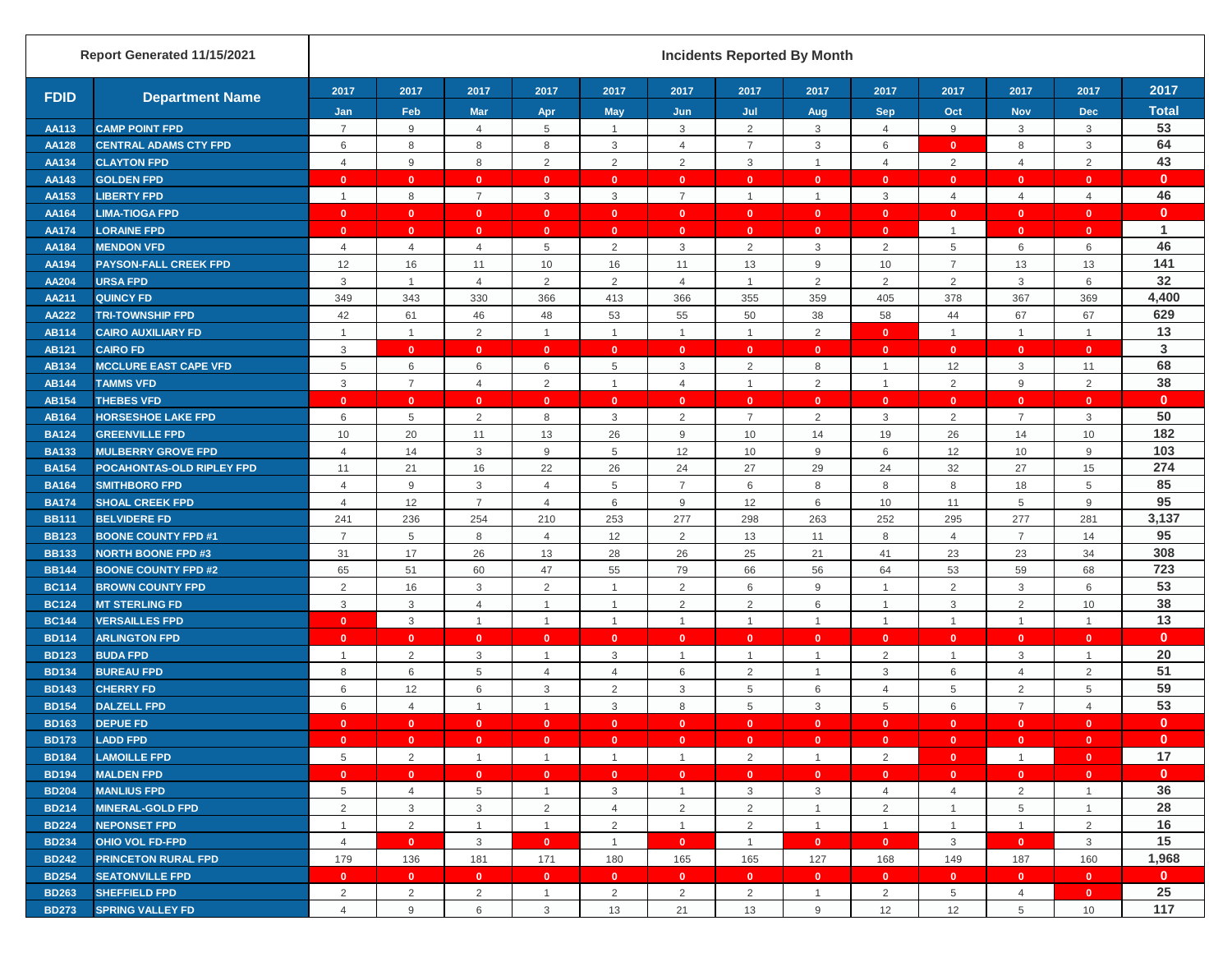| <b>BD283</b> | <b>TISKILWA RURAL FPD</b>       | 3              | 3              | $\overline{4}$ | -1             | 3              | $\overline{1}$ | 2              |                           | $\overline{1}$ | 3              | 2              | $\overline{2}$            | 26           |
|--------------|---------------------------------|----------------|----------------|----------------|----------------|----------------|----------------|----------------|---------------------------|----------------|----------------|----------------|---------------------------|--------------|
| <b>BD294</b> | <b>WALNUT FD INC</b>            | 2              | $\overline{2}$ | 4              | 2              | 5              | $\overline{1}$ | 2              | 2                         | $\overline{7}$ | $\overline{7}$ | $\mathbf{1}$   | 6                         | 41           |
| <b>BD304</b> | <b>WYANET FPD</b>               | 2              | 5              | 3              | 2              | 6              | 5              | 3              | 1                         | $\mathbf{1}$   | $\mathbf{3}$   | $\mathbf{1}$   | 2                         | 34           |
| <b>CA113</b> | <b>POINT FPD</b>                | $\mathbf{0}$   | $\mathbf{0}$   | $\mathbf{0}$   | $\mathbf{0}$   | $\mathbf{0}$   | $\mathbf{0}$   | $\mathbf{0}$   | $\mathbf{0}$              | $\mathbf{0}$   | $\bullet$      | $\mathbf{0}$   | $\mathbf{0}$              | $\mathbf{0}$ |
| <b>CA123</b> | <b>HARDIN FPD</b>               | $\mathbf{0}$   | $\mathbf{0}$   | $\bullet$      | $\mathbf{0}$   | $\mathbf{0}$   | $\mathbf{0}$   | $\mathbf{0}$   | $\mathbf{0}$              | $\mathbf{0}$   | $\mathbf{0}$   | $\mathbf{0}$   | $\mathbf{0}$              | $\mathbf{0}$ |
| CA133        | <b>NORTH CALHOUN FPD</b>        | $\mathbf{0}$   | $\mathbf{0}$   | $\bullet$      | $\mathbf{0}$   | $\mathbf{0}$   | $\mathbf{0}$   | $\mathbf{0}$   | $\mathbf{0}$              | $\mathbf{0}$   | $\mathbf{0}$   | $\mathbf{0}$   | $\mathbf{0}$              | $\mathbf{0}$ |
| <b>CA143</b> | <b>RICHWOOD VFD</b>             | $\overline{1}$ | $\mathbf{1}$   | 3              | $\mathbf{1}$   | 2              | $\overline{1}$ | $\overline{1}$ | $\mathbf{1}$              | $\mathbf{1}$   | $\mathbf{1}$   | $\mathbf{1}$   | $\mathbf{1}$              | 15           |
| <b>CB113</b> | <b>CHADWICK FPD</b>             | $\overline{1}$ | 3              | $\overline{2}$ | $\mathbf{0}$   | $\overline{4}$ | 2              | 2              | 2                         | 6              | 2              | 3              | $\mathbf{1}$              | 28           |
| <b>CB123</b> | <b>LANARK FPD</b>               | 6              | $\overline{4}$ | 8              | 8              | 6              | 5              | 8              | 5                         | 6              | 8              | 6              | 2                         | 72           |
| <b>CB133</b> | <b>MILLEDGEVILLE FPD</b>        | 2              | 6              | $\overline{4}$ | 5              | $\overline{7}$ | 5              | 5              | 5                         | 10             | $\overline{7}$ | 5              | 6                         | 67           |
| <b>CB143</b> | <b>MT CARROLL FPD</b>           | 6              | 8              | 8              | 5              | 5              | 8              | 12             | 10                        | 9              | 9              | 3              | $\overline{2}$            | 85           |
| <b>CB152</b> | <b>SAVANNA FD</b>               | 9              | 9              | 9              | 8              | $\overline{7}$ | $\overline{7}$ | 11             | 6                         | 20             | 17             | 5              | $\overline{7}$            | 115          |
| <b>CB183</b> | <b>THOMSON FPD</b>              | 2              | 8              | 8              | 5              | 10             | $\overline{2}$ | $\overline{7}$ | $\overline{2}$            | $\overline{7}$ | 3              | 3              | $\ensuremath{\mathsf{3}}$ | 60           |
| <b>CC115</b> | <b>ARENZVILLE FPD</b>           | 6              | 9              | 8              | $\overline{7}$ | $\overline{4}$ | 6              | 9              | $\overline{7}$            | $\overline{7}$ | 8              | 9              | 6                         | 86           |
| <b>CC124</b> | <b>ASHLAND FPD</b>              | 3              | $\overline{7}$ | $\mathbf{3}$   | 6              | $\overline{7}$ | 6              | 3              | $\ensuremath{\mathsf{3}}$ | 6              | $\overline{4}$ | 5              | 6                         | 59           |
| CC132        | <b>BEARDSTOWN FD</b>            | 10             | 19             | $\overline{7}$ | 16             | 12             | 19             | 6              | $\overline{7}$            | 5              | 9              | 6              | 8                         | 124          |
| CC134        | <b>BEARDSTOWN RURAL FPD</b>     | $\mathbf{0}$   | $\mathbf{0}$   | $\mathbf{0}$   | $\mathbf{0}$   | $\mathbf{0}$   | $\mathbf{0}$   | $\mathbf{0}$   | $\mathbf{0}$              | $\mathbf{0}$   | $\mathbf{0}$   | $\mathbf{0}$   | $\mathbf{0}$              | $\mathbf{0}$ |
| <b>CC154</b> | <b>CHANDLERVILLE VFD</b>        | 2              | $\mathbf{1}$   | $\overline{1}$ | 2              | $\mathbf{1}$   | 2              | 3              | $\mathbf{1}$              | 3              | $\overline{4}$ | $\mathbf{1}$   | $\overline{2}$            | 23           |
| <b>CC164</b> | <b>VIRGINIA VFD</b>             | 3              | 2              | $\overline{4}$ | 3              | 2              | 3              | $\overline{1}$ | 3                         | 6              | $\overline{4}$ | 2              | 6                         | 39           |
| <b>CD111</b> | <b>URBANA FD</b>                | 367            | 362            | 369            | 406            | 378            | 356            | 377            | 351                       | 413            | 497            | 420            | 414                       | 4,710        |
| <b>CD124</b> | <b>EDGE-SCOTT FPD</b>           | 26             | 14             | 21             | 24             | 17             | 18             | 26             | 16                        | 27             | 25             | 26             | 25                        | 265          |
| <b>CD131</b> | <b>CHAMPAIGN FD</b>             | 642            | 531            | 653            | 608            | 701            | 636            | 680            | 668                       | 727            | 758            | 653            | 707                       | 7,964        |
| <b>CD154</b> | <b>BONDVILLE FD</b>             | 21             | 10             | 24             | 5              | 11             | 14             | 12             | 11                        | 19             | $\overline{4}$ | 15             | 12                        | 158          |
| <b>CD164</b> | <b>BROADLANDS-LONGVIEW FPD</b>  | $\mathbf{0}$   | $\mathbf{0}$   | $\mathbf{0}$   | $\mathbf{0}$   | $\mathbf{0}$   | $\mathbf{0}$   | $\mathbf{0}$   | $\mathbf{0}$              | $\mathbf{0}$   | $\mathbf{0}$   | $\mathbf{0}$   | $\mathbf{0}$              | $\mathbf{0}$ |
| <b>CD178</b> | <b>CARROLL FPD</b>              | 29             | 29             | 37             | 25             | 33             | 22             | 30             | 24                        | 28             | 31             | 34             | 32                        | 354          |
| <b>CD194</b> | <b>CORNBELT FPD</b>             | 97             | 92             | 87             | 82             | 78             | 87             | 101            | 107                       | 79             | 94             | 89             | 103                       | 1,096        |
| <b>CD204</b> | <b>EASTERN PRAIRIE FPD</b>      | 18             | 13             | 12             | 16             | 18             | 13             | 16             | 14                        | 13             | 16             | 23             | 14                        | 186          |
| CD213        | <b>GIFFORD FPD</b>              | 12             | 14             | 22             | 18             | 16             | 13             | 10             | 18                        | 15             | 12             | 13             | 20                        | 183          |
| <b>CD224</b> | <b>HOMER FPD</b>                | 5              | 13             | 9              | 15             | 10             | 20             | 16             | $\overline{7}$            | 8              | 13             | 9              | 14                        | 139          |
| CD234        | <b>IVESDALE FPD</b>             | 13             | 6              | 4              | 9              | 6              | 9              | 10             | 5                         | 11             | $\overline{7}$ | 6              | 10                        | 96           |
| <b>CD254</b> | <b>LUDLOW FPD</b>               | $\mathbf{0}$   | $\mathbf{1}$   | $\bullet$      | 2              | 5              | $\overline{4}$ | $\mathbf{0}$   | 2                         | 3              | $\overline{4}$ | $\overline{4}$ | 5                         | 30           |
| <b>CD264</b> | <b>OGDEN-ROYAL FPD</b>          | $\mathbf{0}$   | $\mathbf{0}$   | $\mathbf{0}$   | $\mathbf{0}$   | $\mathbf{0}$   | $\mathbf{0}$   | $\mathbf{0}$   | $\mathbf{0}$              | $\mathbf{0}$   | $\mathbf{0}$   | $\mathbf{0}$   | $\mathbf{0}$              | $\mathbf{0}$ |
| <b>CD274</b> | <b>PESOTUM FD</b>               | $\overline{7}$ | $\overline{4}$ | 8              | 6              | 10             | 8              | 11             | 10                        | $\overline{7}$ | 13             | 9              | $\,6\,$                   | 99           |
| <b>CD284</b> | <b>PHILO FPD</b>                | 11             | 8              | 8              | 8              | 13             | 5              | 14             | $\overline{7}$            | 12             | 11             | 11             | 15                        | 123          |
| <b>CD293</b> | <b>RANTOUL FD</b>               | 21             | 36             | 25             | 27             | 28             | 29             | 21             | 31                        | 22             | 25             | 21             | 28                        | 314          |
| <b>CD318</b> | <b>SADORUS FPD</b>              | 16             | $9\,$          | 6              | 9              | 6              | 14             | 10             | $\,$ 5 $\,$               | $\overline{7}$ | 13             | 3              | 15                        | 113          |
| <b>CD324</b> | <b>ST JOSEPH-STANTON FPD</b>    | 22             | 38             | 36             | 20             | 37             | 39             | 41             | 27                        | 33             | 35             | 34             | 35                        | 397          |
| CD334        | <b>SANGAMON VALLEY FPD</b>      | 29             | 19             | 17             | 13             | 26             | 13             | 31             | 25                        | 25             | 32             | 24             | 29                        | 283          |
| <b>CD344</b> | <b>SAVOY FD</b>                 | 67             | 61             | 60             | 47             | 40             | 49             | 54             | 52                        | 61             | 42             | 48             | 54                        | 635          |
| <b>CD354</b> | <b>SEYMOUR VFD</b>              | 21             | 8              | 13             | 13             | 13             | 11             | 9              | $\overline{7}$            | 11             | $\overline{4}$ | 9              | 14                        | 133          |
| <b>CD364</b> | <b>SIDNEY FPD</b>               | 9              | $\overline{7}$ | 5              | 8              | 16             | 12             | 10             | 9                         | 5              | 13             | $\overline{4}$ | 8                         | 106          |
| <b>CD373</b> | <b>THOMASBORO FPD</b>           | 40             | 25             | 18             | 35             | 52             | 31             | 34             | 22                        | 33             | 37             | 32             | 35                        | 394          |
| <b>CD383</b> | <b>TOLONO FPD</b>               | 43             | 25             | 33             | 26             | 33             | 41             | 40             | 27                        | 31             | 28             | 30             | 31                        | 388          |
| CD391        | <b>WILLARD AIRPORT FD</b>       | $\mathbf{0}$   | $\mathbf{0}$   | $\bullet$      | $\mathbf{0}$   | $\mathbf{0}$   | $\mathbf{0}$   | $\mathbf{0}$   | $\mathbf{0}$              | $\mathbf{0}$   | $\mathbf{0}$   | $\mathbf{0}$   | $\mathbf{0}$              | $\mathbf{0}$ |
| <b>CE114</b> | <b>ASSUMPTION FPD</b>           | $\mathbf{0}$   | $\bullet$      | $\bullet$      | $\mathbf{0}$   | $\mathbf{0}$   | $\mathbf{0}$   | $\mathbf{0}$   | $\mathbf{0}$              | $\overline{0}$ | $\bullet$      | $\mathbf{0}$   | $\mathbf{0}$              | $\mathbf{0}$ |
| <b>CE134</b> | <b>EDINBURG FPD</b>             | 14             | 19             | 12             | 20             | 12             | 18             | $\overline{7}$ | 16                        | 12             | 16             | 9              | 20                        | 175          |
| <b>CE153</b> | <b>MORRISONVILLE-PALMER VFD</b> | 4              | 6              | $\overline{4}$ | 3              | 2              | 6              | 3              | 3                         | $\overline{2}$ | $\overline{2}$ | $\overline{2}$ | $\overline{2}$            | 39           |
| <b>CE168</b> | <b>MT AUBURN FPD</b>            | 2              | 3              | $\mathbf{3}$   | 2              | 8              | $\overline{4}$ | 8              | 2                         | 8              | $\overline{2}$ | 3              | $\overline{4}$            | 49           |
| <b>CE173</b> | <b>OWANECO FPD</b>              | 9              | 8              | 8              | 9              | $\overline{4}$ | 6              | 8              | 8                         | 2              | $\overline{4}$ | 5              | 6                         | 77           |
| <b>CE183</b> | <b>PANA FIRE DEPT</b>           | 79             | 74             | 75             | 90             | 90             | 71             | 82             | 67                        | 71             | 79             | 50             | 68                        | 896          |
| <b>CE193</b> | <b>STONINGTON FPD</b>           | 13             | 14             | 15             | 14             | 10             | 15             | 11             | 8                         | 10             | 6              | 10             | 13                        | 139          |
| <b>CE202</b> | <b>TAYLORVILLE FD</b>           | 125            | 130            | 130            | 145            | 110            | 137            | 157            | 153                       | 138            | 144            | 146            | 153                       | 1,668        |
|              |                                 |                |                |                |                |                |                |                |                           |                |                |                |                           |              |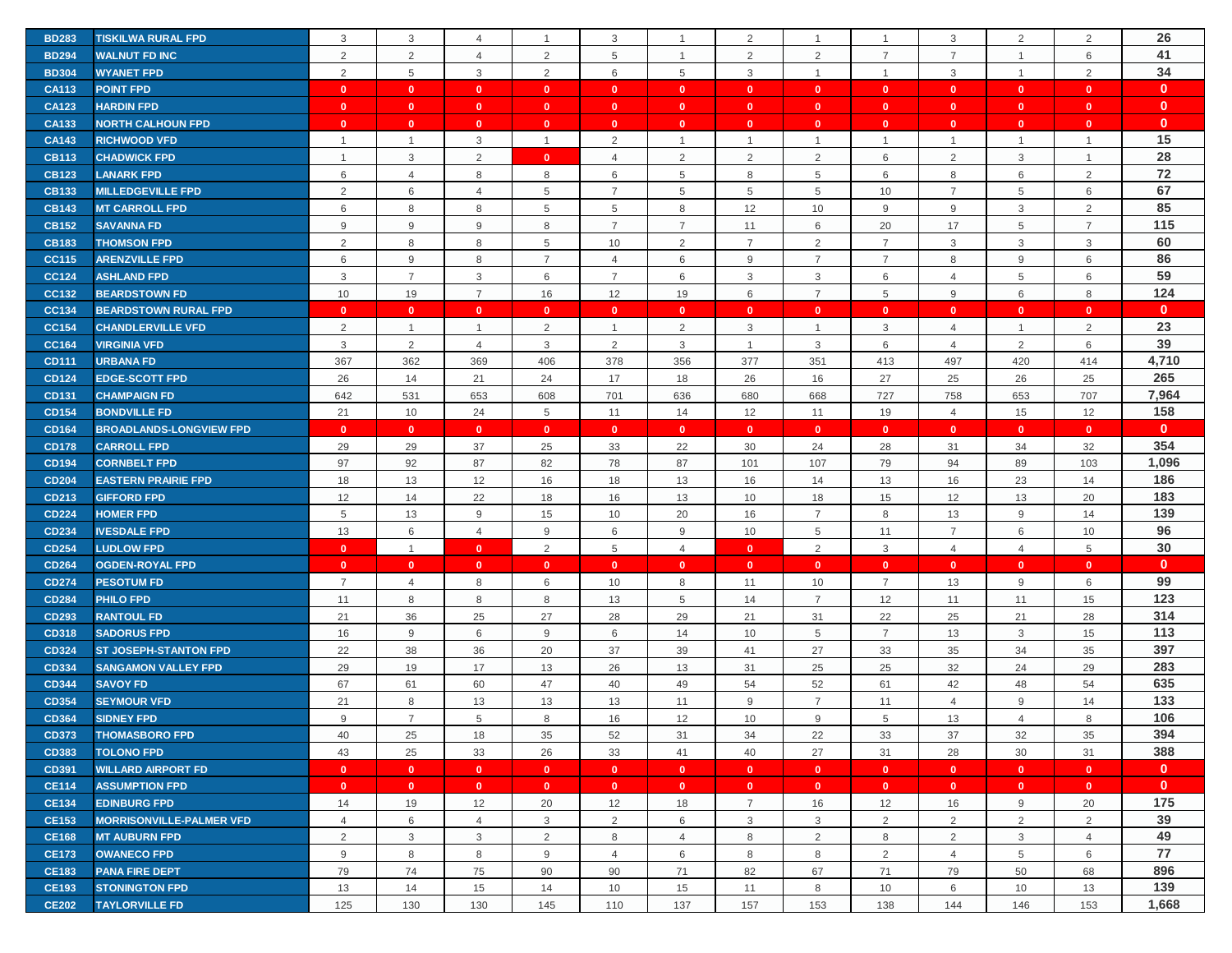| <b>CE213</b>          | <b>MIDLAND FPD</b>                             |                | $\overline{2}$       | $\overline{1}$          | $\overline{1}$    | 27                  | 12                      | 8                    |                              | $\overline{1}$               | $\mathbf{1}$                 | $\mathbf{1}$                 | $\overline{1}$               | 57             |
|-----------------------|------------------------------------------------|----------------|----------------------|-------------------------|-------------------|---------------------|-------------------------|----------------------|------------------------------|------------------------------|------------------------------|------------------------------|------------------------------|----------------|
| <b>CF123</b>          | <b>MARSHALL FPD</b>                            | 11             | 18                   | 11                      | 12                | 11                  | 17                      | 13                   | 14                           | 9                            | 15                           | 8                            | 11                           | 150            |
| <b>CF133</b>          | <b>MARTINSVILLE FPD</b>                        | $\mathbf{0}$   | $\mathbf{0}$         | $\mathbf{0}$            | $\mathbf{0}$      | $\mathbf{0}$        | $\mathbf{0}$            | $\mathbf{0}$         | $\mathbf{0}$                 | $\mathbf{0}$                 | $\overline{0}$               | 2                            | $\mathbf{0}$                 | $\overline{2}$ |
| <b>CF143</b>          | <b>WEST UNION CFPD</b>                         | $\overline{1}$ | $\overline{4}$       | $\overline{4}$          | 2                 | $\overline{1}$      | 2                       | $\mathbf{3}$         | 2                            | $\overline{2}$               | 2                            | $\mathbf{1}$                 | $\overline{1}$               | 25             |
| <b>CF154</b>          | <b>WESTFIELD FPD</b>                           | $\mathbf{0}$   | $\mathbf{0}$         | $\mathbf{0}$            | $\mathbf{0}$      | $\mathbf{0}$        | $\mathbf{0}$            | $\mathbf{0}$         | $\mathbf{0}$                 | $\mathbf{0}$                 | $\mathbf{0}$                 | $\mathbf{0}$                 | $\mathbf{0}$                 | $\mathbf{0}$   |
| <b>CF363</b>          | <b>CASEY FPD</b>                               | 3              | $\overline{4}$       | 2                       | $\overline{4}$    | 4                   | 2                       | $\overline{1}$       |                              | $\overline{2}$               | $\mathbf{1}$                 | $\mathbf{1}$                 | $\overline{2}$               | 27             |
| <b>CG114</b>          | <b>CLAY CITY FPD</b>                           | $\mathbf{0}$   | $\mathbf{0}$         | $\mathbf{0}$            | $\mathbf{0}$      | $\overline{1}$      | $\overline{1}$          | $\mathbf{0}$         | $\mathbf{0}$                 | $\mathbf{0}$                 | $\mathbf{0}$                 | $\mathbf{0}$                 | $\mathbf{0}$                 | $\overline{2}$ |
| <b>CG124</b>          | <b>FLORA VFPD</b>                              | $\mathbf{0}$   | $\mathbf{0}$         | $\mathbf{0}$            | $\mathbf{0}$      | $\mathbf{0}$        | $\mathbf{0}$            | $\mathbf{0}$         | $\mathbf{0}$                 | $\mathbf{0}$                 | $\mathbf{0}$                 | $\mathbf{0}$                 | $\mathbf{0}$                 | $\mathbf{0}$   |
| <b>CG154</b>          | <b>NORTH CLAY FPD</b>                          | 20             | 23                   | 21                      | 14                | 14                  | 19                      | 26                   | 20                           | 20                           | 18                           | 17                           | 17                           | 229            |
| <b>CG164</b>          | <b>XENIA VFPD</b>                              | $9$            | 11                   | $\overline{7}$          | 14                | 9                   | $\overline{7}$          | 8                    | 18                           | 14                           | 10                           | $\overline{7}$               | $9\,$                        | 123            |
| <b>CH114</b>          | <b>CLIN-CLAIR VFPD</b>                         | 20             | 12                   | 16                      | 15                | 13                  | 12                      | 18                   | 15                           | 24                           | 17                           | 22                           | 21                           | 205            |
| <b>CH124</b>          | <b>AVISTON FPD</b>                             | $\mathbf{0}$   | $\mathbf{0}$         | $\mathbf{0}$            | $\mathbf{0}$      | $\mathbf{0}$        | $\mathbf{0}$            | $\mathbf{0}$         | $\mathbf{0}$                 | $\mathbf{0}$                 | $\mathbf{0}$                 | $\mathbf{0}$                 | $\mathbf{0}$                 | $\mathbf{0}$   |
| <b>CH133</b>          | <b>BECKMEYER-WADE TWP FPD</b>                  | 11             | 6                    | 12                      | 13                | 17                  | 14                      | 8                    | 6                            | 10                           | 11                           | $\overline{7}$               | 10                           | 125            |
| <b>CH144</b>          | <b>BREESE FPD</b>                              | $\overline{4}$ | 8                    | 11                      | 12                | 14                  | 8                       | $\overline{7}$       | 14                           | 13                           | 14                           | 9                            | 14                           | 128            |
| <b>CH153</b>          | <b>CARLYLE FPD</b>                             | 13             | 9                    | 6                       | 22                | 8                   | $\overline{4}$          | $\overline{7}$       | 12                           | 14                           | 6                            | 9                            | $\overline{7}$               | 117            |
| <b>CH163</b>          | <b>GERMANTOWN FPD</b>                          | 12             | 8                    | $\overline{7}$          | 14                | 11                  | 8                       | 10                   | 12                           | $9\,$                        | 14                           | 10                           | 15                           | 130            |
| <b>CH173</b>          | <b>HOFFMAN FPD</b>                             | $\overline{7}$ | 9                    | 11                      | 11                | 8                   | 11                      | 8                    | 11                           | 10                           | 9                            | $\overline{7}$               | 6                            | 108            |
| <b>CH183</b>          | <b>HUEY-FERRIN-BOULDER FPD</b>                 | 6              | $5\phantom{.0}$      | 6                       | 9                 | 6                   | 9                       | 6                    | 18                           | 12                           | 12                           | $\overline{7}$               | 16                           | 112            |
| <b>CH194</b>          | <b>KEYESPORT FPD</b>                           | 11             | 9                    | 11                      | 6                 | 17                  | 9                       | 19                   | 11                           | 10                           | 16                           | 10                           | 13                           | 142            |
| <b>CH204</b>          | <b>NEW BADEN FPD</b>                           | 6              | $\mathbf{1}$         | 11                      | 18                | $\overline{4}$      | 8                       | 10                   | 9                            | $\overline{4}$               | 11                           | 9                            | 5                            | 96             |
| <b>CH214</b>          | <b>ST ROSE FPD</b>                             | $\overline{1}$ | 2                    | $\overline{4}$          | $\mathbf{1}$      | 6                   | 2                       | 5                    | $\mathbf{1}$                 | 6                            | 3                            | 6                            | $\sqrt{2}$                   | 39             |
| <b>CH224</b>          | <b>SANTA FE FPD</b>                            | $\overline{2}$ | $\overline{4}$       | 8                       | $\overline{4}$    | 3                   | 5                       | $\overline{7}$       | 5                            | 6                            | 6                            | $\overline{4}$               | 6                            | 60             |
| <b>CH233</b>          | <b>SUGAR CREEK TWP FPD</b>                     | $\overline{4}$ | $\overline{7}$       | 3                       | 8                 | 3                   | $\overline{7}$          | 5                    | 11                           | 11                           | 6                            | $\overline{4}$               | $\overline{7}$               | 76             |
| <b>CH244</b>          | <b>WHEATFIELD FD</b>                           | $\overline{1}$ | $\mathbf{0}$         | $\mathbf{1}$            | $\overline{4}$    | $\overline{4}$      | $\overline{1}$          | 2                    | $\mathbf{1}$                 | $\overline{4}$               | 2                            | $\overline{4}$               | $\mathbf{1}$                 | 25             |
| CJ113                 | <b>ASHMORE FD</b>                              | 9              | 21                   | 23                      | 19                | 5                   | 11                      | 10                   | 11                           | 18                           | $\overline{7}$               | $\overline{7}$               | 8                            | 149            |
| CJ121                 | <b>CHARLESTON FD</b>                           | 376            | 389                  | 374                     | 394               | 380                 | 362                     | 367                  | 388                          | 446                          | 423                          | 411                          | 484                          | 4,794          |
|                       |                                                |                |                      |                         |                   |                     |                         |                      |                              |                              |                              |                              |                              |                |
|                       |                                                | $\mathbf{0}$   |                      |                         | $\mathbf{0}$      | $\mathbf{0}$        |                         | $\mathbf{0}$         |                              |                              |                              |                              |                              | $\mathbf{0}$   |
| CJ134                 | <b>COOKS MILLS FPD</b><br><b>HUMBOLDT CFPD</b> | $\overline{7}$ | $\mathbf{0}$         | $\overline{\mathbf{0}}$ |                   |                     | $\overline{\mathbf{0}}$ |                      | $\mathbf{0}$<br>$\mathbf{0}$ | $\mathbf{0}$<br>$\mathbf{0}$ | $\mathbf{0}$<br>$\mathbf{0}$ | $\mathbf{0}$<br>$\mathbf{0}$ | $\mathbf{0}$<br>$\mathbf{0}$ |                |
| CJ144                 | <b>HUTTON FPD</b>                              | $\overline{1}$ | 16                   | 11                      | 6<br>$\mathbf{1}$ | 6<br>$\overline{1}$ | 5                       | 11<br>$\overline{1}$ | $\mathbf{1}$                 |                              |                              | $\mathbf{1}$                 |                              | 62             |
| CJ154                 | <b>LINCOLN FPD</b>                             |                | $\overline{4}$       | $\overline{4}$          | 40                | 40                  | $\overline{2}$          |                      |                              | $\overline{2}$               | 2                            |                              | $\overline{2}$<br>17         | 22<br>327      |
| <b>CJ174</b><br>CJ181 | <b>MATTOON FD</b>                              | 26<br>231      | 23                   | 23<br>224               | 219               | 268                 | 32<br>223               | 25<br>259            | 24<br>207                    | 33<br>252                    | 18<br>236                    | 26<br>212                    | 271                          |                |
| CJ193                 | <b>OAKLAND FPD</b>                             | 10             | 188                  |                         | $\overline{4}$    | 3                   | $\overline{4}$          | $\overline{7}$       |                              |                              | 17                           |                              | 12                           | 2,790<br>119   |
| <b>CJ204</b>          | <b>SEVEN HICKORY-MORGAN FPD</b>                | $\overline{1}$ | 10<br>$\overline{1}$ | 13                      | $\overline{1}$    | $\mathbf{0}$        | $\overline{1}$          | -1                   | 13<br>$\mathbf{1}$           | 13<br>$\mathbf{1}$           | $\overline{1}$               | 13<br>$\mathbf{1}$           | $\overline{1}$               |                |
| CJ214                 | <b>WABASH FPD</b>                              | 8              |                      | $\overline{2}$          |                   | 21                  | 11                      |                      |                              |                              |                              |                              |                              | 12<br>192      |
| <b>CK113</b>          | <b>FLAT ROCK AREA FPD</b>                      | 3              | 14<br>$\overline{2}$ | 13<br>$\mathbf{1}$      | 18<br>6           | $\mathbf{1}$        | 3                       | 10<br>3              | 19                           | 18<br>10                     | 18<br>$\overline{4}$         | 23<br>5                      | 19<br>$\overline{2}$         |                |
| <b>CK123</b>          | <b>HUTSONVILLE TWP FPD</b>                     | $\mathbf{0}$   | 2                    | 1                       | 3                 | $\overline{1}$      | 3                       | 3                    | $\overline{2}$<br>2          | 6                            | $\overline{4}$               | 5                            | 5                            | 42<br>35       |
| <b>CK133</b>          | <b>LAMOTTE TWP FPD</b>                         | 5              | $\overline{2}$       | $\overline{4}$          | 5                 | 6                   | $\overline{1}$          | 5                    | 3                            | 8                            | 2                            | 9                            | $\overline{1}$               | 51             |
| <b>CK143</b>          | <b>OBLONG FPD</b>                              | 6              | 11                   | 2                       | 10                | 11                  | 8                       | $\overline{7}$       | 10                           | $\overline{7}$               | 8                            | 5                            | 6                            | 91             |
| <b>CK152</b>          | <b>ROBINSON FD</b>                             | 24             | 28                   | 13                      | 15                | 21                  | 18                      | 25                   | 21                           | 22                           | 19                           | 13                           | 18                           | 237            |
| <b>CK164</b>          | <b>PRAIRIE-LICKING FPD</b>                     | $\mathbf{0}$   | $\mathbf{0}$         | $\mathbf{0}$            | $\mathbf{0}$      | $\mathbf{0}$        | $\mathbf{0}$            | $\mathbf{0}$         | $\mathbf{0}$                 | $\mathbf{0}$                 | $\mathbf{0}$                 | $\mathbf{0}$                 | $\mathbf{0}$                 | $\mathbf{0}$   |
| <b>CL118</b>          | <b>GREENUP FD</b>                              | 8              | 5                    | $\mathbf{1}$            | 3                 | $\overline{4}$      | 6                       | 8                    | 2                            | 10                           | 11                           | $\overline{7}$               | 12                           | 77             |
| <b>CL124</b>          | <b>NEOGA FPD</b>                               | 11             | 4                    | 8                       | 8                 | 11                  | $\overline{7}$          | $\overline{4}$       | 3                            | 6                            | $\overline{7}$               | $\overline{4}$               | $\overline{7}$               | 80             |
| <b>CL134</b>          | <b>TOLEDO VFD</b>                              | $\mathbf{3}$   | 2                    | $\overline{1}$          | 3                 | $\overline{2}$      | $\mathbf{3}$            | $\overline{2}$       | 3                            | 6                            | $\overline{4}$               | 2                            | 5                            | 36             |
| <b>CN112</b>          | <b>NORTHLAKE FPD</b>                           | 202            | 176                  | 191                     | 167               | 177                 | 197                     | 199                  | 202                          | 194                          | 172                          | 163                          | 223                          | 2,263          |
| <b>CN121</b>          | <b>SKOKIE FD</b>                               | 824            | 676                  | 785                     | 759               | 768                 | 778                     | 848                  | 795                          | 799                          | 827                          | 790                          | 809                          | 9,458          |
| <b>CN132</b>          | <b>NORTH MAINE FPD</b>                         | 264            | 257                  | 216                     | 279               | 345                 | 316                     | 305                  | 324                          | 326                          | 306                          | 242                          | 296                          | 3,476          |
| <b>CN151</b>          | <b>FRANKLIN PARK FD</b>                        | 228            | 211                  | 292                     | 272               | 294                 | 329                     | 326                  | 302                          | 276                          | 282                          | 260                          | 285                          | 3,357          |
| <b>CN161</b>          | <b>DES PLAINES FD</b>                          | 647            | 600                  | 632                     | 603               | 739                 | 676                     | 684                  | 660                          | 641                          | 632                          | 649                          | 766                          | 7,929          |
| <b>CN171</b>          | <b>ARLINGTON HEIGHTS FD</b>                    | 864            | 779                  | 841                     | 788               | 830                 | 854                     | 914                  | 831                          | 846                          | 824                          | 790                          | 882                          | 10,043         |
| <b>CN182</b>          | <b>BARTLETT FPD</b>                            | 309            | 263                  | 311                     | 347               | 333                 | 333                     | 329                  | 327                          | 318                          | 309                          | 263                          | 325                          | 3,767          |
| <b>CN192</b>          | <b>BUFFALO GROVE FD</b>                        | 417            | 380                  | 378                     | 372               | 397                 | 405                     | 435                  | 381                          | 396                          | 414                          | 363                          | 419                          | 4,757          |
| <b>CN202</b>          | <b>ELK GROVE FD</b>                            | 484            | 412                  | 482                     | 451               | 500                 | 470                     | 541                  | 481                          | 503                          | 470                          | 460                          | 517                          | 5,771          |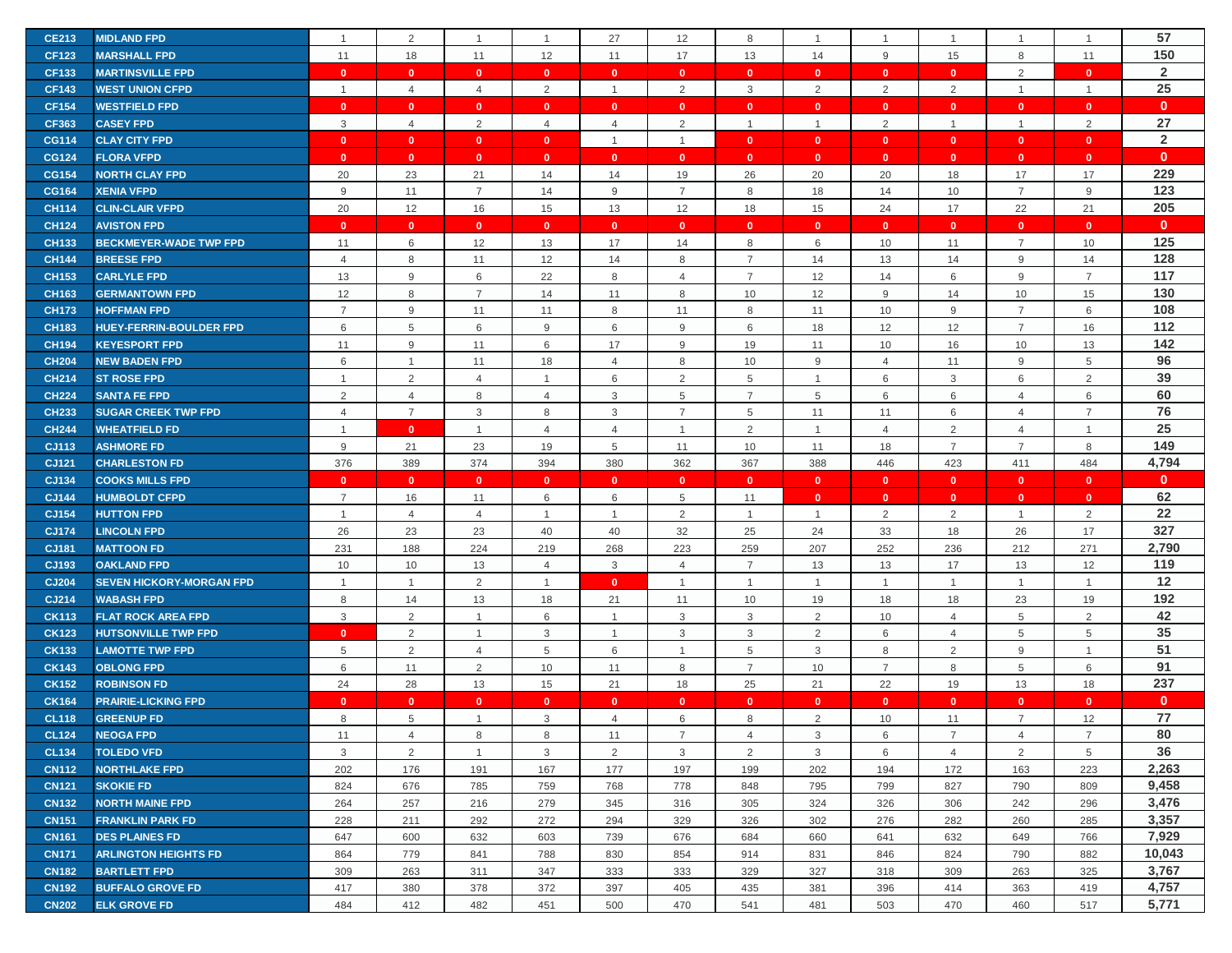| <b>CN212</b> | <b>ELMWOOD PARK FD</b>      | 275 | 253          | 249 | 284 | 264 | 268          | 252          | 296          | 260 | 303 | 286          | 264            | 3,254  |
|--------------|-----------------------------|-----|--------------|-----|-----|-----|--------------|--------------|--------------|-----|-----|--------------|----------------|--------|
| <b>CN221</b> | <b>EVANSTON FD</b>          | 854 | 731          | 742 | 789 | 832 | 939          | 858          | 843          | 806 | 962 | 849          | 842            | 10,047 |
| <b>CN242</b> | <b>GLENCOE FD</b>           | 100 | $\mathbf{0}$ | 97  | 63  | 116 | $\mathbf{0}$ | 108          | 128          | 104 | 132 | $\mathbf{0}$ | 92             | 940    |
| <b>CN251</b> | <b>GLENVIEW FD</b>          | 734 | 673          | 128 | 617 | 663 | 419          | 733          | 756          | 670 | 769 | 663          | 790            | 7,615  |
| <b>CN262</b> | <b>GLENWOOD FD</b>          | 132 | 138          | 136 | 119 | 128 | 117          | 139          | 115          | 146 | 126 | 130          | 135            | 1,561  |
| <b>CN272</b> | <b>HANOVER PARK FD</b>      | 281 | 266          | 276 | 302 | 299 | 319          | 318          | 309          | 284 | 302 | 288          | 293            | 3,537  |
| <b>CN282</b> | <b>HOFFMAN ESTATES FD</b>   | 534 | 404          | 504 | 449 | 447 | 479          | 511          | 461          | 491 | 493 | 462          | 565            | 5,800  |
| <b>CN302</b> | <b>LEYDEN FPD</b>           | 165 | 155          | 197 | 174 | 196 | 214          | 191          | 186          | 179 | 172 | 155          | 196            | 2,180  |
| <b>CN321</b> | <b>MELROSE PARK FD</b>      | 233 | 172          | 160 | 121 | 163 | 149          | 154          | 134          | 173 | 133 | 90           | 153            | 1,835  |
| <b>CN331</b> | <b>MORTON GROVE FD</b>      | 326 | 258          | 301 | 297 | 270 | 290          | 346          | 303          | 283 | 278 | 245          | 339            | 3,536  |
| <b>CN342</b> | <b>MT PROSPECT FD</b>       | 515 | 440          | 477 | 448 | 531 | 473          | $\mathbf{0}$ | 465          | 513 | 536 | 461          | 511            | 5,370  |
| <b>CN351</b> | <b>NILES FD</b>             | 567 | 466          | 532 | 554 | 540 | 540          | 582          | 537          | 497 | 607 | 567          | 629            | 6,618  |
| <b>CN362</b> | <b>NORTHBROOK FD</b>        | 230 | 193          | 214 | 232 | 257 | 222          | 288          | 514          | 539 | 579 | 517          | 614            | 4,399  |
| <b>CN372</b> | <b>NORTHFIELD FD</b>        | 90  | 82           | 80  | 73  | 99  | 105          | 99           | 102          | 95  | 95  | 80           | 79             | 1,079  |
| <b>CN381</b> | <b>NORWOOD PARK FPD</b>     | 258 | 228          | 271 | 275 | 284 | 295          | 277          | 284          | 304 | 279 | 271          | 327            | 3,353  |
| <b>CN401</b> | <b>PALATINE FD</b>          | 598 | 496          | 593 | 640 | 640 | 709          | 727          | 663          | 616 | 676 | 643          | 708            | 7,709  |
| <b>CN411</b> | <b>PARK RIDGE FD</b>        | 394 | 355          | 384 | 400 | 442 | 448          | 414          | 353          | 354 | 439 | 421          | 411            | 4,815  |
| <b>CN423</b> | <b>PROSPECT HEIGHTS FPD</b> | 169 | 160          | 177 | 160 | 180 | 194          | 194          | 174          | 154 | 197 | 179          | 196            | 2,134  |
| <b>CN433</b> | <b>RICHTON PARK FD</b>      | 181 | 195          | 217 | 200 | 192 | 208          | 210          | 178          | 199 | 244 | 220          | 225            | 2,469  |
| <b>CN443</b> | <b>RIVER GROVE FD</b>       | 90  | 111          | 105 | 102 | 87  | 98           | 90           | 111          | 80  | 98  | 15           | 111            | 1,098  |
| <b>CN452</b> | <b>ROLLING MEADOWS FD</b>   | 304 | 282          | 321 | 296 | 372 | 345          | 359          | $\mathbf{0}$ | 344 | 338 | 324          | 324            | 3,609  |
| <b>CN462</b> | <b>ROSEMONT FD</b>          | 170 | 159          | 237 | 208 | 219 | 246          | 190          | 188          | 189 | 218 | 210          | $\overline{1}$ | 2,235  |
| <b>CN471</b> | <b>SCHAUMBURG FD</b>        | 760 | 699          | 732 | 736 | 805 | 732          | 842          | 755          | 723 | 720 | 744          | 829            | 9,077  |
| <b>CN482</b> | <b>SCHILLER PARK FD</b>     | 181 | 120          | 159 | 163 | 171 | 184          | 179          | 169          | 147 | 160 | 168          | 203            | 2,004  |
| <b>CN492</b> | <b>STONE PARK FD</b>        | 88  | 102          | 76  | 84  | 74  | 100          | 80           | 72           | 80  | 82  | 83           | 59             | 980    |
| <b>CN502</b> | <b>STREAMWOOD FD</b>        | 355 | 287          | 330 | 305 | 347 | 328          | 363          | 324          | 331 | 313 | 308          | 332            | 3,923  |
| <b>CN512</b> | <b>WHEELING FD</b>          | 397 | 357          | 377 | 362 | 367 | 386          | 460          | 406          | 368 | 422 | 377          | 386            | 4,665  |
| <b>CN521</b> | <b>WILMETTE FD</b>          | 268 | 238          | 270 | 216 | 255 | 311          | 298          | 282          | 278 | 300 | 274          | 288            | 3,278  |
| <b>CN532</b> | <b>WINNETKA FD</b>          | 185 | 147          | 168 | 164 | 180 | 206          | 205          | 194          | 161 | 213 | 176          | 170            | 2,169  |
| <b>CN542</b> | <b>ELK GROVE TWP FD</b>     | 90  | 77           | 98  | 87  | 83  | 71           | 83           | 65           | 74  | 103 | 78           | 105            | 1,014  |
| <b>CN561</b> | <b>LINCOLNWOOD FD</b>       | 158 | 191          | 203 | 199 | 201 | 190          | 206          | 186          | 189 | 187 | 166          | 211            | 2,287  |
| <b>CN601</b> | <b>PALATINE RURAL FPD</b>   | 108 | 72           | 95  | 73  | 102 | 73           | 77           | 82           | 68  | 75  | 84           | 96             | 1,005  |
| <b>CS111</b> | <b>OAK LAWN FD</b>          | 712 | 669          | 715 | 724 | 780 | 724          | 773          | 687          | 710 | 717 | 714          | 767            | 8,692  |
| <b>CS122</b> | <b>RIVER FOREST FD</b>      | 191 | 167          | 152 | 160 | 170 | 150          | 163          | 157          | 163 | 191 | 199          | 190            | 2,053  |
| <b>CS132</b> | <b>ORLAND FPD</b>           | 845 | 695          | 808 | 853 | 809 | 864          | 834          | 686          | 780 | 817 | 741          | 831            | 9,563  |
| <b>CS142</b> | <b>HOMEWOOD FD</b>          | 268 | 244          | 259 | 248 | 247 | 266          | 240          | 232          | 247 | 219 | 223          | 235            | 2,928  |
| <b>CS152</b> | <b>BOLINGBROOK FD</b>       | 637 | 571          | 644 | 638 | 678 | 631          | 685          | 615          | 625 | 653 | 595          | 681            | 7,653  |
| <b>CS162</b> | <b>ALSIP FD</b>             | 260 | 232          | 291 | 311 | 288 | 316          | 301          | 302          | 268 | 258 | 243          | 274            | 3,344  |
| <b>CS172</b> | <b>BEDFORD PARK FD</b>      | 190 | 143          | 209 | 170 | 187 | 180          | 203          | 208          | 149 | 216 | 162          | 169            | 2,186  |
| <b>CS182</b> | <b>BELLWOOD FD</b>          | 332 | 279          | 260 | 273 | 321 | 304          | 356          | 325          | 319 | 357 | 340          | 360            | 3,826  |
| <b>CS192</b> | <b>BERKELEY FD</b>          | 90  | 67           | 72  | 58  | 73  | 88           | 73           | 59           | 83  | 106 | 68           | 81             | 918    |
| <b>CS201</b> | <b>BERWYN FD</b>            | 548 | 581          | 605 | 590 | 702 | 682          | 663          | 620          | 628 | 656 | 613          | 617            | 7,505  |
| <b>CS212</b> | <b>BLUE ISLAND FD</b>       | 319 | 293          | 290 | 302 | 324 | 332          | 334          | 281          | 302 | 334 | 234          | 325            | 3,670  |
| <b>CS222</b> | <b>BRIDGEVIEW FD</b>        | 293 | 276          | 318 | 330 | 340 | 377          | 377          | 406          | 318 | 348 | 288          | 344            | 4,015  |
| <b>CS232</b> | <b>BROADVIEW FD</b>         | 239 | 231          | 239 | 224 | 236 | 222          | 242          | 222          | 249 | 232 | 235          | 233            | 2,804  |
| <b>CS242</b> | <b>BROOKFIELD FD</b>        | 58  | 56           | 47  | 51  | 55  | 54           | 54           | 63           | 47  | 76  | 62           | 63             | 686    |
| <b>CS252</b> | <b>BURBANK FD</b>           | 331 | 298          | 335 | 308 | 311 | 300          | 343          | 322          | 378 | 351 | 318          | $\overline{1}$ | 3,596  |
| <b>CS263</b> | <b>BURNHAM FD</b>           | 58  | 55           | 60  | 60  | 49  | 55           | 47           | 57           | 51  | 55  | 36           | 56             | 639    |
| <b>CS271</b> | <b>CALUMET CITY FD</b>      | 697 | 595          | 667 | 605 | 687 | 652          | 679          | 702          | 655 | 673 | 636          | 678            | 7,926  |
| <b>CS284</b> | <b>CALUMET PARK FD</b>      | 88  | 85           | 64  | 87  | 144 | 152          | 150          | 129          | 192 | 187 | 162          | 186            | 1,626  |
| <b>CS292</b> | <b>CENTRAL STICKNEY FPD</b> | 74  | 45           | 83  | 79  | 64  | 62           | 85           | 85           | 58  | 73  | 82           | 82             | 872    |
| <b>CS302</b> | <b>CHICAGO HEIGHTS FD</b>   | 135 | 129          | 170 | 141 | 131 | 145          | 172          | 137          | 136 | 137 | 117          | 141            | 1,691  |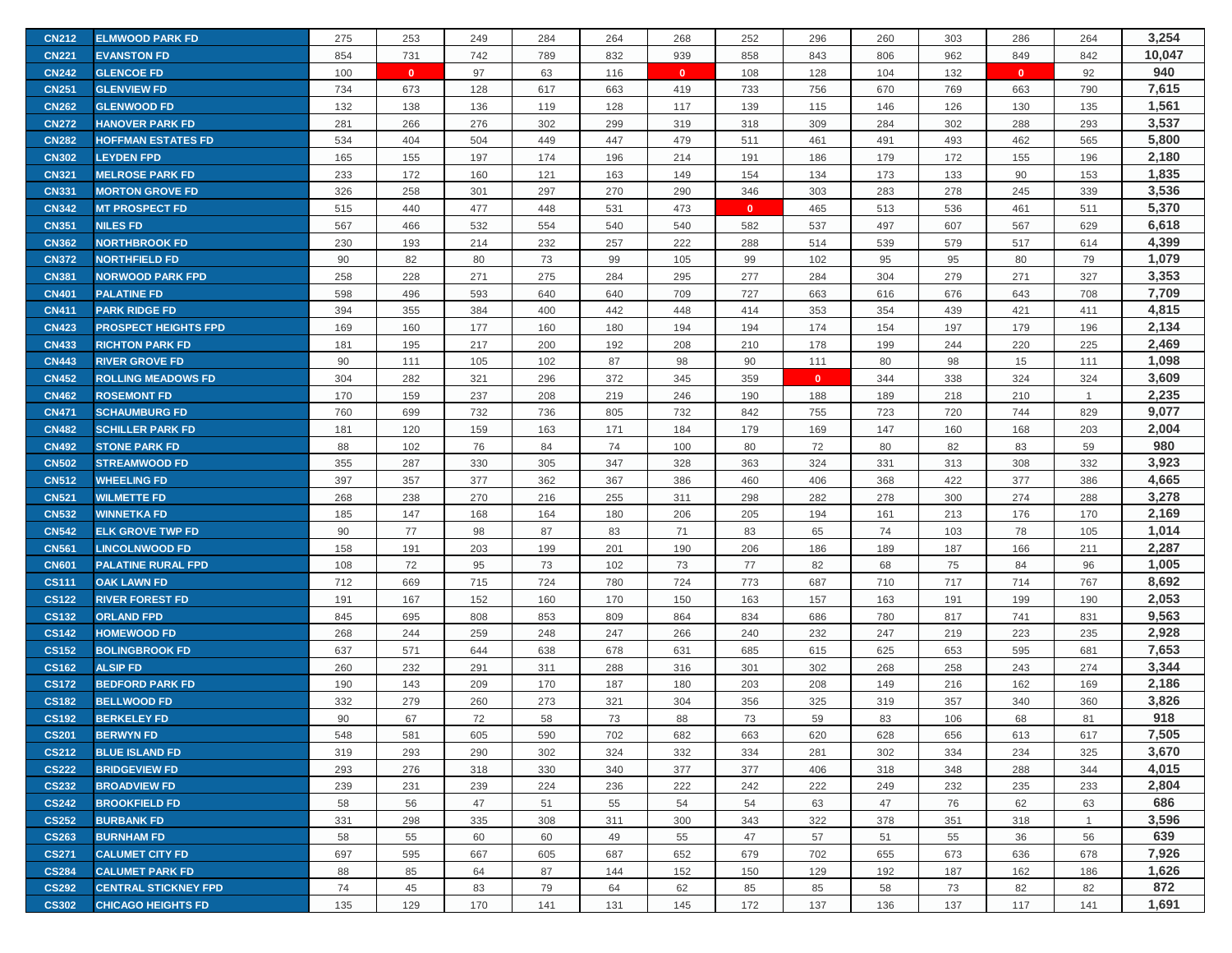| <b>CS312</b> | <b>CHICAGO RIDGE FD</b>         | 255          | 199          | 219            | 279          | 275            | 256          | 240          | 246          | 224            | 245            | 209          | 246            | 2,893        |
|--------------|---------------------------------|--------------|--------------|----------------|--------------|----------------|--------------|--------------|--------------|----------------|----------------|--------------|----------------|--------------|
| <b>CS321</b> | <b>CICERO FD</b>                | 152          | 64           | 89             | 71           | 43             | 75           | 650          | 680          | 765            | 744            | 613          | 688            | 4,634        |
| <b>CS332</b> | <b>COUNTRY CLUB HILLS FD</b>    | 236          | 267          | 264            | 265          | 244            | 279          | 263          | 276          | 261            | 241            | 239          | 289            | 3,124        |
| <b>CS343</b> | <b>CRESTWOOD FD</b>             | 257          | 241          | 272            | 248          | 267            | 311          | 276          | 286          | 292            | 318            | 251          | 290            | 3,309        |
| <b>CS352</b> | <b>DIXMOOR FD</b>               | $\mathbf{0}$ | $\mathbf{0}$ | $\mathbf{0}$   | $\mathbf{0}$ | $\mathbf{0}$   | $\mathbf{0}$ | $\mathbf{0}$ | $\mathbf{0}$ | $\mathbf{0}$   | $\mathbf{0}$   | $\mathbf{0}$ | $\mathbf{0}$   | $\mathbf{0}$ |
| <b>CS368</b> | <b>DOLTON FD</b>                | 361          | 314          | 338            | 321          | 349            | 262          | 395          | 390          | 317            | 388            | 330          | 368            | 4,133        |
| <b>CS372</b> | <b>FORD HEIGHTS FD</b>          | $\Omega$     | 3            | $\overline{4}$ | 2            | $\overline{7}$ | 11           | 24           | 11           | $\overline{4}$ | $\overline{1}$ | $\mathbf{1}$ | $\overline{4}$ | 72           |
| <b>CS384</b> | <b>EAST HAZEL CREST FD</b>      | 41           | 29           | 48             | 27           | 29             | 35           | 37           | 25           | 31             | 22             | 26           | 47             | 397          |
| <b>CS392</b> | <b>EVERGREEN PARK FD</b>        | 234          | 222          | 238            | 234          | 245            | 287          | 263          | 252          | 248            | 270            | 242          | 266            | 3,001        |
| <b>CS402</b> | <b>FLOSSMOOR FD</b>             | 135          | 127          | 122            | 120          | 102            | 118          | 129          | 124          | 131            | 133            | 105          | 144            | 1,490        |
| <b>CS412</b> | <b>FOREST PARK FD</b>           | 270          | 227          | 279            | 261          | 289            | 263          | 321          | 293          | 296            | 319            | 263          | 321            | 3,402        |
| <b>CS422</b> | <b>FOREST VIEW FD</b>           | 43           | 30           |                | 31           |                |              | 39           | 30           | 34             | 47             | 40           | 37             | 418          |
| <b>CS434</b> | <b>GARDEN HOMES FPD</b>         | 23           | 28           | 33<br>27       | 27           | 25<br>50       | 29<br>41     | 33           | 28           | 43             | 51             | 49           | 51             | 451          |
| <b>CS442</b> | <b>HARVEY FD</b>                | 103          | 60           | 82             | 76           | 139            | 113          | 113          | 105          | 104            | 112            | 116          | 102            | 1,225        |
| <b>CS452</b> | <b>HAZEL CREST DFR</b>          | 230          | 236          | 222            |              | 253            | 281          | 262          |              | 269            |                | 281          | 275            | 3,056        |
|              |                                 | 236          |              |                | 239          |                |              | 179          | 268          |                | 240            |              |                | 2,229        |
| <b>CS462</b> | <b>HILLSIDE FD</b>              |              | 143          | 171            | 195          | 195            | 163          | 90           | 193          | 173            | 186            | 164          | 231<br>92      | 1,050        |
| <b>CS493</b> | <b>HOMETOWN FPD</b>             | 105          | 83           | 81             | 76           | 69             | 88           |              | 77           | 82             | 117            | 90           |                | 1,940        |
| <b>CS522</b> | <b>LAGRANGE FD</b>              | 169          | 128          | 139            | 165          | 186            | 174          | 155          | 178          | 133            | 177            | 156          | 180            |              |
| <b>CS533</b> | <b>LAGRANGE PARK FD</b>         | 192          | 169          | 171            | 166          | 179            | 161          | 163          | 187          | 164            | 181            | 182          | 171            | 2,086        |
| <b>CS542</b> | <b>LANSING FD</b>               | 387          | 384          | 398            | 371          | 415            | 390          | 444          | 380          | 361            | 336            | 349          | 397            | 4,612        |
| <b>CS552</b> | <b>LEMONT FPD</b>               | 329          | 260          | 264            | 284          | 297            | 346          | 351          | 306          | 285            | 349            | 313          | 391            | 3,775        |
| <b>CS563</b> | <b>LYNWOOD VFD</b>              | 109          | 107          | 114            | 111          | 130            | 107          | 109          | 103          | 99             | 95             | 103          | 96             | 1,283        |
| <b>CS572</b> | <b>LYONS FD</b>                 | 79           | 91           | 110            | 98           | 81             | 89           | 102          | 66           | 78             | 124            | 87           | 61             | 1,066        |
| <b>CS583</b> | <b>MARKHAM FD</b>               | 58           | 63           | 62             | 72           | 65             | 70           | 83           | 72           | 61             | 59             | 68           | 83             | 816          |
| <b>CS592</b> | <b>MATTESON FD</b>              | 320          | 277          | 328            | 334          | 348            | 348          | 367          | 282          | 334            | 352            | 353          | 348            | 3,991        |
| <b>CS601</b> | <b>MAYWOOD FD</b>               | 78           | 72           | 71             | 72           | 109            | 67           | 116          | 70           | 76             | 127            | 101          | 91             | 1,050        |
| <b>CS612</b> | <b>MCCOOK FD</b>                | 41           | 37           | 46             | 42           | 41             | 44           | 52           | 40           | 53             | 55             | 61           | 52             | 564          |
| <b>CS624</b> | <b>MERRIONETTE PARK FD</b>      | 68           | 51           | 68             | 57           | 63             | 74           | 93           | 65           | 64             | 75             | 78           | 99             | 855          |
| <b>CS632</b> | <b>MIDLOTHIAN FD</b>            | 186          | 192          | 176            | 148          | 195            | 238          | 229          | 209          | 218            | 201            | 209          | 206            | 2,407        |
| <b>CS652</b> | <b>NORTH PALOS FPD</b>          | 445          | 378          | 429            | 417          | 445            | 505          | 532          | 484          | 442            | 495            | 417          | 458            | 5,447        |
| <b>CS662</b> | <b>NORTH RIVERSIDE FD</b>       | 216          | 191          | 203            | 216          | 209            | 216          | 245          | 244          | 226            | 241            | 200          | 253            | 2,660        |
| <b>CS682</b> | <b>OAK FOREST FD</b>            | 298          | 287          | 264            | 285          | 289            | 316          | 302          | 296          | 280            | 301            | 289          | 265            | 3,472        |
| <b>CS691</b> | <b>OAK PARK FD</b>              | 555          | 519          | 549            | 536          | 587            | 560          | 550          | 544          | 600            | 644            | 542          | 634            | 6,820        |
| <b>CS718</b> | <b>PALOS HEIGHTS FPD</b>        | 86           | 90           | 138            | 105          | 148            | 150          | 152          | 151          | 131            | 133            | 119          | 143            | 1,546        |
| <b>CS723</b> | <b>PALOS FPD</b>                | 228          | 250          | 286            | 250          | 13             | 288          | 286          | 256          | 283            | 258            | 243          | 265            | 2,906        |
| <b>CS732</b> | <b>PARK FOREST FD</b>           | 362          | 320          | 312            | 307          | 339            | 282          | 316          | 337          | 299            | 344            | 334          | 350            | 3,902        |
| <b>CS742</b> | <b>PHOENIX FD</b>               | 29           | 30           | 39             | 24           | 35             | 28           | 31           | 36           | 17             | $\overline{1}$ | $\mathbf{0}$ | $\overline{4}$ | 274          |
| <b>CS752</b> | <b>PLEASANTVIEW FPD</b>         | 354          | 323          | 327            | 381          | 354            | 350          | 336          | 351          | 323            | 459            | 342          | 374            | 4,274        |
| <b>CS762</b> | <b>POSEN FD</b>                 | 113          | 99           | 101            | 99           | 115            | 139          | 145          | 137          | 88             | 110            | 131          | 126            | 1,403        |
| <b>CS782</b> | <b>RIVERDALE FD</b>             | 314          | 286          | 296            | 261          | 252            | 248          | 271          | 277          | 243            | 256            | 250          | 274            | 3,228        |
| <b>CS792</b> | <b>RIVERSIDE FD</b>             | 108          | 126          | 127            | 131          | 121            | 120          | 141          | 113          | 115            | 133            | 133          | 145            | 1,513        |
| <b>CS802</b> | <b>ROBBINS FD</b>               | 107          | 90           | 118            | 128          | 138            | 40           | 99           | 130          | 86             | $\mathbf{0}$   | 4            | 27             | 967          |
| <b>CS812</b> | <b>ROBERTS PARK FPD</b>         | 339          | 300          | 329            | 277          | 357            | 345          | 410          | 342          | 312            | 342            | 348          | 358            | 4,059        |
| <b>CS823</b> | <b>SAUK VILLAGE FD</b>          | 54           | 47           | 34             | 42           | 11             | 48           | 47           | 36           | 51             | 46             | 48           | 51             | 515          |
| <b>CS832</b> | <b>SOUTH CHICAGO HEIGHTS FD</b> | 89           | 87           | 125            | 97           | 108            | 90           | 110          | 103          | 97             | 109            | 95           | 112            | 1,222        |
| <b>CS842</b> | <b>SOUTH HOLLAND FD</b>         | 363          | 347          | 392            | 360          | 354            | 376          | 366          | 359          | 353            | 418            | 380          | 366            | 4,434        |
| <b>CS852</b> | <b>STICKNEY FD</b>              | 59           | 72           | 92             | 78           | 81             | 86           | 111          | 73           | 85             | 80             | 89           | 85             | 991          |
| <b>CS863</b> | <b>SUMMIT FD</b>                | 126          | 115          | 122            | 141          | 105            | 122          | 138          | 146          | 106            | $\mathbf{0}$   | $\mathbf{0}$ | $\mathbf{0}$   | 1,121        |
| <b>CS873</b> | <b>THORNTON FD</b>              | 64           | 53           | 55             | 67           | 52             | 60           | 49           | 49           | 53             | 62             | 70           | 57             | 691          |
| <b>CS883</b> | <b>TINLEY PARK VFD</b>          | 202          | 178          | 184            | 205          | 203            | 249          | 206          | 177          | 196            | 175            | 169          | 187            | 2,331        |
| <b>CS892</b> | <b>WESTCHESTER FD</b>           | 257          | 228          | 233            | 203          | 262            | 231          | 249          | 249          | 232            | 245            | 260          | 283            | 2,932        |
| <b>CS902</b> | <b>WESTERN SPRINGS FD</b>       | 94           | 91           | 92             | 76           | 92             | 99           | 75           | 91           | 100            | 109            | 108          | 108            | 1,135        |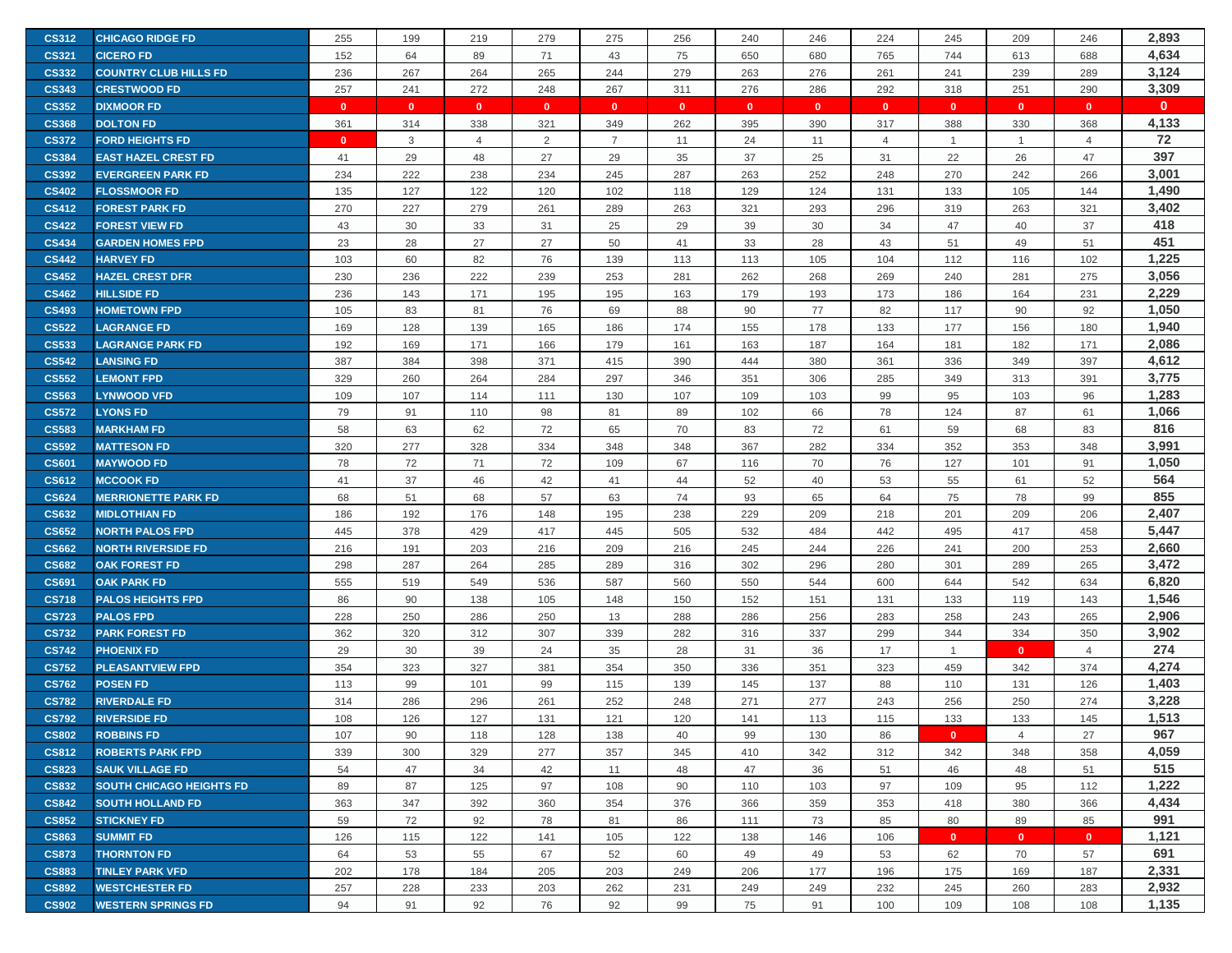| <b>CS913</b> | <b>WILLOW SPRINGS FD</b>       | $\mathbf{0}$   | $\mathbf{0}$   | $\mathbf{0}$   | $\mathbf{0}$   | $\mathbf{0}$ | $\mathbf{0}$   | $\mathbf{0}$   | $\mathbf{0}$   | $\mathbf{0}$   | $\mathbf{0}$   | $\mathbf{0}$   | $\mathbf{0}$   | $\mathbf{0}$ |
|--------------|--------------------------------|----------------|----------------|----------------|----------------|--------------|----------------|----------------|----------------|----------------|----------------|----------------|----------------|--------------|
| <b>CS931</b> | <b>CHICAGO FD</b>              | 23,833         | 21,635         | 23,632         | 22,859         | 24,899       | 26,563         | 25,888         | 25,661         | 26,485         | 25,174         | 23,431         | 25,113         | 295,173      |
| <b>CS955</b> | <b>OAK FOREST HOSPITAL FD</b>  | $\mathbf{0}$   | $\mathbf{0}$   | $\mathbf{0}$   | $\mathbf{0}$   | $\mathbf{0}$ | $\mathbf{0}$   | $\mathbf{0}$   | $\mathbf{0}$   | $\mathbf{0}$   | $\mathbf{0}$   | $\mathbf{0}$   | $\mathbf{0}$   | $\bf{0}$     |
| <b>DA114</b> | <b>CORTLAND CFPD</b>           | 29             | 26             | 33             | 37             | 30           | 32             | 31             | 20             | 32             | 31             | 26             | 24             | 351          |
| <b>DA121</b> | <b>DEKALB FD</b>               | 416            | 441            | 460            | 428            | 464          | 423            | 477            | 470            | 520            | 562            | 465            | 445            | 5,571        |
| <b>DA134</b> | <b>KIRKLAND CFPD</b>           | $\Omega$       | $\overline{1}$ | $\mathbf{0}$   | $\mathbf{0}$   | $\mathbf{0}$ | $\mathbf{0}$   | $\mathbf{0}$   | $\mathbf{1}$   | $\mathbf{0}$   | $\mathbf{1}$   | 6              | 21             | 30           |
| <b>DA143</b> | <b>GENOA-KINGSTON FPD</b>      | 65             | 60             | 78             | 62             | 84           | 85             | 64             | 67             | 87             | 87             | 68             | 86             | 893          |
| <b>DA153</b> | <b>HINCKLEY CFPD</b>           | 14             | 18             | 20             | 16             | 23           | 18             | 17             | 23             | 20             | 6              | 14             | 21             | 210          |
| <b>DA163</b> | <b>LEE COMMUNITY FPD</b>       | $\Omega$       | $\mathbf{0}$   | $\overline{0}$ | $\mathbf{0}$   | $\mathbf{0}$ | $\mathbf{0}$   | $\mathbf{0}$   | $\mathbf{0}$   | $\mathbf{0}$   | $\mathbf{0}$   | $\mathbf{0}$   | $\mathbf{0}$   | $\mathbf{0}$ |
| <b>DA174</b> | <b>MALTA FPD</b>               | $\overline{4}$ | 3              | 18             | $\overline{7}$ | 9            | 9              | $\overline{2}$ | 11             | 22             | 14             | 12             | 14             | 125          |
| <b>DA183</b> | <b>SANDWICH CFPD</b>           | 100            | 90             | 118            | 96             | 115          | 133            | 104            | 100            | 111            | 105            | 98             | 118            | 1,288        |
| <b>DA194</b> | <b>SHABBONA CFPD</b>           | 17             | 22             | 31             | 20             | 24           | 23             | 19             | 16             | 24             | 22             | 15             | 21             | 254          |
| <b>DA203</b> | <b>SOMONAUK FPD</b>            | 40             | 42             | 21             | 45             | 37           | 42             | 46             | 50             | 37             | $\overline{1}$ | 44             | 59             | 464          |
| <b>DA212</b> | <b>SYCAMORE FD</b>             | 183            | 168            | 185            | 160            | 213          | 185            | 182            | 176            | 187            | 189            | 168            | 208            | 2,204        |
| <b>DA224</b> | <b>WATERMAN CFPD</b>           | 18             | 8              | 10             | 15             | 17           | 19             | 18             | 17             | 19             | 12             | 14             | 15             | 182          |
| <b>DB112</b> | <b>CLINTON FD</b>              | 49             | 55             | 48             | 53             | 42           | 66             | 35             | 45             | 56             | 47             | 25             | 31             | 552          |
| <b>DB123</b> | <b>FARMER CITY FPD</b>         | 8              | $\overline{2}$ | $\mathbf{0}$   | 3              | 2            | $\overline{1}$ | $\mathbf{1}$   | $\overline{2}$ | $\overline{1}$ | $\mathbf{0}$   | $\mathbf{1}$   | $\overline{1}$ | 22           |
| <b>DB134</b> | <b>KENNEY FPD</b>              | 13             | 15             | $\overline{7}$ | 9              | 12           | 14             | 13             | 10             | 9              | 12             | 8              | 12             | 134          |
| <b>DB143</b> | <b>WAPELLA FPD</b>             | 11             | $\overline{7}$ | 10             | 10             | 12           | 9              | 11             | 10             | 10             | 16             | 15             | $9\,$          | 130          |
| <b>DB154</b> | <b>WAYNESVILLE CFPD</b>        | 6              | $\overline{7}$ | 3              | 6              | 2            | 10             | 5              | 2              | 8              | 5              | 8              | 8              | 70           |
| <b>DB163</b> | <b>WELDON CFPD</b>             | $\overline{1}$ | $\overline{2}$ | 3              | $\mathbf{1}$   | $\mathbf{0}$ | $\overline{1}$ | $\mathbf{0}$   | $\mathbf{1}$   | $\mathbf{0}$   | 5              | $\mathbf{1}$   | 3              | 18           |
| <b>DC114</b> | <b>ARCOLA FPD</b>              | 9              | 9              | $\overline{2}$ | $\mathbf{0}$   | $\mathbf{0}$ | $\mathbf{0}$   | $\mathbf{0}$   | $\mathbf{0}$   | $\mathbf{0}$   | $\mathbf{0}$   | $\mathbf{0}$   | $\mathbf{0}$   | 20           |
| <b>DC128</b> | <b>ATWOOD FPD</b>              | 11             | 16             | 14             | 9              | 13           | 17             | 16             | 24             | 18             | 20             | 9              | $\overline{1}$ | 168          |
| <b>DC133</b> | <b>CAMARGO COUNTRYSIDE FPD</b> | 6              | $\overline{4}$ | 6              | 10             | 5            | $\overline{7}$ | 13             | 13             | 11             | 8              | 12             | 8              | 103          |
| <b>DC143</b> | <b>HINDSBORO CFPD</b>          | $\overline{1}$ | 2              | $\overline{4}$ | 5              | 6            | 8              | 3              | $\overline{4}$ | $\overline{4}$ | 6              | $\overline{7}$ | $\overline{4}$ | 54           |
| <b>DC163</b> | <b>NEWMAN CFPD</b>             | 12             | $\overline{7}$ | 9              | 8              | 10           | $\overline{4}$ | $\overline{2}$ | 11             | 14             | 11             | 10             | 6              | 104          |
| <b>DC173</b> | <b>TUSCOLA FD</b>              | 20             | 14             | 25             | 12             | 20           | 20             | 23             | 23             | 19             | 22             | 21             | 15             | 234          |
| <b>DC183</b> | <b>VILLA GROVE FD</b>          | 5              | 6              | 8              | 5              | 10           | 9              | 14             | 9              | 12             | 11             | 9              | 11             | 109          |
| <b>DD111</b> | <b>OAK BROOK FD</b>            | 227            | 178            | 170            | 200            | 196          | 225            | 211            | 207            | 205            | 234            | 215            | 224            | 2,492        |
| <b>DD122</b> | <b>WHEATON CITY FD</b>         | 518            | 455            | 523            | 491            | 497          | 508            | 442            | 535            | 521            | 513            | 456            | 488            | 5,947        |
| <b>DD132</b> | <b>NAPERVILLE FD</b>           | 1,246          | 1,052          | 1,143          | 1,217          | 1,253        | 1,213          | 1,331          | 1,224          | 1,192          | 1,244          | 1,195          | 1,300          | 14,610       |
| <b>DD142</b> | <b>ELMHURST FD</b>             | 315            | 285            | 271            | 289            | 297          | 301            | 274            | 311            | 298            | 343            | 301            | 334            | 3,619        |
| <b>DD152</b> | <b>DOWNERS GROVE FD</b>        | 502            | 414            | 493            | 484            | 573          | 556            | 544            | 542            | 555            | 576            | 501            | 605            | 6,345        |
| <b>DD162</b> | <b>ADDISON FPD</b>             | 395            | 311            | 373            | 353            | 371          | 375            | 420            | 359            | 413            | 352            | 343            | 411            | 4,476        |
| <b>DD182</b> | <b>BENSENVILLE FD</b>          | 364            | 308            | 373            | 301            | 337          | 373            | 410            | 317            | 336            | 336            | 323            | 396            | 4,174        |
| <b>DD202</b> | <b>BLOOMINGDALE FPD</b>        | 386            | 344            | 404            | 377            | 420          | 406            | 472            | 424            | 361            | 422            | 391            | 421            | 4,828        |
| <b>DD213</b> | <b>OAKBROOK TERRACE FPD</b>    | 108            | 110            | 91             | 115            | 93           | 122            | 137            | 109            | 128            | 139            | 125            | 122            | 1,399        |
| <b>DD222</b> | <b>CAROL STREAM FPD</b>        | 476            | 410            | 446            | 464            | 478          | 507            | 485            | 466            | 458            | 459            | 426            | 450            | 5,525        |
| <b>DD243</b> | <b>CLARENDON HILLS FD</b>      | 83             | $\overline{1}$ | 74             | 94             | 65           | 78             | 83             | 93             | 78             | 107            | 83             | 93             | 932          |
| <b>DD252</b> | <b>DARIEN-WOODRIDGE FPD</b>    | 246            | 159            | 240            | 216            | 252          | 290            | 260            | 273            | 234            | 298            | 257            | 300            | 3,025        |
| <b>DD264</b> | <b>GLEN ELLYN FD</b>           | 243            | 200            | 268            | 231            | 271          | 302            | 245            | 265            | 259            | 262            | 212            | 267            | 3,025        |
| <b>DD272</b> | <b>GLENSIDE FPD</b>            | 213            | 156            | 206            | 190            | 193          | 205            | 241            | 190            | 196            | 197            | 198            | 244            | 2,429        |
| <b>DD282</b> | <b>HINSDALE FD</b>             | 182            | 170            | 223            | 219            | 201          | 220            | 178            | 187            | 206            | 230            | 211            | 230            | 2,457        |
| <b>DD293</b> | <b>ITASCA FPD</b>              | 137            | 116            | 140            | 105            | 132          | 130            | 213            | 110            | 101            | 121            | 100            | 106            | 1,511        |
| <b>DD302</b> | <b>LISLE-WOODRIDGE FPD</b>     | 519            | 544            | 593            | 574            | 562          | 637            | 620            | 643            | 677            | 744            | 604            | 641            | 7,358        |
| <b>DD312</b> | <b>LOMBARD FD</b>              | 519            | 499            | 544            | 521            | 520          | 597            | 596            | 573            | 317            | 578            | 498            | 576            | 6,338        |
| <b>DD321</b> | <b>VILLAGE OF ROSELLE FD</b>   | 213            | 181            | 201            | 203            | 253          | 209            | 258            | 205            | 216            | 232            | 191            | 220            | 2,582        |
| <b>DD332</b> | <b>TRI-STATE FPD</b>           | 381            | 361            | 401            | 420            | $\mathbf{0}$ | 348            | $\mathbf{0}$   | 405            | $\mathbf{0}$   | 502            | 419            | 479            | 3,716        |
| <b>DD342</b> | <b>VILLA PARK FD</b>           | 242            | 229            | 252            | 251            | 231          | 239            | 216            | 249            | 210            | 244            | 209            | 258            | 2,830        |
| <b>DD353</b> | <b>WARRENVILLE FPD</b>         | 138            | 142            | 147            | 144            | 174          | 162            | 149            | 160            | 164            | 196            | 143            | 177            | 1,896        |
| <b>DD362</b> | <b>WEST CHICAGO FPD</b>        | 261            | 232            | 241            | 219            | 286          | 266            | 260            | 258            | 279            | 281            | 273            | 291            | 3,147        |
| <b>DD372</b> | <b>WESTMONT FD</b>             | 300            | 304            | 378            | 340            | 336          | 333            | 342            | 329            | 339            | 426            | 353            | 338            | 4,118        |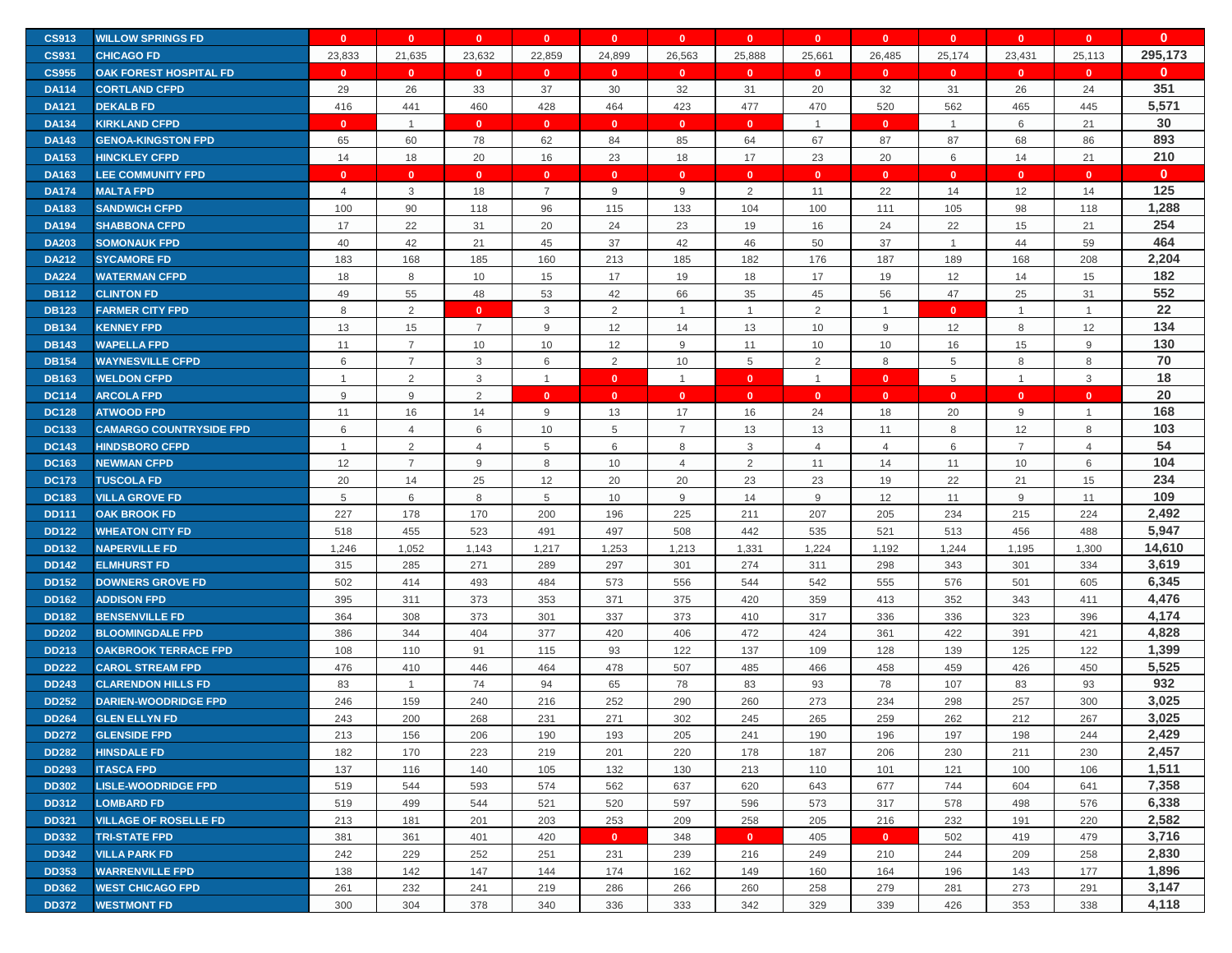| <b>DD382</b> | <b>WINFIELD FPD</b>           | 173            | 139            | 157            | 145            | 180            | 161            | 180                     | 164            | 154            | 171            | 172            | 182            | 1,978        |
|--------------|-------------------------------|----------------|----------------|----------------|----------------|----------------|----------------|-------------------------|----------------|----------------|----------------|----------------|----------------|--------------|
| <b>DD392</b> | <b>WOOD DALE FPD</b>          | 183            | 162            | 186            | 157            | 189            | 202            | 231                     | 189            | 175            | 198            | 178            | 214            | 2,264        |
| <b>DD403</b> | <b>YORK CENTER FPD</b>        | 138            | 108            | 124            | 121            | 130            | 132            | 151                     | 116            | 117            | 146            | 141            | 122            | 1,546        |
| <b>EA114</b> | <b>BROCTON CFPD</b>           | 2              | $\mathbf{0}$   | $\mathbf{1}$   | $\overline{1}$ | $\mathbf{0}$   | $\overline{1}$ | $\overline{4}$          | $\mathbf{1}$   | $\overline{2}$ | $\mathbf{0}$   | 3              | $\overline{4}$ | 19           |
| <b>EA122</b> | <b>CHRISMAN FPD</b>           | $\mathbf{0}$   | $\mathbf{0}$   | $\mathbf{0}$   | $\mathbf{0}$   | $\mathbf{0}$   | $\mathbf{0}$   | $\mathbf{0}$            | $\mathbf{0}$   | $\mathbf{0}$   | $\mathbf{0}$   | $\mathbf{0}$   | $\mathbf{0}$   | $\mathbf{0}$ |
| <b>EA144</b> | <b>HUME FPD</b>               | $\overline{4}$ | $\mathbf{3}$   | 2              | 3              | 2              | 11             | $\overline{1}$          | 2              | 6              | $\overline{7}$ | 8              | 8              | 57           |
| <b>EA153</b> | <b>KANSAS TWP FPD</b>         | $\mathbf{0}$   | $\mathbf{0}$   | $\mathbf{0}$   | $\mathbf{0}$   | $\mathbf{0}$   | $\mathbf{0}$   | $\mathbf{0}$            | $\mathbf{0}$   | $\mathbf{0}$   | $\mathbf{0}$   | $\mathbf{0}$   | $\mathbf{0}$   | $\mathbf{0}$ |
| EA163        | <b>METCALF FPD</b>            | $\mathbf{0}$   | $\mathbf{0}$   | $\mathbf{0}$   | $\mathbf{0}$   | $\mathbf{0}$   | $\mathbf{0}$   | $\mathbf{0}$            | $\mathbf{0}$   | $\mathbf{0}$   | $\mathbf{0}$   | $\mathbf{0}$   | $\mathbf{0}$   | $\mathbf{0}$ |
| <b>EA172</b> | <b>PARIS CFPD</b>             | 21             | 14             | 15             | 14             | 23             | 20             | 13                      | 11             | 30             | 16             | 10             | 12             | 199          |
| <b>EA181</b> | <b>PARIS FD</b>               | 21             | 29             | 30             | 26             | 51             | 37             | 34                      | 41             | 40             | 42             | 15             | 26             | 392          |
| <b>EB114</b> | <b>ALBION VFD</b>             | 9              | 11             | 11             | 10             | 14             | $\overline{7}$ | 12                      | 14             | 18             | $\overline{7}$ | $\overline{4}$ | 5              | 122          |
| <b>EB123</b> | <b>BONE GAP RFPD</b>          | $\overline{2}$ | $\overline{1}$ | $\overline{1}$ | $\overline{1}$ | $\mathbf{1}$   | $\overline{1}$ |                         | $\mathbf{1}$   | 3              | $\overline{1}$ | $\overline{1}$ | $\overline{1}$ | 15           |
| <b>EB133</b> | <b>BROWNS FD</b>              | $\overline{1}$ | $\mathbf{1}$   | $\overline{1}$ | $\overline{1}$ | $\mathbf{0}$   | $\overline{1}$ | 2                       | $\mathbf{1}$   | $\mathbf{1}$   | $\overline{1}$ | $\mathbf{1}$   | $\overline{1}$ | 12           |
| <b>EB143</b> | <b>WEST SALEM RFPD</b>        | 2              | 5              | $\overline{1}$ | 2              | $\overline{4}$ | 5              | $\mathbf{1}$            | 2              | 6              | 2              | 3              | 3              | 36           |
| <b>EC114</b> | <b>ALTAMONT FPD</b>           | 6              | 11             | 11             | 8              | 8              | 16             | 13                      | 6              | $9\,$          | 10             | 16             | 11             | 125          |
| <b>EC123</b> | <b>DIETERICH FPD</b>          | 11             | $\,6\,$        | 6              | 12             | 8              | $\overline{4}$ | 11                      | $\overline{7}$ | $\,8\,$        | 23             | 11             | 8              | 115          |
| <b>EC134</b> | <b>EDGEWOOD BI-COUNTY FPD</b> | 11             | $\overline{7}$ | 10             | 10             | 8              | 5              | $9\,$                   | 6              | $9\,$          | 2              | $\overline{7}$ | $\overline{7}$ | 91           |
| <b>EC142</b> | <b>EFFINGHAM FD</b>           | 50             | 34             | 60             | 55             | 55             | 64             | 71                      | 75             | 49             | 51             | 69             | 70             | 703          |
| <b>EC164</b> | <b>MONTROSE FPD</b>           | 5              | $\overline{4}$ | 3              | 6              | 3              | $\overline{7}$ | $\overline{4}$          | 2              | $\overline{7}$ | 14             | 3              | 3              | 61           |
| <b>EC173</b> | <b>SHUMWAY FPD</b>            | $\mathbf{0}$   | $\mathbf{0}$   | $\mathbf{0}$   | $\mathbf{0}$   | $\mathbf{0}$   | $\mathbf{0}$   | $\mathbf{0}$            | $\mathbf{0}$   | 24             | 21             | 16             | 14             | 75           |
| <b>EC184</b> | <b>TEUTOPOLIS FPD</b>         | 2              | 5              | 5              | 5              | 3              | $\overline{4}$ | 10                      | 5              | 8              | 6              | 6              | 5              | 64           |
| <b>EC193</b> | <b>TRI-COUNTY FPD</b>         | 2              | 8              | 14             | 9              | 2              | $\overline{7}$ | $\overline{7}$          | 10             | 12             | 9              | $\overline{7}$ | $\overline{7}$ | 94           |
| <b>EC204</b> | <b>WATSON FPD</b>             | 14             | 13             | 10             | 12             | 11             | 10             | 12                      | 19             | 14             | 16             | 12             | 12             | 155          |
| <b>FA113</b> | <b>BROWNSTOWN FPD</b>         | 13             | $9\,$          | 5              | 10             | 11             | 10             | 5                       | 10             | 11             | 15             | 14             | 14             | 127          |
| <b>FA124</b> | <b>FARINA FPD</b>             | 8              | 13             | 12             | 6              | 5              | $\overline{7}$ | $\overline{7}$          | 9              | 9              | 9              | 3              | 8              | 96           |
| <b>FA133</b> | <b>RAMSEY FPD</b>             | 13             | 19             | 11             | $\overline{7}$ | 10             | 8              | 9                       | 12             | 16             | 10             | 10             | 18             | 143          |
| <b>FA144</b> | <b>ST ELMO FPD</b>            | 15             | 18             | 12             | 22             | 10             | 17             | 14                      | 15             | 22             | 11             | 18             | $\mathbf{0}$   | 174          |
| <b>FA154</b> | <b>ST PETER FPD</b>           | $\overline{4}$ | 5              | $\mathbf{3}$   | 3              | 5              | 5              | 6                       | 2              | $\overline{4}$ | $\overline{4}$ | $\mathbf{1}$   | $\overline{4}$ | 46           |
| <b>FA164</b> | <b>VANDALIA VFD</b>           | 9              | 13             | 8              | 5              | 2              | 6              | $\overline{2}$          | 3              | $\overline{7}$ | 8              | 6              | 6              | 75           |
| <b>FB113</b> | <b>ELLIOTT VFD</b>            | 3              | $\,6$          | 2              | $\mathbf 1$    | $\mathbf{1}$   | $\overline{4}$ | 1                       | 3              | 3              | $\overline{1}$ | $\mathbf{1}$   | $\overline{1}$ | 27           |
| <b>FB123</b> | <b>GIBSON CITY FPD</b>        | 2              | $\overline{4}$ | 2              | 5              | $\mathbf{1}$   | 9              | 8                       | 2              | 5              | 5              | 4              | 6              | 53           |
| <b>FB133</b> | <b>KEMPTON FPD</b>            | 5              | $\mathbf{1}$   | $\mathbf{3}$   | 2              | 6              | 6              | $\overline{1}$          | 5              | $\,$ 5 $\,$    | $\overline{1}$ | $\overline{2}$ | 3              | 40           |
| <b>FB144</b> | <b>ROBERTS-MELVIN FPD</b>     | $\mathbf{0}$   | $\mathbf{0}$   | $\mathbf{0}$   | $\mathbf{0}$   | $\mathbf{0}$   | $\mathbf{0}$   | $\mathbf{0}$            | $\mathbf{0}$   | $\mathbf{0}$   | $\mathbf{0}$   | $\mathbf{0}$   | $\mathbf{0}$   | $\mathbf{0}$ |
| <b>FB153</b> | <b>PAXTON FPD</b>             | $\overline{7}$ | 11             | 11             | 13             | 10             | 12             | 6                       | 9              | $\overline{2}$ | 6              | $\overline{7}$ | 14             | 108          |
| <b>FB163</b> | <b>PIPER CITY FPD</b>         | $\mathbf{0}$   | $\mathbf{0}$   | $\mathbf{0}$   | $\mathbf{0}$   | $\mathbf{0}$   | $\mathbf{0}$   | $\mathbf{0}$            | $\mathbf{0}$   | $\mathbf{0}$   | $\mathbf{0}$   | $\mathbf{0}$   | $\mathbf{0}$   | $\mathbf{0}$ |
| <b>FB174</b> | <b>ROBERTS-MELVIN CFPD</b>    | 8              | $9\,$          | 5              | 5              | $\overline{7}$ | 12             | 8                       | 11             | $\overline{7}$ | 9              | $\mathbf{0}$   | $\mathbf{0}$   | 81           |
| <b>FB183</b> | <b>SULLIVANT TWP FPD</b>      | 2              | $\overline{2}$ | $\overline{4}$ | $\overline{1}$ | 2              | $\mathbf{3}$   | 3                       | $\overline{2}$ | $\mathbf{3}$   | $\mathbf{3}$   | 3              | $\overline{2}$ | 30           |
| <b>FC122</b> | <b>BENTON FD</b>              | 40             | 73             | 70             | 75             | 56             | 68             | 82                      | 68             | 69             | 74             | 62             | 60             | 797          |
| FC133        | <b>BUCKNER FD</b>             | $\mathbf{0}$   | $\mathbf{0}$   | $\mathbf{0}$   | $\mathbf{0}$   | $\mathbf{0}$   | $\mathbf{0}$   | $\mathbf{0}$            | $\mathbf{0}$   | $\mathbf{0}$   | $\mathbf{0}$   | $\mathbf{0}$   | $\mathbf{0}$   | $\mathbf{0}$ |
| <b>FC142</b> | <b>CHRISTOPHER FD</b>         | 9              | 11             | 6              | 8              | 6              | 5              | 6                       | 8              | 8              | 10             | 8              | 13             | 98           |
| <b>FC154</b> | <b>COELLO FD</b>              | 6              | 5              | $\overline{4}$ | 8              | 5              | 3              | 3                       | 3              | 5              | 3              | 5              | 3              | 53           |
| <b>FC164</b> | <b>ROYALTON VFD</b>           | $\mathbf{0}$   | 2              | $\mathbf{0}$   | $\bullet$      | 2              | $\overline{1}$ | $\overline{\mathbf{0}}$ | $\mathbf{0}$   | $\mathbf{0}$   | $\overline{1}$ | $\mathbf{0}$   | $\mathbf{0}$   | 6            |
| <b>FC173</b> | <b>SESSER FPD</b>             | 34             | 25             | 41             | 29             | 31             | 31             | 29                      | 30             | 33             | 34             | 30             | 26             | 373          |
| <b>FC184</b> | <b>CAVE EASTERN FPD</b>       | 8              | 8              | 5              | 6              | 3              | 12             | 9                       | 5              | 10             | 6              | $\overline{4}$ | $\overline{7}$ | 83           |
| <b>FC194</b> | <b>VALIER FD</b>              | $\mathbf{1}$   | 3              | $\mathbf{1}$   | $\mathbf{1}$   | $\mathbf{1}$   | $\overline{1}$ | $\overline{2}$          | 5              | $\overline{1}$ | $\overline{1}$ | $\mathbf{1}$   | 3              | 21           |
| <b>FC204</b> | <b>WEST CITY FD</b>           | 15             | 14             | 19             | 23             | 31             | 57             | 49                      | 56             | 60             | 53             | 40             | 49             | 466          |
| <b>FC211</b> | <b>WEST FRANKFORT FD</b>      | 176            | 184            | 176            | 170            | 182            | 167            | 186                     | 166            | 176            | 159            | 161            | 169            | 2,072        |
| <b>FC224</b> | <b>ZEIGLER FD</b>             | 22             | 22             | 21             | 23             | 26             | 18             | 20                      | 27             | 18             | 24             | 22             | 30             | 273          |
| <b>FC234</b> | <b>EWING-NORTHERN FPD</b>     | $\mathbf{3}$   | 8              | 6              | 8              | 3              | 6              | 9                       | 6              | $\overline{7}$ | 5              | 3              | 9              | 73           |
| <b>FD114</b> | <b>ASTORIA FPD</b>            | $\mathbf{0}$   | $\mathbf{1}$   | $\mathbf{0}$   | 5              | $\mathbf{1}$   | $\overline{2}$ | 4                       | 3              | $\mathbf{1}$   | $\mathbf{0}$   | $\mathbf{1}$   | 5              | 23           |
| <b>FD124</b> | <b>AVON FPD</b>               | $\overline{1}$ | 6              | $\overline{1}$ | 3              | 2              | 3              | 5                       | $\mathbf{1}$   | $\mathbf{0}$   | 3              | 3              | $\overline{2}$ | 30           |
| <b>FD144</b> | <b>BUCKHEART FPD</b>          | 4              | 8              | 5              | 2              | 5              | 6              | $\mathbf{0}$            | 6              | $\overline{4}$ | $\overline{1}$ | $\overline{7}$ | 2              | 50           |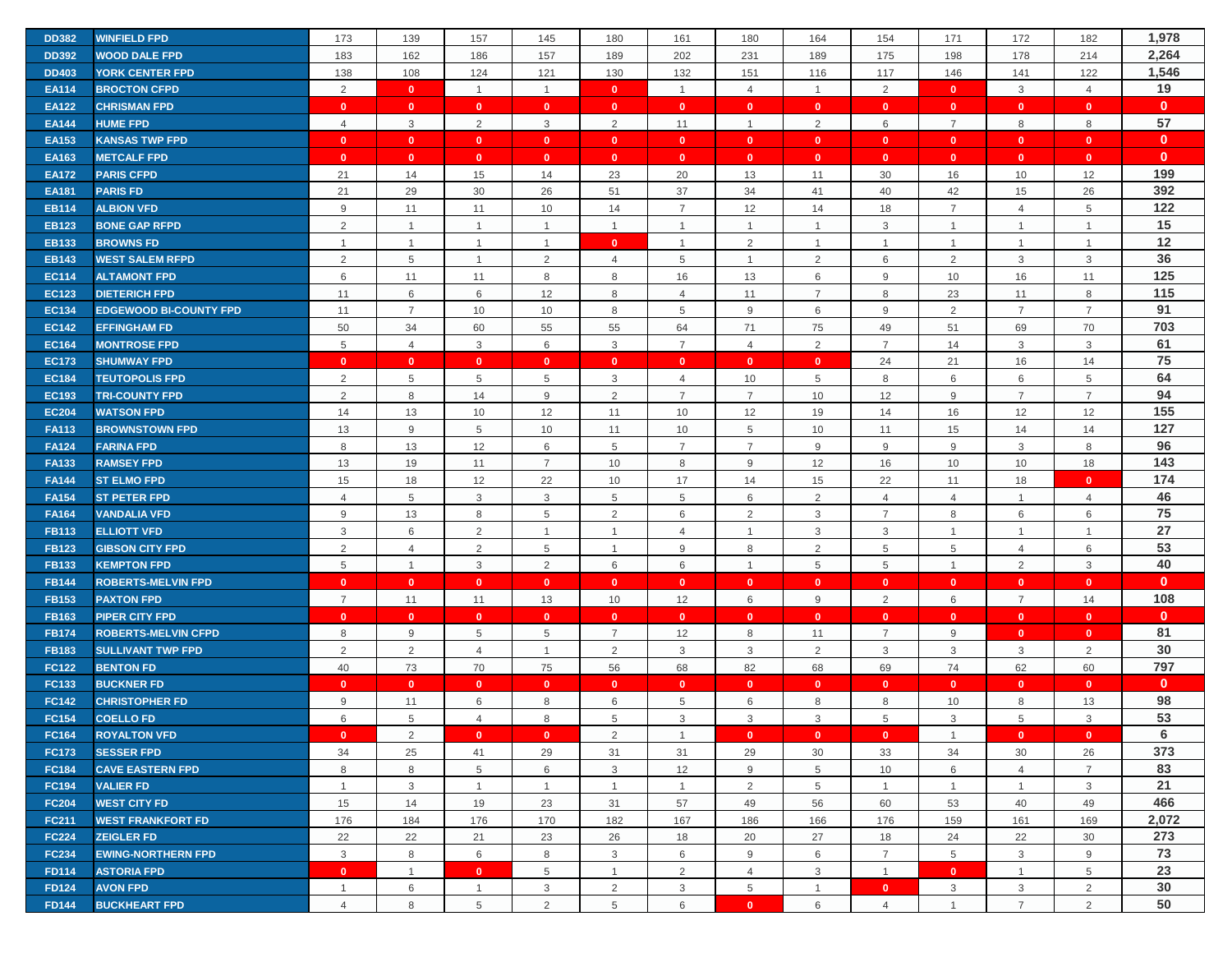| <b>FD164</b> | <b>COPPERAS CREEK FPD</b>            | 13             | 32             | 19             | $\overline{7}$ | 18             | 18             | 25                      | 25             | 17             | 10             | 24                      | 17             | 225            |
|--------------|--------------------------------------|----------------|----------------|----------------|----------------|----------------|----------------|-------------------------|----------------|----------------|----------------|-------------------------|----------------|----------------|
| <b>FD172</b> | <b>CANTON FD</b>                     | 175            | 172            | 168            | 169            | 175            | 185            | 173                     | 191            | 195            | 187            | 170                     | 216            | 2,176          |
| <b>FD183</b> | <b>CUBA FPD</b>                      | 5              | 12             | $\overline{7}$ | 8              | $\overline{7}$ | 9              | 8                       | 10             | 8              | 12             | 10                      | 6              | 102            |
| <b>FD203</b> | <b>FAIRVIEW FPD</b>                  | $\mathbf{0}$   | $\mathbf{0}$   | $\mathbf{0}$   | $\mathbf{0}$   | $\mathbf{0}$   | $\mathbf{0}$   | $\mathbf{0}$            | $\mathbf{0}$   | $\mathbf{0}$   | $\mathbf{0}$   | $\mathbf{0}$            | $\mathbf{0}$   | $\mathbf{0}$   |
| <b>FD214</b> | <b>FARMINGTON CFPD</b>               | $\mathbf{0}$   | $\mathbf{0}$   | $\overline{1}$ | $\mathbf{0}$   | 3              | $\mathbf{0}$   | $\mathbf{0}$            | $\mathbf{0}$   | $\mathbf{0}$   | 2              | $\mathbf{1}$            | $\overline{2}$ | 9              |
| <b>FD233</b> | <b>HICKORY-KERTON FPD</b>            | $\overline{1}$ | $\overline{1}$ | $\overline{1}$ | 2              | $\mathbf{1}$   | $\overline{1}$ | $\overline{1}$          | $\mathbf{1}$   | $\overline{2}$ | 3              | 3                       | $\overline{1}$ | 18             |
| <b>FD243</b> | <b>IPAVA FPD</b>                     | $\mathbf{0}$   | $\mathbf{0}$   | $\mathbf{0}$   | $\mathbf{0}$   | $\mathbf{0}$   | $\mathbf{0}$   | $\mathbf{0}$            | $\mathbf{0}$   | $\mathbf{0}$   | $\mathbf{0}$   | $\mathbf{0}$            | $\mathbf{0}$   | $\mathbf{0}$   |
| FD253        | <b>LEWISTOWN FPD</b>                 | 52             | 39             | 34             | 34             | 52             | 42             | 42                      | 55             | 50             | 36             | 31                      | 39             | 506            |
| <b>FD263</b> | <b>LONDON MILLS CFPD</b>             | $\overline{1}$ | $\overline{2}$ | $\mathbf{0}$   | $\mathbf{0}$   | $\mathbf{0}$   | $\mathbf{0}$   | $\mathbf{0}$            | $\mathbf{0}$   | $\mathbf{1}$   |                | $\overline{2}$          | $\mathbf{0}$   | $\overline{7}$ |
| <b>FD274</b> | <b>SMITHFIELD FPD</b>                | 5              | $\overline{4}$ | 2              | 4              | 2              | $\overline{4}$ | 5                       | $\mathbf{1}$   | $\overline{2}$ | 2              | 5                       | $\overline{7}$ | 43             |
| <b>FD284</b> | <b>TABLE GROVE FPD</b>               | 2              | 5              | 3              | 8              | $\overline{4}$ | 5              | 3                       | 3              | 5              | $\overline{7}$ | $\overline{4}$          | 14             | 63             |
| <b>FD293</b> | <b>VERMONT FPD</b>                   | 2              | $\,$ 5 $\,$    | 8              | 10             | 3              | 6              | 6                       | 6              | 8              | 6              | 8                       | 11             | 79             |
| GA114        | <b>EQUALITY FD</b>                   | 2              | $\mathbf{0}$   | 2              | 2              | $\overline{7}$ | $\overline{1}$ | 3                       | $\overline{4}$ | 3              | $\overline{4}$ | 2                       | 2              | 32             |
| <b>GA124</b> | <b>NEW HAVEN FD</b>                  | $\mathbf{0}$   | $\mathbf{0}$   | $\mathbf{0}$   | $\mathbf{0}$   | $\mathbf{0}$   | $\mathbf{0}$   | $\mathbf{0}$            | $\mathbf{0}$   | $\mathbf{0}$   | $\mathbf{0}$   | $\mathbf{0}$            | $\mathbf{0}$   | $\mathbf{0}$   |
| GA133        | <b>NEW SHAWNEETOWN FD</b>            | $\overline{1}$ | $\overline{4}$ | 6              | $\overline{4}$ | 3              | $\overline{4}$ | $\overline{1}$          | $\mathbf{1}$   | $\overline{4}$ | $\overline{1}$ | $\overline{4}$          | $\overline{2}$ | 35             |
| GA154        | <b>OMAHA FD</b>                      | $\overline{1}$ | $\overline{2}$ | $\mathbf{3}$   | $\mathbf{1}$   | $\mathbf{1}$   | $\overline{1}$ | $\overline{1}$          | $\mathbf{1}$   | $\overline{1}$ | $\overline{1}$ | $\mathbf{1}$            | $\mathbf{0}$   | 14             |
| GA164        | <b>RIDGWAY FD</b>                    | 3              | $\mathbf{1}$   | $\overline{1}$ | 3              | $\overline{4}$ | $\mathbf{0}$   | $\overline{1}$          | 2              | $\mathbf{1}$   | $\overline{4}$ | $\overline{2}$          | 3              | 25             |
| <b>GB123</b> | <b>CARROLLTON FPD</b>                | $\overline{4}$ | $\,6$          | 5              | 3              | 6              | 12             | 16                      | $\overline{4}$ | 6              | 8              | 6                       | 5              | 81             |
| <b>GB144</b> | <b>GREENFIELD FPD</b>                | 5              | 8              | $\overline{4}$ | $\overline{4}$ | 3              | $\overline{1}$ | 9                       | $\overline{7}$ | 12             | $\mathbf{3}$   | 3                       | 9              | 68             |
| <b>GB173</b> | <b>ROODHOUSE FPD</b>                 | 11             | 12             | 17             | 16             | 16             | 10             | 11                      | 12             | 17             | 24             | 19                      | 17             | 182            |
| <b>GB183</b> | <b>WHITE HALL VFD</b>                | 21             | 18             | 23             | 19             | 22             | 20             | 14                      | 16             | 26             | 21             | 15                      | 23             | 238            |
| GC114        | <b>BRACEVILLE FD</b>                 | 21             | 18             | 14             | 18             | 21             | 21             | 20                      | 15             | 14             | 17             | 15                      | 18             | 212            |
| GC123        | <b>COAL CITY FPD</b>                 | 161            | 126            | 156            | 133            | 125            | 146            | 147                     | 145            | 117            | 125            | 123                     | 145            | 1,649          |
| GC142        | <b>GARDNER FPD</b>                   | 55             | 46             | 45             | 43             | 45             | 58             | 41                      | 48             | 33             | 51             | 43                      | 52             | 560            |
| GC144        | <b>MAZON FPD</b>                     | $\overline{7}$ | 8              | 3              | $\overline{4}$ | 10             | 11             | 6                       | 3              | $\overline{2}$ | 8              | 6                       | 6              | 74             |
| GC154        | <b>MINOOKA FD</b>                    | 147            | 151            | 146            | 171            | 187            | 200            | 187                     | 164            | 176            | 180            | 183                     | 214            | 2,106          |
| GC164        | <b>MORRIS FPAD</b>                   | 153            | 139            | 141            | 139            | 148            | 174            | 186                     | 176            | 160            | 157            | 153                     | 152            | 1,878          |
| GC174        | <b>SOUTH WILMINGTON VFD</b>          | 5              | 5              | $\overline{7}$ | 5              | 3              | 8              | $\overline{4}$          | $\overline{4}$ | $\mathbf{1}$   | $\mathbf{0}$   | $\bullet$               | $\mathbf{1}$   | 43             |
| GC184        | <b>VERONA-KINSMAN FPD</b>            | $\mathbf{0}$   | $\mathbf{0}$   | $\overline{1}$ | $\mathbf{0}$   | $\mathbf{0}$   | $\mathbf{0}$   | $\mathbf{0}$            | $\mathbf{0}$   | $\mathbf{0}$   | $\mathbf{0}$   | $\mathbf{0}$            | $\mathbf{0}$   | 1              |
| <b>HA123</b> | <b>DAHLGREN FD</b>                   | $\overline{1}$ | $\mathbf{1}$   | $\overline{1}$ | $\overline{1}$ | $\mathbf{1}$   | $\overline{1}$ | $\mathbf 1$             | $\mathbf{1}$   | 4              | $\overline{1}$ | $\overline{2}$          | $\overline{2}$ | 17             |
| <b>HA133</b> | <b>MCLEANSBORO FD</b>                | $\overline{1}$ | 11             | 5              | $\overline{1}$ | 2              | 8              | $\overline{4}$          | 3              | $\overline{2}$ | 8              | 8                       | 5              | 58             |
| <b>HB113</b> | <b>AUGUSTA FPD</b>                   | $\mathbf{0}$   | $\mathbf{0}$   | $\mathbf{0}$   | $\mathbf{0}$   | $\mathbf{0}$   | $\mathbf{0}$   | $\overline{\mathbf{0}}$ | $\mathbf{0}$   | $\mathbf{0}$   | $\mathbf{0}$   | $\mathbf{1}$            | $\mathbf{0}$   | $\mathbf{1}$   |
| <b>HB123</b> | <b>BOWEN FPD</b>                     | $\overline{1}$ | $\mathbf{1}$   | $\overline{1}$ | $\mathbf{0}$   | 2              | $\overline{1}$ | $\overline{1}$          | 1              | $\overline{1}$ | 2              | $\mathbf{1}$            | $\mathbf{0}$   | 12             |
| <b>HB133</b> | <b>CARTHAGE FD</b>                   | 4              | 6              | 9              | 2              | 3              | $\overline{7}$ | $\overline{4}$          | 2              | $\mathbf{1}$   | $\overline{4}$ | 4                       | $\overline{2}$ | 48             |
| <b>HB153</b> | <b>HAMILTON FD</b>                   | $\overline{2}$ | $\mathbf{0}$   | $\overline{7}$ | 8              | $\mathbf{1}$   | $\overline{4}$ | 6                       | 5              | $\,$ 5 $\,$    | $\overline{4}$ | 6                       | 5              | 53             |
| <b>HB163</b> | <b>LAHARPE FPD</b>                   | $\overline{7}$ | 3              | $\overline{4}$ | 3              | 2              | 3              | 3                       | 3              | 6              | 2              | 5                       | $\overline{1}$ | 42             |
| <b>HB173</b> | <b>NAUVOO FPD</b>                    | 17             | 12             | 10             | 9              | 18             | 11             | 17                      | 16             | 14             | 20             | 14                      | 10             | 168            |
| <b>HB183</b> | <b>TRI-COUNTY FPD</b>                | 18             | 12             | 9              | 13             | 9              | $\overline{4}$ | $5\phantom{.0}$         | 16             | 12             | $\overline{7}$ | 3                       | 12             | 120            |
| <b>HB193</b> | <b>WARSAW RURAL FPD</b>              | $\mathbf{0}$   | $\mathbf{0}$   | $\mathbf{0}$   | $\mathbf{0}$   | $\mathbf{0}$   | $\mathbf{0}$   | $\mathbf{0}$            | $\mathbf{0}$   | $\mathbf{0}$   | $\mathbf{0}$   | $\mathbf{0}$            | $\mathbf{0}$   | $\mathbf{0}$   |
| <b>HB203</b> | <b>WEST POINT CFPD</b>               | $\mathbf{0}$   | $\mathbf{0}$   | $\mathbf{0}$   | $\mathbf{0}$   | $\mathbf{0}$   | $\mathbf{0}$   | $\mathbf{0}$            | $\mathbf{0}$   | $\mathbf{0}$   | $\mathbf{0}$   | $\mathbf{0}$            | $\mathbf{0}$   | $\mathbf{0}$   |
| <b>HC114</b> | <b>CAVE-IN-ROCK FD</b>               | $\overline{1}$ | $\overline{1}$ | $\mathbf 1$    | $\overline{1}$ | $\mathbf{1}$   | $\overline{1}$ | $\overline{1}$          | $\mathbf{1}$   | $\overline{1}$ | $\overline{1}$ | $\overline{1}$          | $\overline{1}$ | 12             |
| <b>HC124</b> | <b>ELIZABETHTOWN FD</b>              | 2              | $\mathbf{1}$   | $\mathbf{1}$   | $\mathbf{1}$   | $\mathbf{1}$   | $\overline{1}$ | $\overline{1}$          | $\mathbf{1}$   | 2              | 2              | 3                       | $\overline{1}$ | 17             |
| <b>HC132</b> | <b>ROSICLARE FD</b>                  | $\mathbf{0}$   | $\overline{2}$ | $\mathbf{1}$   | $\overline{1}$ | 2              | $\mathbf{0}$   | $\mathbf{3}$            | $\overline{4}$ | $\overline{1}$ | $\overline{1}$ | $\mathbf{1}$            | $\mathbf{1}$   | 17             |
| HD113        | <b>BIGGSVILLE FPD</b>                | $\overline{1}$ | $\overline{2}$ | $\mathbf{3}$   | 2              | $\overline{4}$ | 2              | $\mathbf{3}$            | $\mathbf{1}$   | $\overline{2}$ | $\mathbf{3}$   | $\overline{2}$          | $\overline{4}$ | 29             |
| <b>HD123</b> | <b>GULFPORT-GLADSTONE FPD</b>        | $\mathbf{0}$   | $\mathbf{0}$   | $\mathbf{0}$   | $\overline{0}$ | $\mathbf{0}$   | $\mathbf{0}$   | $\mathbf{0}$            | $\mathbf{0}$   | $\mathbf{0}$   | $\mathbf{0}$   | $\bullet$               | $\mathbf{0}$   | $\mathbf{0}$   |
| <b>HD154</b> | <b>MEDIA-STRONGHURST-TERRE HAUTE</b> | $\overline{2}$ | 8              | 2              | 5              | $\mathbf{1}$   | $\overline{1}$ | $\overline{1}$          | $\overline{2}$ | 2              | 6              | $\overline{1}$          | $\mathbf{1}$   | 32             |
| <b>HD165</b> | <b>OQUAWKA FPD</b>                   | 2              | $\mathbf{0}$   | $\mathbf{0}$   | $\overline{0}$ | $\mathbf{0}$   | $\mathbf{0}$   | $\overline{0}$          | $\mathbf{0}$   | $\mathbf{0}$   | $\mathbf{0}$   | $\overline{\mathbf{0}}$ | $\overline{0}$ | $\overline{2}$ |
| HD183        | <b>RARITAN FPD</b>                   | $\mathbf{0}$   | $\mathbf{0}$   | $\mathbf{0}$   | $\bullet$      | $\mathbf{0}$   | $\mathbf{0}$   | $\mathbf{0}$            | $\mathbf{0}$   | $\mathbf{0}$   | $\bullet$      | $\bullet$               | $\mathbf{0}$   | $\mathbf{0}$   |
| <b>HE123</b> | <b>ANNAWAN-ALBA FPD</b>              | 8              | 8              | 10             | 9              | 15             | $\overline{4}$ | 11                      | 9              | 8              | 10             | 11                      | $\overline{7}$ | 110            |
| <b>HE133</b> | <b>ATKINSON FPD</b>                  | $\mathbf{0}$   | $\mathbf{0}$   | $\mathbf{0}$   | $\mathbf{0}$   | $\mathbf{0}$   | $\mathbf{0}$   | $\mathbf{0}$            | 14             | $\mathbf{0}$   | $\mathbf{0}$   | $\mathbf{0}$            | 19             | 33             |
| <b>HE148</b> | <b>BISHOP HILL CFPD</b>              | 2              | $\mathbf{3}$   | $\overline{1}$ | 4              | 11             | $\mathbf{3}$   | 3                       | $\mathbf{1}$   | $\overline{2}$ | $\mathbf{3}$   | $\mathbf{1}$            | 3              | 37             |
| <b>HE153</b> | <b>CAMBRIDGE FPD</b>                 | $\overline{7}$ | $\overline{4}$ | 6              | 6              | $\overline{4}$ | $\overline{4}$ | 2                       | $\overline{2}$ | 3              | $\overline{7}$ | $\overline{4}$          | $\overline{7}$ | 56             |
|              |                                      |                |                |                |                |                |                |                         |                |                |                |                         |                |                |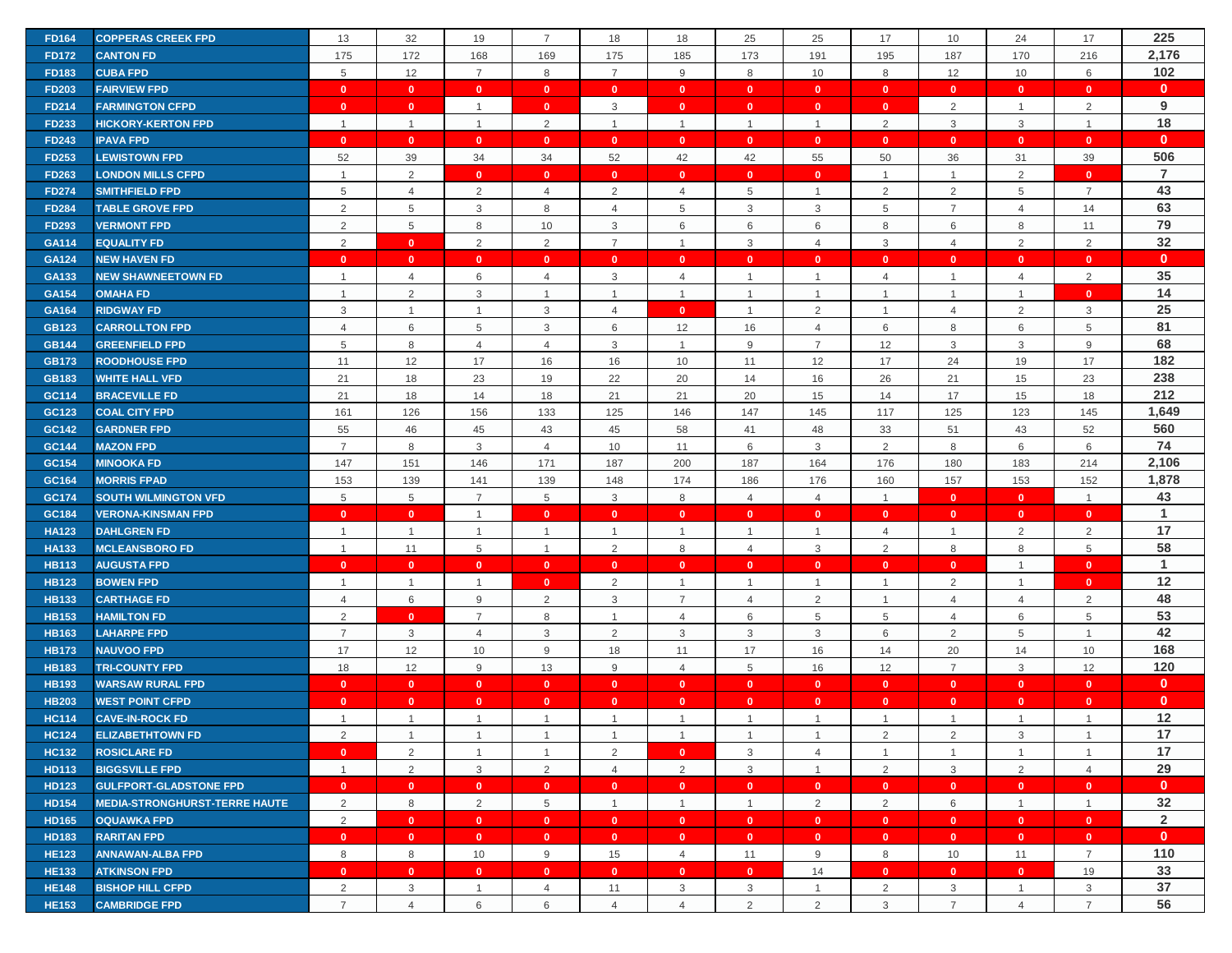| 91<br><b>HE163</b><br><b>CLOVER TWP FD</b><br>5<br>8<br>8<br>8<br>12<br>6<br>$\overline{4}$<br>11<br>5<br>6<br>7<br>11<br>676<br>48<br>62<br><b>HE173</b><br><b>COLONA FD</b><br>41<br>55<br>59<br>58<br>50<br>58<br>55<br>53<br>73<br>64<br>251<br>16<br>26<br>21<br>17<br>25<br><b>HE193</b><br><b>GENESEO FD</b><br>14<br>24<br>20<br>25<br>16<br>22<br>25<br>213<br>19<br>17<br>17<br>18<br>17<br>17<br>14<br>15<br>20<br>20<br><b>HE211</b><br>18<br>21<br><b>KEWANEE CITY FD</b><br>64<br><b>HE222</b><br>3<br>$\overline{4}$<br>6<br>3<br>6<br>6<br>$\overline{7}$<br>$5\phantom{.0}$<br>$\overline{7}$<br>3<br><b>KEWANEE CFPD</b><br>$\overline{4}$<br>10<br>196<br><b>HE233</b><br>16<br>18<br>12<br>17<br>21<br>14<br>16<br>22<br><b>ORION CFPD</b><br>14<br>10<br>15<br>21<br>75<br>8<br>9<br>8<br>$\overline{7}$<br>5<br>6<br>6<br>6<br><b>HE243</b><br><b>OSCO CFPD</b><br>$\overline{4}$<br>$\overline{4}$<br>11<br>$\overline{1}$<br>27<br><b>HE253</b><br><b>OXFORD CFPD</b><br>2<br>5<br>5<br>3<br>$\overline{2}$<br>$\mathbf{1}$<br>$\overline{1}$<br>4<br>$\overline{1}$<br>$\overline{1}$<br>$\overline{1}$<br>$\mathbf{1}$<br>71<br>3<br>3<br>6<br>5<br>6<br>9<br>8<br>8<br><b>HE263</b><br><b>GALVA FD</b><br>$\overline{1}$<br>15<br>6<br>$\mathbf{1}$<br>${\bf 77}$<br>$\overline{7}$<br>$\overline{7}$<br>6<br>$\overline{7}$<br>$\overline{7}$<br>5<br>$\overline{4}$<br>10<br>9<br>5<br>6<br><b>IA113</b><br><b>ASHKUM FPD</b><br>$\overline{4}$<br>$\mathbf{0}$<br>$\mathbf{0}$<br>$\mathbf{0}$<br>$\bullet$<br>$\mathbf{0}$<br><b>IA122</b><br><b>BEAVER FPD</b><br>$\mathbf{0}$<br>$\mathbf{0}$<br>$\mathbf{0}$<br>$\mathbf{0}$<br>$\mathbf{0}$<br>$\mathbf{0}$<br>$\mathbf{0}$<br>$\mathbf{0}$<br>$\mathbf{0}$<br><b>IA133</b><br><b>BEAVERVILLE FPD</b><br>$\mathbf{0}$<br>$\mathbf{0}$<br>$\mathbf{0}$<br>$\bullet$<br>$\mathbf{0}$<br>$\mathbf{0}$<br>$\mathbf{0}$<br>$\mathbf{0}$<br>$\mathbf{0}$<br>$\bullet$<br>$\mathbf{0}$<br>$\mathbf{0}$<br>53<br>3<br>6<br>2<br>$\overline{7}$<br>3<br>6<br>8<br><b>IA143</b><br><b>BUCKLEY FPD</b><br>$\overline{1}$<br>5<br>5<br>3<br>$\overline{4}$<br>119<br>$\overline{7}$<br>8<br>2<br>IA153<br><b>CHEBANSE TWP RURAL FPD</b><br>12<br>11<br>11<br>$\overline{7}$<br>13<br>18<br>11<br>$\overline{4}$<br>15<br>$\mathbf{0}$<br>IA163<br><b>CISSNA PARK FPD</b><br>$\mathbf{0}$<br>$\mathbf{0}$<br>$\mathbf{0}$<br>$\mathbf{0}$<br>$\mathbf{0}$<br>$\mathbf{0}$<br>$\mathbf{0}$<br>$\mathbf{0}$<br>$\mathbf{0}$<br>$\mathbf{0}$<br>$\mathbf{0}$<br>$\mathbf{0}$<br>16<br>3<br><b>IA184</b><br><b>CONCORD FPD</b><br>5<br>$\overline{0}$<br>$\mathbf{1}$<br>2<br>$\mathbf{0}$<br>$\mathbf{0}$<br>$\mathbf{0}$<br>$\mathbf{0}$<br>$\overline{1}$<br>3<br>$\mathbf{1}$<br>44<br>6<br>2<br>5<br>$\overline{2}$<br>$\mathbf{3}$<br>5<br>5<br><b>IA192</b><br><b>CRESCENT-IROQUOIS FPD</b><br>$\overline{4}$<br>$\mathbf{0}$<br>$\mathbf{0}$<br>8<br>$\overline{4}$<br>19<br><b>IA202</b><br>2<br>2<br>2<br>$\overline{2}$<br>$\overline{2}$<br>$\overline{2}$<br><b>DANFORTH TWP FPD</b><br>3<br>$\overline{1}$<br>$\mathbf{1}$<br>$\mathbf{0}$<br>$\overline{1}$<br>-1<br>69<br>5<br>10<br>3<br>6<br>3<br>$\overline{7}$<br>6<br><b>IA213</b><br><b>GILMAN CFPD</b><br>$\overline{7}$<br>6<br>$\overline{4}$<br>$\overline{7}$<br>5<br>18<br>3<br>3<br>2<br>2<br>2<br>$\mathbf{3}$<br><b>IA223</b><br><b>IROQUOIS-FORD FPD</b><br>$\mathbf{0}$<br>$\mathbf{0}$<br>$\mathbf{0}$<br>$\overline{1}$<br>$\overline{1}$<br>$\mathbf{1}$<br>27<br>3<br>5<br>5<br>IA233<br><b>LODA FPD</b><br>$\overline{4}$<br>$\overline{4}$<br>1<br>$\overline{1}$<br>$\overline{1}$<br>$\overline{1}$<br>$\mathbf{0}$<br>$\overline{1}$<br>1<br>79<br>$\overline{7}$<br>5<br>$\overline{2}$<br>5<br><b>IA242</b><br><b>MARTINTON FPD</b><br>11<br>$\overline{4}$<br>13<br>13<br>$\overline{1}$<br>2<br>3<br>13<br>$\mathbf{0}$<br><b>IA252</b><br><b>MILFORD FPD</b><br>$\mathbf{0}$<br>$\mathbf{0}$<br>$\mathbf{0}$<br>$\mathbf{0}$<br>$\mathbf{0}$<br>$\mathbf{0}$<br>$\mathbf{0}$<br>$\mathbf{0}$<br>$\mathbf{0}$<br>$\mathbf{0}$<br>$\mathbf{0}$<br>$\mathbf{0}$<br>29<br>6<br>3<br>3<br>3<br><b>IA268</b><br>5<br>$\overline{1}$<br>5<br><b>ONARGA FPD</b><br>$\mathbf{0}$<br>$\mathbf{1}$<br>$\overline{1}$<br>$\overline{1}$<br>$\mathbf{0}$<br>58<br>$\overline{7}$<br>$\overline{2}$<br><b>IA283</b><br>6<br>8<br>2<br>8<br>6<br>6<br>6<br><b>PAPINEAU FPD</b><br>$\overline{1}$<br>2<br>$\overline{4}$<br>157<br>15<br>12<br>13<br>8<br>13<br>14<br>10<br>17<br>13<br><b>IA293</b><br><b>SHELDON DIST FD</b><br>14<br>15<br>13<br>9<br>$\mathbf{0}$<br>$\mathbf{0}$<br><b>IA302</b><br><b>STOCKLAND FPD</b><br>$\overline{1}$<br>$\mathbf{1}$<br>$\mathbf{1}$<br>$\overline{1}$<br>$\mathbf{0}$<br>$\mathbf{1}$<br>$\overline{1}$<br>$\mathbf{1}$<br>$\overline{1}$<br>$\mathbf{1}$<br>146<br>$\overline{7}$<br>8<br>5<br>6<br>6<br>26<br>42<br>11<br>15<br><b>IA323</b><br>3<br>$\overline{4}$<br>13<br><b>WATSEKA VFD</b><br>45<br><b>IA333</b><br><b>WELLINGTON-GREER FPD</b><br>3<br>$\overline{4}$<br>$\overline{4}$<br>2<br>5<br>6<br>2<br>5<br>6<br>$\mathbf{1}$<br>6<br>$\overline{1}$<br>51<br>6<br>$\overline{7}$<br>2<br>2<br>2<br>3<br>2<br><b>IA344</b><br><b>WOODLAND FPD</b><br>$\overline{4}$<br>6<br>$\mathbf{1}$<br>10<br>6<br>1,256<br>87<br>139<br>121<br>97<br><b>JA111</b><br><b>CARBONDALE FD</b><br>103<br>99<br>91<br>106<br>96<br>90<br>124<br>103<br>60<br>$9\,$<br>5<br>5<br>3<br>2<br>2<br>$\overline{7}$<br><b>JA124</b><br><b>AVA VFD</b><br>13<br>5<br>$\overline{4}$<br>$\overline{1}$<br>$\overline{4}$<br>46<br>$\overline{7}$<br>$\mathbf{3}$<br>2<br>$\mathbf{3}$<br>8<br>3<br>$\overline{4}$<br>$\overline{2}$<br>6<br>$\mathbf{3}$<br>$\overline{2}$<br>3<br><b>JA134</b><br><b>CAMPBELL HILL RURAL FD</b><br>190<br>13<br>25<br>16<br>17<br>19<br>28<br>9<br>10<br>8<br>14<br><b>JA142</b><br><b>CARBONDALE TWP FD</b><br>15<br>16<br>$\mathbf{0}$<br><b>JA154</b><br><b>DESOTO VFD</b><br>$\mathbf{0}$<br>$\mathbf{0}$<br>$\bullet$<br>$\mathbf{0}$<br>$\mathbf{0}$<br>$\mathbf{0}$<br>$\mathbf{0}$<br>$\mathbf{0}$<br>$\mathbf{0}$<br>$\mathbf{0}$<br>$\mathbf{0}$<br>$\mathbf{0}$<br>$\mathbf{0}$<br><b>JA164</b><br><b>DOWELL FD</b><br>$\mathbf{0}$<br>$\mathbf{0}$<br>$\mathbf{0}$<br>$\mathbf{0}$<br>$\mathbf{0}$<br>$\mathbf{0}$<br>$\mathbf{0}$<br>$\mathbf{0}$<br>$\mathbf{0}$<br>$\mathbf{0}$<br>$\mathbf{0}$<br>$\mathbf{0}$<br>8<br><b>JA173</b><br><b>ELKVILLE FD</b><br>$\mathbf{0}$<br>$\mathbf{0}$<br>2<br>2<br>2<br>$\mathbf{0}$<br>$\mathbf{0}$<br>$\mathbf{0}$<br>$\overline{1}$<br>$\mathbf{0}$<br>$\mathbf{0}$<br>$\overline{1}$<br>26<br>2<br>5<br>5<br>2<br>$\overline{2}$<br>$\overline{2}$<br>$\mathbf{1}$<br><b>JA184</b><br>$\overline{1}$<br>$\mathbf{0}$<br>$\overline{4}$<br><b>GORHAM VFD</b><br>$\mathbf{1}$<br>$\mathbf{1}$<br>14<br>2<br>2<br>$\overline{0}$<br><b>JA194</b><br>3<br><b>TOWER ROCK FPD</b><br>$\mathbf{0}$<br>$\overline{1}$<br>$\mathbf{1}$<br>$\mathbf{1}$<br>$\overline{1}$<br>$\mathbf{1}$<br>$\mathbf{1}$<br>$\overline{1}$<br>186<br>13<br>19<br>16<br>21<br>18<br>13<br><b>JA204</b><br><b>MAKANDA TWP VFD</b><br>18<br>19<br>18<br>$\overline{7}$<br>14<br>10<br>285<br><b>MURPHYSBORO FD</b><br>23<br>15<br>14<br>28<br>22<br>28<br>23<br>28<br>16<br>30<br>35<br>23<br><b>JA212</b><br>15<br>2<br>2<br><b>JA223</b><br><b>VERGENNES FD</b><br>2<br>2<br>$\overline{1}$<br>$\overline{1}$<br>$\mathbf{0}$<br>$\overline{1}$<br>$\overline{1}$<br>$\overline{1}$<br>$\overline{1}$<br>$\mathbf{1}$<br>$\mathbf{0}$<br><b>JA244</b><br><b>BUSH VFD</b><br>$\mathbf{0}$<br>$\mathbf{0}$<br>$\overline{\mathbf{0}}$<br>$\bullet$<br>$\bullet$<br>$\mathbf{0}$<br>$\mathbf{0}$<br>$\mathbf{0}$<br>$\bullet$<br>$\bullet$<br>$\mathbf{0}$<br>$\overline{0}$<br>125<br>8<br>JA253<br>MURPHYSBORO-POMONA-SOMERSET<br>11<br>10<br>10<br>13<br>9<br>12<br>11<br>11<br>11<br>13<br>6<br>$\mathbf{0}$<br><b>JB114</b><br><b>CROOKED CREEK FPD</b><br>$\mathbf{0}$<br>$\mathbf{0}$<br>$\overline{0}$<br>$\mathbf{0}$<br>$\mathbf{0}$<br>$\mathbf{0}$<br>$\mathbf{0}$<br>$\mathbf{0}$<br>$\mathbf{0}$<br>$\mathbf{0}$<br>$\mathbf{0}$<br>$\mathbf{0}$<br>98<br>$\,$ 5 $\,$<br>$\mathbf{3}$<br>$\overline{7}$<br>8<br>$\overline{7}$<br>12<br><b>JB123</b><br><b>WADE CFPD</b><br>10<br>10<br>$\overline{4}$<br>10<br>11<br>11<br>$\mathbf{0}$<br><b>JB144</b><br><b>WILLOW HILL VFD</b><br>$\mathbf{0}$<br>$\mathbf{0}$<br>$\mathbf{0}$<br>$\mathbf{0}$<br>$\mathbf{0}$<br>$\mathbf{0}$<br>$\mathbf{0}$<br>$\mathbf{0}$<br>$\mathbf{0}$<br>$\mathbf{0}$<br>$\mathbf{0}$<br>$\mathbf{0}$<br>$\mathbf{0}$<br><b>JB154</b><br><b>YALE VFD</b><br>$\mathbf{0}$<br>$\mathbf{0}$<br>$\mathbf{0}$<br>$\mathbf{0}$<br>$\mathbf{0}$<br>$\mathbf{0}$<br>$\mathbf{0}$<br>$\mathbf{0}$<br>$\mathbf{0}$<br>$\bullet$<br>$\mathbf{0}$<br>$\mathbf{0}$<br>$\mathbf{0}$<br><b>JC114</b><br><b>BELLE RIVE FD</b><br>$\mathbf{0}$<br>$\mathbf{0}$<br>$\mathbf{0}$<br>$\mathbf{0}$<br>$\mathbf{0}$<br>$\mathbf{0}$<br>$\mathbf{0}$<br>$\mathbf{0}$<br>$\mathbf{0}$<br>$\mathbf{0}$<br>$\mathbf{0}$<br>$\mathbf{0}$<br>151<br><b>JC124</b><br><b>WEBER TWP FPD</b><br>10<br>17<br>12<br>20<br>8<br>16<br>10<br>11<br>12<br>13<br>11<br>11<br>1,247<br>107<br>97<br>106<br>101<br>105<br>95<br>99<br>99<br>129<br>94<br>115<br><b>JC148</b><br><b>JEFFERSON FPD</b><br>100<br>3,324<br>277<br>260<br>271<br>258<br>309<br>267<br>276<br>300<br>287<br><b>JC151</b><br><b>MT VERNON CITY FD</b><br>264<br>245<br>310 |  |  |  |  |  |  |  |  |
|---------------------------------------------------------------------------------------------------------------------------------------------------------------------------------------------------------------------------------------------------------------------------------------------------------------------------------------------------------------------------------------------------------------------------------------------------------------------------------------------------------------------------------------------------------------------------------------------------------------------------------------------------------------------------------------------------------------------------------------------------------------------------------------------------------------------------------------------------------------------------------------------------------------------------------------------------------------------------------------------------------------------------------------------------------------------------------------------------------------------------------------------------------------------------------------------------------------------------------------------------------------------------------------------------------------------------------------------------------------------------------------------------------------------------------------------------------------------------------------------------------------------------------------------------------------------------------------------------------------------------------------------------------------------------------------------------------------------------------------------------------------------------------------------------------------------------------------------------------------------------------------------------------------------------------------------------------------------------------------------------------------------------------------------------------------------------------------------------------------------------------------------------------------------------------------------------------------------------------------------------------------------------------------------------------------------------------------------------------------------------------------------------------------------------------------------------------------------------------------------------------------------------------------------------------------------------------------------------------------------------------------------------------------------------------------------------------------------------------------------------------------------------------------------------------------------------------------------------------------------------------------------------------------------------------------------------------------------------------------------------------------------------------------------------------------------------------------------------------------------------------------------------------------------------------------------------------------------------------------------------------------------------------------------------------------------------------------------------------------------------------------------------------------------------------------------------------------------------------------------------------------------------------------------------------------------------------------------------------------------------------------------------------------------------------------------------------------------------------------------------------------------------------------------------------------------------------------------------------------------------------------------------------------------------------------------------------------------------------------------------------------------------------------------------------------------------------------------------------------------------------------------------------------------------------------------------------------------------------------------------------------------------------------------------------------------------------------------------------------------------------------------------------------------------------------------------------------------------------------------------------------------------------------------------------------------------------------------------------------------------------------------------------------------------------------------------------------------------------------------------------------------------------------------------------------------------------------------------------------------------------------------------------------------------------------------------------------------------------------------------------------------------------------------------------------------------------------------------------------------------------------------------------------------------------------------------------------------------------------------------------------------------------------------------------------------------------------------------------------------------------------------------------------------------------------------------------------------------------------------------------------------------------------------------------------------------------------------------------------------------------------------------------------------------------------------------------------------------------------------------------------------------------------------------------------------------------------------------------------------------------------------------------------------------------------------------------------------------------------------------------------------------------------------------------------------------------------------------------------------------------------------------------------------------------------------------------------------------------------------------------------------------------------------------------------------------------------------------------------------------------------------------------------------------------------------------------------------------------------------------------------------------------------------------------------------------------------------------------------------------------------------------------------------------------------------------------------------------------------------------------------------------------------------------------------------------------------------------------------------------------------------------------------------------------------------------------------------------------------------------------------------------------------------------------------------------------------------------------------------------------------------------------------------------------------------------------------------------------------------------------------------------------------------------------------------------------------------------------------------------------------------------------------------------------------------------------------------------------------------------------------------------------------------------------------------------------------------------------------------------------------------------------------------------------------------------------------------------------------------------------------------------------------------------------------------------------------------------------------------------------------------------------------------------------------------------------------------------------------------------------------------------------------------------------------------------------------------------------------------------------------------------------------------------------------------------------------------------------------------------------------------------------------------------------------------------------------------------------------------------------------------------------------------------------------------------------------------------------------------------------------------------------------------------------------------------------------------------------------------------------------------------------------------------------------------------------------------------------------------------------------------------------------------------------------------------------------------------------------------------------------------------------------------------------------------------------------------------------------------------------------------------------------------------------------------------------------------------------------------------------------------------------------------------------------------------------------------------------------------------------------------------------------------------------------------------------------------------------------------------------------------------------------------------------------------------------------------------------------------------------------------------------------------------------|--|--|--|--|--|--|--|--|
|                                                                                                                                                                                                                                                                                                                                                                                                                                                                                                                                                                                                                                                                                                                                                                                                                                                                                                                                                                                                                                                                                                                                                                                                                                                                                                                                                                                                                                                                                                                                                                                                                                                                                                                                                                                                                                                                                                                                                                                                                                                                                                                                                                                                                                                                                                                                                                                                                                                                                                                                                                                                                                                                                                                                                                                                                                                                                                                                                                                                                                                                                                                                                                                                                                                                                                                                                                                                                                                                                                                                                                                                                                                                                                                                                                                                                                                                                                                                                                                                                                                                                                                                                                                                                                                                                                                                                                                                                                                                                                                                                                                                                                                                                                                                                                                                                                                                                                                                                                                                                                                                                                                                                                                                                                                                                                                                                                                                                                                                                                                                                                                                                                                                                                                                                                                                                                                                                                                                                                                                                                                                                                                                                                                                                                                                                                                                                                                                                                                                                                                                                                                                                                                                                                                                                                                                                                                                                                                                                                                                                                                                                                                                                                                                                                                                                                                                                                                                                                                                                                                                                                                                                                                                                                                                                                                                                                                                                                                                                                                                                                                                                                                                                                                                                                                                                                                                                                                                                                                                                                                                                                                                                                                                                                                                                                                                                                                                                                                                                                                                                                                                                                                                                                                                                                                                                                                                                                                                                                                                                                                                                         |  |  |  |  |  |  |  |  |
|                                                                                                                                                                                                                                                                                                                                                                                                                                                                                                                                                                                                                                                                                                                                                                                                                                                                                                                                                                                                                                                                                                                                                                                                                                                                                                                                                                                                                                                                                                                                                                                                                                                                                                                                                                                                                                                                                                                                                                                                                                                                                                                                                                                                                                                                                                                                                                                                                                                                                                                                                                                                                                                                                                                                                                                                                                                                                                                                                                                                                                                                                                                                                                                                                                                                                                                                                                                                                                                                                                                                                                                                                                                                                                                                                                                                                                                                                                                                                                                                                                                                                                                                                                                                                                                                                                                                                                                                                                                                                                                                                                                                                                                                                                                                                                                                                                                                                                                                                                                                                                                                                                                                                                                                                                                                                                                                                                                                                                                                                                                                                                                                                                                                                                                                                                                                                                                                                                                                                                                                                                                                                                                                                                                                                                                                                                                                                                                                                                                                                                                                                                                                                                                                                                                                                                                                                                                                                                                                                                                                                                                                                                                                                                                                                                                                                                                                                                                                                                                                                                                                                                                                                                                                                                                                                                                                                                                                                                                                                                                                                                                                                                                                                                                                                                                                                                                                                                                                                                                                                                                                                                                                                                                                                                                                                                                                                                                                                                                                                                                                                                                                                                                                                                                                                                                                                                                                                                                                                                                                                                                                                         |  |  |  |  |  |  |  |  |
|                                                                                                                                                                                                                                                                                                                                                                                                                                                                                                                                                                                                                                                                                                                                                                                                                                                                                                                                                                                                                                                                                                                                                                                                                                                                                                                                                                                                                                                                                                                                                                                                                                                                                                                                                                                                                                                                                                                                                                                                                                                                                                                                                                                                                                                                                                                                                                                                                                                                                                                                                                                                                                                                                                                                                                                                                                                                                                                                                                                                                                                                                                                                                                                                                                                                                                                                                                                                                                                                                                                                                                                                                                                                                                                                                                                                                                                                                                                                                                                                                                                                                                                                                                                                                                                                                                                                                                                                                                                                                                                                                                                                                                                                                                                                                                                                                                                                                                                                                                                                                                                                                                                                                                                                                                                                                                                                                                                                                                                                                                                                                                                                                                                                                                                                                                                                                                                                                                                                                                                                                                                                                                                                                                                                                                                                                                                                                                                                                                                                                                                                                                                                                                                                                                                                                                                                                                                                                                                                                                                                                                                                                                                                                                                                                                                                                                                                                                                                                                                                                                                                                                                                                                                                                                                                                                                                                                                                                                                                                                                                                                                                                                                                                                                                                                                                                                                                                                                                                                                                                                                                                                                                                                                                                                                                                                                                                                                                                                                                                                                                                                                                                                                                                                                                                                                                                                                                                                                                                                                                                                                                                         |  |  |  |  |  |  |  |  |
|                                                                                                                                                                                                                                                                                                                                                                                                                                                                                                                                                                                                                                                                                                                                                                                                                                                                                                                                                                                                                                                                                                                                                                                                                                                                                                                                                                                                                                                                                                                                                                                                                                                                                                                                                                                                                                                                                                                                                                                                                                                                                                                                                                                                                                                                                                                                                                                                                                                                                                                                                                                                                                                                                                                                                                                                                                                                                                                                                                                                                                                                                                                                                                                                                                                                                                                                                                                                                                                                                                                                                                                                                                                                                                                                                                                                                                                                                                                                                                                                                                                                                                                                                                                                                                                                                                                                                                                                                                                                                                                                                                                                                                                                                                                                                                                                                                                                                                                                                                                                                                                                                                                                                                                                                                                                                                                                                                                                                                                                                                                                                                                                                                                                                                                                                                                                                                                                                                                                                                                                                                                                                                                                                                                                                                                                                                                                                                                                                                                                                                                                                                                                                                                                                                                                                                                                                                                                                                                                                                                                                                                                                                                                                                                                                                                                                                                                                                                                                                                                                                                                                                                                                                                                                                                                                                                                                                                                                                                                                                                                                                                                                                                                                                                                                                                                                                                                                                                                                                                                                                                                                                                                                                                                                                                                                                                                                                                                                                                                                                                                                                                                                                                                                                                                                                                                                                                                                                                                                                                                                                                                                         |  |  |  |  |  |  |  |  |
|                                                                                                                                                                                                                                                                                                                                                                                                                                                                                                                                                                                                                                                                                                                                                                                                                                                                                                                                                                                                                                                                                                                                                                                                                                                                                                                                                                                                                                                                                                                                                                                                                                                                                                                                                                                                                                                                                                                                                                                                                                                                                                                                                                                                                                                                                                                                                                                                                                                                                                                                                                                                                                                                                                                                                                                                                                                                                                                                                                                                                                                                                                                                                                                                                                                                                                                                                                                                                                                                                                                                                                                                                                                                                                                                                                                                                                                                                                                                                                                                                                                                                                                                                                                                                                                                                                                                                                                                                                                                                                                                                                                                                                                                                                                                                                                                                                                                                                                                                                                                                                                                                                                                                                                                                                                                                                                                                                                                                                                                                                                                                                                                                                                                                                                                                                                                                                                                                                                                                                                                                                                                                                                                                                                                                                                                                                                                                                                                                                                                                                                                                                                                                                                                                                                                                                                                                                                                                                                                                                                                                                                                                                                                                                                                                                                                                                                                                                                                                                                                                                                                                                                                                                                                                                                                                                                                                                                                                                                                                                                                                                                                                                                                                                                                                                                                                                                                                                                                                                                                                                                                                                                                                                                                                                                                                                                                                                                                                                                                                                                                                                                                                                                                                                                                                                                                                                                                                                                                                                                                                                                                                         |  |  |  |  |  |  |  |  |
|                                                                                                                                                                                                                                                                                                                                                                                                                                                                                                                                                                                                                                                                                                                                                                                                                                                                                                                                                                                                                                                                                                                                                                                                                                                                                                                                                                                                                                                                                                                                                                                                                                                                                                                                                                                                                                                                                                                                                                                                                                                                                                                                                                                                                                                                                                                                                                                                                                                                                                                                                                                                                                                                                                                                                                                                                                                                                                                                                                                                                                                                                                                                                                                                                                                                                                                                                                                                                                                                                                                                                                                                                                                                                                                                                                                                                                                                                                                                                                                                                                                                                                                                                                                                                                                                                                                                                                                                                                                                                                                                                                                                                                                                                                                                                                                                                                                                                                                                                                                                                                                                                                                                                                                                                                                                                                                                                                                                                                                                                                                                                                                                                                                                                                                                                                                                                                                                                                                                                                                                                                                                                                                                                                                                                                                                                                                                                                                                                                                                                                                                                                                                                                                                                                                                                                                                                                                                                                                                                                                                                                                                                                                                                                                                                                                                                                                                                                                                                                                                                                                                                                                                                                                                                                                                                                                                                                                                                                                                                                                                                                                                                                                                                                                                                                                                                                                                                                                                                                                                                                                                                                                                                                                                                                                                                                                                                                                                                                                                                                                                                                                                                                                                                                                                                                                                                                                                                                                                                                                                                                                                                         |  |  |  |  |  |  |  |  |
|                                                                                                                                                                                                                                                                                                                                                                                                                                                                                                                                                                                                                                                                                                                                                                                                                                                                                                                                                                                                                                                                                                                                                                                                                                                                                                                                                                                                                                                                                                                                                                                                                                                                                                                                                                                                                                                                                                                                                                                                                                                                                                                                                                                                                                                                                                                                                                                                                                                                                                                                                                                                                                                                                                                                                                                                                                                                                                                                                                                                                                                                                                                                                                                                                                                                                                                                                                                                                                                                                                                                                                                                                                                                                                                                                                                                                                                                                                                                                                                                                                                                                                                                                                                                                                                                                                                                                                                                                                                                                                                                                                                                                                                                                                                                                                                                                                                                                                                                                                                                                                                                                                                                                                                                                                                                                                                                                                                                                                                                                                                                                                                                                                                                                                                                                                                                                                                                                                                                                                                                                                                                                                                                                                                                                                                                                                                                                                                                                                                                                                                                                                                                                                                                                                                                                                                                                                                                                                                                                                                                                                                                                                                                                                                                                                                                                                                                                                                                                                                                                                                                                                                                                                                                                                                                                                                                                                                                                                                                                                                                                                                                                                                                                                                                                                                                                                                                                                                                                                                                                                                                                                                                                                                                                                                                                                                                                                                                                                                                                                                                                                                                                                                                                                                                                                                                                                                                                                                                                                                                                                                                                         |  |  |  |  |  |  |  |  |
|                                                                                                                                                                                                                                                                                                                                                                                                                                                                                                                                                                                                                                                                                                                                                                                                                                                                                                                                                                                                                                                                                                                                                                                                                                                                                                                                                                                                                                                                                                                                                                                                                                                                                                                                                                                                                                                                                                                                                                                                                                                                                                                                                                                                                                                                                                                                                                                                                                                                                                                                                                                                                                                                                                                                                                                                                                                                                                                                                                                                                                                                                                                                                                                                                                                                                                                                                                                                                                                                                                                                                                                                                                                                                                                                                                                                                                                                                                                                                                                                                                                                                                                                                                                                                                                                                                                                                                                                                                                                                                                                                                                                                                                                                                                                                                                                                                                                                                                                                                                                                                                                                                                                                                                                                                                                                                                                                                                                                                                                                                                                                                                                                                                                                                                                                                                                                                                                                                                                                                                                                                                                                                                                                                                                                                                                                                                                                                                                                                                                                                                                                                                                                                                                                                                                                                                                                                                                                                                                                                                                                                                                                                                                                                                                                                                                                                                                                                                                                                                                                                                                                                                                                                                                                                                                                                                                                                                                                                                                                                                                                                                                                                                                                                                                                                                                                                                                                                                                                                                                                                                                                                                                                                                                                                                                                                                                                                                                                                                                                                                                                                                                                                                                                                                                                                                                                                                                                                                                                                                                                                                                                         |  |  |  |  |  |  |  |  |
|                                                                                                                                                                                                                                                                                                                                                                                                                                                                                                                                                                                                                                                                                                                                                                                                                                                                                                                                                                                                                                                                                                                                                                                                                                                                                                                                                                                                                                                                                                                                                                                                                                                                                                                                                                                                                                                                                                                                                                                                                                                                                                                                                                                                                                                                                                                                                                                                                                                                                                                                                                                                                                                                                                                                                                                                                                                                                                                                                                                                                                                                                                                                                                                                                                                                                                                                                                                                                                                                                                                                                                                                                                                                                                                                                                                                                                                                                                                                                                                                                                                                                                                                                                                                                                                                                                                                                                                                                                                                                                                                                                                                                                                                                                                                                                                                                                                                                                                                                                                                                                                                                                                                                                                                                                                                                                                                                                                                                                                                                                                                                                                                                                                                                                                                                                                                                                                                                                                                                                                                                                                                                                                                                                                                                                                                                                                                                                                                                                                                                                                                                                                                                                                                                                                                                                                                                                                                                                                                                                                                                                                                                                                                                                                                                                                                                                                                                                                                                                                                                                                                                                                                                                                                                                                                                                                                                                                                                                                                                                                                                                                                                                                                                                                                                                                                                                                                                                                                                                                                                                                                                                                                                                                                                                                                                                                                                                                                                                                                                                                                                                                                                                                                                                                                                                                                                                                                                                                                                                                                                                                                                         |  |  |  |  |  |  |  |  |
|                                                                                                                                                                                                                                                                                                                                                                                                                                                                                                                                                                                                                                                                                                                                                                                                                                                                                                                                                                                                                                                                                                                                                                                                                                                                                                                                                                                                                                                                                                                                                                                                                                                                                                                                                                                                                                                                                                                                                                                                                                                                                                                                                                                                                                                                                                                                                                                                                                                                                                                                                                                                                                                                                                                                                                                                                                                                                                                                                                                                                                                                                                                                                                                                                                                                                                                                                                                                                                                                                                                                                                                                                                                                                                                                                                                                                                                                                                                                                                                                                                                                                                                                                                                                                                                                                                                                                                                                                                                                                                                                                                                                                                                                                                                                                                                                                                                                                                                                                                                                                                                                                                                                                                                                                                                                                                                                                                                                                                                                                                                                                                                                                                                                                                                                                                                                                                                                                                                                                                                                                                                                                                                                                                                                                                                                                                                                                                                                                                                                                                                                                                                                                                                                                                                                                                                                                                                                                                                                                                                                                                                                                                                                                                                                                                                                                                                                                                                                                                                                                                                                                                                                                                                                                                                                                                                                                                                                                                                                                                                                                                                                                                                                                                                                                                                                                                                                                                                                                                                                                                                                                                                                                                                                                                                                                                                                                                                                                                                                                                                                                                                                                                                                                                                                                                                                                                                                                                                                                                                                                                                                                         |  |  |  |  |  |  |  |  |
|                                                                                                                                                                                                                                                                                                                                                                                                                                                                                                                                                                                                                                                                                                                                                                                                                                                                                                                                                                                                                                                                                                                                                                                                                                                                                                                                                                                                                                                                                                                                                                                                                                                                                                                                                                                                                                                                                                                                                                                                                                                                                                                                                                                                                                                                                                                                                                                                                                                                                                                                                                                                                                                                                                                                                                                                                                                                                                                                                                                                                                                                                                                                                                                                                                                                                                                                                                                                                                                                                                                                                                                                                                                                                                                                                                                                                                                                                                                                                                                                                                                                                                                                                                                                                                                                                                                                                                                                                                                                                                                                                                                                                                                                                                                                                                                                                                                                                                                                                                                                                                                                                                                                                                                                                                                                                                                                                                                                                                                                                                                                                                                                                                                                                                                                                                                                                                                                                                                                                                                                                                                                                                                                                                                                                                                                                                                                                                                                                                                                                                                                                                                                                                                                                                                                                                                                                                                                                                                                                                                                                                                                                                                                                                                                                                                                                                                                                                                                                                                                                                                                                                                                                                                                                                                                                                                                                                                                                                                                                                                                                                                                                                                                                                                                                                                                                                                                                                                                                                                                                                                                                                                                                                                                                                                                                                                                                                                                                                                                                                                                                                                                                                                                                                                                                                                                                                                                                                                                                                                                                                                                                         |  |  |  |  |  |  |  |  |
|                                                                                                                                                                                                                                                                                                                                                                                                                                                                                                                                                                                                                                                                                                                                                                                                                                                                                                                                                                                                                                                                                                                                                                                                                                                                                                                                                                                                                                                                                                                                                                                                                                                                                                                                                                                                                                                                                                                                                                                                                                                                                                                                                                                                                                                                                                                                                                                                                                                                                                                                                                                                                                                                                                                                                                                                                                                                                                                                                                                                                                                                                                                                                                                                                                                                                                                                                                                                                                                                                                                                                                                                                                                                                                                                                                                                                                                                                                                                                                                                                                                                                                                                                                                                                                                                                                                                                                                                                                                                                                                                                                                                                                                                                                                                                                                                                                                                                                                                                                                                                                                                                                                                                                                                                                                                                                                                                                                                                                                                                                                                                                                                                                                                                                                                                                                                                                                                                                                                                                                                                                                                                                                                                                                                                                                                                                                                                                                                                                                                                                                                                                                                                                                                                                                                                                                                                                                                                                                                                                                                                                                                                                                                                                                                                                                                                                                                                                                                                                                                                                                                                                                                                                                                                                                                                                                                                                                                                                                                                                                                                                                                                                                                                                                                                                                                                                                                                                                                                                                                                                                                                                                                                                                                                                                                                                                                                                                                                                                                                                                                                                                                                                                                                                                                                                                                                                                                                                                                                                                                                                                                                         |  |  |  |  |  |  |  |  |
|                                                                                                                                                                                                                                                                                                                                                                                                                                                                                                                                                                                                                                                                                                                                                                                                                                                                                                                                                                                                                                                                                                                                                                                                                                                                                                                                                                                                                                                                                                                                                                                                                                                                                                                                                                                                                                                                                                                                                                                                                                                                                                                                                                                                                                                                                                                                                                                                                                                                                                                                                                                                                                                                                                                                                                                                                                                                                                                                                                                                                                                                                                                                                                                                                                                                                                                                                                                                                                                                                                                                                                                                                                                                                                                                                                                                                                                                                                                                                                                                                                                                                                                                                                                                                                                                                                                                                                                                                                                                                                                                                                                                                                                                                                                                                                                                                                                                                                                                                                                                                                                                                                                                                                                                                                                                                                                                                                                                                                                                                                                                                                                                                                                                                                                                                                                                                                                                                                                                                                                                                                                                                                                                                                                                                                                                                                                                                                                                                                                                                                                                                                                                                                                                                                                                                                                                                                                                                                                                                                                                                                                                                                                                                                                                                                                                                                                                                                                                                                                                                                                                                                                                                                                                                                                                                                                                                                                                                                                                                                                                                                                                                                                                                                                                                                                                                                                                                                                                                                                                                                                                                                                                                                                                                                                                                                                                                                                                                                                                                                                                                                                                                                                                                                                                                                                                                                                                                                                                                                                                                                                                                         |  |  |  |  |  |  |  |  |
|                                                                                                                                                                                                                                                                                                                                                                                                                                                                                                                                                                                                                                                                                                                                                                                                                                                                                                                                                                                                                                                                                                                                                                                                                                                                                                                                                                                                                                                                                                                                                                                                                                                                                                                                                                                                                                                                                                                                                                                                                                                                                                                                                                                                                                                                                                                                                                                                                                                                                                                                                                                                                                                                                                                                                                                                                                                                                                                                                                                                                                                                                                                                                                                                                                                                                                                                                                                                                                                                                                                                                                                                                                                                                                                                                                                                                                                                                                                                                                                                                                                                                                                                                                                                                                                                                                                                                                                                                                                                                                                                                                                                                                                                                                                                                                                                                                                                                                                                                                                                                                                                                                                                                                                                                                                                                                                                                                                                                                                                                                                                                                                                                                                                                                                                                                                                                                                                                                                                                                                                                                                                                                                                                                                                                                                                                                                                                                                                                                                                                                                                                                                                                                                                                                                                                                                                                                                                                                                                                                                                                                                                                                                                                                                                                                                                                                                                                                                                                                                                                                                                                                                                                                                                                                                                                                                                                                                                                                                                                                                                                                                                                                                                                                                                                                                                                                                                                                                                                                                                                                                                                                                                                                                                                                                                                                                                                                                                                                                                                                                                                                                                                                                                                                                                                                                                                                                                                                                                                                                                                                                                                         |  |  |  |  |  |  |  |  |
|                                                                                                                                                                                                                                                                                                                                                                                                                                                                                                                                                                                                                                                                                                                                                                                                                                                                                                                                                                                                                                                                                                                                                                                                                                                                                                                                                                                                                                                                                                                                                                                                                                                                                                                                                                                                                                                                                                                                                                                                                                                                                                                                                                                                                                                                                                                                                                                                                                                                                                                                                                                                                                                                                                                                                                                                                                                                                                                                                                                                                                                                                                                                                                                                                                                                                                                                                                                                                                                                                                                                                                                                                                                                                                                                                                                                                                                                                                                                                                                                                                                                                                                                                                                                                                                                                                                                                                                                                                                                                                                                                                                                                                                                                                                                                                                                                                                                                                                                                                                                                                                                                                                                                                                                                                                                                                                                                                                                                                                                                                                                                                                                                                                                                                                                                                                                                                                                                                                                                                                                                                                                                                                                                                                                                                                                                                                                                                                                                                                                                                                                                                                                                                                                                                                                                                                                                                                                                                                                                                                                                                                                                                                                                                                                                                                                                                                                                                                                                                                                                                                                                                                                                                                                                                                                                                                                                                                                                                                                                                                                                                                                                                                                                                                                                                                                                                                                                                                                                                                                                                                                                                                                                                                                                                                                                                                                                                                                                                                                                                                                                                                                                                                                                                                                                                                                                                                                                                                                                                                                                                                                                         |  |  |  |  |  |  |  |  |
|                                                                                                                                                                                                                                                                                                                                                                                                                                                                                                                                                                                                                                                                                                                                                                                                                                                                                                                                                                                                                                                                                                                                                                                                                                                                                                                                                                                                                                                                                                                                                                                                                                                                                                                                                                                                                                                                                                                                                                                                                                                                                                                                                                                                                                                                                                                                                                                                                                                                                                                                                                                                                                                                                                                                                                                                                                                                                                                                                                                                                                                                                                                                                                                                                                                                                                                                                                                                                                                                                                                                                                                                                                                                                                                                                                                                                                                                                                                                                                                                                                                                                                                                                                                                                                                                                                                                                                                                                                                                                                                                                                                                                                                                                                                                                                                                                                                                                                                                                                                                                                                                                                                                                                                                                                                                                                                                                                                                                                                                                                                                                                                                                                                                                                                                                                                                                                                                                                                                                                                                                                                                                                                                                                                                                                                                                                                                                                                                                                                                                                                                                                                                                                                                                                                                                                                                                                                                                                                                                                                                                                                                                                                                                                                                                                                                                                                                                                                                                                                                                                                                                                                                                                                                                                                                                                                                                                                                                                                                                                                                                                                                                                                                                                                                                                                                                                                                                                                                                                                                                                                                                                                                                                                                                                                                                                                                                                                                                                                                                                                                                                                                                                                                                                                                                                                                                                                                                                                                                                                                                                                                                         |  |  |  |  |  |  |  |  |
|                                                                                                                                                                                                                                                                                                                                                                                                                                                                                                                                                                                                                                                                                                                                                                                                                                                                                                                                                                                                                                                                                                                                                                                                                                                                                                                                                                                                                                                                                                                                                                                                                                                                                                                                                                                                                                                                                                                                                                                                                                                                                                                                                                                                                                                                                                                                                                                                                                                                                                                                                                                                                                                                                                                                                                                                                                                                                                                                                                                                                                                                                                                                                                                                                                                                                                                                                                                                                                                                                                                                                                                                                                                                                                                                                                                                                                                                                                                                                                                                                                                                                                                                                                                                                                                                                                                                                                                                                                                                                                                                                                                                                                                                                                                                                                                                                                                                                                                                                                                                                                                                                                                                                                                                                                                                                                                                                                                                                                                                                                                                                                                                                                                                                                                                                                                                                                                                                                                                                                                                                                                                                                                                                                                                                                                                                                                                                                                                                                                                                                                                                                                                                                                                                                                                                                                                                                                                                                                                                                                                                                                                                                                                                                                                                                                                                                                                                                                                                                                                                                                                                                                                                                                                                                                                                                                                                                                                                                                                                                                                                                                                                                                                                                                                                                                                                                                                                                                                                                                                                                                                                                                                                                                                                                                                                                                                                                                                                                                                                                                                                                                                                                                                                                                                                                                                                                                                                                                                                                                                                                                                                         |  |  |  |  |  |  |  |  |
|                                                                                                                                                                                                                                                                                                                                                                                                                                                                                                                                                                                                                                                                                                                                                                                                                                                                                                                                                                                                                                                                                                                                                                                                                                                                                                                                                                                                                                                                                                                                                                                                                                                                                                                                                                                                                                                                                                                                                                                                                                                                                                                                                                                                                                                                                                                                                                                                                                                                                                                                                                                                                                                                                                                                                                                                                                                                                                                                                                                                                                                                                                                                                                                                                                                                                                                                                                                                                                                                                                                                                                                                                                                                                                                                                                                                                                                                                                                                                                                                                                                                                                                                                                                                                                                                                                                                                                                                                                                                                                                                                                                                                                                                                                                                                                                                                                                                                                                                                                                                                                                                                                                                                                                                                                                                                                                                                                                                                                                                                                                                                                                                                                                                                                                                                                                                                                                                                                                                                                                                                                                                                                                                                                                                                                                                                                                                                                                                                                                                                                                                                                                                                                                                                                                                                                                                                                                                                                                                                                                                                                                                                                                                                                                                                                                                                                                                                                                                                                                                                                                                                                                                                                                                                                                                                                                                                                                                                                                                                                                                                                                                                                                                                                                                                                                                                                                                                                                                                                                                                                                                                                                                                                                                                                                                                                                                                                                                                                                                                                                                                                                                                                                                                                                                                                                                                                                                                                                                                                                                                                                                                         |  |  |  |  |  |  |  |  |
|                                                                                                                                                                                                                                                                                                                                                                                                                                                                                                                                                                                                                                                                                                                                                                                                                                                                                                                                                                                                                                                                                                                                                                                                                                                                                                                                                                                                                                                                                                                                                                                                                                                                                                                                                                                                                                                                                                                                                                                                                                                                                                                                                                                                                                                                                                                                                                                                                                                                                                                                                                                                                                                                                                                                                                                                                                                                                                                                                                                                                                                                                                                                                                                                                                                                                                                                                                                                                                                                                                                                                                                                                                                                                                                                                                                                                                                                                                                                                                                                                                                                                                                                                                                                                                                                                                                                                                                                                                                                                                                                                                                                                                                                                                                                                                                                                                                                                                                                                                                                                                                                                                                                                                                                                                                                                                                                                                                                                                                                                                                                                                                                                                                                                                                                                                                                                                                                                                                                                                                                                                                                                                                                                                                                                                                                                                                                                                                                                                                                                                                                                                                                                                                                                                                                                                                                                                                                                                                                                                                                                                                                                                                                                                                                                                                                                                                                                                                                                                                                                                                                                                                                                                                                                                                                                                                                                                                                                                                                                                                                                                                                                                                                                                                                                                                                                                                                                                                                                                                                                                                                                                                                                                                                                                                                                                                                                                                                                                                                                                                                                                                                                                                                                                                                                                                                                                                                                                                                                                                                                                                                                         |  |  |  |  |  |  |  |  |
|                                                                                                                                                                                                                                                                                                                                                                                                                                                                                                                                                                                                                                                                                                                                                                                                                                                                                                                                                                                                                                                                                                                                                                                                                                                                                                                                                                                                                                                                                                                                                                                                                                                                                                                                                                                                                                                                                                                                                                                                                                                                                                                                                                                                                                                                                                                                                                                                                                                                                                                                                                                                                                                                                                                                                                                                                                                                                                                                                                                                                                                                                                                                                                                                                                                                                                                                                                                                                                                                                                                                                                                                                                                                                                                                                                                                                                                                                                                                                                                                                                                                                                                                                                                                                                                                                                                                                                                                                                                                                                                                                                                                                                                                                                                                                                                                                                                                                                                                                                                                                                                                                                                                                                                                                                                                                                                                                                                                                                                                                                                                                                                                                                                                                                                                                                                                                                                                                                                                                                                                                                                                                                                                                                                                                                                                                                                                                                                                                                                                                                                                                                                                                                                                                                                                                                                                                                                                                                                                                                                                                                                                                                                                                                                                                                                                                                                                                                                                                                                                                                                                                                                                                                                                                                                                                                                                                                                                                                                                                                                                                                                                                                                                                                                                                                                                                                                                                                                                                                                                                                                                                                                                                                                                                                                                                                                                                                                                                                                                                                                                                                                                                                                                                                                                                                                                                                                                                                                                                                                                                                                                                         |  |  |  |  |  |  |  |  |
|                                                                                                                                                                                                                                                                                                                                                                                                                                                                                                                                                                                                                                                                                                                                                                                                                                                                                                                                                                                                                                                                                                                                                                                                                                                                                                                                                                                                                                                                                                                                                                                                                                                                                                                                                                                                                                                                                                                                                                                                                                                                                                                                                                                                                                                                                                                                                                                                                                                                                                                                                                                                                                                                                                                                                                                                                                                                                                                                                                                                                                                                                                                                                                                                                                                                                                                                                                                                                                                                                                                                                                                                                                                                                                                                                                                                                                                                                                                                                                                                                                                                                                                                                                                                                                                                                                                                                                                                                                                                                                                                                                                                                                                                                                                                                                                                                                                                                                                                                                                                                                                                                                                                                                                                                                                                                                                                                                                                                                                                                                                                                                                                                                                                                                                                                                                                                                                                                                                                                                                                                                                                                                                                                                                                                                                                                                                                                                                                                                                                                                                                                                                                                                                                                                                                                                                                                                                                                                                                                                                                                                                                                                                                                                                                                                                                                                                                                                                                                                                                                                                                                                                                                                                                                                                                                                                                                                                                                                                                                                                                                                                                                                                                                                                                                                                                                                                                                                                                                                                                                                                                                                                                                                                                                                                                                                                                                                                                                                                                                                                                                                                                                                                                                                                                                                                                                                                                                                                                                                                                                                                                                         |  |  |  |  |  |  |  |  |
|                                                                                                                                                                                                                                                                                                                                                                                                                                                                                                                                                                                                                                                                                                                                                                                                                                                                                                                                                                                                                                                                                                                                                                                                                                                                                                                                                                                                                                                                                                                                                                                                                                                                                                                                                                                                                                                                                                                                                                                                                                                                                                                                                                                                                                                                                                                                                                                                                                                                                                                                                                                                                                                                                                                                                                                                                                                                                                                                                                                                                                                                                                                                                                                                                                                                                                                                                                                                                                                                                                                                                                                                                                                                                                                                                                                                                                                                                                                                                                                                                                                                                                                                                                                                                                                                                                                                                                                                                                                                                                                                                                                                                                                                                                                                                                                                                                                                                                                                                                                                                                                                                                                                                                                                                                                                                                                                                                                                                                                                                                                                                                                                                                                                                                                                                                                                                                                                                                                                                                                                                                                                                                                                                                                                                                                                                                                                                                                                                                                                                                                                                                                                                                                                                                                                                                                                                                                                                                                                                                                                                                                                                                                                                                                                                                                                                                                                                                                                                                                                                                                                                                                                                                                                                                                                                                                                                                                                                                                                                                                                                                                                                                                                                                                                                                                                                                                                                                                                                                                                                                                                                                                                                                                                                                                                                                                                                                                                                                                                                                                                                                                                                                                                                                                                                                                                                                                                                                                                                                                                                                                                                         |  |  |  |  |  |  |  |  |
|                                                                                                                                                                                                                                                                                                                                                                                                                                                                                                                                                                                                                                                                                                                                                                                                                                                                                                                                                                                                                                                                                                                                                                                                                                                                                                                                                                                                                                                                                                                                                                                                                                                                                                                                                                                                                                                                                                                                                                                                                                                                                                                                                                                                                                                                                                                                                                                                                                                                                                                                                                                                                                                                                                                                                                                                                                                                                                                                                                                                                                                                                                                                                                                                                                                                                                                                                                                                                                                                                                                                                                                                                                                                                                                                                                                                                                                                                                                                                                                                                                                                                                                                                                                                                                                                                                                                                                                                                                                                                                                                                                                                                                                                                                                                                                                                                                                                                                                                                                                                                                                                                                                                                                                                                                                                                                                                                                                                                                                                                                                                                                                                                                                                                                                                                                                                                                                                                                                                                                                                                                                                                                                                                                                                                                                                                                                                                                                                                                                                                                                                                                                                                                                                                                                                                                                                                                                                                                                                                                                                                                                                                                                                                                                                                                                                                                                                                                                                                                                                                                                                                                                                                                                                                                                                                                                                                                                                                                                                                                                                                                                                                                                                                                                                                                                                                                                                                                                                                                                                                                                                                                                                                                                                                                                                                                                                                                                                                                                                                                                                                                                                                                                                                                                                                                                                                                                                                                                                                                                                                                                                                         |  |  |  |  |  |  |  |  |
|                                                                                                                                                                                                                                                                                                                                                                                                                                                                                                                                                                                                                                                                                                                                                                                                                                                                                                                                                                                                                                                                                                                                                                                                                                                                                                                                                                                                                                                                                                                                                                                                                                                                                                                                                                                                                                                                                                                                                                                                                                                                                                                                                                                                                                                                                                                                                                                                                                                                                                                                                                                                                                                                                                                                                                                                                                                                                                                                                                                                                                                                                                                                                                                                                                                                                                                                                                                                                                                                                                                                                                                                                                                                                                                                                                                                                                                                                                                                                                                                                                                                                                                                                                                                                                                                                                                                                                                                                                                                                                                                                                                                                                                                                                                                                                                                                                                                                                                                                                                                                                                                                                                                                                                                                                                                                                                                                                                                                                                                                                                                                                                                                                                                                                                                                                                                                                                                                                                                                                                                                                                                                                                                                                                                                                                                                                                                                                                                                                                                                                                                                                                                                                                                                                                                                                                                                                                                                                                                                                                                                                                                                                                                                                                                                                                                                                                                                                                                                                                                                                                                                                                                                                                                                                                                                                                                                                                                                                                                                                                                                                                                                                                                                                                                                                                                                                                                                                                                                                                                                                                                                                                                                                                                                                                                                                                                                                                                                                                                                                                                                                                                                                                                                                                                                                                                                                                                                                                                                                                                                                                                                         |  |  |  |  |  |  |  |  |
|                                                                                                                                                                                                                                                                                                                                                                                                                                                                                                                                                                                                                                                                                                                                                                                                                                                                                                                                                                                                                                                                                                                                                                                                                                                                                                                                                                                                                                                                                                                                                                                                                                                                                                                                                                                                                                                                                                                                                                                                                                                                                                                                                                                                                                                                                                                                                                                                                                                                                                                                                                                                                                                                                                                                                                                                                                                                                                                                                                                                                                                                                                                                                                                                                                                                                                                                                                                                                                                                                                                                                                                                                                                                                                                                                                                                                                                                                                                                                                                                                                                                                                                                                                                                                                                                                                                                                                                                                                                                                                                                                                                                                                                                                                                                                                                                                                                                                                                                                                                                                                                                                                                                                                                                                                                                                                                                                                                                                                                                                                                                                                                                                                                                                                                                                                                                                                                                                                                                                                                                                                                                                                                                                                                                                                                                                                                                                                                                                                                                                                                                                                                                                                                                                                                                                                                                                                                                                                                                                                                                                                                                                                                                                                                                                                                                                                                                                                                                                                                                                                                                                                                                                                                                                                                                                                                                                                                                                                                                                                                                                                                                                                                                                                                                                                                                                                                                                                                                                                                                                                                                                                                                                                                                                                                                                                                                                                                                                                                                                                                                                                                                                                                                                                                                                                                                                                                                                                                                                                                                                                                                                         |  |  |  |  |  |  |  |  |
|                                                                                                                                                                                                                                                                                                                                                                                                                                                                                                                                                                                                                                                                                                                                                                                                                                                                                                                                                                                                                                                                                                                                                                                                                                                                                                                                                                                                                                                                                                                                                                                                                                                                                                                                                                                                                                                                                                                                                                                                                                                                                                                                                                                                                                                                                                                                                                                                                                                                                                                                                                                                                                                                                                                                                                                                                                                                                                                                                                                                                                                                                                                                                                                                                                                                                                                                                                                                                                                                                                                                                                                                                                                                                                                                                                                                                                                                                                                                                                                                                                                                                                                                                                                                                                                                                                                                                                                                                                                                                                                                                                                                                                                                                                                                                                                                                                                                                                                                                                                                                                                                                                                                                                                                                                                                                                                                                                                                                                                                                                                                                                                                                                                                                                                                                                                                                                                                                                                                                                                                                                                                                                                                                                                                                                                                                                                                                                                                                                                                                                                                                                                                                                                                                                                                                                                                                                                                                                                                                                                                                                                                                                                                                                                                                                                                                                                                                                                                                                                                                                                                                                                                                                                                                                                                                                                                                                                                                                                                                                                                                                                                                                                                                                                                                                                                                                                                                                                                                                                                                                                                                                                                                                                                                                                                                                                                                                                                                                                                                                                                                                                                                                                                                                                                                                                                                                                                                                                                                                                                                                                                                         |  |  |  |  |  |  |  |  |
|                                                                                                                                                                                                                                                                                                                                                                                                                                                                                                                                                                                                                                                                                                                                                                                                                                                                                                                                                                                                                                                                                                                                                                                                                                                                                                                                                                                                                                                                                                                                                                                                                                                                                                                                                                                                                                                                                                                                                                                                                                                                                                                                                                                                                                                                                                                                                                                                                                                                                                                                                                                                                                                                                                                                                                                                                                                                                                                                                                                                                                                                                                                                                                                                                                                                                                                                                                                                                                                                                                                                                                                                                                                                                                                                                                                                                                                                                                                                                                                                                                                                                                                                                                                                                                                                                                                                                                                                                                                                                                                                                                                                                                                                                                                                                                                                                                                                                                                                                                                                                                                                                                                                                                                                                                                                                                                                                                                                                                                                                                                                                                                                                                                                                                                                                                                                                                                                                                                                                                                                                                                                                                                                                                                                                                                                                                                                                                                                                                                                                                                                                                                                                                                                                                                                                                                                                                                                                                                                                                                                                                                                                                                                                                                                                                                                                                                                                                                                                                                                                                                                                                                                                                                                                                                                                                                                                                                                                                                                                                                                                                                                                                                                                                                                                                                                                                                                                                                                                                                                                                                                                                                                                                                                                                                                                                                                                                                                                                                                                                                                                                                                                                                                                                                                                                                                                                                                                                                                                                                                                                                                                         |  |  |  |  |  |  |  |  |
|                                                                                                                                                                                                                                                                                                                                                                                                                                                                                                                                                                                                                                                                                                                                                                                                                                                                                                                                                                                                                                                                                                                                                                                                                                                                                                                                                                                                                                                                                                                                                                                                                                                                                                                                                                                                                                                                                                                                                                                                                                                                                                                                                                                                                                                                                                                                                                                                                                                                                                                                                                                                                                                                                                                                                                                                                                                                                                                                                                                                                                                                                                                                                                                                                                                                                                                                                                                                                                                                                                                                                                                                                                                                                                                                                                                                                                                                                                                                                                                                                                                                                                                                                                                                                                                                                                                                                                                                                                                                                                                                                                                                                                                                                                                                                                                                                                                                                                                                                                                                                                                                                                                                                                                                                                                                                                                                                                                                                                                                                                                                                                                                                                                                                                                                                                                                                                                                                                                                                                                                                                                                                                                                                                                                                                                                                                                                                                                                                                                                                                                                                                                                                                                                                                                                                                                                                                                                                                                                                                                                                                                                                                                                                                                                                                                                                                                                                                                                                                                                                                                                                                                                                                                                                                                                                                                                                                                                                                                                                                                                                                                                                                                                                                                                                                                                                                                                                                                                                                                                                                                                                                                                                                                                                                                                                                                                                                                                                                                                                                                                                                                                                                                                                                                                                                                                                                                                                                                                                                                                                                                                                         |  |  |  |  |  |  |  |  |
|                                                                                                                                                                                                                                                                                                                                                                                                                                                                                                                                                                                                                                                                                                                                                                                                                                                                                                                                                                                                                                                                                                                                                                                                                                                                                                                                                                                                                                                                                                                                                                                                                                                                                                                                                                                                                                                                                                                                                                                                                                                                                                                                                                                                                                                                                                                                                                                                                                                                                                                                                                                                                                                                                                                                                                                                                                                                                                                                                                                                                                                                                                                                                                                                                                                                                                                                                                                                                                                                                                                                                                                                                                                                                                                                                                                                                                                                                                                                                                                                                                                                                                                                                                                                                                                                                                                                                                                                                                                                                                                                                                                                                                                                                                                                                                                                                                                                                                                                                                                                                                                                                                                                                                                                                                                                                                                                                                                                                                                                                                                                                                                                                                                                                                                                                                                                                                                                                                                                                                                                                                                                                                                                                                                                                                                                                                                                                                                                                                                                                                                                                                                                                                                                                                                                                                                                                                                                                                                                                                                                                                                                                                                                                                                                                                                                                                                                                                                                                                                                                                                                                                                                                                                                                                                                                                                                                                                                                                                                                                                                                                                                                                                                                                                                                                                                                                                                                                                                                                                                                                                                                                                                                                                                                                                                                                                                                                                                                                                                                                                                                                                                                                                                                                                                                                                                                                                                                                                                                                                                                                                                                         |  |  |  |  |  |  |  |  |
|                                                                                                                                                                                                                                                                                                                                                                                                                                                                                                                                                                                                                                                                                                                                                                                                                                                                                                                                                                                                                                                                                                                                                                                                                                                                                                                                                                                                                                                                                                                                                                                                                                                                                                                                                                                                                                                                                                                                                                                                                                                                                                                                                                                                                                                                                                                                                                                                                                                                                                                                                                                                                                                                                                                                                                                                                                                                                                                                                                                                                                                                                                                                                                                                                                                                                                                                                                                                                                                                                                                                                                                                                                                                                                                                                                                                                                                                                                                                                                                                                                                                                                                                                                                                                                                                                                                                                                                                                                                                                                                                                                                                                                                                                                                                                                                                                                                                                                                                                                                                                                                                                                                                                                                                                                                                                                                                                                                                                                                                                                                                                                                                                                                                                                                                                                                                                                                                                                                                                                                                                                                                                                                                                                                                                                                                                                                                                                                                                                                                                                                                                                                                                                                                                                                                                                                                                                                                                                                                                                                                                                                                                                                                                                                                                                                                                                                                                                                                                                                                                                                                                                                                                                                                                                                                                                                                                                                                                                                                                                                                                                                                                                                                                                                                                                                                                                                                                                                                                                                                                                                                                                                                                                                                                                                                                                                                                                                                                                                                                                                                                                                                                                                                                                                                                                                                                                                                                                                                                                                                                                                                                         |  |  |  |  |  |  |  |  |
|                                                                                                                                                                                                                                                                                                                                                                                                                                                                                                                                                                                                                                                                                                                                                                                                                                                                                                                                                                                                                                                                                                                                                                                                                                                                                                                                                                                                                                                                                                                                                                                                                                                                                                                                                                                                                                                                                                                                                                                                                                                                                                                                                                                                                                                                                                                                                                                                                                                                                                                                                                                                                                                                                                                                                                                                                                                                                                                                                                                                                                                                                                                                                                                                                                                                                                                                                                                                                                                                                                                                                                                                                                                                                                                                                                                                                                                                                                                                                                                                                                                                                                                                                                                                                                                                                                                                                                                                                                                                                                                                                                                                                                                                                                                                                                                                                                                                                                                                                                                                                                                                                                                                                                                                                                                                                                                                                                                                                                                                                                                                                                                                                                                                                                                                                                                                                                                                                                                                                                                                                                                                                                                                                                                                                                                                                                                                                                                                                                                                                                                                                                                                                                                                                                                                                                                                                                                                                                                                                                                                                                                                                                                                                                                                                                                                                                                                                                                                                                                                                                                                                                                                                                                                                                                                                                                                                                                                                                                                                                                                                                                                                                                                                                                                                                                                                                                                                                                                                                                                                                                                                                                                                                                                                                                                                                                                                                                                                                                                                                                                                                                                                                                                                                                                                                                                                                                                                                                                                                                                                                                                                         |  |  |  |  |  |  |  |  |
|                                                                                                                                                                                                                                                                                                                                                                                                                                                                                                                                                                                                                                                                                                                                                                                                                                                                                                                                                                                                                                                                                                                                                                                                                                                                                                                                                                                                                                                                                                                                                                                                                                                                                                                                                                                                                                                                                                                                                                                                                                                                                                                                                                                                                                                                                                                                                                                                                                                                                                                                                                                                                                                                                                                                                                                                                                                                                                                                                                                                                                                                                                                                                                                                                                                                                                                                                                                                                                                                                                                                                                                                                                                                                                                                                                                                                                                                                                                                                                                                                                                                                                                                                                                                                                                                                                                                                                                                                                                                                                                                                                                                                                                                                                                                                                                                                                                                                                                                                                                                                                                                                                                                                                                                                                                                                                                                                                                                                                                                                                                                                                                                                                                                                                                                                                                                                                                                                                                                                                                                                                                                                                                                                                                                                                                                                                                                                                                                                                                                                                                                                                                                                                                                                                                                                                                                                                                                                                                                                                                                                                                                                                                                                                                                                                                                                                                                                                                                                                                                                                                                                                                                                                                                                                                                                                                                                                                                                                                                                                                                                                                                                                                                                                                                                                                                                                                                                                                                                                                                                                                                                                                                                                                                                                                                                                                                                                                                                                                                                                                                                                                                                                                                                                                                                                                                                                                                                                                                                                                                                                                                                         |  |  |  |  |  |  |  |  |
|                                                                                                                                                                                                                                                                                                                                                                                                                                                                                                                                                                                                                                                                                                                                                                                                                                                                                                                                                                                                                                                                                                                                                                                                                                                                                                                                                                                                                                                                                                                                                                                                                                                                                                                                                                                                                                                                                                                                                                                                                                                                                                                                                                                                                                                                                                                                                                                                                                                                                                                                                                                                                                                                                                                                                                                                                                                                                                                                                                                                                                                                                                                                                                                                                                                                                                                                                                                                                                                                                                                                                                                                                                                                                                                                                                                                                                                                                                                                                                                                                                                                                                                                                                                                                                                                                                                                                                                                                                                                                                                                                                                                                                                                                                                                                                                                                                                                                                                                                                                                                                                                                                                                                                                                                                                                                                                                                                                                                                                                                                                                                                                                                                                                                                                                                                                                                                                                                                                                                                                                                                                                                                                                                                                                                                                                                                                                                                                                                                                                                                                                                                                                                                                                                                                                                                                                                                                                                                                                                                                                                                                                                                                                                                                                                                                                                                                                                                                                                                                                                                                                                                                                                                                                                                                                                                                                                                                                                                                                                                                                                                                                                                                                                                                                                                                                                                                                                                                                                                                                                                                                                                                                                                                                                                                                                                                                                                                                                                                                                                                                                                                                                                                                                                                                                                                                                                                                                                                                                                                                                                                                                         |  |  |  |  |  |  |  |  |
|                                                                                                                                                                                                                                                                                                                                                                                                                                                                                                                                                                                                                                                                                                                                                                                                                                                                                                                                                                                                                                                                                                                                                                                                                                                                                                                                                                                                                                                                                                                                                                                                                                                                                                                                                                                                                                                                                                                                                                                                                                                                                                                                                                                                                                                                                                                                                                                                                                                                                                                                                                                                                                                                                                                                                                                                                                                                                                                                                                                                                                                                                                                                                                                                                                                                                                                                                                                                                                                                                                                                                                                                                                                                                                                                                                                                                                                                                                                                                                                                                                                                                                                                                                                                                                                                                                                                                                                                                                                                                                                                                                                                                                                                                                                                                                                                                                                                                                                                                                                                                                                                                                                                                                                                                                                                                                                                                                                                                                                                                                                                                                                                                                                                                                                                                                                                                                                                                                                                                                                                                                                                                                                                                                                                                                                                                                                                                                                                                                                                                                                                                                                                                                                                                                                                                                                                                                                                                                                                                                                                                                                                                                                                                                                                                                                                                                                                                                                                                                                                                                                                                                                                                                                                                                                                                                                                                                                                                                                                                                                                                                                                                                                                                                                                                                                                                                                                                                                                                                                                                                                                                                                                                                                                                                                                                                                                                                                                                                                                                                                                                                                                                                                                                                                                                                                                                                                                                                                                                                                                                                                                                         |  |  |  |  |  |  |  |  |
|                                                                                                                                                                                                                                                                                                                                                                                                                                                                                                                                                                                                                                                                                                                                                                                                                                                                                                                                                                                                                                                                                                                                                                                                                                                                                                                                                                                                                                                                                                                                                                                                                                                                                                                                                                                                                                                                                                                                                                                                                                                                                                                                                                                                                                                                                                                                                                                                                                                                                                                                                                                                                                                                                                                                                                                                                                                                                                                                                                                                                                                                                                                                                                                                                                                                                                                                                                                                                                                                                                                                                                                                                                                                                                                                                                                                                                                                                                                                                                                                                                                                                                                                                                                                                                                                                                                                                                                                                                                                                                                                                                                                                                                                                                                                                                                                                                                                                                                                                                                                                                                                                                                                                                                                                                                                                                                                                                                                                                                                                                                                                                                                                                                                                                                                                                                                                                                                                                                                                                                                                                                                                                                                                                                                                                                                                                                                                                                                                                                                                                                                                                                                                                                                                                                                                                                                                                                                                                                                                                                                                                                                                                                                                                                                                                                                                                                                                                                                                                                                                                                                                                                                                                                                                                                                                                                                                                                                                                                                                                                                                                                                                                                                                                                                                                                                                                                                                                                                                                                                                                                                                                                                                                                                                                                                                                                                                                                                                                                                                                                                                                                                                                                                                                                                                                                                                                                                                                                                                                                                                                                                                         |  |  |  |  |  |  |  |  |
|                                                                                                                                                                                                                                                                                                                                                                                                                                                                                                                                                                                                                                                                                                                                                                                                                                                                                                                                                                                                                                                                                                                                                                                                                                                                                                                                                                                                                                                                                                                                                                                                                                                                                                                                                                                                                                                                                                                                                                                                                                                                                                                                                                                                                                                                                                                                                                                                                                                                                                                                                                                                                                                                                                                                                                                                                                                                                                                                                                                                                                                                                                                                                                                                                                                                                                                                                                                                                                                                                                                                                                                                                                                                                                                                                                                                                                                                                                                                                                                                                                                                                                                                                                                                                                                                                                                                                                                                                                                                                                                                                                                                                                                                                                                                                                                                                                                                                                                                                                                                                                                                                                                                                                                                                                                                                                                                                                                                                                                                                                                                                                                                                                                                                                                                                                                                                                                                                                                                                                                                                                                                                                                                                                                                                                                                                                                                                                                                                                                                                                                                                                                                                                                                                                                                                                                                                                                                                                                                                                                                                                                                                                                                                                                                                                                                                                                                                                                                                                                                                                                                                                                                                                                                                                                                                                                                                                                                                                                                                                                                                                                                                                                                                                                                                                                                                                                                                                                                                                                                                                                                                                                                                                                                                                                                                                                                                                                                                                                                                                                                                                                                                                                                                                                                                                                                                                                                                                                                                                                                                                                                                         |  |  |  |  |  |  |  |  |
|                                                                                                                                                                                                                                                                                                                                                                                                                                                                                                                                                                                                                                                                                                                                                                                                                                                                                                                                                                                                                                                                                                                                                                                                                                                                                                                                                                                                                                                                                                                                                                                                                                                                                                                                                                                                                                                                                                                                                                                                                                                                                                                                                                                                                                                                                                                                                                                                                                                                                                                                                                                                                                                                                                                                                                                                                                                                                                                                                                                                                                                                                                                                                                                                                                                                                                                                                                                                                                                                                                                                                                                                                                                                                                                                                                                                                                                                                                                                                                                                                                                                                                                                                                                                                                                                                                                                                                                                                                                                                                                                                                                                                                                                                                                                                                                                                                                                                                                                                                                                                                                                                                                                                                                                                                                                                                                                                                                                                                                                                                                                                                                                                                                                                                                                                                                                                                                                                                                                                                                                                                                                                                                                                                                                                                                                                                                                                                                                                                                                                                                                                                                                                                                                                                                                                                                                                                                                                                                                                                                                                                                                                                                                                                                                                                                                                                                                                                                                                                                                                                                                                                                                                                                                                                                                                                                                                                                                                                                                                                                                                                                                                                                                                                                                                                                                                                                                                                                                                                                                                                                                                                                                                                                                                                                                                                                                                                                                                                                                                                                                                                                                                                                                                                                                                                                                                                                                                                                                                                                                                                                                                         |  |  |  |  |  |  |  |  |
|                                                                                                                                                                                                                                                                                                                                                                                                                                                                                                                                                                                                                                                                                                                                                                                                                                                                                                                                                                                                                                                                                                                                                                                                                                                                                                                                                                                                                                                                                                                                                                                                                                                                                                                                                                                                                                                                                                                                                                                                                                                                                                                                                                                                                                                                                                                                                                                                                                                                                                                                                                                                                                                                                                                                                                                                                                                                                                                                                                                                                                                                                                                                                                                                                                                                                                                                                                                                                                                                                                                                                                                                                                                                                                                                                                                                                                                                                                                                                                                                                                                                                                                                                                                                                                                                                                                                                                                                                                                                                                                                                                                                                                                                                                                                                                                                                                                                                                                                                                                                                                                                                                                                                                                                                                                                                                                                                                                                                                                                                                                                                                                                                                                                                                                                                                                                                                                                                                                                                                                                                                                                                                                                                                                                                                                                                                                                                                                                                                                                                                                                                                                                                                                                                                                                                                                                                                                                                                                                                                                                                                                                                                                                                                                                                                                                                                                                                                                                                                                                                                                                                                                                                                                                                                                                                                                                                                                                                                                                                                                                                                                                                                                                                                                                                                                                                                                                                                                                                                                                                                                                                                                                                                                                                                                                                                                                                                                                                                                                                                                                                                                                                                                                                                                                                                                                                                                                                                                                                                                                                                                                                         |  |  |  |  |  |  |  |  |
|                                                                                                                                                                                                                                                                                                                                                                                                                                                                                                                                                                                                                                                                                                                                                                                                                                                                                                                                                                                                                                                                                                                                                                                                                                                                                                                                                                                                                                                                                                                                                                                                                                                                                                                                                                                                                                                                                                                                                                                                                                                                                                                                                                                                                                                                                                                                                                                                                                                                                                                                                                                                                                                                                                                                                                                                                                                                                                                                                                                                                                                                                                                                                                                                                                                                                                                                                                                                                                                                                                                                                                                                                                                                                                                                                                                                                                                                                                                                                                                                                                                                                                                                                                                                                                                                                                                                                                                                                                                                                                                                                                                                                                                                                                                                                                                                                                                                                                                                                                                                                                                                                                                                                                                                                                                                                                                                                                                                                                                                                                                                                                                                                                                                                                                                                                                                                                                                                                                                                                                                                                                                                                                                                                                                                                                                                                                                                                                                                                                                                                                                                                                                                                                                                                                                                                                                                                                                                                                                                                                                                                                                                                                                                                                                                                                                                                                                                                                                                                                                                                                                                                                                                                                                                                                                                                                                                                                                                                                                                                                                                                                                                                                                                                                                                                                                                                                                                                                                                                                                                                                                                                                                                                                                                                                                                                                                                                                                                                                                                                                                                                                                                                                                                                                                                                                                                                                                                                                                                                                                                                                                                         |  |  |  |  |  |  |  |  |
|                                                                                                                                                                                                                                                                                                                                                                                                                                                                                                                                                                                                                                                                                                                                                                                                                                                                                                                                                                                                                                                                                                                                                                                                                                                                                                                                                                                                                                                                                                                                                                                                                                                                                                                                                                                                                                                                                                                                                                                                                                                                                                                                                                                                                                                                                                                                                                                                                                                                                                                                                                                                                                                                                                                                                                                                                                                                                                                                                                                                                                                                                                                                                                                                                                                                                                                                                                                                                                                                                                                                                                                                                                                                                                                                                                                                                                                                                                                                                                                                                                                                                                                                                                                                                                                                                                                                                                                                                                                                                                                                                                                                                                                                                                                                                                                                                                                                                                                                                                                                                                                                                                                                                                                                                                                                                                                                                                                                                                                                                                                                                                                                                                                                                                                                                                                                                                                                                                                                                                                                                                                                                                                                                                                                                                                                                                                                                                                                                                                                                                                                                                                                                                                                                                                                                                                                                                                                                                                                                                                                                                                                                                                                                                                                                                                                                                                                                                                                                                                                                                                                                                                                                                                                                                                                                                                                                                                                                                                                                                                                                                                                                                                                                                                                                                                                                                                                                                                                                                                                                                                                                                                                                                                                                                                                                                                                                                                                                                                                                                                                                                                                                                                                                                                                                                                                                                                                                                                                                                                                                                                                                         |  |  |  |  |  |  |  |  |
|                                                                                                                                                                                                                                                                                                                                                                                                                                                                                                                                                                                                                                                                                                                                                                                                                                                                                                                                                                                                                                                                                                                                                                                                                                                                                                                                                                                                                                                                                                                                                                                                                                                                                                                                                                                                                                                                                                                                                                                                                                                                                                                                                                                                                                                                                                                                                                                                                                                                                                                                                                                                                                                                                                                                                                                                                                                                                                                                                                                                                                                                                                                                                                                                                                                                                                                                                                                                                                                                                                                                                                                                                                                                                                                                                                                                                                                                                                                                                                                                                                                                                                                                                                                                                                                                                                                                                                                                                                                                                                                                                                                                                                                                                                                                                                                                                                                                                                                                                                                                                                                                                                                                                                                                                                                                                                                                                                                                                                                                                                                                                                                                                                                                                                                                                                                                                                                                                                                                                                                                                                                                                                                                                                                                                                                                                                                                                                                                                                                                                                                                                                                                                                                                                                                                                                                                                                                                                                                                                                                                                                                                                                                                                                                                                                                                                                                                                                                                                                                                                                                                                                                                                                                                                                                                                                                                                                                                                                                                                                                                                                                                                                                                                                                                                                                                                                                                                                                                                                                                                                                                                                                                                                                                                                                                                                                                                                                                                                                                                                                                                                                                                                                                                                                                                                                                                                                                                                                                                                                                                                                                                         |  |  |  |  |  |  |  |  |
|                                                                                                                                                                                                                                                                                                                                                                                                                                                                                                                                                                                                                                                                                                                                                                                                                                                                                                                                                                                                                                                                                                                                                                                                                                                                                                                                                                                                                                                                                                                                                                                                                                                                                                                                                                                                                                                                                                                                                                                                                                                                                                                                                                                                                                                                                                                                                                                                                                                                                                                                                                                                                                                                                                                                                                                                                                                                                                                                                                                                                                                                                                                                                                                                                                                                                                                                                                                                                                                                                                                                                                                                                                                                                                                                                                                                                                                                                                                                                                                                                                                                                                                                                                                                                                                                                                                                                                                                                                                                                                                                                                                                                                                                                                                                                                                                                                                                                                                                                                                                                                                                                                                                                                                                                                                                                                                                                                                                                                                                                                                                                                                                                                                                                                                                                                                                                                                                                                                                                                                                                                                                                                                                                                                                                                                                                                                                                                                                                                                                                                                                                                                                                                                                                                                                                                                                                                                                                                                                                                                                                                                                                                                                                                                                                                                                                                                                                                                                                                                                                                                                                                                                                                                                                                                                                                                                                                                                                                                                                                                                                                                                                                                                                                                                                                                                                                                                                                                                                                                                                                                                                                                                                                                                                                                                                                                                                                                                                                                                                                                                                                                                                                                                                                                                                                                                                                                                                                                                                                                                                                                                                         |  |  |  |  |  |  |  |  |
|                                                                                                                                                                                                                                                                                                                                                                                                                                                                                                                                                                                                                                                                                                                                                                                                                                                                                                                                                                                                                                                                                                                                                                                                                                                                                                                                                                                                                                                                                                                                                                                                                                                                                                                                                                                                                                                                                                                                                                                                                                                                                                                                                                                                                                                                                                                                                                                                                                                                                                                                                                                                                                                                                                                                                                                                                                                                                                                                                                                                                                                                                                                                                                                                                                                                                                                                                                                                                                                                                                                                                                                                                                                                                                                                                                                                                                                                                                                                                                                                                                                                                                                                                                                                                                                                                                                                                                                                                                                                                                                                                                                                                                                                                                                                                                                                                                                                                                                                                                                                                                                                                                                                                                                                                                                                                                                                                                                                                                                                                                                                                                                                                                                                                                                                                                                                                                                                                                                                                                                                                                                                                                                                                                                                                                                                                                                                                                                                                                                                                                                                                                                                                                                                                                                                                                                                                                                                                                                                                                                                                                                                                                                                                                                                                                                                                                                                                                                                                                                                                                                                                                                                                                                                                                                                                                                                                                                                                                                                                                                                                                                                                                                                                                                                                                                                                                                                                                                                                                                                                                                                                                                                                                                                                                                                                                                                                                                                                                                                                                                                                                                                                                                                                                                                                                                                                                                                                                                                                                                                                                                                                         |  |  |  |  |  |  |  |  |
|                                                                                                                                                                                                                                                                                                                                                                                                                                                                                                                                                                                                                                                                                                                                                                                                                                                                                                                                                                                                                                                                                                                                                                                                                                                                                                                                                                                                                                                                                                                                                                                                                                                                                                                                                                                                                                                                                                                                                                                                                                                                                                                                                                                                                                                                                                                                                                                                                                                                                                                                                                                                                                                                                                                                                                                                                                                                                                                                                                                                                                                                                                                                                                                                                                                                                                                                                                                                                                                                                                                                                                                                                                                                                                                                                                                                                                                                                                                                                                                                                                                                                                                                                                                                                                                                                                                                                                                                                                                                                                                                                                                                                                                                                                                                                                                                                                                                                                                                                                                                                                                                                                                                                                                                                                                                                                                                                                                                                                                                                                                                                                                                                                                                                                                                                                                                                                                                                                                                                                                                                                                                                                                                                                                                                                                                                                                                                                                                                                                                                                                                                                                                                                                                                                                                                                                                                                                                                                                                                                                                                                                                                                                                                                                                                                                                                                                                                                                                                                                                                                                                                                                                                                                                                                                                                                                                                                                                                                                                                                                                                                                                                                                                                                                                                                                                                                                                                                                                                                                                                                                                                                                                                                                                                                                                                                                                                                                                                                                                                                                                                                                                                                                                                                                                                                                                                                                                                                                                                                                                                                                                                         |  |  |  |  |  |  |  |  |
|                                                                                                                                                                                                                                                                                                                                                                                                                                                                                                                                                                                                                                                                                                                                                                                                                                                                                                                                                                                                                                                                                                                                                                                                                                                                                                                                                                                                                                                                                                                                                                                                                                                                                                                                                                                                                                                                                                                                                                                                                                                                                                                                                                                                                                                                                                                                                                                                                                                                                                                                                                                                                                                                                                                                                                                                                                                                                                                                                                                                                                                                                                                                                                                                                                                                                                                                                                                                                                                                                                                                                                                                                                                                                                                                                                                                                                                                                                                                                                                                                                                                                                                                                                                                                                                                                                                                                                                                                                                                                                                                                                                                                                                                                                                                                                                                                                                                                                                                                                                                                                                                                                                                                                                                                                                                                                                                                                                                                                                                                                                                                                                                                                                                                                                                                                                                                                                                                                                                                                                                                                                                                                                                                                                                                                                                                                                                                                                                                                                                                                                                                                                                                                                                                                                                                                                                                                                                                                                                                                                                                                                                                                                                                                                                                                                                                                                                                                                                                                                                                                                                                                                                                                                                                                                                                                                                                                                                                                                                                                                                                                                                                                                                                                                                                                                                                                                                                                                                                                                                                                                                                                                                                                                                                                                                                                                                                                                                                                                                                                                                                                                                                                                                                                                                                                                                                                                                                                                                                                                                                                                                                         |  |  |  |  |  |  |  |  |
|                                                                                                                                                                                                                                                                                                                                                                                                                                                                                                                                                                                                                                                                                                                                                                                                                                                                                                                                                                                                                                                                                                                                                                                                                                                                                                                                                                                                                                                                                                                                                                                                                                                                                                                                                                                                                                                                                                                                                                                                                                                                                                                                                                                                                                                                                                                                                                                                                                                                                                                                                                                                                                                                                                                                                                                                                                                                                                                                                                                                                                                                                                                                                                                                                                                                                                                                                                                                                                                                                                                                                                                                                                                                                                                                                                                                                                                                                                                                                                                                                                                                                                                                                                                                                                                                                                                                                                                                                                                                                                                                                                                                                                                                                                                                                                                                                                                                                                                                                                                                                                                                                                                                                                                                                                                                                                                                                                                                                                                                                                                                                                                                                                                                                                                                                                                                                                                                                                                                                                                                                                                                                                                                                                                                                                                                                                                                                                                                                                                                                                                                                                                                                                                                                                                                                                                                                                                                                                                                                                                                                                                                                                                                                                                                                                                                                                                                                                                                                                                                                                                                                                                                                                                                                                                                                                                                                                                                                                                                                                                                                                                                                                                                                                                                                                                                                                                                                                                                                                                                                                                                                                                                                                                                                                                                                                                                                                                                                                                                                                                                                                                                                                                                                                                                                                                                                                                                                                                                                                                                                                                                                         |  |  |  |  |  |  |  |  |
|                                                                                                                                                                                                                                                                                                                                                                                                                                                                                                                                                                                                                                                                                                                                                                                                                                                                                                                                                                                                                                                                                                                                                                                                                                                                                                                                                                                                                                                                                                                                                                                                                                                                                                                                                                                                                                                                                                                                                                                                                                                                                                                                                                                                                                                                                                                                                                                                                                                                                                                                                                                                                                                                                                                                                                                                                                                                                                                                                                                                                                                                                                                                                                                                                                                                                                                                                                                                                                                                                                                                                                                                                                                                                                                                                                                                                                                                                                                                                                                                                                                                                                                                                                                                                                                                                                                                                                                                                                                                                                                                                                                                                                                                                                                                                                                                                                                                                                                                                                                                                                                                                                                                                                                                                                                                                                                                                                                                                                                                                                                                                                                                                                                                                                                                                                                                                                                                                                                                                                                                                                                                                                                                                                                                                                                                                                                                                                                                                                                                                                                                                                                                                                                                                                                                                                                                                                                                                                                                                                                                                                                                                                                                                                                                                                                                                                                                                                                                                                                                                                                                                                                                                                                                                                                                                                                                                                                                                                                                                                                                                                                                                                                                                                                                                                                                                                                                                                                                                                                                                                                                                                                                                                                                                                                                                                                                                                                                                                                                                                                                                                                                                                                                                                                                                                                                                                                                                                                                                                                                                                                                                         |  |  |  |  |  |  |  |  |
|                                                                                                                                                                                                                                                                                                                                                                                                                                                                                                                                                                                                                                                                                                                                                                                                                                                                                                                                                                                                                                                                                                                                                                                                                                                                                                                                                                                                                                                                                                                                                                                                                                                                                                                                                                                                                                                                                                                                                                                                                                                                                                                                                                                                                                                                                                                                                                                                                                                                                                                                                                                                                                                                                                                                                                                                                                                                                                                                                                                                                                                                                                                                                                                                                                                                                                                                                                                                                                                                                                                                                                                                                                                                                                                                                                                                                                                                                                                                                                                                                                                                                                                                                                                                                                                                                                                                                                                                                                                                                                                                                                                                                                                                                                                                                                                                                                                                                                                                                                                                                                                                                                                                                                                                                                                                                                                                                                                                                                                                                                                                                                                                                                                                                                                                                                                                                                                                                                                                                                                                                                                                                                                                                                                                                                                                                                                                                                                                                                                                                                                                                                                                                                                                                                                                                                                                                                                                                                                                                                                                                                                                                                                                                                                                                                                                                                                                                                                                                                                                                                                                                                                                                                                                                                                                                                                                                                                                                                                                                                                                                                                                                                                                                                                                                                                                                                                                                                                                                                                                                                                                                                                                                                                                                                                                                                                                                                                                                                                                                                                                                                                                                                                                                                                                                                                                                                                                                                                                                                                                                                                                                         |  |  |  |  |  |  |  |  |
|                                                                                                                                                                                                                                                                                                                                                                                                                                                                                                                                                                                                                                                                                                                                                                                                                                                                                                                                                                                                                                                                                                                                                                                                                                                                                                                                                                                                                                                                                                                                                                                                                                                                                                                                                                                                                                                                                                                                                                                                                                                                                                                                                                                                                                                                                                                                                                                                                                                                                                                                                                                                                                                                                                                                                                                                                                                                                                                                                                                                                                                                                                                                                                                                                                                                                                                                                                                                                                                                                                                                                                                                                                                                                                                                                                                                                                                                                                                                                                                                                                                                                                                                                                                                                                                                                                                                                                                                                                                                                                                                                                                                                                                                                                                                                                                                                                                                                                                                                                                                                                                                                                                                                                                                                                                                                                                                                                                                                                                                                                                                                                                                                                                                                                                                                                                                                                                                                                                                                                                                                                                                                                                                                                                                                                                                                                                                                                                                                                                                                                                                                                                                                                                                                                                                                                                                                                                                                                                                                                                                                                                                                                                                                                                                                                                                                                                                                                                                                                                                                                                                                                                                                                                                                                                                                                                                                                                                                                                                                                                                                                                                                                                                                                                                                                                                                                                                                                                                                                                                                                                                                                                                                                                                                                                                                                                                                                                                                                                                                                                                                                                                                                                                                                                                                                                                                                                                                                                                                                                                                                                                                         |  |  |  |  |  |  |  |  |
|                                                                                                                                                                                                                                                                                                                                                                                                                                                                                                                                                                                                                                                                                                                                                                                                                                                                                                                                                                                                                                                                                                                                                                                                                                                                                                                                                                                                                                                                                                                                                                                                                                                                                                                                                                                                                                                                                                                                                                                                                                                                                                                                                                                                                                                                                                                                                                                                                                                                                                                                                                                                                                                                                                                                                                                                                                                                                                                                                                                                                                                                                                                                                                                                                                                                                                                                                                                                                                                                                                                                                                                                                                                                                                                                                                                                                                                                                                                                                                                                                                                                                                                                                                                                                                                                                                                                                                                                                                                                                                                                                                                                                                                                                                                                                                                                                                                                                                                                                                                                                                                                                                                                                                                                                                                                                                                                                                                                                                                                                                                                                                                                                                                                                                                                                                                                                                                                                                                                                                                                                                                                                                                                                                                                                                                                                                                                                                                                                                                                                                                                                                                                                                                                                                                                                                                                                                                                                                                                                                                                                                                                                                                                                                                                                                                                                                                                                                                                                                                                                                                                                                                                                                                                                                                                                                                                                                                                                                                                                                                                                                                                                                                                                                                                                                                                                                                                                                                                                                                                                                                                                                                                                                                                                                                                                                                                                                                                                                                                                                                                                                                                                                                                                                                                                                                                                                                                                                                                                                                                                                                                                         |  |  |  |  |  |  |  |  |
|                                                                                                                                                                                                                                                                                                                                                                                                                                                                                                                                                                                                                                                                                                                                                                                                                                                                                                                                                                                                                                                                                                                                                                                                                                                                                                                                                                                                                                                                                                                                                                                                                                                                                                                                                                                                                                                                                                                                                                                                                                                                                                                                                                                                                                                                                                                                                                                                                                                                                                                                                                                                                                                                                                                                                                                                                                                                                                                                                                                                                                                                                                                                                                                                                                                                                                                                                                                                                                                                                                                                                                                                                                                                                                                                                                                                                                                                                                                                                                                                                                                                                                                                                                                                                                                                                                                                                                                                                                                                                                                                                                                                                                                                                                                                                                                                                                                                                                                                                                                                                                                                                                                                                                                                                                                                                                                                                                                                                                                                                                                                                                                                                                                                                                                                                                                                                                                                                                                                                                                                                                                                                                                                                                                                                                                                                                                                                                                                                                                                                                                                                                                                                                                                                                                                                                                                                                                                                                                                                                                                                                                                                                                                                                                                                                                                                                                                                                                                                                                                                                                                                                                                                                                                                                                                                                                                                                                                                                                                                                                                                                                                                                                                                                                                                                                                                                                                                                                                                                                                                                                                                                                                                                                                                                                                                                                                                                                                                                                                                                                                                                                                                                                                                                                                                                                                                                                                                                                                                                                                                                                                                         |  |  |  |  |  |  |  |  |
|                                                                                                                                                                                                                                                                                                                                                                                                                                                                                                                                                                                                                                                                                                                                                                                                                                                                                                                                                                                                                                                                                                                                                                                                                                                                                                                                                                                                                                                                                                                                                                                                                                                                                                                                                                                                                                                                                                                                                                                                                                                                                                                                                                                                                                                                                                                                                                                                                                                                                                                                                                                                                                                                                                                                                                                                                                                                                                                                                                                                                                                                                                                                                                                                                                                                                                                                                                                                                                                                                                                                                                                                                                                                                                                                                                                                                                                                                                                                                                                                                                                                                                                                                                                                                                                                                                                                                                                                                                                                                                                                                                                                                                                                                                                                                                                                                                                                                                                                                                                                                                                                                                                                                                                                                                                                                                                                                                                                                                                                                                                                                                                                                                                                                                                                                                                                                                                                                                                                                                                                                                                                                                                                                                                                                                                                                                                                                                                                                                                                                                                                                                                                                                                                                                                                                                                                                                                                                                                                                                                                                                                                                                                                                                                                                                                                                                                                                                                                                                                                                                                                                                                                                                                                                                                                                                                                                                                                                                                                                                                                                                                                                                                                                                                                                                                                                                                                                                                                                                                                                                                                                                                                                                                                                                                                                                                                                                                                                                                                                                                                                                                                                                                                                                                                                                                                                                                                                                                                                                                                                                                                                         |  |  |  |  |  |  |  |  |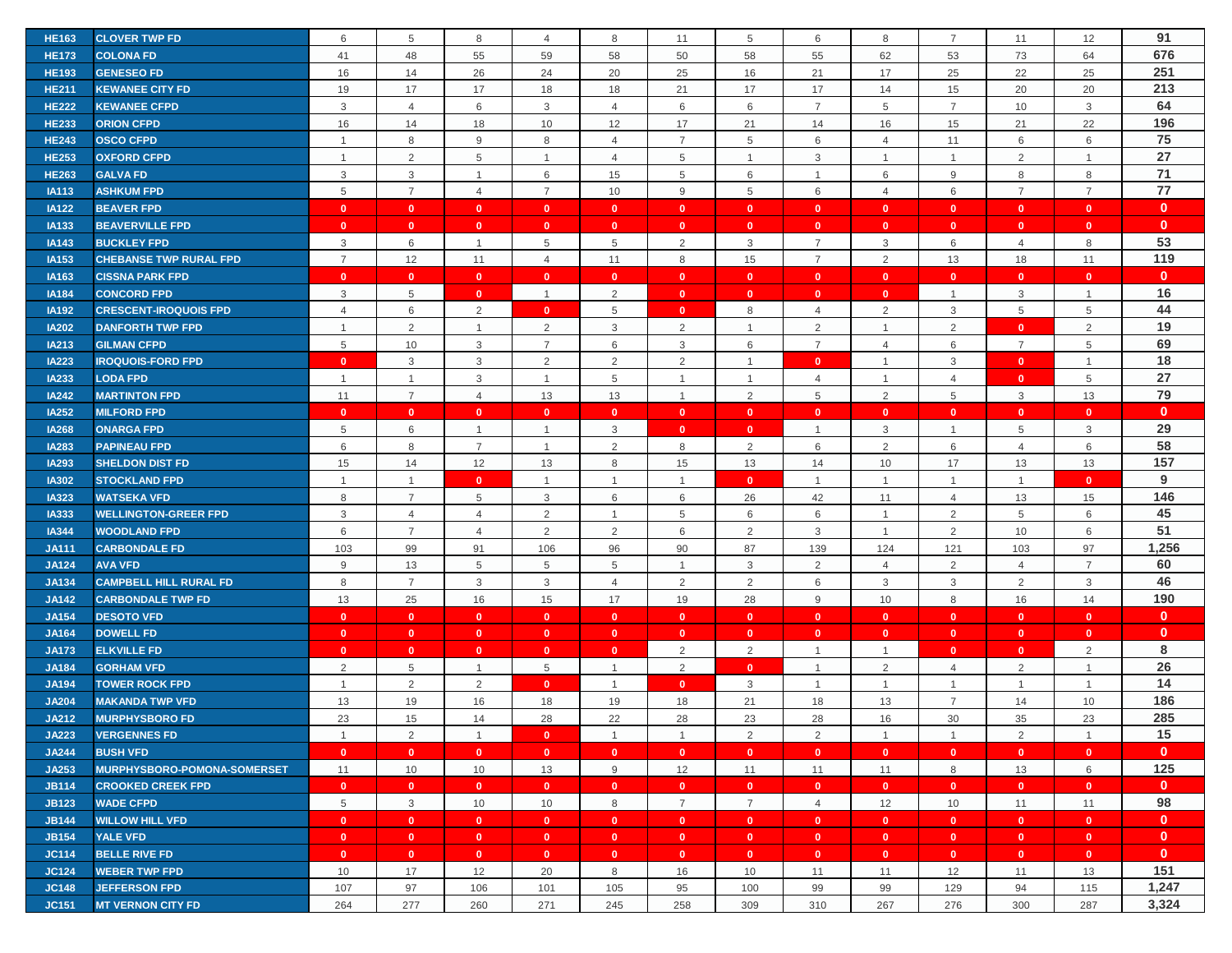| <b>JC174</b> | <b>WALTONVILLE FPD</b>              | 8              | 9              | 9                       | 11             | 13             | 14             | 12             | 10             | 12             | 13             | 17             | 17             | 145          |
|--------------|-------------------------------------|----------------|----------------|-------------------------|----------------|----------------|----------------|----------------|----------------|----------------|----------------|----------------|----------------|--------------|
| <b>JC184</b> | <b>WOODLAWN FPD</b>                 | $\overline{7}$ | 15             | $\overline{7}$          | 12             | $\overline{4}$ | 11             | 13             | $\overline{7}$ | 15             | 15             | 16             | 11             | 133          |
| <b>JD124</b> | <b>FIELDON VFD</b>                  | $\mathbf{0}$   | $\mathbf{0}$   | $\mathbf{0}$            | $\mathbf{0}$   | $\mathbf{0}$   | $\mathbf{0}$   | $\mathbf{0}$   | $\mathbf{0}$   | $\mathbf{0}$   | $\mathbf{0}$   | $\mathbf{0}$   | $\mathbf{0}$   | $\mathbf{0}$ |
| <b>JD134</b> | <b>QUARRY-ELSAH-MISSISSIPPI FPD</b> | 45             | 44             | 45                      | 31             | 33             | 17             | 45             | 33             | 41             | 19             | 23             | 44             | 420          |
| <b>JD144</b> | <b>JERSEYVILLE VFD</b>              | $\overline{4}$ | 15             | 3                       | 9              | $\mathbf{3}$   | 5              | 10             | $\overline{4}$ | $\overline{1}$ | 6              | $\overline{4}$ | 5              | 69           |
| <b>JD154</b> | <b>ROSEDALE TWP FPD</b>             | $\mathbf{0}$   | $\mathbf{0}$   | $\mathbf{0}$            | $\mathbf{0}$   | $\mathbf{0}$   | $\mathbf{0}$   | $\mathbf{0}$   | $\mathbf{0}$   | $\mathbf{0}$   | $\mathbf{0}$   | $\mathbf{0}$   | $\mathbf{0}$   | $\mathbf{0}$ |
| <b>JE114</b> | <b>APPLE RIVER FPD</b>              | 2              |                |                         |                |                | $\overline{7}$ |                |                |                | $\overline{7}$ | 5              |                | 68           |
|              |                                     |                | 9              | 4                       | $\overline{2}$ | 5              |                | 14             | 5              | $\overline{2}$ |                |                | 6              | 125          |
| <b>JE124</b> | <b>MENOMINEE-DUNLEITH FD</b>        | 15             | 8              | 6                       | 8              | $\overline{7}$ | 12             | 11             | 11             | 13             | 6              | 13             | 15             |              |
| <b>JE134</b> | <b>EAST DUBUQUE FD</b>              | 32             | 17             | 10                      | 15             | 11             | 11             | 19             | 31             | 38             | 19             | 19             | 22             | 244<br>22    |
| <b>JE144</b> | <b>ELIZABETH CFPD</b>               | $\overline{4}$ | 8              | $\mathsf 3$             | $\overline{7}$ | $\mathbf{0}$   | $\mathbf{0}$   | $\mathbf{0}$   | $\mathbf{0}$   | $\mathbf{0}$   | $\mathbf{0}$   | $\mathbf{0}$   | $\mathbf{0}$   |              |
| <b>JE154</b> | <b>GALENA FPD</b>                   | 8              | 12             | 12                      | 17             | 13             | 17             | 21             | 9              | 15             | 14             | 13             | 11             | 162          |
| <b>JE164</b> | <b>HANOVER CFPD</b>                 | 5              | 9              | 9                       | 5              | $\overline{7}$ | $\overline{4}$ | $\overline{4}$ | 2              | 6              | 6              | 2              | 6              | 65           |
| <b>JE183</b> | <b>SCALES MOUND FD</b>              | 14             | 16             | 15                      | 20             | 19             | 25             | 36             | 15             | 18             | 21             | 11             | 19             | 229          |
| <b>JE194</b> | <b>STOCKTON FPD</b>                 | 9              | 3              | 5                       | $\overline{7}$ | 10             | 8              | 8              | 9              | 5              | 8              | 5              | 6              | 83           |
| <b>JE204</b> | <b>WARREN AREA FPD</b>              | 5              | $\mathbf{1}$   | $\overline{4}$          | $\overline{1}$ | 2              | 5              | $\overline{4}$ | $\overline{4}$ | 2              | $\overline{4}$ | $\overline{4}$ | 6              | 42           |
| <b>JF114</b> | <b>BELKNAP FD</b>                   | $\mathbf{0}$   | $\mathbf{0}$   | $\mathbf{0}$            | $\mathbf{0}$   | $\mathbf{0}$   | $\mathbf{0}$   | $\mathbf{0}$   | $\mathbf{0}$   | $\mathbf{0}$   | $\mathbf{0}$   | $\mathbf{0}$   | $\mathbf{0}$   | $\mathbf{0}$ |
| <b>JF124</b> | <b>BUNCOMBE VFD</b>                 | $\,$ 5 $\,$    | $\overline{2}$ | 6                       | 3              | $\mathbf{3}$   | 5              | $\overline{4}$ | $\overline{4}$ | 6              | 4              | $\overline{2}$ | $\overline{1}$ | 45           |
| <b>JF138</b> | <b>CYPRESS VFD</b>                  | $\mathbf{0}$   | $\mathbf{0}$   | $\mathbf{0}$            | $\mathbf{0}$   | $\mathbf{0}$   | $\mathbf{0}$   | $\Omega$       | $\mathbf{0}$   | $\mathbf{0}$   | $\mathbf{0}$   | $\mathbf{0}$   | $\mathbf{0}$   | $\mathbf{0}$ |
| <b>JF144</b> | <b>GOREVILLE VFD</b>                | $\mathbf{0}$   | $\mathbf{0}$   | $\mathbf{0}$            | $\mathbf{1}$   | 5              | 16             | 14             | 20             | 18             | 9              | 11             | $\overline{7}$ | 101          |
| <b>JF154</b> | <b>VIENNA FD</b>                    | $\overline{2}$ | $\mathbf{1}$   | $\mathbf{0}$            | $\overline{2}$ | $\overline{1}$ | $\overline{2}$ | 5              | 6              | $\overline{4}$ | 6              | 2              | $\overline{2}$ | 33           |
| <b>JF164</b> | <b>NEW BURNSIDE FPD</b>             | $\mathbf{0}$   | $\mathbf{0}$   | $\overline{\mathbf{0}}$ | $\mathbf{0}$   | $\mathbf{0}$   | $\mathbf{0}$   | $\mathbf{0}$   | $\mathbf{0}$   | $\mathbf{0}$   | $\mathbf{0}$   | $\mathbf{0}$   | $\mathbf{0}$   | $\mathbf{0}$ |
| <b>JF184</b> | <b>LAKE EGYPT FPD</b>               | 65             | 41             | 50                      | 95             | 73             | 73             | 90             | 62             | 59             | 69             | 60             | 56             | 793          |
| <b>KA112</b> | <b>ST CHARLES FD</b>                | 374            | 336            | 349                     | 401            | 365            | 397            | 442            | 426            | 424            | 434            | 389            | 426            | 4,763        |
| <b>KA121</b> | <b>AURORA FD</b>                    | 885            | 712            | 780                     | 862            | 905            | 889            | 883            | 865            | 842            | 874            | 846            | 802            | 10,145       |
| <b>KA132</b> | <b>BATAVIA FD</b>                   | 267            | 288            | 327                     | 303            | 313            | 398            | 376            | 360            | 347            | 329            | 354            | 342            | 4,004        |
| <b>KA144</b> | <b>BIG ROCK FPD</b>                 | 31             | 22             | 40                      | 31             | 36             | 46             | $\mathbf{0}$   | $\mathbf{0}$   | 27             | 32             | 31             | $\mathbf{0}$   | 296          |
| <b>KA153</b> | <b>BURLINGTON CFPD</b>              | 29             | 34             | 31                      | 28             | 25             | 34             | 41             | 26             | 28             | 34             | 26             | 41             | 377          |
| <b>KA162</b> | <b>CARPENTERSVILLE FD</b>           | 384            | 287            | 312                     | 310            | 354            | 366            | 397            | 298            | 330            | 389            | 319            | 388            | 4,134        |
| <b>KA173</b> | <b>EAST DUNDEE-COUNTRYSIDE FPD</b>  | 133            | 98             | 111                     | 111            | 129            | 143            | 137            | 94             | 104            | 118            | 104            | 116            | 1,398        |
| <b>KA182</b> | <b>ELBURN-COUNTRYSIDE FPD</b>       | 66             | 56             | 55                      | 65             | 67             | 11             | 79             | 49             | 62             | 68             | 47             | 72             | 697          |
| <b>KA191</b> | <b>ELGIN FD</b>                     | 896            | 879            | 999                     | 941            | 1,128          | 1,020          | 1,298          | 936            | 945            | 954            | 910            | 1,049          | 11,955       |
| <b>KA212</b> | <b>GENEVA FD</b>                    | 214            | 202            | 215                     | 192            | 230            | 233            | 223            | 212            | 231            | 218            | 230            | 191            | 2,591        |
| <b>KA223</b> | <b>HAMPSHIRE FPD</b>                | 99             | 86             | 78                      | 83             | 111            | 123            | 135            | 108            | 112            | 106            | 80             | 99             | 1,220        |
| <b>KA234</b> | <b>KANEVILLE FPD</b>                | 17             | $\overline{7}$ | 17                      | 17             | 22             | 20             | 14             | 15             | 13             | 24             | 13             | 19             | 198          |
| <b>KA243</b> | <b>MAPLE PARK-COUNTRYSIDE FPD</b>   | 29             | 21             | 31                      | 23             | 20             | 24             | 35             | 26             | 25             | 17             | 15             | 30             | 296          |
| <b>KA273</b> | <b>MONTGOMERY-COUNTRYSIDE FPD</b>   | 82             | 83             | 77                      | 81             | 88             | 80             | 94             | 116            | 81             | 86             | 91             | 88             | 1,047        |
| <b>KA293</b> | <b>NORTH AURORA-COUNTRYSIDE FPD</b> | 178            | 159            | 174                     | 170            | 185            | 162            | 182            | 181            | 156            | 187            | 168            | 190            | 2,092        |
| <b>KA304</b> | <b>PINGREE-GROVE FPD</b>            | 93             | 71             | 67                      | 91             | 84             | 86             | 118            | 95             | 85             | 98             | 98             | 97             | 1,083        |
| <b>KA313</b> | <b>RUTLAND-DUNDEE FPD</b>           | 73             | 65             | 80                      | 72             | 76             | 87             | 72             | 58             | 84             | 95             | 82             | 103            | 947          |
| <b>KA322</b> | <b>SOUTH ELGIN-COUNTRYSIDE FPD</b>  | 214            | 184            | 212                     | 218            | 212            | 242            | 269            | 259            | 208            | 254            | 218            | 257            | 2,747        |
| <b>KA333</b> | <b>AURORA TOWNSHIP FPD</b>          | 59             | 55             | 48                      | 62             | 66             | 61             | 64             | 67             | 42             | 58             | 50             | 53             | 685          |
| <b>KA343</b> | <b>SUGAR GROVE FPD</b>              | 118            | 109            | 106                     | 99             | 118            | 100            | 120            | 95             | 99             | 94             | 111            | 96             | 1,265        |
| <b>KA352</b> | <b>WEST DUNDEE FD</b>               | 112            | 84             | 89                      | 84             | 92             | 115            | 128            | 80             | 93             | 109            | 97             | 108            | 1,191        |
| <b>KA373</b> | <b>FOX RIVER COUNTRYSIDE FRD</b>    | 110            | 110            | 112                     | 110            | 120            | 127            | 146            | 110            | 119            | 115            | 86             | 131            | 1,396        |
| <b>KB113</b> | <b>AROMA PARK FPD</b>               | 42             | 56             | 36                      | 56             | 50             | 39             | 65             | $\mathbf{0}$   | 53             | 56             | 46             | 43             | 542          |
| <b>KB143</b> | <b>BOURBONNAIS FPD</b>              | 280            | 242            | 272                     | 269            | 291            | 279            | 320            | 285            | 277            | 296            | 310            | 307            | 3,428        |
| <b>KB152</b> | <b>BRADLEY FD</b>                   | 209            | 188            | 204                     | 213            | 237            | 216            | 206            | 210            | 181            | 229            | $\mathbf{1}$   | 184            | 2,278        |
| <b>KB163</b> | <b>CABERY FPD</b>                   | $\overline{1}$ | $\mathbf{0}$   | $\mathbf{0}$            | $\mathbf{0}$   | $\overline{0}$ | $\mathbf{0}$   | $\mathbf{0}$   | $\mathbf{0}$   | $\mathbf{0}$   | $\mathbf{0}$   | $\mathbf{0}$   | $\mathbf{0}$   | 1            |
| <b>KB173</b> | <b>OTTO TWP FPD</b>                 | 6              | 8              | 11                      | 9              | 8              | 9              | 12             | 8              | 8              | 8              | 8              | 5              | 100          |
| <b>KB184</b> | <b>ESSEX FPD</b>                    | 5              | 5              | 6                       | 6              | 5              | $\overline{7}$ | $\overline{7}$ | 3              | 5              | $\mathbf{1}$   | 3              | 11             | 64           |
| <b>KB193</b> | <b>GRANT PARK FPD</b>               | 39             | 38             | 25                      | 39             | 48             | 45             | 40             | 48             | 40             | 42             | 40             | 37             | 481          |
| <b>KB211</b> | <b>KANKAKEE FD</b>                  | 521            | 478            | 496                     | 504            | 497            | 533            | 527            | 515            | 514            | 531            | 477            | 486            | 6,079        |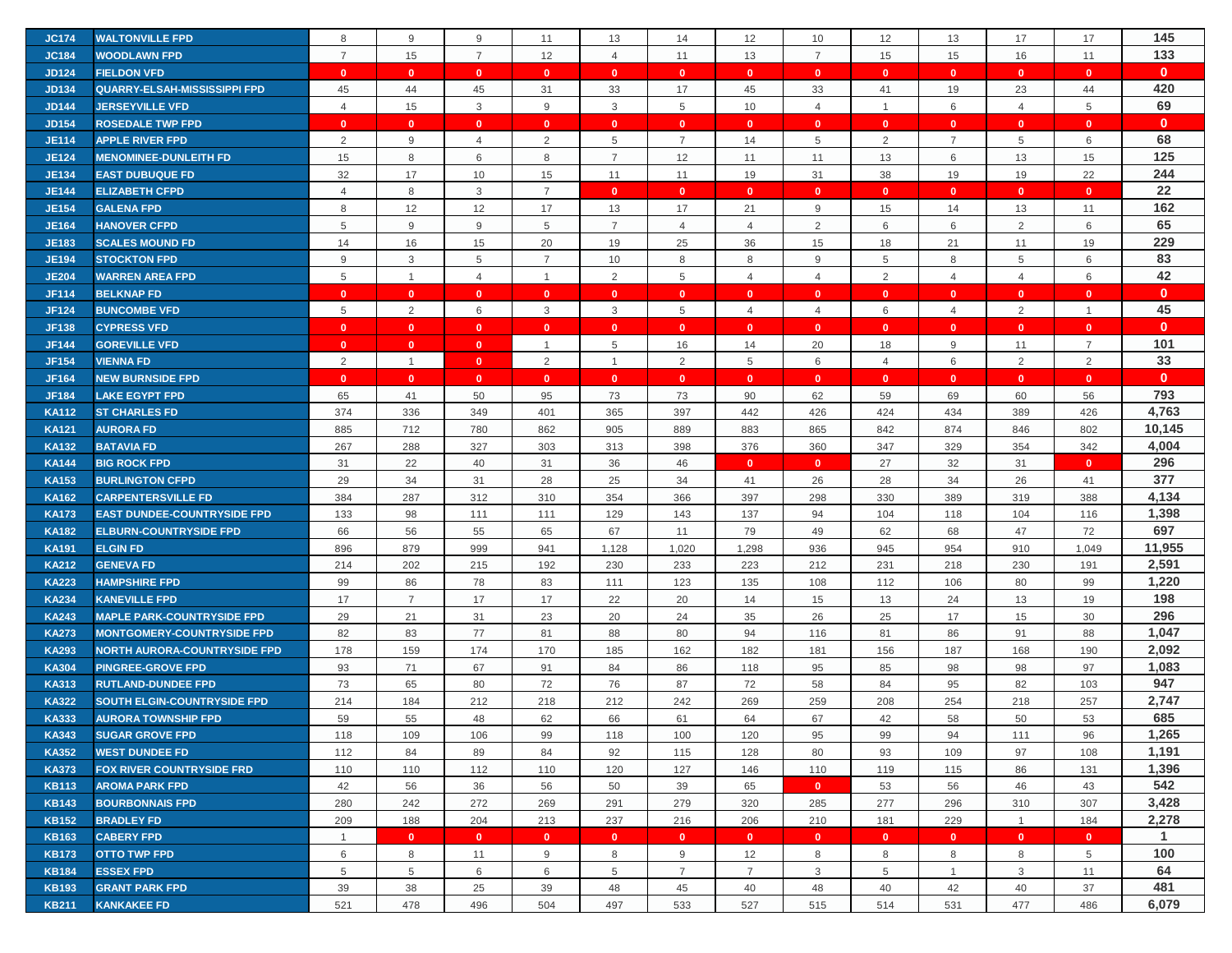| <b>KB223</b> | <b>KANKAKEE TWP FPD</b>            | 39             | 27             | 33             | 26             | 29             | 34             | 30             | 24             | 29           | 25             | 31             | 40             | 367          |
|--------------|------------------------------------|----------------|----------------|----------------|----------------|----------------|----------------|----------------|----------------|--------------|----------------|----------------|----------------|--------------|
| <b>KB233</b> | <b>LIMESTONE TWP FPD</b>           | 49             | 38             | 44             | 50             | 64             | 58             | 57             | 44             | 63           | 42             | 60             | 75             | 644          |
| <b>KB242</b> | <b>MANTENO FD</b>                  | 189            | 206            | 207            | 241            | 196            | 203            | 231            | 222            | 180          | 201            | 200            | 231            | 2,507        |
| <b>KB263</b> | <b>MOMENCE FPD</b>                 | 20             | 32             | 30             | 29             | 30             | 47             | 24             | 36             | 30           | 44             | 36             | 42             | 400          |
| <b>KB274</b> | <b>PEMBROKE TWP FPD</b>            | $\mathbf{0}$   | $\mathbf{0}$   | $\mathbf{0}$   | $\mathbf{0}$   | $\mathbf{0}$   | $\mathbf{0}$   | $\mathbf{0}$   | $\mathbf{0}$   | $\mathbf{0}$ | $\mathbf{0}$   | $\mathbf{0}$   | $\mathbf{0}$   | $\mathbf{0}$ |
| <b>KB282</b> | <b>PILOT TWP FPD</b>               | 8              | 13             | 9              | 10             | 11             | 14             | $\overline{7}$ | 3              | 6            | 12             | 13             | 8              | 114          |
| <b>KB294</b> | <b>REDDICK FPD</b>                 | 5              | 11             | 3              | 5              | 5              | 10             | 14             | 2              | 9            | 2              | $\overline{4}$ | $\overline{4}$ | 74           |
| <b>KB303</b> | <b>ST ANNE FPD</b>                 | $\mathbf{0}$   | $\mathbf{0}$   | $\mathbf{0}$   | $\mathbf{0}$   | $\mathbf{0}$   | $\mathbf{0}$   | $\mathbf{0}$   | $\mathbf{0}$   | $\mathbf{0}$ | $\overline{0}$ | $\mathbf{0}$   | $\mathbf{0}$   | $\mathbf{0}$ |
| <b>KB314</b> | <b>SALINA FPD</b>                  | $\mathbf{0}$   | $\mathbf{0}$   | $\mathbf{0}$   | $\mathbf{0}$   | $\mathbf{0}$   | $\mathbf{0}$   | $\mathbf{0}$   | $\mathbf{0}$   | $\mathbf{0}$ | $\bullet$      | $\mathbf{0}$   | $\mathbf{0}$   | $\mathbf{0}$ |
| <b>KC113</b> | <b>BRISTOL KENDALL FPD</b>         | 226            | 232            | 270            | 235            | 224            | 222            | 262            | 252            | 232          | 210            | 226            | 247            | 2,838        |
| <b>KC124</b> | <b>LISBON-SEWARD FPD</b>           | 12             | 20             | 21             | 21             | 19             | 28             | 15             | 14             | 6            | 11             | 8              | 16             | 191          |
| <b>KC138</b> | <b>LITTLE ROCK-FOX FPD</b>         | 119            | 88             | 134            | 91             | 108            | 117            | 122            | 107            | 106          | 92             | 90             | 145            | 1,319        |
| <b>KC143</b> | <b>NEWARK FPD</b>                  | 25             | 19             | 26             | 27             | 31             | 39             | 25             | 23             | 31           | 34             | 25             | 26             | 331          |
| <b>KC153</b> | <b>OSWEGO FPD</b>                  | 419            | 381            | 428            | 390            | 444            | 445            | 433            | 419            | 415          | 452            | 442            | 469            | 5,137        |
| <b>KD113</b> | <b>ABINGDON FPD</b>                | 10             | 20             | 9              | 2              | 16             | 9              | 15             | 15             | $9\,$        | 13             | 15             | 17             | 150          |
| <b>KD123</b> | <b>ALTONA FPD</b>                  | 12             | $\overline{4}$ | $\overline{4}$ | 5              | $\mathbf{0}$   | $\overline{4}$ | $\overline{2}$ | $\overline{2}$ | 5            | 2              | $\mathbf{0}$   | $\overline{2}$ | 42           |
| <b>KD133</b> | <b>EAST GALESBURG VFD</b>          | $\mathbf{1}$   | $\mathbf{1}$   | 2              | $\overline{1}$ | $\mathbf{0}$   | $\overline{1}$ | $\overline{1}$ | $\mathbf{0}$   | $\mathbf{0}$ | 6              | $\mathbf{1}$   | 3              | 17           |
| <b>KD143</b> | <b>ELBA-SALEM FPD</b>              | 10             | 14             | 6              | 8              | 9              | 10             | 6              | 8              | 11           | 8              | $\overline{7}$ | 16             | 113          |
| <b>KD161</b> | <b>GALESBURG FD</b>                | 375            | 317            | 367            | 313            | 422            | 381            | 379            | 387            | 354          | 354            | 368            | 388            | 4,405        |
| <b>KD173</b> | <b>HENDERSON FPD</b>               | 6              | $\overline{4}$ | $\overline{4}$ | 9              | 8              | 8              | 5              | 11             | 10           | 11             | 12             | 9              | 97           |
| <b>KD193</b> | <b>KNOXVILLE CFPD</b>              | 24             | 50             | 36             | 45             | 36             | 39             | 43             | 26             | 39           | 39             | 40             | 41             | 458          |
| <b>KD213</b> | <b>MAQUON FPD</b>                  | $\overline{4}$ | $\overline{4}$ | $\overline{4}$ | 6              | 6              | 6              | 3              | $\overline{4}$ | 2            | 6              | $\overline{4}$ | 5              | 54           |
| <b>KD233</b> | <b>RIO FD</b>                      | $\overline{4}$ | 5              | $\overline{2}$ | -1             | 3              | $\overline{4}$ | -1             | $\overline{2}$ | 3            | 6              | 5              | 3              | 39           |
| <b>KD243</b> | <b>VICTORIA-COPLEY FPD</b>         | 8              | 6              | $\overline{2}$ | $\overline{7}$ | 5              | 8              | 4              | 2              | 3            | 2              | 6              | $\overline{4}$ | 57           |
| <b>KD254</b> | <b>ONEIDA-WATAGA FPD</b>           | 8              | 15             | 17             | 23             | 10             | 11             | 16             | 12             | 11           | 6              | 16             | 18             | 163          |
| <b>KD263</b> | <b>WILLIAMSFIELD FPD</b>           | 3              | 12             | 8              | 11             | $\overline{4}$ | 18             | 16             | $\overline{4}$ | 6            | 5              | 3              | 5              | 95           |
| <b>LA112</b> | <b>FIRST FPD OF ANTIOCH</b>        | 265            | 199            | 251            | 227            | 256            | 296            | 304            | 284            | 256          | 247            | 250            | 299            | 3,134        |
| <b>LA122</b> | <b>BARRINGTON FD</b>               | 166            | 138            | 130            | 144            | 162            | 146            | 157            | 144            | 140          | 155            | 177            | 151            | 1,810        |
| <b>LA138</b> | <b>BEACH PARK FD</b>               | 117            | 92             | 127            | 99             | 122            | 132            | 129            | 136            | 134          | 119            | 119            | 113            | 1,439        |
| <b>LA142</b> | <b>COUNTRYSIDE FPD</b>             | 387            | 338            | 377            | 331            | 373            | 400            | 445            | 380            | 369          | 399            | 379            | 433            | 4,611        |
| <b>LA152</b> | <b>DEERFIELD-BANNOCKBURN FPD</b>   | 230            | 210            | 240            | 225            | 233            | 267            | 269            | 238            | 239          | 275            | 274            | 273            | 2,973        |
| <b>LA162</b> | <b>FOX LAKE FD</b>                 | 291            | 251            | 305            | 272            | 308            | 352            | 368            | 318            | 340          | 320            | 304            | 295            | 3,724        |
| <b>LA172</b> | <b>GURNEE FD</b>                   | 529            | 473            | 558            | 495            | 479            | 540            | 573            | 530            | 488          | 541            | 495            | 528            | 6,229        |
| LA193        | <b>GRAYSLAKE FPD</b>               | 358            | 321            | 336            | 330            | 379            | 360            | 410            | 344            | 304          | 362            | 351            | 415            | 4,270        |
| <b>LA201</b> | <b>HIGHLAND PARK FD</b>            | 438            | 392            | 446            | 416            | 450            | 494            | 520            | 463            | 8            | 464            | 438            | 437            | 4,966        |
| <b>LA212</b> | <b>HIGHWOOD FD</b>                 | $\mathbf{0}$   | $\mathbf{0}$   | $\mathbf{0}$   | $\mathbf{0}$   | $\mathbf{0}$   | $\mathbf{0}$   | $\mathbf{0}$   | $\mathbf{0}$   | $\mathbf{0}$ | $\mathbf{0}$   | $\mathbf{0}$   | $\mathbf{0}$   | $\mathbf{0}$ |
| <b>LA228</b> | <b>KNOLLWOOD FD</b>                | 57             | 27             | 43             | 59             | 64             | 84             | 88             | 78             | 52           | 53             | 50             | 65             | 720          |
| LA233        | <b>LAKE BLUFF FD</b>               | 63             | 34             | 55             | 49             | 59             | 69             | 96             | 58             | 53           | 67             | 55             | 65             | 723          |
| <b>LA242</b> | <b>LAKE FOREST FD</b>              | 281            | 106            | 100            | 244            | 287            | 306            | 366            | 307            | 272          | 318            | 265            | 269            | 3,121        |
| LA253        | <b>LAKE VILLA VFD</b>              | 252            | 197            | 246            | 261            | 244            | 259            | 262            | 255            | 236          | 237            | 244            | 296            | 2,989        |
| LA262        | <b>LAKE ZURICH FD</b>              | 331            | 280            | 312            | 301            | 358            | 331            | 351            | 331            | 341          | 362            | 325            | 366            | 3,989        |
| <b>LA272</b> | <b>LIBERTYVILLE FD</b>             | 349            | 296            | 332            | 310            | 366            | 378            | 400            | 400            | 364          | 361            | 351            | 390            | 4,297        |
| <b>LA283</b> | <b>LONG GROVE FPD</b>              | 129            | 92             | 127            | 131            | 126            | 128            | 163            | 149            | 118          | 107            | 115            | 140            | 1,525        |
| <b>LA292</b> | <b>MUNDELEIN FD</b>                | 258            | 211            | 246            | 244            | 240            | 294            | 305            | 309            | 257          | 266            | 289            | 319            | 3,238        |
| <b>LA308</b> | <b>NEWPORT TWP FPD</b>             | 89             | 86             | 89             | 83             | 99             | 88             | 127            | 110            | 98           | 111            | 99             | 114            | 1,193        |
| LA312        | <b>NORTH CHICAGO FD</b>            | 227            | 215            | 225            | 226            | 234            | 271            | 283            | 292            | 249          | 219            | 211            | 258            | 2,910        |
| LA342        | <b>GREATER ROUND LAKE FPD</b>      | $\mathbf{0}$   | 358            | 399            | 375            | 423            | 336            | 466            | 423            | 388          | 383            | 375            | 468            | 4,394        |
| LA352        | <b>LINCOLNSHIRE-RIVERWOODS FPD</b> | 268            | 250            | 284            | 258            | 284            | 332            | 354            | 337            | 306          | 281            | 260            | 266            | 3,480        |
| <b>LA372</b> | <b>WAUCONDA FD</b>                 | 316            | 290            | 323            | 318            | 324            | 352            | 378            | 361            | 311          | 309            | 317            | 369            | 3,968        |
| LA382        | <b>ZION FRD</b>                    | 376            | 365            | 375            | 348            | 331            | 336            | 368            | 343            | 383          | 363            | 354            | 357            | 4,299        |
| LA393        | <b>WINTHROP HARBOR VFD</b>         | 75             | 79             | 98             | 92             | 74             | 87             | 104            | 93             | 92           | 100            | 82             | 101            | 1,077        |
| <b>LA401</b> | <b>WAUKEGAN FD</b>                 | 946            | 843            | 948            | 921            | 938            | 973            | 1,027          | 926            | 988          | 932            | 846            | 862            | 11,150       |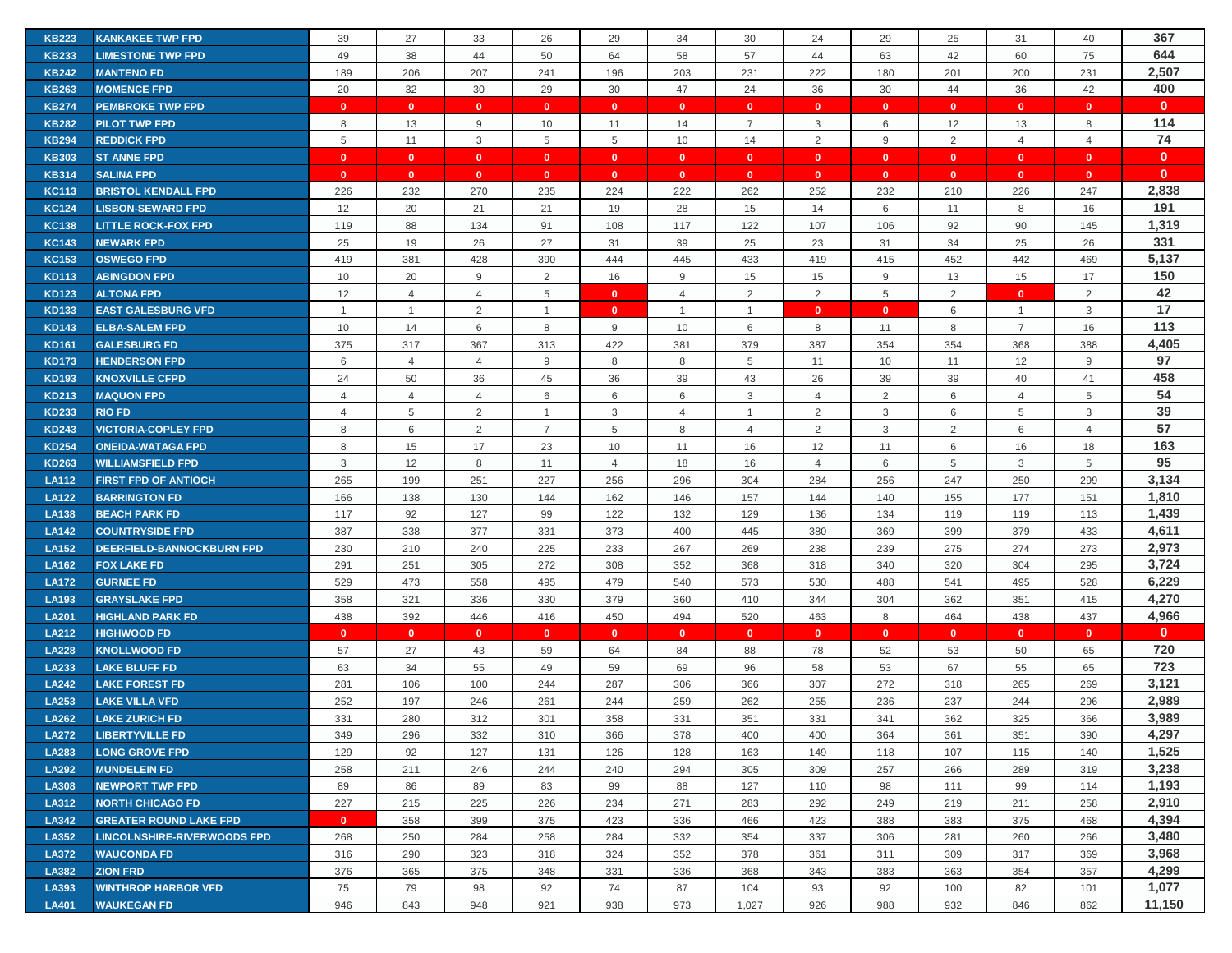| <b>LA452</b>                 | <b>BARRINGTON-COUNTRYSIDE FPD</b>                 | 192            | 167             | 180                     | $\mathbf{0}$        | 157                 | 176            | $\mathbf{0}$         | 136                 | 144                 | 180            | 127            | 165              | 1,624          |
|------------------------------|---------------------------------------------------|----------------|-----------------|-------------------------|---------------------|---------------------|----------------|----------------------|---------------------|---------------------|----------------|----------------|------------------|----------------|
| <b>LB114</b>                 | <b>ALLEN TWP VFPD</b>                             | $\mathbf{0}$   | $\overline{4}$  | 3                       | $\mathbf{1}$        | $\overline{2}$      | $\mathbf{3}$   | 5                    | 3                   | 3                   | $\overline{4}$ | $\overline{4}$ | $\mathbf{1}$     | 33             |
| <b>LB124</b>                 | <b>CEDAR POINT FD</b>                             | $\overline{4}$ | $\,8\,$         | $\overline{4}$          | $\overline{4}$      | 6                   | $\overline{4}$ | 5                    | $\,6\,$             | $\overline{4}$      | $\overline{2}$ | $\mathbf{1}$   | $\overline{2}$   | 50             |
| LB134                        | <b>DANA FPD</b>                                   | $\mathbf{0}$   | $\mathbf{0}$    | $\mathbf{0}$            | $\mathbf{0}$        | $\mathbf{0}$        | $\overline{0}$ | $\mathbf{0}$         | $\mathbf{0}$        | $\mathbf{0}$        | $\mathbf{0}$   | $\mathbf{0}$   | $\mathbf{0}$     | $\mathbf{0}$   |
| <b>LB142</b>                 | <b>EARLVILLE CFPD</b>                             | 2              | $\overline{7}$  | 8                       | 6                   | 3                   | 8              | 2                    | 5                   | 5                   | 2              | 8              | 5                | 61             |
| <b>LB154</b>                 | <b>GRAND RIDGE FD</b>                             | 35             | 27              | 35                      | 26                  | 36                  | 27             | 29                   | 29                  | 17                  | 31             | 29             | 23               | 344            |
| LB173                        | <b>LASALLE FD</b>                                 | 194            | 204             | 208                     | 183                 | 188                 | 190            | 234                  | 181                 | 187                 | 191            | 143            | 192              | 2,295          |
| <b>LB183</b>                 | <b>LELAND CFPD</b>                                | 10             | 16              | 6                       | 10                  | 9                   | 16             | 11                   | 11                  | 10                  | $\overline{7}$ | $\overline{7}$ | 12               | 125            |
| <b>LB194</b>                 | <b>LEONORE VFD</b>                                | $\overline{1}$ | $\overline{1}$  | 3                       | 2                   | 3                   | $\overline{1}$ | $\mathbf{0}$         | $\mathbf{0}$        | $\mathbf{1}$        | 2              | $\mathbf{1}$   | $\overline{1}$   | 16             |
| LB213                        | <b>LOSTANT CFPD</b>                               | $\overline{7}$ | $\overline{7}$  | 5                       | 8                   | 14                  | 10             | 8                    | 5                   | 10                  | 10             | 11             | 12               | 107            |
| <b>LB238</b>                 | <b>MENDOTA-TROY GROVE RFPD</b>                    | 9              | 8               | 6                       | 6                   | $\overline{7}$      | 8              | 10                   | 11                  | 15                  | 9              | 9              | $\boldsymbol{9}$ | 107            |
| <b>LB244</b>                 | <b>NAPLATE FD</b>                                 | $\overline{4}$ | 6               | 10                      | 2                   | 5                   | 3              | $\overline{4}$       | $\overline{4}$      | $\overline{7}$      | 3              | $\overline{4}$ | $\overline{4}$   | 56             |
| LB253                        | <b>OGLESBY FPD</b>                                | 14             | 12              | 12                      | 15                  | 17                  | 16             | 13                   | 6                   | 12                  | 15             | 15             | 11               | 158            |
| <b>LB262</b>                 | <b>OTTAWA FD</b>                                  | 23             | 28              | 68                      | 34                  | 45                  | 65             | 61                   | 40                  | 73                  | 66             | 45             | 43               | 591            |
| <b>LB272</b>                 | <b>PERU FD</b>                                    | 23             | 18              | 25                      | 36                  | 28                  | 34             | 23                   | 31                  | 27                  | 30             | 29             | 33               | 337            |
| <b>LB294</b>                 | <b>RUTLAND FPD</b>                                | $\mathbf{0}$   | $\mathbf{0}$    | $\bullet$               | $\mathbf{0}$        | $\mathbf{0}$        | $\mathbf{0}$   | $\mathbf{0}$         | $\mathbf{0}$        | $\mathbf{0}$        | $\mathbf{0}$   | $\mathbf{0}$   | $\mathbf{0}$     | $\mathbf{0}$   |
| <b>LB304</b>                 | <b>SENECA FD</b>                                  | 11             | 13              | 13                      | 9                   | 10                  | 29             | 19                   | 16                  | 16                  | 12             | 11             | 17               | 176            |
| <b>LB314</b>                 | <b>SERENA CFPD</b>                                | 26             | 29              | 9                       | 19                  | 20                  | 27             | 26                   | 25                  | 25                  | 19             | 20             | 32               | 277            |
| <b>LB328</b>                 | <b>SHERIDAN FPD</b>                               | 34             | 34              | 23                      | 30                  | 30                  | 33             | 38                   | 35                  | 41                  | 34             | 28             | 40               | 400            |
| <b>LB331</b>                 | <b>STREATOR FD</b>                                | 165            | 145             | 177                     | 162                 | 188                 | 184            | 179                  | 188                 | 166                 | 201            | 184            | 175              | 2,114          |
| <b>LB344</b>                 | <b>TONICA VFD</b>                                 | 11             | 14              | 12                      | 12                  | 22                  | 20             | 12                   | 13                  | 18                  | 16             | 13             | 13               | 176            |
| LB353                        | <b>UTICA FPD</b>                                  | 18             | 30              | 22                      | 30                  | 38                  | 41             | 29                   | 27                  | 40                  | 39             | 24             | 36               | 374            |
| <b>LB362</b>                 | <b>MENDOTA FD</b>                                 | 77             | 84              | 80                      | 77                  | 90                  | 98             | 84                   | 93                  | 103                 | 99             | 109            | 104              | 1,098          |
| LB373                        | <b>MARSEILLES FPD</b>                             | 12             | 8               | 9                       | 11                  | $\mathbf{0}$        | $\overline{1}$ | - 1                  | $\overline{4}$      | 15                  | 23             | 17             | 24               | 125            |
| <b>LB394</b>                 | <b>WALLACE FPD</b>                                | $\mathbf{0}$   | $\mathbf{0}$    | $\mathbf{0}$            | $\mathbf{0}$        | $\mathbf{0}$        | $\mathbf{0}$   | $\mathbf{0}$         | $\mathbf{0}$        | $\mathbf{0}$        | $\mathbf{0}$   | $\mathbf{0}$   | $\mathbf{0}$     | $\mathbf{0}$   |
| <b>LC123</b>                 | <b>BRIDGEPORT FPD</b>                             | $\mathbf{0}$   | $\mathbf{0}$    | $\overline{\mathbf{0}}$ | $\mathbf{0}$        | $\mathbf{0}$        | $\mathbf{0}$   | $\mathbf{0}$         | $\mathbf{0}$        | $\mathbf{0}$        | $\mathbf{0}$   | $\mathbf{0}$   | $\mathbf{0}$     | $\mathbf{0}$   |
|                              |                                                   |                |                 |                         |                     |                     |                |                      |                     |                     |                |                |                  |                |
| <b>LC134</b>                 | <b>CHRISTY FPD</b>                                | 12             | 13              | $5\phantom{.0}$         | 5                   | 13                  | 8              | $\overline{7}$       | $\overline{7}$      | 14                  | 9              | 9              | 11               | 113            |
| <b>LC144</b>                 | <b>DENISON FPD</b>                                | $\mathbf{0}$   | $\mathbf{0}$    | $\overline{\mathbf{0}}$ | $\mathbf{0}$        | $\mathbf{0}$        | $\mathbf{0}$   | $\mathbf{0}$         | $\mathbf{0}$        | $\mathbf{0}$        | $\mathbf{0}$   | $\mathbf{0}$   | $\mathbf{0}$     | $\mathbf{0}$   |
| <b>LC154</b>                 | <b>LAWRENCE-ALLISON FPD</b>                       | 17             | 13              | 10                      | 14                  | 14                  | 17             | 6                    | 12                  | 18                  | 15             | 11             | 12               | 159            |
| LD113                        | <b>AMBOY FPD</b>                                  | 37             | 35              | 35                      | 37                  | 43                  | 42             | 47                   | 41                  | 49                  | 36             | 38             | 40               | 480            |
| LD123                        | <b>ASHTON FD</b>                                  | $\overline{7}$ | 14              | 15                      | 11                  | 16                  | 11             | 11                   | 8                   | $\overline{7}$      | 16             | 16             | 16               | 148            |
| LD134                        | <b>COMPTON CFPD</b>                               | 5              | $\overline{5}$  | $\overline{4}$          | 6                   | 5                   | 6              | $\overline{1}$       | $\overline{2}$      | 8                   | 8              | 6              | $\overline{7}$   | 63             |
| LD142                        | <b>DIXON CITY FD</b>                              | 149            | 144             | 139                     | 162                 | 140                 | 174            | 211                  | 152                 | 172                 | 156            | 152            | 173              | 1,924          |
| LD152                        | <b>DIXON RURAL FPD</b>                            | 37             | 49              | 55                      | 53                  | 43                  | 46             | 53                   | 41                  | 52                  | 69             | 36             | 57               | 591            |
| LD163                        | <b>FRANKLIN GROVE FPD</b>                         | 17             | 23              | 16                      | 17                  | 10                  | 17             | 28                   | 19                  | 28                  | 27             | 20             | 18               | 240            |
| <b>LD174</b>                 | <b>HARMON FD</b>                                  | $\overline{4}$ | 2               | $\mathbf{1}$            | $\overline{1}$      | 3                   | $\mathbf{0}$   | -1                   | 2                   | $\mathbf{0}$        | $\bullet$      | $\mathbf{0}$   | $\mathbf{0}$     | 14             |
| LD183                        | <b>PAW PAW CFPD</b>                               | $\overline{2}$ | $5\phantom{.0}$ | $\mathbf{3}$            | $\mathbf{0}$        | $\overline{1}$      | 3              | $\overline{2}$       | $\overline{2}$      | 3                   | 5              | 6              | $\overline{4}$   | 36             |
| LD198                        | <b>SUBLETTE FD</b>                                | 12             | 11              | 15                      | 8                   | 11                  | 21             | 19                   | 13                  | 27                  | 13             | 6              | $9\,$            | 165            |
| <b>LD204</b>                 | <b>WEST BROOKLYN FPD</b>                          | $\overline{2}$ | 5               | $\overline{2}$          | 3                   | $\overline{2}$      | $\overline{2}$ | -1                   | $\mathbf{1}$        | 5                   | $\mathbf 1$    | $\mathbf{1}$   | $\overline{1}$   | 26             |
| <b>LE123</b>                 | <b>CHATSWORTH FPD</b>                             | 17             | 16              | 13                      | 16                  | 21                  | 22             | 18                   | 9                   | 16                  | 5              | 5              | $\mathbf{1}$     | 159            |
| <b>LE134</b>                 | <b>CORNELL VFD</b>                                | $\mathbf{0}$   | $\mathbf{0}$    | $\mathbf{0}$            | $\mathbf{0}$        | $\mathbf{0}$        | $\mathbf{0}$   | $\mathbf{0}$         | $\mathbf{0}$        | $\mathbf{0}$        | $\mathbf{0}$   | $\mathbf{0}$   | $\mathbf{0}$     | $\mathbf{0}$   |
| <b>LE143</b>                 | <b>CULLOM FPD</b>                                 | 9              | 11              | 6                       | 13                  | 13                  | 20             | 11                   | 12                  | $\overline{4}$      | 9              | 22             | 20               | 150            |
| LE153                        | <b>DWIGHT FPD</b>                                 | 26             | 37              | 23                      | 33                  | 28                  | 39             | 25                   | 26                  | 23                  | 28             | 19             | 24               | 331            |
| <b>LE173</b>                 | <b>FAIRBURY RURAL FPD</b>                         | 6              | 9               | 9                       | 6                   | 6                   | 9              | 10                   | 5                   | 9                   | 12             | 10             | 10               | 101            |
| <b>LE188</b>                 | <b>FLANAGAN-GRAYMONT FPD</b>                      |                | $\mathbf{0}$    | $\mathbf{0}$            | $\mathbf{0}$        | $\mathbf{0}$        | $\mathbf{0}$   | $\mathbf{0}$         | $\mathbf{0}$        | $\mathbf{0}$        | $\overline{0}$ | $\mathbf{0}$   | $\mathbf{1}$     | $\overline{2}$ |
| <b>LE193</b>                 | <b>FORREST-STRAWN-WING FPD</b>                    | 9              | 12              | 5                       | 9                   | 15                  | 12             | 3                    | 6                   | 9                   | 9              | 13             | 9                | 111            |
| <b>LE204</b>                 | <b>LONG POINT CFPD</b>                            | $\mathbf{0}$   | $\mathbf{0}$    | $\mathbf{0}$            | $\mathbf{0}$        | $\bullet$           | $\mathbf{0}$   | $\mathbf{0}$         | $\mathbf{0}$        | $\mathbf{0}$        | $\bullet$      | $\mathbf{0}$   | $\mathbf{0}$     | $\mathbf{0}$   |
| <b>LE213</b>                 | <b>ODELL FPD</b>                                  | 17             | 13              | 11                      | 12                  | 20                  | 12             | 18                   | 15                  | 6                   | 11             | 9              | 12               | 156            |
| <b>LE222</b>                 | <b>PONTIAC FD</b>                                 | 104            | 123             | 123                     | 149                 | 139                 | 147            | 141                  | 145                 | 114                 | 124            | 126            | 148              | 1,583          |
| <b>LE234</b>                 | <b>READING TWP VFD</b>                            | 15             | 20              | 24                      | 26                  | 20                  | 21             | 20                   | 17                  | 22                  | 26             | 19             | 25               | 255            |
| <b>LE243</b><br><b>LE293</b> | <b>SAUNEMIN FPD</b><br><b>EMINGTON-CAMPUS FPD</b> | $\overline{7}$ | 9<br>5          | 8<br>2                  | 8<br>$\overline{1}$ | 8<br>$\overline{4}$ | 10<br>8        | 10<br>$\overline{1}$ | $\overline{4}$<br>3 | $\overline{7}$<br>3 | 6<br>5         | 10<br>3        | 10<br>2          | 97<br>38       |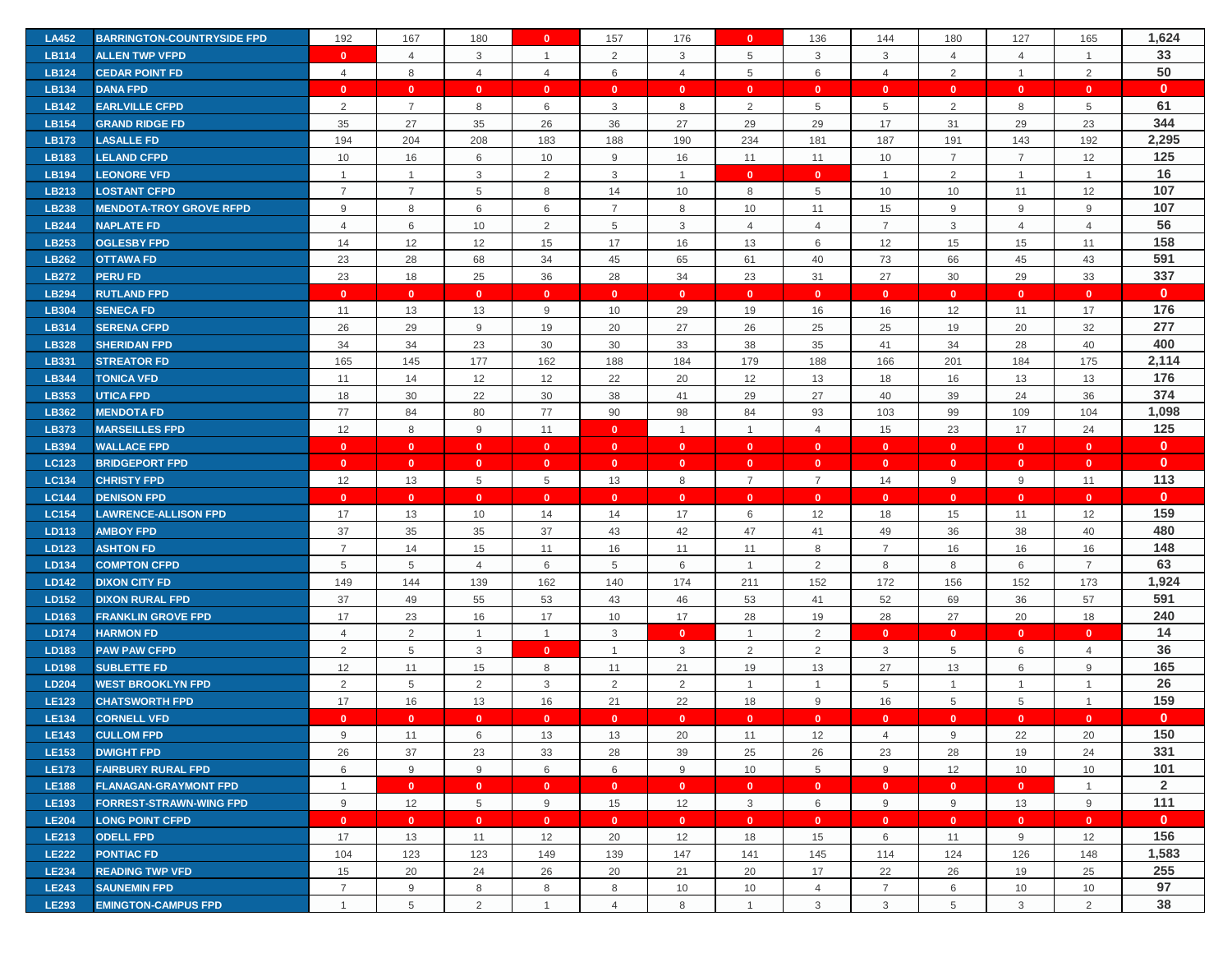| <b>LF113</b> | <b>ATLANTA FPD</b>                | 8              | $\mathbf{3}$   | $\overline{\mathbf{0}}$ | $\mathbf{0}$   | $\mathbf{0}$     | $\mathbf{0}$   | $\mathbf{0}$             | $\mathbf{0}$   | $\mathbf{0}$   | $\mathbf{0}$   | $\mathbf{0}$   | $\mathbf{0}$     | 11           |
|--------------|-----------------------------------|----------------|----------------|-------------------------|----------------|------------------|----------------|--------------------------|----------------|----------------|----------------|----------------|------------------|--------------|
| <b>LF124</b> | <b>BEASON FPD</b>                 | $\mathbf{0}$   | $\mathbf{0}$   | $\mathbf{0}$            | $\mathbf{0}$   | $\mathbf{0}$     | $\mathbf{0}$   | $\mathbf{0}$             | $\mathbf{0}$   | $\mathbf{0}$   | $\mathbf{0}$   | $\mathbf{0}$   | $\mathbf{0}$     | $\mathbf{0}$ |
| <b>LF154</b> | <b>ELKHART RURAL FPD</b>          | 2              | 10             | $\overline{1}$          | 8              | 8                | 3              | $\overline{\mathcal{A}}$ | $\overline{5}$ | $\overline{7}$ | $\overline{4}$ | $\overline{4}$ | 5                | 61           |
| <b>LF163</b> | <b>EMDEN FPD</b>                  | 6              | 10             | 2                       | $\overline{4}$ | 5                | $\overline{4}$ | 8                        | $\,6\,$        | 2              | $\overline{4}$ | $\overline{7}$ | $\overline{4}$   | 62           |
|              |                                   |                |                |                         |                |                  |                |                          |                |                |                |                |                  | $\mathbf{0}$ |
| <b>LF174</b> | <b>HARTSBURG FPD</b>              | $\mathbf{0}$   | $\mathbf{0}$   | $\mathbf{0}$            | $\mathbf{0}$   | $\mathbf{0}$     | $\mathbf{0}$   | $\mathbf{0}$             | $\mathbf{0}$   | $\mathbf{0}$   | $\mathbf{0}$   | $\mathbf{0}$   | $\mathbf{0}$     | 61           |
| <b>LF184</b> | <b>LATHAM FPD</b>                 | 3              | 5              | $\overline{2}$          | 3              | 10               | 6              | 5                        | $\overline{4}$ | $\overline{7}$ | $\overline{4}$ | 6              | 6                |              |
| <b>LF191</b> | <b>LINCOLN FD</b>                 | $\overline{1}$ | 195            | 212                     | 184            | 214              | 218            | 234                      | 220            | 230            | 224            | 225            | 265              | 2,422        |
| <b>LF201</b> | <b>LINCOLN RURAL FPD</b>          | 64             | 69             | 55                      | 56             | 59               | 60             | 78                       | 54             | 44             | 51             | 63             | 70               | 723          |
| <b>LF223</b> | <b>MIDDLETOWN FPD</b>             | 6              | 13             | 6                       | 12             | $\overline{7}$   | 9              | $\overline{7}$           | $\mathbf{1}$   | $\overline{7}$ | 9              | $\overline{4}$ | 9                | 90           |
| <b>LF244</b> | <b>NEW HOLLAND FPD</b>            | $\overline{2}$ | 6              | 4                       | $\overline{2}$ | 3                | $\overline{1}$ | 8                        | $\overline{7}$ | $\overline{2}$ | 5              | $\overline{7}$ | $\mathbf{0}$     | 47           |
| <b>LF254</b> | <b>MT PULASKI RURAL FPD</b>       | 6              | 10             | 2                       | $\overline{4}$ | 10               | 5              | 9                        | 10             | 6              | $\mathbf{1}$   | 9              | 5                | 77           |
| <b>MA111</b> | <b>DECATUR FD</b>                 | 926            | 870            | 895                     | 849            | 989              | 914            | 983                      | 921            | 1,053          | 1,006          | 889            | 1,044            | 11,339       |
| <b>MA133</b> | <b>BLUE MOUND COUNTRYSIDE FPD</b> | $\mathbf{0}$   | $\mathbf{0}$   | $\mathbf{0}$            | $\mathbf{0}$   | $\mathbf{0}$     | $\mathbf{0}$   | $\mathbf{0}$             | $\mathbf{0}$   | $\mathbf{0}$   | $\mathbf{0}$   | $\mathbf{0}$   | $\mathbf{0}$     | $\mathbf{0}$ |
| <b>MA144</b> | <b>HARRISTOWN FPD</b>             | 18             | 27             | 17                      | 30             | 30               | 16             | 22                       | 9              | 18             | 19             | 24             | 24               | 254          |
| <b>MA154</b> | <b>HICKORY POINT FPD</b>          | 43             | 54             | 43                      | 37             | 61               | 48             | 40                       | 42             | 49             | 54             | 43             | 71               | 585          |
| <b>MA164</b> | <b>LONG CREEK FPD</b>             | 66             | 79             | 82                      | 67             | 68               | 74             | 57                       | 67             | 80             | 92             | 72             | 99               | 903          |
| <b>MA174</b> | <b>MAROA COUNTRYSIDE FPD</b>      | 24             | 32             | 21                      | 20             | 21               | 27             | 30                       | 19             | 29             | 21             | 29             | 14               | 287          |
| <b>MA184</b> | <b>MT ZION FPD</b>                | 48             | 63             | 52                      | 41             | 43               | $\mathbf{0}$   | 50                       | 47             | 51             | 62             | 37             | 60               | 554          |
| <b>MA198</b> | <b>NIANTIC FPD</b>                | 12             | 16             | 17                      | 14             | 20               | 10             | 9                        | 10             | 12             | 12             | 11             | 15               | 158          |
| <b>MA202</b> | <b>SOUTH MACON VFD</b>            | 20             | 20             | 26                      | 19             | 26               | 24             | 14                       | 22             | 29             | 29             | 22             | 21               | 272          |
| <b>MA218</b> | <b>SOUTH WHEATLAND FPD</b>        | 16             | 24             | 21                      | 19             | 25               | 25             | 14                       | 15             | 15             | 26             | 21             | 30               | 251          |
| <b>MA222</b> | <b>WARRENSBURG CFPD</b>           | 16             | 16             | 12                      | 17             | 15               | 20             | 20                       | 8              | 17             | 20             | 14             | 19               | 194          |
| <b>MA234</b> | <b>ARGENTA-OREANA FPD</b>         | 45             | 61             | 48                      | 41             | 39               | 55             | 48                       | 48             | 32             | 45             | 47             | 46               | 555          |
| <b>MB124</b> | <b>BRIGHTON BETSEY ANN FPD</b>    | 58             | 46             | 43                      | 41             | 31               | 40             | 52                       | 37             | 40             | 28             | 44             | 48               | 508          |
| <b>MB138</b> | <b>BUNKER HILL FPD</b>            | 8              | 10             | 9                       | $\overline{4}$ | 8                | 8              | 9                        | 2              | 5              | 3              | $\overline{1}$ | $\overline{4}$   | 71           |
| <b>MB144</b> | <b>CARLINVILLE VFD</b>            | 13             | 22             | 10                      | 19             | $\overline{7}$   | 5              | 11                       | 9              | 9              | 14             | 9              | 14               | 142          |
| <b>MB163</b> | <b>UNIT 7 FPD</b>                 | 16             | 17             | 17                      | 18             | $\boldsymbol{9}$ | 9              | 16                       | 20             | 15             | 12             | 6              | 10               | 165          |
| <b>MB173</b> | <b>GIRARD FPD</b>                 | 3              | $\overline{4}$ | 5                       | 5              | 3                | $\overline{1}$ | 3                        | 2              | 5              | $\mathbf{1}$   | 3              | $\overline{7}$   | 42           |
| <b>MB193</b> | <b>MEDORA VFD</b>                 | 6              | 5              | 5                       | 8              | 15               | 6              | 9                        | 8              | 9              | 2              | 5              | 10               | 88           |
| <b>MB213</b> | <b>MT OLIVE FPD</b>               | 9              | 19             | 21                      | 21             | 13               | 19             | 15                       | 13             | 16             | 19             | 15             | 9                | 189          |
| <b>MB264</b> | <b>STAUNTON FPD</b>               | 10             | 13             | 17                      | 10             | 6                | $\overline{4}$ | $\overline{4}$           | $\overline{4}$ | $\overline{4}$ | 12             | $\overline{7}$ | $\boldsymbol{9}$ | 100          |
| <b>MB273</b> | <b>VIRDEN FPD</b>                 | 8              | 9              | 9                       | 6              | 5                | 9              | 6                        | $\overline{4}$ | 6              | 3              | 6              | 8                | 79           |
| <b>MB314</b> | <b>NORTHWESTERN FPD</b>           | $\overline{1}$ | $\overline{1}$ | $\overline{1}$          | $\overline{1}$ | $\overline{1}$   | $\overline{1}$ | $\overline{1}$           | $\mathbf{1}$   | $\overline{1}$ | $\mathbf{1}$   | $\mathbf{0}$   | $\mathbf{0}$     | 10           |
| <b>MC112</b> | <b>WOOD RIVER FD</b>              | 152            | 111            | 136                     | 120            | 133              | 121            | 151                      | 123            | 159            | 156            | 125            | 168              | 1,655        |
| <b>MC121</b> | <b>ALTON FD</b>                   | 324            | 358            | 408                     | 404            | 445              | 460            | 461                      | 394            | 431            | 409            | 403            | 461              | 4,958        |
| <b>MC134</b> | <b>MARYVILLE VILLAGE FD</b>       | $\mathbf{0}$   | $\mathbf{0}$   | $\mathbf{0}$            | $\mathbf{0}$   | $\mathbf{0}$     | $\mathbf{0}$   | $\mathbf{0}$             | $\mathbf{0}$   | $\mathbf{0}$   | $\mathbf{0}$   | $\mathbf{0}$   | $\mathbf{0}$     | $\mathbf{0}$ |
| <b>MC144</b> | <b>MITCHELL FPD</b>               | 61             | 48             | 64                      | 63             | 69               | 82             | 84                       | 56             | 63             | 61             | 63             | 82               | 796          |
| <b>MC152</b> | <b>GODFREY FPD</b>                | 181            | 185            | 180                     | 164            | 178              | 144            | 165                      | 132            | 143            | 143            | 165            | 181              | 1,961        |
| <b>MC164</b> | <b>HAMEL CFPD</b>                 | 19             | 12             | 17                      | 16             | 18               | 19             | 12                       | 19             | 17             | 11             | 30             | 12               | 202          |
| <b>MC174</b> | <b>HIGHLAND FD</b>                | 12             | 9              | 15                      | 11             | 12               | 13             | 18                       | 14             | 15             | 20             | 18             | 6                | 163          |
| <b>MC184</b> | <b>HIGHLAND-PIERRON FPD</b>       | 16             | 20             | 19                      | 24             | 26               | 19             | 19                       | 23             | 29             | 23             | 28             | 31               | 277          |
| <b>MC194</b> | <b>LONG LAKE VFD</b>              | 37             | 77             | 38                      | 52             | 16               | 18             | 12                       | 11             | $\overline{1}$ | $\mathbf{1}$   | 14             | 13               | 290          |
| <b>MC204</b> | <b>TROY FPD</b>                   | 28             | 15             | 23                      | 29             | 24               | 39             | 29                       | $\mathbf{0}$   | 18             | 27             | 30             | $\mathbf{0}$     | 262          |
| <b>MC214</b> | <b>COTTAGE HILLS FPD</b>          | 25             | 25             | 23                      | 21             | 22               | 23             | 31                       | 22             | 22             | 27             | 17             | 23               | 281          |
| <b>MC224</b> | <b>MEADOWBROOK FPD</b>            | 18             | 17             | 24                      | 18             | 20               | 15             | 20                       | 22             | 13             | 18             | 18             | 15               | 218          |
| <b>MC233</b> | <b>ALHAMBRA CFPD</b>              | 21             | 23             | 14                      | 17             | 17               | 18             | 15                       | 17             | 29             | 20             | 17             | 16               | 224          |
| <b>MC254</b> | <b>BETHALTO FD</b>                | $\mathbf{0}$   | $\mathbf{0}$   | $\mathbf{0}$            | $\mathbf{0}$   | $\mathbf{0}$     | $\mathbf{0}$   | $\mathbf{0}$             | $\mathbf{0}$   | $\mathbf{0}$   | $\mathbf{0}$   | $\mathbf{0}$   | $\mathbf{0}$     | $\mathbf{0}$ |
| <b>MC261</b> | <b>COLLINSVILLE FD</b>            | 98             | 94             | 132                     | 279            | 329              | 309            | 301                      | 291            | 339            | 313            | 315            | 284              | 3,084        |
| <b>MC282</b> | <b>EAST ALTON FD</b>              | 98             | 119            | 107                     | 122            | 112              | 126            | 139                      | 113            | 113            | 139            | 123            | 143              | 1,454        |
| <b>MC292</b> | <b>EDWARDSVILLE FD</b>            | 256            | 253            | 252                     | 275            | 263              | 287            | 383                      | 191            | 322            | 343            | 284            | 284              | 3,393        |
| <b>MC308</b> | <b>FOSTERBURG FPD</b>             | $\mathbf{0}$   | $\bullet$      | $\overline{\mathbf{0}}$ | $\mathbf{0}$   | $\mathbf{0}$     | $\mathbf{0}$   | $\mathbf{0}$             | $\mathbf{0}$   | $\bullet$      | $\mathbf{0}$   | $\mathbf{0}$   | $\mathbf{0}$     | $\mathbf{0}$ |
| <b>MC313</b> | <b>GLEN CARBON FPD</b>            | 135            | 133            | 124                     | 107            | 140              | 135            | 126                      | 136            | 125            | 150            | 138            | 180              | 1,629        |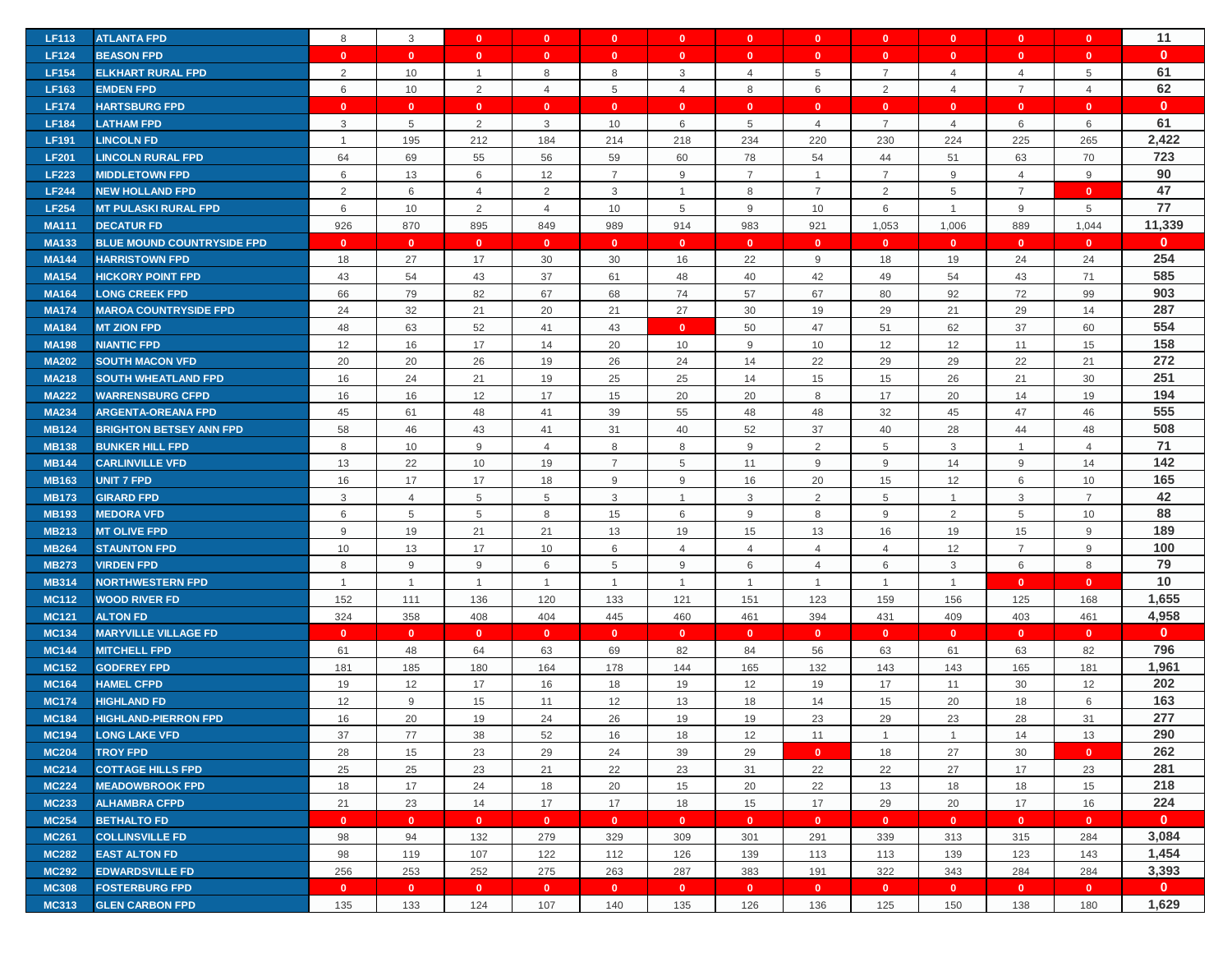| <b>MC321</b> | <b>GRANITE CITY FD</b>           | 209            | 133             | 180            | 164            | 233            | 209            | 198            | 186                       | 196            | 168            | 194            | 201                       | 2,271          |
|--------------|----------------------------------|----------------|-----------------|----------------|----------------|----------------|----------------|----------------|---------------------------|----------------|----------------|----------------|---------------------------|----------------|
| <b>MC334</b> | <b>GRANTFORK VFD</b>             | 6              | $\overline{7}$  | 6              | 5              | 3              | 6              | 6              | 6                         | $\overline{4}$ | 3              | $\mathbf{0}$   | $\mathbf{0}$              | 52             |
| <b>MC343</b> | <b>HARTFORD FD</b>               | 21             | 24              | 11             | 18             | 16             | 16             | 15             | 16                        | $\overline{7}$ | 18             | 17             | 19                        | 198            |
| <b>MC364</b> | <b>OLIVE FPD</b>                 | 11             | 10              | 14             | 19             | 14             | 13             | 12             | 11                        | 22             | 9              | 13             | 12                        | 160            |
| <b>MC373</b> | <b>MADISON FD</b>                | 13             | 13              | $\overline{4}$ | 2              | 13             | 19             | 20             | 16                        | 11             | 20             | 12             | 12                        | 155            |
| <b>MC384</b> | <b>MARINE FD</b>                 | 13             | 17              | 20             | 10             | 13             | 15             | 19             | 18                        | 13             | 22             | 23             | 20                        | 203            |
| <b>MC394</b> | <b>NEW DOUGLAS CFPD</b>          | 6              | $\mathbf{1}$    | $\overline{4}$ | 3              | 3              | 3              | 3              | 6                         | $\mathbf{1}$   | 9              | $\mathbf{1}$   | $\overline{4}$            | 44             |
| <b>MC414</b> | <b>PRAIRIETOWN FPD</b>           | 6              | 11              | $\overline{4}$ | $\mathbf{0}$   | $\mathbf{0}$   | $\mathbf{0}$   | $\mathbf{0}$   | $\mathbf{0}$              | $\mathbf{0}$   | $\mathbf{0}$   | $\mathbf{0}$   | $\mathbf{0}$              | 21             |
| <b>MC434</b> | <b>ROSEWOOD HEIGHTS FPD</b>      | 25             | 30              | 31             | 32             | 33             | 33             | 25             | 22                        | 26             | 36             | 34             | 39                        | 366            |
| <b>MC442</b> | <b>ROXANA FD</b>                 | $\mathbf{0}$   | $\mathbf{0}$    | $\mathbf{0}$   | $\mathbf{0}$   | $\mathbf{0}$   | $\mathbf{0}$   | $\mathbf{0}$   | $\mathbf{0}$              | $\mathbf{0}$   | $\mathbf{0}$   | $\mathbf{0}$   | $\mathbf{0}$              | $\mathbf{0}$   |
| <b>MC454</b> | <b>ST JACOB TWP FPD</b>          | 14             | $\overline{7}$  | 22             | 9              | 13             | 10             | 10             | 10                        | 10             | 14             | 14             | 12                        | 145            |
| <b>MC463</b> | <b>SOUTH ROXANA FPD</b>          | 20             | 32              | 26             | 24             | 29             | 19             | 32             | 23                        | 36             | 17             | 19             | 23                        | 300            |
| <b>MC474</b> | <b>STATE PARK PLACE FPD</b>      | 49             | 41              | 29             | 29             | 33             | 37             | 40             | 39                        | 37             | 29             | 46             | 12                        | 421            |
| <b>MC482</b> | <b>VENICE FD</b>                 | $\overline{4}$ | $\mathbf{1}$    | $\mathbf{1}$   | 9              | 8              | 6              | 6              | $\overline{4}$            | 5              | 6              | 6              | 2                         | 58             |
| <b>MC504</b> | <b>WORDEN FD</b>                 | 9              | $\overline{7}$  | 6              | 5              | 14             | 8              | $\overline{7}$ | 8                         | $\overline{4}$ | 12             | $\mathbf{1}$   | $\ensuremath{\mathsf{3}}$ | 84             |
|              |                                  |                |                 |                |                |                |                |                |                           |                |                |                |                           | 205            |
| <b>MC514</b> | <b>HOLIDAY SHORES FPD</b>        | 14             | 19              | 21             | 24             | 16             | 26             | 19             | 12                        | $\overline{4}$ | 15             | 12             | 23                        | 13             |
| <b>MC529</b> | <b>ST LOUIS REGIONAL AIRPORT</b> | $\overline{1}$ | $\mathbf{1}$    | $\mathbf{1}$   | $\mathbf{1}$   | $\mathbf{1}$   | $\overline{1}$ | $\overline{1}$ | $\overline{2}$            | $\mathbf{1}$   | $\overline{1}$ | $\mathbf{1}$   | $\mathbf{1}$              |                |
| <b>MD111</b> | <b>CENTRALIA FD</b>              | 145            | 132             | 126            | 143            | 133            | 162            | 186            | 168                       | 168            | 132            | 116            | 160                       | 1,771          |
| <b>MD123</b> | <b>CENTRALIA FPD</b>             | $\mathbf{0}$   | $\mathbf{0}$    | $\mathbf{0}$   | $\mathbf{0}$   | $\mathbf{0}$   | $\mathbf{0}$   | $\mathbf{0}$   | $\mathbf{0}$              | $\mathbf{0}$   | $\mathbf{0}$   | $\mathbf{0}$   | $\mathbf{0}$              | $\mathbf{0}$   |
| <b>MD134</b> | <b>IUKA FPD</b>                  | $\mathbf{0}$   | $\mathbf{0}$    | $\mathbf{0}$   | $\mathbf{0}$   | $\mathbf{0}$   | $\mathbf{0}$   | $\mathbf{0}$   | $\mathbf{0}$              | $\mathbf{0}$   | $\overline{0}$ | $\mathbf{0}$   | $\mathbf{0}$              | $\mathbf{0}$   |
| <b>MD144</b> | <b>KELL CFPD</b>                 | 17             | 11              | $\overline{7}$ | 8              | 13             | 9              | 9              | 6                         | 13             | 15             | 11             | 18                        | 137            |
| <b>MD153</b> | <b>KINMUNDY-ALMA FPD</b>         | $\mathbf{0}$   | $\mathbf{0}$    | $\mathbf{0}$   | $\mathbf{0}$   | $\mathbf{0}$   | $\mathbf{0}$   | $\mathbf{0}$   | $\mathbf{0}$              | $\mathbf{0}$   | $\mathbf{0}$   | $\mathbf{0}$   | $\mathbf{0}$              | $\mathbf{0}$   |
| <b>MD164</b> | <b>ODIN FPD</b>                  | 32             | 34              | 27             | 28             | 15             | 20             | 31             | 26                        | 24             | 20             | 17             | 23                        | 297            |
| <b>MD173</b> | <b>PATOKA FPD</b>                | 12             | 15              | 8              | 3              | $\mathbf{0}$   | $\mathbf{0}$   | $\mathbf{0}$   | $\mathbf{0}$              | $\mathbf{0}$   | $\mathbf{0}$   | $\mathbf{0}$   | $\mathbf{0}$              | 38             |
| <b>MD182</b> | <b>SALEM FPD</b>                 | 14             | 15              | 15             | 17             | 13             | 17             | 18             | 12                        | 17             | 21             | 25             | 17                        | 201            |
| <b>MD194</b> | <b>SANDOVAL FPD</b>              | 27             | 37              | 29             | 52             | 38             | 44             | 41             | 40                        | 44             | 26             | 24             | 17                        | 419            |
| <b>ME114</b> | <b>HENRY FPD</b>                 | 29             | 20              | 34             | 27             | 31             | 37             | 41             | 34                        | 19             | 27             | 24             | 32                        | 355            |
| <b>ME124</b> | <b>LACON-SPARLAND FPD</b>        | $\overline{1}$ | $\overline{7}$  | 9              | 5              | 5              | 10             | 12             | 5                         | 6              | $\overline{7}$ | 3              | $\overline{4}$            | 74             |
| <b>ME134</b> | <b>TOLUCA-RUTLAND FPD</b>        | 10             | 17              | 5              | 3              | 10             | 12             | 18             | $\overline{7}$            | 11             | 15             | 11             | 11                        | 130            |
| <b>ME144</b> | <b>VARNA FPD</b>                 | $\overline{1}$ | $\overline{1}$  | $\mathbf{1}$   | 3              | 3              | $\overline{1}$ | $\overline{1}$ | 2                         | $\overline{1}$ | $\mathbf{1}$   | 3              | $\mathbf{1}$              | 19             |
| <b>ME153</b> | <b>WENONA FPD</b>                | $\mathbf{0}$   | $\overline{7}$  | $\overline{4}$ | 4              | $\overline{4}$ | $\overline{4}$ | $\overline{7}$ | $\overline{4}$            | 3              | 5              | 6              | 8                         | 56             |
| <b>MF113</b> | <b>BATH FPD</b>                  | $\overline{1}$ | $\mathbf{1}$    | $\overline{4}$ | $\mathbf{1}$   | 2              | 2              | $\overline{1}$ | $\mathbf{1}$              | $\mathbf{1}$   | $\overline{4}$ | $\mathbf{1}$   | $\overline{1}$            | 20             |
| <b>MF123</b> | <b>EASTON RURAL FPD</b>          | 6              | 11              | 11             | $\overline{7}$ | 14             | 12             | $\overline{7}$ | 10                        | 3              | $\overline{4}$ | 11             | 8                         | 104            |
| <b>MF142</b> | <b>HAVANA FD</b>                 | 6              | 11              | 5              | 5              | $\overline{7}$ | 9              | $\overline{7}$ | 6                         | 8              | 7              | $\overline{7}$ | 8                         | 86             |
| <b>MF153</b> | <b>HAVANA RURAL FPD</b>          | $\overline{7}$ | 11              | 8              | 6              | $\overline{7}$ | 9              | $\overline{4}$ | $\,$ 5 $\,$               | 3              | 8              | 6              | $\,8\,$                   | 82             |
| <b>MF164</b> | <b>KILBOURNE FD</b>              | $\mathbf{0}$   | $\overline{7}$  | $\mathbf{0}$   | $\mathbf{0}$   | $\mathbf{0}$   | $\mathbf{0}$   | $\Omega$       | 3                         | $\mathbf{0}$   | $\mathbf{0}$   | 2              | 3                         | 15             |
| <b>MF173</b> | <b>FORMAN FPD</b>                | 12             | 22              | 17             | 9              | 12             | 10             | 9              | 10                        | 10             | 10             | 14             | 19                        | 154            |
| <b>MF183</b> | <b>MASON CITY FPD</b>            | 3              | $9\,$           | 5              | $\mathbf{1}$   | $\mathbf{1}$   | 10             | 4              | $\mathbf{0}$              | $\mathbf{0}$   | $\mathbf{0}$   | 2              | $\mathbf{0}$              | 35             |
| <b>MF193</b> | <b>RIDGE LAKE FD</b>             | $\mathbf{0}$   | $\mathbf{0}$    | $\mathbf{0}$   | $\mathbf{0}$   | $\mathbf{0}$   | $\mathbf{0}$   | $\mathbf{0}$   | $\mathbf{0}$              | $\mathbf{0}$   | $\mathbf{0}$   | $\mathbf{0}$   | $\mathbf{0}$              | $\mathbf{0}$   |
| <b>MF203</b> | <b>SAN JOSE FPD</b>              | $\overline{1}$ | $\mathbf{1}$    | 3              | $\overline{2}$ | $\overline{4}$ | $\overline{1}$ | $\overline{1}$ | $\ensuremath{\mathsf{3}}$ | $\mathbf{1}$   | 3              | $\mathbf{1}$   | $\overline{2}$            | 23             |
| <b>MG114</b> | <b>BROOKPORT FD</b>              | 13             | 11              | 15             | 13             | 19             | 15             | 17             | 13                        | 8              | 20             | 13             | 13                        | 170            |
| <b>MG128</b> | <b>JOPPA VFD</b>                 | 17             | 15              | 24             | 19             | 16             | 13             | 13             | 23                        | 17             | 21             | 12             | 14                        | 204            |
| <b>MG133</b> | <b>MASSAC COUNTY FD</b>          | 10             | 12              | 15             | 10             | 6              | 9              | $\overline{2}$ | 10                        | 9              | 13             | $\overline{7}$ | 11                        | 114            |
| <b>MG142</b> | <b>METROPOLIS FD</b>             | 101            | 95              | 108            | 113            | 84             | 96             | 102            | 107                       | 34             | 65             | 57             | 41                        | 1,003          |
| <b>MH123</b> | <b>BLANDINSVILLE-HIRE FPD</b>    | 9              | $5\phantom{.0}$ | $\overline{7}$ | 6              | 8              | $\overline{2}$ | 8              | 6                         | 8              | $\overline{7}$ | 6              | 6                         | 78             |
| <b>MH133</b> | <b>BUSHNELL FPD</b>              | $\mathbf{1}$   | $\mathbf{1}$    | 2              | $\mathbf{0}$   | $\mathbf{1}$   | $\mathbf{0}$   | $\mathbf{0}$   | $\mathbf{0}$              | $\mathbf{0}$   | $\overline{1}$ | $\mathbf{0}$   | $\mathbf{1}$              | $\overline{7}$ |
| <b>MH144</b> | <b>EMMET-CHALMERS FPD</b>        | $\overline{7}$ | 10              | 5              | 3              | $\overline{7}$ | 11             | 15             | 5                         | $\overline{7}$ | 8              | $\overline{4}$ | 8                         | 90             |
| <b>MH153</b> | <b>COLCHESTER FPD</b>            | 22             | 18              | 30             | 30             | 31             | 35             | 36             | 22                        | 44             | 36             | 12             | 31                        | 347            |
| <b>MH163</b> | <b>GOOD HOPE-SCIOTA FPD</b>      | 5              | 10              | 9              | 3              | 6              | $\overline{4}$ | 8              | $\overline{7}$            | 9              | $\overline{7}$ | 14             | $\overline{7}$            | 89             |
| <b>MH173</b> | <b>INDUSTRY FPD</b>              | 10             | 11              | 24             | 20             | 11             | 11             | 9              | 18                        | 10             | 12             | 14             | 18                        | 168            |
| <b>MH181</b> | <b>MACOMB FD</b>                 | 178            | 156             | 156            | 165            | 173            | 138            | 140            | 165                       | 187            | 161            | 157            | 184                       | 1,960          |
| <b>MH193</b> | <b>NEW SALEM FPD</b>             | 2              | $\overline{4}$  | $\overline{4}$ | 3              | 8              | $\overline{4}$ | 3              | $\overline{4}$            | 3              | $\overline{1}$ | $\mathbf{1}$   | 3                         | 40             |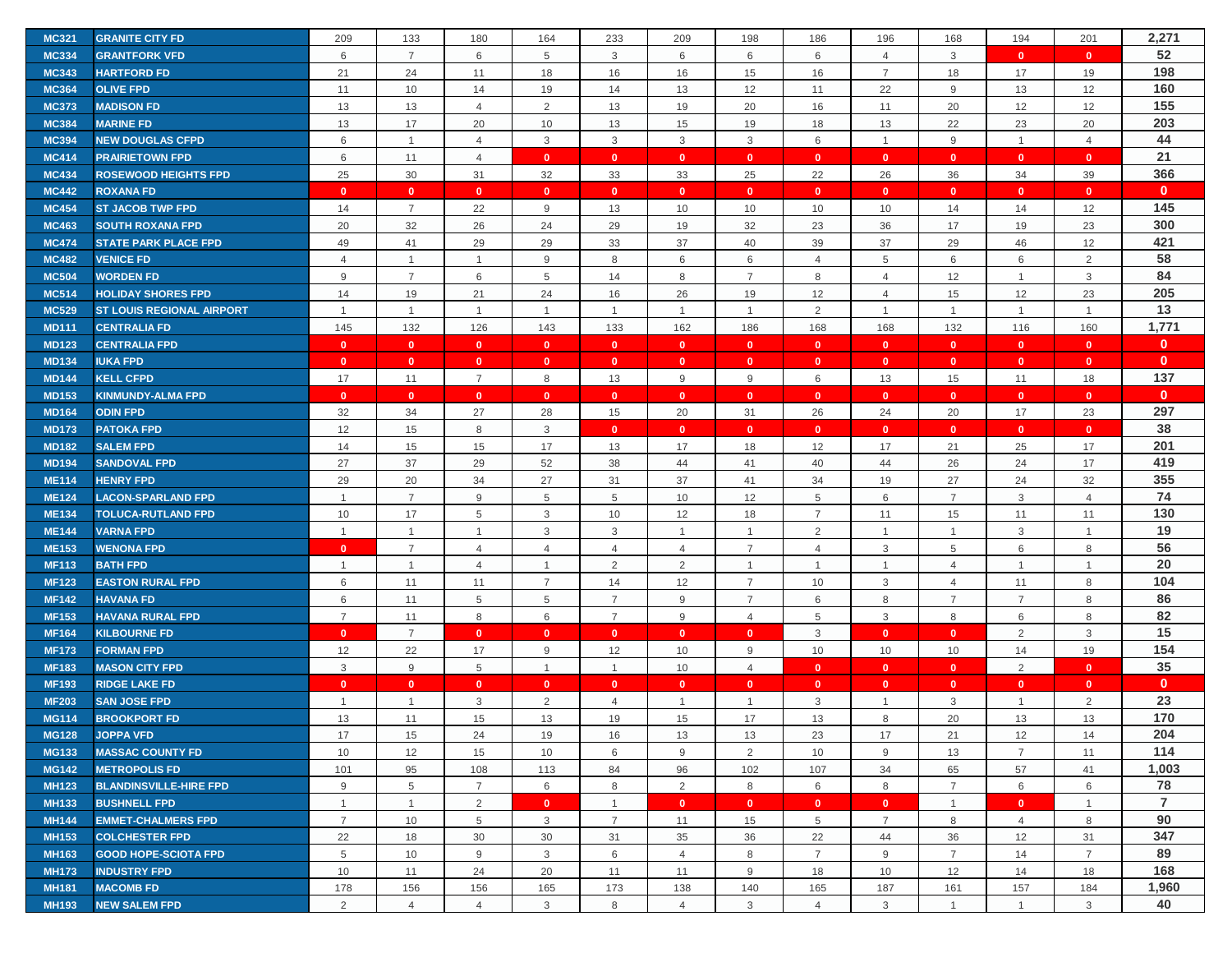| <b>MJ122</b> | ALGONQUIN-LAKE IN THE HILL FPD   | 335            | 309             | 327                     | 338            | 346            | 368             | 385            | $\mathbf{0}$    | 306            | 346            | 329            | 374            | 3,763        |
|--------------|----------------------------------|----------------|-----------------|-------------------------|----------------|----------------|-----------------|----------------|-----------------|----------------|----------------|----------------|----------------|--------------|
| <b>MJ142</b> | <b>CARY FPD</b>                  | 160            | 112             | 157                     | 149            | 171            | 168             | 182            | 205             | 153            | 178            | 162            | 166            | 1,963        |
| <b>MJ152</b> | <b>CRYSTAL LAKE FD</b>           | 567            | 462             | 515                     | 423            | 499            | 556             | 582            | 547             | 548            | 503            | 480            | 556            | 6,238        |
| MJ163        | <b>FOX RIVER GROVE FPD</b>       | 50             | 54              | 52                      | 78             | 65             | 74              | 54             | 45              | 57             | 62             | 56             | 61             | 708          |
| <b>MJ173</b> | <b>HARVARD CFPD</b>              | 114            | 86              | 82                      | 102            | 105            | 119             | 109            | 88              | 105            | 87             | 96             | 103            | 1,196        |
| <b>MJ183</b> | HEBRON-ALDEN-GREENWOOD FPD       | 31             | 23              | 35                      | 28             | 33             | 34              | 30             | 32              | 32             | 31             | 32             | 38             | 379          |
| MJ193        | <b>HUNTLEY FPD</b>               | 438            | 333             | 423                     | 361            | 406            | 425             | 431            | 406             | 402            | 416            | 398            | 503            | 4,942        |
| <b>MJ202</b> | <b>MARENGO FPD</b>               | 52             | 57              | 37                      | 36             | 36             | 40              | 50             | 64              | 48             | 52             | 49             | 46             | 567          |
| <b>MJ213</b> | <b>MCHENRY TWP FPD</b>           | 508            | 404             | 443                     | 447            | 432            | 460             | 496            | 527             | 501            | 494            | 475            | 540            | 5,727        |
| <b>MJ223</b> | <b>NUNDA RURAL FPD</b>           | 15             | 12              | 23                      | 25             | 27             | 24              | 28             | 27              | 27             | 28             | 28             | 42             | 306          |
| <b>MJ233</b> | <b>RICHMOND TWP FPD</b>          | 59             | 44              | 53                      | 54             | 46             | 64              | 75             | 65              | 69             | 54             | 52             | 54             | 689          |
| <b>MJ243</b> | <b>SPRING GROVE FPD</b>          | 57             | 59              | 57                      | 66             | 61             | 61              | 74             | 63              | 83             | 69             | 57             | 70             | 777          |
| MJ253        | <b>UNION FPD</b>                 | 10             | $\overline{7}$  | 10                      | 9              | 3              | 11              | 10             | 8               | 3              | $\overline{7}$ | 10             | 15             | 103          |
| <b>MJ264</b> | <b>WONDER LAKE FPD</b>           | 59             | 59              | 74                      | 64             | 72             | 71              | 72             | 77              | 74             | 102            | 71             | 79             | 874          |
| <b>MJ282</b> | <b>WOODSTOCK FRD</b>             | 354            | 363             | 391                     | 379            | 391            | 404             | 394            | 419             | 403            | 392            | 384            | 394            | 4,668        |
| <b>MJ292</b> | <b>LAKEWOOD FD</b>               | $\mathbf{0}$   | $\mathbf{0}$    | $\mathbf{0}$            | $\mathbf{0}$   | $\mathbf{0}$   | $\mathbf{0}$    | $\mathbf{0}$   | $\mathbf{0}$    | $\mathbf{0}$   | $\mathbf{0}$   | $\mathbf{0}$   | $\mathbf{0}$   | $\mathbf{0}$ |
| <b>MK114</b> | <b>ANCHOR FD</b>                 | $\overline{4}$ | $\overline{1}$  | $5\phantom{.0}$         | 2              | 5              | 8               | $\overline{7}$ | $\overline{7}$  | $\overline{1}$ | 3              | 3              | $\mathbf{3}$   | 49           |
| <b>MK123</b> | <b>ARROWSMITH FD</b>             | $\mathbf{0}$   | $\mathbf{0}$    | $\mathbf{0}$            | $\mathbf{0}$   | $\mathbf{0}$   | $\mathbf{0}$    | $\mathbf{0}$   | $\mathbf{0}$    | $\mathbf{0}$   | $\mathbf{0}$   | $\mathbf{0}$   | $\mathbf{0}$   | $\mathbf{0}$ |
| <b>MK133</b> | <b>BELLFLOWER FPD</b>            | $\overline{4}$ | $\overline{2}$  | $\overline{1}$          | $\overline{1}$ | $\overline{4}$ | 5               | $\overline{2}$ | $\overline{1}$  | $\overline{1}$ | $\overline{1}$ | 2              | 2              | 26           |
| <b>MK141</b> | <b>BLOOMINGTON FD</b>            | 955            | 841             | 940                     | 905            | 897            | 939             | 913            | 882             | 884            | 907            | 858            | 888            | 10,809       |
| <b>MK158</b> | <b>BLOOMINGTON TWP FPD</b>       | 29             | 23              | 33                      | 31             | 34             | 25              | 40             | 38              | 25             | 42             | 29             | 51             | 400          |
| <b>MK163</b> | <b>CARLOCK FPD</b>               | 13             | 9               | 11                      | 11             | 8              | 15              | 14             | 8               | $\mathbf{0}$   | $\bullet$      | $\mathbf{0}$   | $\mathbf{0}$   | 89           |
| <b>MK174</b> | <b>CHENOA FPD</b>                | $\mathbf{0}$   | $\mathbf{0}$    | $\mathbf{0}$            | $\mathbf{0}$   | $\mathbf{0}$   | $\mathbf{0}$    | $\mathbf{0}$   | $\mathbf{0}$    | $\mathbf{0}$   | $\mathbf{0}$   | $\mathbf{0}$   | $\mathbf{0}$   | $\mathbf{0}$ |
| <b>MK183</b> | <b>COLFAX FD</b>                 | 8              | 11              | 18                      | 9              | $\overline{7}$ | 9               | 11             | 9               | 5              | 5              | $\overline{7}$ | 8              | 107          |
| <b>MK193</b> | <b>COOKSVILLE FD</b>             | 2              | $5\phantom{.0}$ | 8                       | $\overline{4}$ | $\overline{4}$ | 3               | 9              | 5               | 9              | $\overline{7}$ | 5              | 5              | 66           |
| <b>MK204</b> | <b>OCTAVIA FPD - CROPSEY</b>     | $\overline{4}$ | $\overline{1}$  | $\overline{4}$          | 2              | 3              | 6               | 5              | 3               | $\mathbf{3}$   | 3              | $\mathsf 3$    | $\overline{4}$ | 41           |
| <b>MK214</b> | <b>DALE TWP FPD</b>              | 10             | 12              | 10                      | $\overline{7}$ | 8              | 14              | 15             | 5               | 10             | 20             | 11             | 9              | 131          |
| <b>MK223</b> | <b>DANVERS FD</b>                | 13             | 10              | 9                       | 10             | 8              | 8               | 11             | 6               | 9              | $\overline{7}$ | 5              | 11             | 107          |
| <b>MK233</b> | <b>DOWNS FD</b>                  | 27             | 21              | 21                      | $\mathbf{0}$   | $\mathbf{0}$   | $\mathbf{0}$    | $\mathbf{0}$   | $\mathbf{0}$    | $\mathbf{0}$   | $\mathbf{0}$   | $\mathbf{0}$   | $\mathbf{0}$   | 69           |
| <b>MK244</b> | <b>ELLSWORTH FD</b>              | $\overline{4}$ | $\overline{5}$  | 4                       | 5              | 6              | 4               | $\overline{7}$ | $\overline{4}$  | 11             | 8              | 10             | 3              | 71           |
| <b>MK263</b> | <b>GRIDLEY FD</b>                | 9              | 12              | 4                       | $\overline{4}$ | 2              | $\overline{7}$  | 5              | 8               | 8              | 15             | 3              | 3              | 80           |
| <b>MK273</b> | <b>RANDOLPH TWP FPD</b>          | 47             | 30              | 28                      | 31             | 27             | 27              | 34             | 35              | 36             | 34             | 42             | 40             | 411          |
| <b>MK283</b> | <b>HUDSON CFPD</b>               | 13             | 11              | 10                      | 3              | 12             | 20              | $\overline{7}$ | 6               | 18             | 13             | 9              | 11             | 133          |
| <b>MK293</b> | <b>LEROY CFPD</b>                | 13             | 11              | 10                      | 12             | 8              | 21              | 8              | 12              | 9              | 6              | 12             | 11             | 133          |
| <b>MK304</b> | <b>LEXINGTON FPD</b>             | 11             | 16              | 14                      | 11             | 6              | 12              | 10             | 11              | $\overline{7}$ | 8              | 11             | 26             | 143          |
| <b>MK313</b> | <b>MT HOPE-FUNKS GROVE FPD</b>   | 19             | 18              | 15                      | 10             | 14             | 15              | 26             | 24              | 19             | 23             | 11             | 22             | 216          |
| <b>MK332</b> | <b>NORMAL FD</b>                 | 525            | 462             | 468                     | 527            | 457            | 472             | 500            | 598             | 567            | 592            | 516            | 324            | 6,008        |
| <b>MK353</b> | <b>TOWANDA FPD</b>               | 6              | 8               | 14                      | 12             | 12             | 10              | 17             | 20              | 21             | 16             | 13             | 18             | 167          |
| <b>MK363</b> | <b>ALLIN TWP FPD</b>             | 10             | 20              | 17                      | 9              | 10             | 11              | 14             | 10              | 16             | 6              | 10             | 8              | 141          |
| <b>MK394</b> | <b>SAYBROOK-ARROWSMITH FPD</b>   | 3              | $\mathbf{0}$    | $\mathbf{0}$            | $\mathbf{0}$   | $\mathbf{0}$   | $\mathbf{0}$    | $\mathbf{0}$   | $\mathbf{0}$    | $\mathbf{0}$   | $\mathbf{0}$   | $\mathbf{0}$   | $\mathbf{0}$   | 3            |
| <b>ML114</b> | <b>ATHENS FPD</b>                | 38             | 35              | 32                      | 45             | 34             | 33              | 37             | 34              | 29             | 34             | 39             | 48             | 438          |
| <b>ML133</b> | <b>GREENVIEW CFPD</b>            | 2              | 5               | $\overline{4}$          | 2              | 2              | $\overline{1}$  | $\overline{1}$ | 2               | 3              | 2              | $\overline{1}$ | 2              | 27           |
| <b>ML144</b> | <b>OAKFORD FPD</b>               | $\mathbf{0}$   | $\mathbf{0}$    | $\overline{\mathbf{0}}$ | $\mathbf{0}$   | $\mathbf{0}$   | $\mathbf{0}$    | $\mathbf{0}$   | $\mathbf{0}$    | $\mathbf{0}$   | $\mathbf{0}$   | $\mathbf{0}$   | $\mathbf{0}$   | $\mathbf{0}$ |
| <b>ML153</b> | <b>PETERSBURG FD</b>             | 20             | 25              | 23                      | 23             | 30             | 22              | 25             | 22              | 22             | 26             | 22             | 15             | 275          |
| <b>ML163</b> | <b>TALLULA FD</b>                | $\overline{1}$ | $\mathbf{0}$    | $\overline{0}$          | $\mathbf{0}$   | 2              | $\overline{4}$  | $\mathbf{1}$   | $\mathbf{1}$    | $\mathbf{1}$   | $\mathbf{1}$   | $\mathbf{1}$   | $\overline{1}$ | 13           |
| <b>ML173</b> | PETERSBURG COMMUNITY FPD         | 19             | 29              | 10                      | 38             | 32             | 19              | 24             | 28              | 18             | 30             | 17             | 30             | 294          |
| <b>MM113</b> | <b>ALEDO FPD</b>                 | 8              | 11              | 8                       | 3              | 3              | 3               | 2              | $\mathbf{1}$    | $\mathbf{0}$   | $\overline{2}$ | $\overline{4}$ | 3              | 48           |
| <b>MM133</b> | <b>GREENE TWP FPD-VIOLA UNIT</b> | 11             | 19              | 18                      | 10             | 14             | 9               | 10             | 10              | 20             | 10             | 13             | 16             | 160          |
| <b>MM143</b> | <b>JOY CFD</b>                   | $\mathbf{3}$   | $\mathbf{1}$    | $\overline{1}$          | $\mathbf{1}$   | $\mathbf{3}$   | $5\phantom{.0}$ | $\mathbf{1}$   | $\overline{2}$  | 6              | 5              | $\overline{4}$ | 5              | 37           |
| <b>MM158</b> | <b>KEITHSBURG VFD</b>            | $\overline{1}$ | $\bullet$       | $\overline{0}$          | $\overline{1}$ | $\mathbf{1}$   | $\mathbf{0}$    | $\mathbf{0}$   | $\mathbf{0}$    | $\mathbf{0}$   | $\overline{0}$ | $\mathbf{0}$   | $\mathbf{0}$   | 3            |
| <b>MM168</b> | <b>NEW BOSTON-ELIZA FPD</b>      | $\mathbf{0}$   | $\mathbf{0}$    | $\overline{\mathbf{0}}$ | $\mathbf{0}$   | $\bullet$      | $\mathbf{0}$    | $\mathbf{0}$   | $\mathbf{0}$    | $\mathbf{0}$   | $\mathbf{0}$   | $\mathbf{0}$   | $\mathbf{0}$   | $\mathbf{0}$ |
| <b>MM173</b> | <b>RIVOLI FPD</b>                | 6              | 10              | 10                      | 5              | 8              | 14              | 5              | $5\overline{)}$ | 11             | 8              | 6              | 12             | 100          |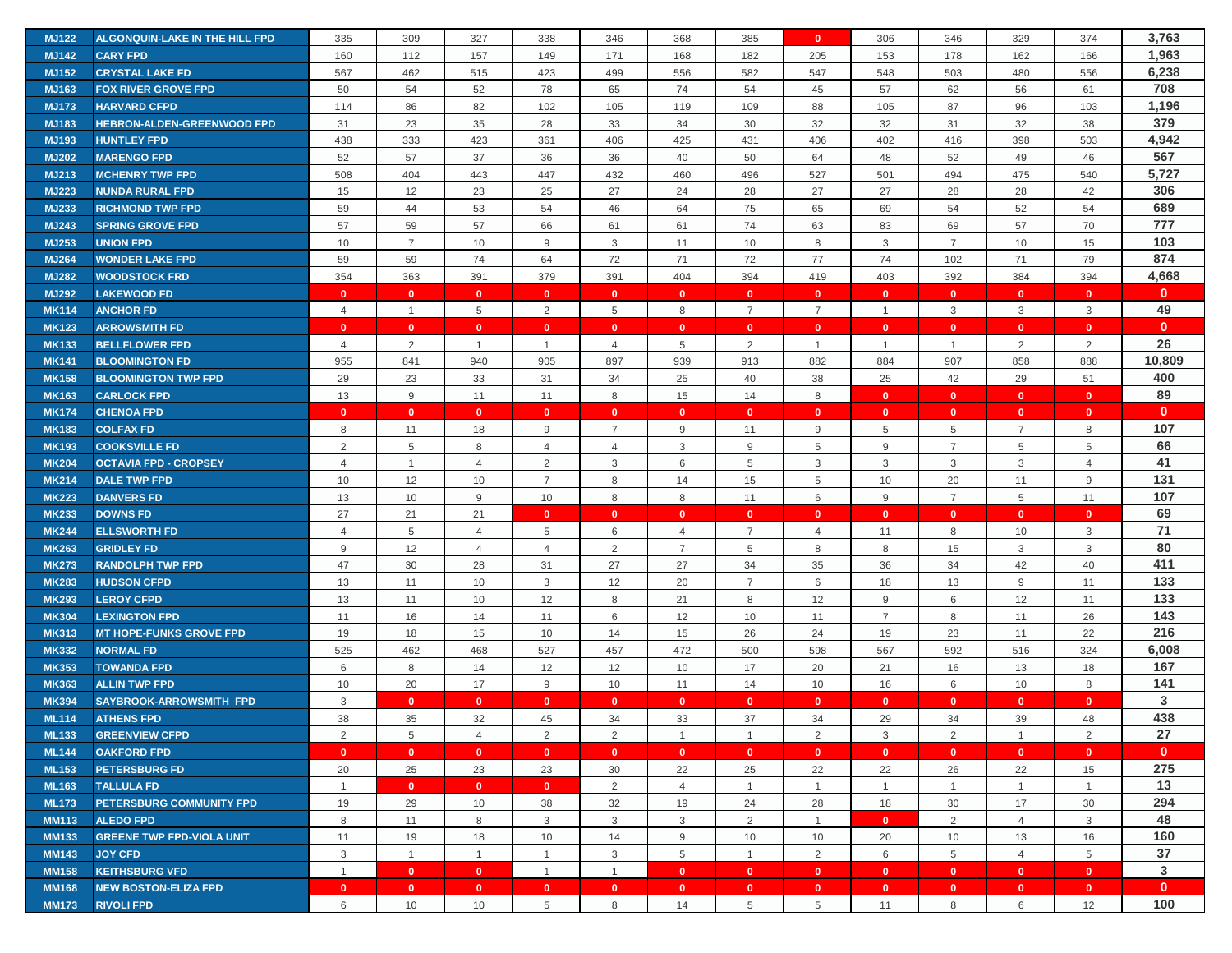| <b>MM183</b> | <b>SEATON CFPD</b>                    | 2              | 3              | 3               | 5              | $\overline{4}$ | 3              | 2              |                 | $\mathbf{0}$   | 6              | 8              | $\overline{1}$ | 38             |
|--------------|---------------------------------------|----------------|----------------|-----------------|----------------|----------------|----------------|----------------|-----------------|----------------|----------------|----------------|----------------|----------------|
| <b>MM194</b> | <b>SHERRARD CFPD</b>                  | 8              | 24             | $\overline{7}$  | 18             | 25             | 18             | 16             | 18              | 11             | 11             | 14             | 19             | 189            |
| <b>MN118</b> | <b>COLUMBIA VFD</b>                   | 25             | 28             | 22              | 27             | 28             | 34             | 23             | 24              | 31             | 30             | 26             | 31             | 329            |
| <b>MN124</b> | <b>HECKER FPD</b>                     | 10             | $\overline{7}$ | 9               | 6              | 15             | 9              | 11             | $\overline{7}$  | 20             | 15             | 11             | 10             | 130            |
| <b>MN133</b> | <b>MAEYSTOWN FPD</b>                  | 2              | $\overline{4}$ | $\overline{2}$  | 2              | 2              | $\overline{4}$ | 2              | $\mathbf{1}$    | $\overline{7}$ | $\overline{1}$ | 3              | $\overline{7}$ | 37             |
| <b>MN143</b> | <b>VALMEYER FPD</b>                   | 4              | $\overline{7}$ | 8               | 6              | 13             | $\overline{7}$ | 9              | $\overline{4}$  | 15             | 11             | 13             | 37             | 134            |
| <b>MN153</b> | <b>WATERLOO FD</b>                    | 21             | 21             | 20              | 21             | 20             | 18             | 22             | 24              | 32             | 30             | 23             | 21             | 273            |
| <b>MP124</b> | <b>COFFEEN FPD</b>                    | $\overline{7}$ | 10             | 9               | 11             | $\overline{7}$ | 10             | 5              | 10              | 9              | 9              | 6              | 11             | 104            |
| <b>MP134</b> | <b>FARMERSVILLE-WAGGONER VFD</b>      | $\mathbf{0}$   | $\mathbf{0}$   | $\mathbf{0}$    | 5              | $\mathbf{0}$   | $\mathbf{0}$   | 2              | 1               | 2              | $\mathbf{1}$   | 2              | $\overline{4}$ | 17             |
| <b>MP144</b> | <b>FILLMORE FPD</b>                   | 3              | $\overline{7}$ | 5               | 13             | 5              | $\overline{4}$ | $\overline{4}$ | $\overline{4}$  | $\overline{1}$ | 6              | 5              | 9              | 66             |
| <b>MP168</b> | <b>HILLSBORO FD</b>                   | 10             | 8              | 5               | $\overline{2}$ | 5              | $\overline{2}$ | 6              | 3               | 6              | 3              | 5              | 4              | 59             |
| <b>MP188</b> | <b>LITCHFIELD FD</b>                  | 96             | 96             | 96              | 115            | 134            | 147            | 142            | 109             | 121            | 121            | 123            | 155            | 1,455          |
| <b>MP193</b> | <b>NOKOMIS AREA FPD</b>               | 10             | 11             | 12              | $\overline{7}$ | 3              | 10             | 11             | 9               | $\overline{4}$ | $\overline{7}$ | 3              | $9\,$          | 96             |
| <b>MP214</b> | <b>RAYMOND-HARVEL FD</b>              | 2              | $\,6\,$        | 2               | $\overline{4}$ | $\overline{4}$ | 6              | 3              | $\overline{4}$  | 10             | 2              | 5              | 6              | 54             |
| <b>MP234</b> | <b>TAYLOR SPRINGS VFD</b>             | 8              | $\overline{7}$ | 9               | 9              | 8              | $\overline{7}$ | 5              | 9               | 6              | 6              | 6              | $\overline{4}$ | 84             |
| <b>MP243</b> | <b>WITT VFD INC</b>                   | 12             | 24             | 17              | 22             | 20             | 15             | 23             | 15              | 20             | 17             | 14             | 26             | 225            |
| <b>MQ111</b> | <b>JACKSONVILLE FD</b>                | 193            | 218            | 222             | 216            | 205            | 256            | 232            | 251             | 265            | 247            | 251            | 262            | 2,818          |
| <b>MQ124</b> | <b>ALEXANDER FD</b>                   | $\mathbf{0}$   | $\mathbf{0}$   | $\mathbf{0}$    | $\mathbf{0}$   | $\mathbf{0}$   | $\bullet$      | $\mathbf{0}$   | $\mathbf{0}$    | $\mathbf{0}$   | $\mathbf{0}$   | $\mathbf{0}$   | $\mathbf{0}$   | $\mathbf{0}$   |
| <b>MQ135</b> | <b>CHAPIN RURAL FIRE ASSN</b>         | $\mathbf{0}$   | 2              | $\overline{1}$  | $\mathbf{0}$   | $\mathbf{0}$   | $\mathbf{0}$   | $\mathbf{0}$   | $\mathbf{0}$    | $\mathbf{0}$   | $\mathbf{0}$   | $\overline{1}$ | $\mathbf{0}$   | 4              |
| <b>MQ154</b> | <b>FRANKLIN FPD</b>                   | $\overline{1}$ | $\mathbf{0}$   | $\overline{1}$  | $\mathbf{0}$   | $\mathbf{0}$   | $\mathbf{0}$   | $\mathbf{0}$   | $\mathbf{0}$    | $\mathbf{0}$   | $\mathbf{0}$   | $\mathbf{0}$   | $\mathbf{0}$   | $\overline{2}$ |
| <b>MQ163</b> | <b>MEREDOSIA FPD</b>                  | $\mathbf{0}$   | $\mathbf{0}$   | $\mathbf{0}$    | $\mathbf{0}$   | $\mathbf{0}$   | $\mathbf{0}$   | $\mathbf{0}$   | $\mathbf{0}$    | $\mathbf{0}$   | $\mathbf{0}$   | $\mathbf{0}$   | $\mathbf{1}$   | $\mathbf{1}$   |
| <b>MQ178</b> | <b>MURRAYVILLE VFD</b>                | 4              | 6              | $\overline{7}$  | 2              | $\overline{7}$ | 5              | $\overline{2}$ | $\overline{7}$  | $\overline{2}$ | $\overline{1}$ | $\overline{7}$ | $\overline{2}$ | 52             |
| <b>MQ193</b> | <b>SOUTH JACKSONVILLE FD</b>          | 48             | 56             | 44              | 34             | 45             | 43             | 44             | 52              | 67             | 58             | 48             | 50             | 589            |
| <b>MQ204</b> | <b>WAVERLY VFD</b>                    | $\overline{1}$ | 3              | 2               | $\overline{1}$ | 2              | $\overline{2}$ | $\overline{4}$ | 3               | $\mathbf{3}$   | $\mathbf{0}$   | $\mathbf{0}$   | $\mathbf{0}$   | 21             |
| <b>MQ214</b> | <b>WOODSON CFPD</b>                   | 3              | 9              | $\overline{4}$  | 2              | 3              | 5              | $\overline{4}$ | 6               | $\overline{2}$ | $\overline{2}$ | 6              | 3              | 49             |
| <b>MQ224</b> | <b>CHAPIN FD</b>                      | $\overline{4}$ | $\overline{7}$ | 5               | $\overline{4}$ | 8              | 9              | $\overline{7}$ | 10              | 13             | 11             | 6              | 12             | 96             |
| <b>MR113</b> | <b>ARTHUR FPD</b>                     | $\overline{1}$ | $\mathbf{0}$   | $\overline{1}$  | $\overline{1}$ | $\overline{1}$ | $\overline{1}$ | $\mathbf{0}$   | $\mathbf{0}$    | $\mathbf{3}$   | $\overline{1}$ | $\overline{1}$ | 3              | 13             |
| <b>MR123</b> | <b>BETHANY FPD</b>                    | 20             | 23             | 15              | 11             | 3              | $\overline{4}$ | 5              | $5\phantom{.0}$ | 24             | 20             | 13             | 17             | 160            |
| <b>MR134</b> | <b>DORA TWP FPD</b>                   | $\overline{7}$ | 5              | $5\phantom{.0}$ | 2              | 3              | 4              | 5              | 8               | 3              | 3              | 3              | $\overline{7}$ | 55             |
| <b>MR164</b> | <b>LOVINGTON FPD</b>                  | $\overline{1}$ | $\mathsf 3$    | $\overline{2}$  | $\mathbf{0}$   | $\mathbf{0}$   | 6              | 3              | $\overline{2}$  | $\mathbf{0}$   | 5              | $\mathbf{1}$   | $\overline{7}$ | 30             |
| <b>MR182</b> | <b>SULLIVAN FPD</b>                   | 66             | 45             | 74              | 56             | 65             | 70             | 71             | 60              | 85             | 76             | 54             | 74             | 796            |
| <b>OA112</b> | <b>BYRON FPD</b>                      | 87             | 85             | 94              | 103            | 94             | 113            | 125            | 116             | 100            | 123            | 102            | 143            | 1,285          |
| <b>OA133</b> | <b>FORRESTON FPD</b>                  | 2              | $\overline{4}$ | 5               | 4              | 8              | 6              | $\overline{4}$ | 11              | $\overline{4}$ | $\overline{4}$ | 6              | 3              | 61             |
| <b>OA144</b> | <b>LEAF RIVER FPD</b>                 | $\overline{7}$ | 10             | 2               | 12             | 13             | 6              | 5              | $\overline{4}$  | $\overline{7}$ | 8              | 9              | 10             | 93             |
| <b>OA154</b> | <b>LYNNVILLE-SCOTT-WHITE ROCK FPD</b> | 18             | 25             | 20              | 16             | 19             | 25             | 23             | 15              | 35             | 23             | 26             | 28             | 273            |
| <b>OA164</b> | <b>MONROE TWP FPD</b>                 | 3              | 10             | 10              | $\overline{7}$ | $\overline{7}$ | 6              | 9              | 6               | 10             | 6              | $\overline{7}$ | $\overline{7}$ | 88             |
| <b>OA173</b> | <b>MT MORRIS FPD</b>                  | 5              | 9              | 11              | 12             | 9              | 10             | 13             | $\overline{7}$  | 6              | 9              | 11             | 11             | 113            |
| <b>OA184</b> | <b>OGLE-LEE FPD</b>                   | 30             | 25             | 34              | 20             | 22             | 38             | 29             | 36              | 30             | 22             | 28             | 42             | 356            |
| <b>OA193</b> | <b>OREGON FD</b>                      | 25             | 39             | 52              | 59             | 48             | 66             | 70             | 60              | 66             | 60             | 57             | 60             | 662            |
| <b>OA203</b> | <b>POLO FPD</b>                       | 43             | 35             | 38              | 41             | 34             | 41             | 33             | 26              | 41             | $\mathbf{0}$   | 24             | 39             | 395            |
| <b>OA212</b> | <b>ROCHELLE FD</b>                    | 126            | 104            | 135             | 142            | 130            | 137            | 143            | 130             | 147            | 125            | 146            | 149            | 1.614          |
| <b>OA224</b> | <b>STILLMAN FPD</b>                   | 31             | 31             | 38              | 29             | 46             | 40             | 41             | 34              | 48             | 41             | 37             | 39             | 455            |
| <b>PA111</b> | <b>PEORIA FD</b>                      | 1,630          | 1,497          | 1,520           | 1,581          | 1,618          | 1,603          | 1,723          | 1,760           | 1,667          | 1,713          | 1,639          | 1,818          | 19,769         |
| <b>PA124</b> | <b>WEST PEORIA FPD</b>                | 52             | 40             | 39              | 57             | 60             | 57             | 53             | 51              | 50             | 49             | 55             | 70             | 633            |
| <b>PA133</b> | <b>AKRON-PRINCEVILLE FPD</b>          | 18             | 16             | 17              | 21             | 16             | 17             | 15             | 17              | 19             | 15             | 15             | 18             | 204            |
| <b>PA144</b> | <b>BARTONVILLE VFD</b>                | 59             | 44             | 45              | 67             | 81             | 60             | 62             | 62              | 65             | 58             | 68             | 75             | 746            |
| <b>PA153</b> | <b>BRIMFIELD CFPD</b>                 | 34             | 28             | 31              | 34             | 42             | 25             | 35             | 25              | 34             | 35             | 31             | 47             | 401            |
| <b>PA168</b> | <b>CHILLICOTHE COMMUNITY FPD</b>      | 85             | 92             | 85              | 79             | 96             | 88             | 115            | 82              | 98             | 81             | 97             | 109            | 1,107          |
| <b>PA174</b> | <b>DUNLAP FPD</b>                     | 27             | 32             | 26              | 25             | 35             | 26             | 37             | 33              | 25             | 55             | 23             | 35             | 379            |
| <b>PA184</b> | <b>ELMWOOD RURAL FPD</b>              | 11             | 9              | 12              | 6              | 9              | 10             | 12             | 8               | 6              | 6              | 5              | 13             | 107            |
| <b>PA204</b> | <b>LIMESTONE FPD</b>                  | 137            | 95             | 101             | 119            | 119            | 134            | 125            | 116             | 98             | 154            | 123            | 121            | 1,442          |
| <b>PA214</b> | <b>LOGAN-TRIVOLI FPD</b>              | 28             | 31             | 51              | 32             | 34             | 31             | 38             | 27              | 38             | 33             | 32             | 48             | 423            |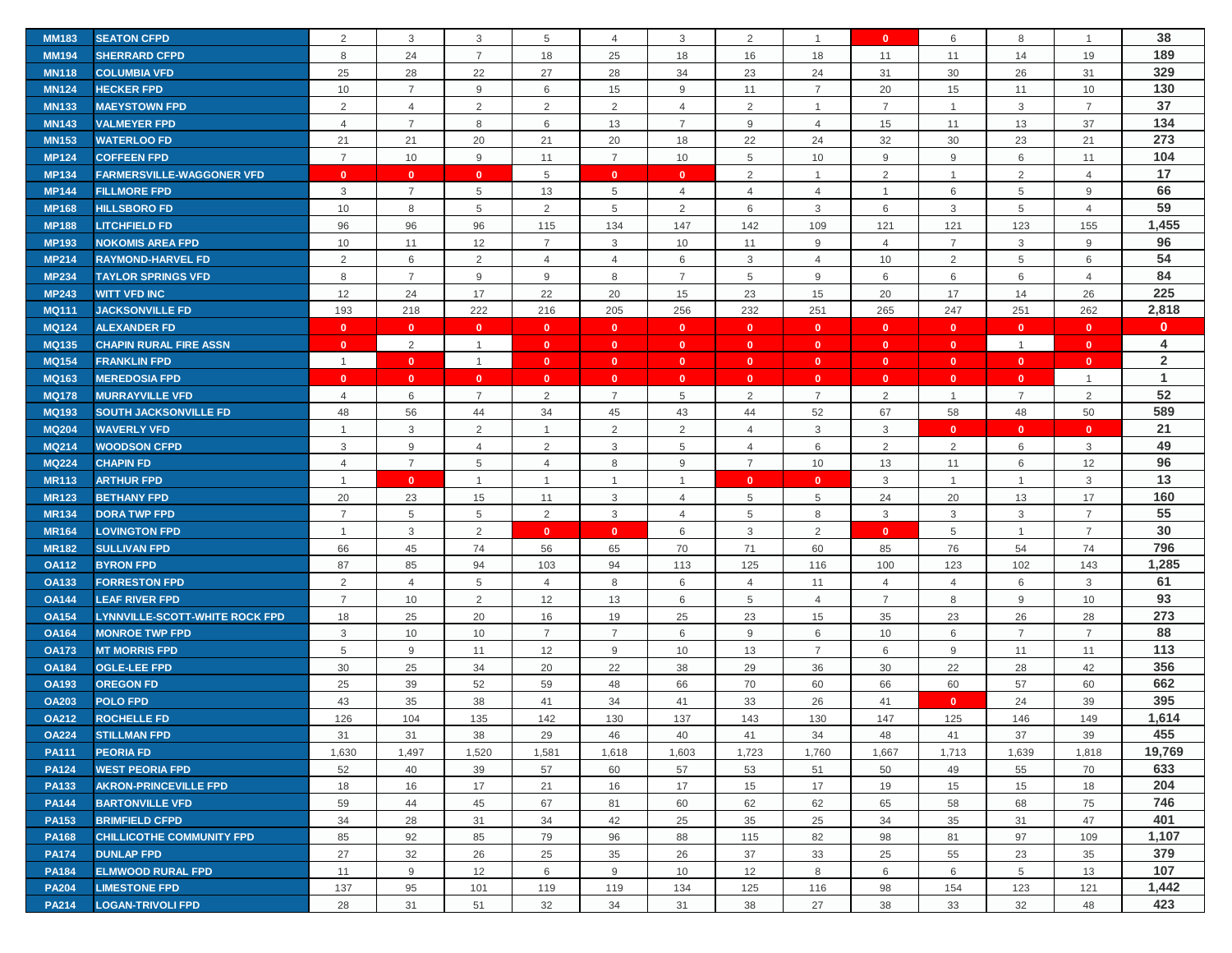| <b>PA224</b> | <b>PEORIA HEIGHTS FD</b>         | 38             | 43             | 45             | 45             | 49             | 57             | 60             | 41             | 50             | 42             | 43             | 57             | 570            |
|--------------|----------------------------------|----------------|----------------|----------------|----------------|----------------|----------------|----------------|----------------|----------------|----------------|----------------|----------------|----------------|
| <b>PA244</b> | <b>TIMBER-HOLLIS FPD</b>         | 30             | 27             | 18             | 15             | 42             | 19             | 24             | 26             | 33             | 17             | 32             | 34             | 317            |
| <b>PA253</b> | <b>TUSCARORA FPD</b>             | $\overline{1}$ | $\mathbf{3}$   | 5              | 5              | $\overline{7}$ | 2              | 3              | $\overline{4}$ | 2              | 2              | $\overline{4}$ | 3              | 41             |
| <b>PB114</b> | <b>CUTLER CFPD</b>               | 2              | 6              | $\overline{4}$ | $\overline{1}$ | 3              | $\mathbf{0}$   | $\overline{4}$ | 3              | $\mathbf{1}$   | 2              | 3              | $\mathbf{0}$   | 29             |
| <b>PB122</b> | <b>DUQUOIN FD</b>                | 21             | 19             | 16             | 16             | 26             | 22             | 22             | 19             | 36             | 29             | 27             | 21             | 274            |
| <b>PB132</b> | <b>PINCKNEYVILLE FD</b>          | $\overline{1}$ | $\mathbf{1}$   | $\overline{1}$ | $\overline{1}$ | 3              | 2              | 3              | 6              | 2              | 2              | 3              | 5              | 30             |
| <b>PB144</b> | <b>TAMAROA FPD</b>               | 5              | 3              | 5              | $\overline{4}$ | 9              | $\overline{4}$ | 5              | 10             | 9              | 6              | 6              | 10             | 76             |
| <b>PB154</b> | <b>WILLISVILLE FD</b>            | $\overline{1}$ | $\overline{1}$ | $\mathbf{0}$   | $\mathbf{0}$   | $\overline{1}$ | $\overline{1}$ | 2              | $\mathbf{1}$   | 3              | 3              | $\mathbf{0}$   | $\mathbf{0}$   | 13             |
| <b>PB162</b> | <b>PINCKNEYVILLE RURAL FPD</b>   | 3              | 9              | 6              | 3              | 6              | 3              | 6              | 4              | 5              | 5              | $\mathbf{1}$   | 3              | 54             |
| <b>PC112</b> | <b>BEMENT FPD</b>                | 19             | 13             | 12             | 9              | 20             | 9              | 10             | 8              | $\overline{7}$ | 11             | $\overline{7}$ | 8              | 133            |
| <b>PC128</b> | <b>CERRO GORDO FPD</b>           | 11             | 16             | 15             | 13             | 11             | 24             | 15             | 18             | 11             | 15             | 14             | 11             | 174            |
| <b>PC138</b> | <b>CISCO FPD</b>                 | 10             | 14             | 12             | 4              | 8              | 2              | $\overline{7}$ | 6              | 5              | $\overline{7}$ | 5              | 14             | 94             |
| <b>PC143</b> | <b>DELAND CFPD</b>               | 5              | $\overline{1}$ | 13             | 8              | 3              | $\overline{4}$ | 4              | 5              | $\overline{2}$ | 5              | 5              | $\overline{1}$ | 56             |
| <b>PC158</b> | <b>HAMMOND FPD</b>               | $\overline{7}$ | $\overline{2}$ | $\overline{7}$ | 6              | 5              | $\overline{7}$ | 6              | $\overline{7}$ | 9              | 5              | $\mathbf{0}$   | $\mathbf{0}$   | 61             |
| <b>PC178</b> | <b>MID-PIATT FPD</b>             | 14             | 15             | 13             | 15             | 21             | 11             | 10             | 11             | 17             | 10             | 15             | 19             | 171            |
| <b>PC184</b> | <b>NORTHERN PIATT COUNTY FPD</b> | 14             | 14             | 25             | 17             | 15             | 11             | 16             | $\mathbf{1}$   | 14             | 8              | 12             | 21             | 168            |
| <b>PC198</b> | <b>MONTICELLO FD</b>             | 2              | $\mathbf{1}$   | $\overline{1}$ | $\overline{4}$ | $\overline{1}$ | $\mathbf{3}$   | $\overline{2}$ | 2              | $\overline{1}$ | 2              | $\mathbf{1}$   | $\overline{1}$ | 21             |
| <b>PD114</b> | <b>BARRY FPD</b>                 | $\mathbf{0}$   | $\mathbf{0}$   | $\mathbf{0}$   | $\mathbf{0}$   | $\mathbf{0}$   | $\mathbf{0}$   | $\mathbf{0}$   | $\mathbf{0}$   | $\mathbf{0}$   | $\mathbf{0}$   | $\mathbf{0}$   | $\mathbf{0}$   | $\mathbf{0}$   |
| <b>PD124</b> | <b>BAYLIS FPD</b>                | $\overline{1}$ | $\mathbf{1}$   | $\overline{1}$ | $\overline{1}$ | $\overline{1}$ | $\overline{1}$ | $\overline{1}$ | $\mathbf{1}$   | $\overline{1}$ | $\overline{1}$ | $\mathbf{1}$   | $\overline{1}$ | 12             |
| <b>PD134</b> | <b>GRIGGSVILLE FD</b>            | 6              | $\overline{4}$ | 3              | 5              | $\overline{1}$ | $\overline{7}$ | $\overline{4}$ | $\overline{4}$ | $\overline{4}$ | 6              | 5              | 8              | 57             |
| <b>PD143</b> | <b>HULL-KINDERHOOK FPD</b>       | 6              | 9              | 8              | 6              | 9              | 3              | 3              | $\overline{4}$ | $\mathbf{1}$   | 2              | $\mathbf{1}$   | $\overline{1}$ | 53             |
| <b>PD164</b> | <b>EAST PIKE FPD</b>             | $\overline{1}$ | $\overline{7}$ | $\overline{1}$ | $\overline{1}$ | 2              | 2              | $\overline{1}$ | $\mathbf{0}$   | $\mathbf{0}$   | $\overline{1}$ | $\mathbf{1}$   | $\mathbf{0}$   | 17             |
| <b>PD174</b> | <b>SPRING CREEK FPD</b>          | 10             | 20             | 15             | 11             | 11             | 12             | 17             | $\overline{4}$ | 12             | 8              | 8              | 9              | 137            |
| <b>PD184</b> | <b>NEW CANTON FPD</b>            | 12             | 10             | 9              | 6              | $\overline{7}$ | 3              | 2              | 10             | 5              | $\overline{4}$ | $\mathbf{0}$   | 8              | 76             |
| <b>PD203</b> | <b>NORTH PIKE FPD</b>            | 3              | $\overline{1}$ | $\mathbf{0}$   | $\mathbf{0}$   | $\overline{1}$ | 2              | $\mathbf{0}$   | $\mathbf{0}$   | $\mathbf{0}$   | $\mathbf{0}$   | $\mathbf{0}$   | $\mathbf{0}$   | $\overline{7}$ |
| <b>PD214</b> | <b>PITTSFIELD CITY FD</b>        | 3              | 11             | 9              | 5              | 3              | 9              | 8              | 9              | $\overline{5}$ | 9              | 8              | 10             | 89             |
| <b>PD223</b> | PLEASANT HILL FPD                | 18             | 24             | 16             | 13             | 14             | 14             | 22             | 11             | 17             | 10             | 8              | 13             | 180            |
| <b>PE114</b> | <b>GOLCONDA FD</b>               | $\mathbf{0}$   | $\mathbf{0}$   | $\mathbf{0}$   | $\mathbf{0}$   | $\mathbf{0}$   | $\overline{1}$ | $\overline{1}$ | $\mathbf{0}$   | $\overline{2}$ | $\overline{1}$ | $\mathbf{0}$   | $\mathbf{0}$   | 5              |
| <b>PE128</b> | <b>RURAL POPE COUNTY FPD</b>     | $\overline{4}$ | $\overline{4}$ | 5              | 5              | 2              | 3              | 5              | 6              | 5              | 3              | $\mathbf{0}$   | $\mathbf{0}$   | 42             |
| <b>PF114</b> | <b>GRAND CHAIN VFD</b>           | $\mathbf{0}$   | $\mathbf{0}$   | $\mathbf{0}$   | $\mathbf{0}$   | $\mathbf{0}$   | $\mathbf{0}$   | $\mathbf{0}$   | $\mathbf{0}$   | $\mathbf{0}$   | $\mathbf{0}$   | $\mathbf{0}$   | $\mathbf{0}$   | $\mathbf{0}$   |
| <b>PF124</b> | <b>KARNAK VFD</b>                | $\overline{1}$ | $\mathbf{1}$   | $\mathbf{1}$   | $\overline{1}$ | $\overline{1}$ | $\bullet$      | -1             | $\mathbf{1}$   | 2              | $\mathbf{1}$   | $\mathbf{0}$   | $\mathbf{1}$   | 11             |
| <b>PF134</b> | <b>MOUND CITY FD</b>             | $\overline{1}$ | $\mathbf{1}$   | 2              | 2              | $\overline{4}$ | $\overline{1}$ | $\overline{1}$ | $\mathbf{1}$   | $\mathbf{1}$   | $\mathbf{3}$   | $\mathbf{1}$   | $\overline{4}$ | 22             |
| <b>PF144</b> | <b>MOUNDS VFD</b>                | $\mathbf{0}$   | $\mathbf{0}$   | $\mathbf{0}$   | $\mathbf{0}$   | $\mathbf{0}$   | $\mathbf{0}$   | $\mathbf{0}$   | $\mathbf{0}$   | $\mathbf{0}$   | $\mathbf{0}$   | $\mathbf{0}$   | $\mathbf{0}$   | $\mathbf{0}$   |
| <b>PF153</b> | <b>OLMSTED VFD</b>               | $\overline{7}$ | 8              | 8              | 8              | 8              | 8              | $\overline{1}$ | 3              | 2              | 3              | 5              | $\overline{1}$ | 62             |
| <b>PF163</b> | <b>PULASKI FD</b>                | $\overline{1}$ | $\mathbf{1}$   | $\overline{1}$ | $\overline{1}$ | $\mathbf{0}$   | $\mathbf{0}$   | $\mathbf{0}$   | $\mathbf{0}$   | $\mathbf{0}$   | $\mathbf{0}$   | $\mathbf{0}$   | $\mathbf{0}$   | 4              |
| <b>PF178</b> | <b>ULLIN FD</b>                  | $\overline{1}$ | $\overline{2}$ | $\overline{1}$ | $\mathbf{1}$   | $\overline{1}$ | $\overline{2}$ | -1             | $\mathbf{1}$   | $\mathbf{1}$   | $\overline{1}$ | $\mathbf{1}$   | $\overline{1}$ | 14             |
| <b>PG113</b> | <b>GRANVILLE HENNEPIN FPD</b>    | 6              | 8              |                |                |                |                |                |                |                |                |                | 15             | 142            |
| <b>PG123</b> |                                  |                |                | 11             | 9              | $\overline{4}$ | 15             | 13             | 17             | 18             | 17             | 9              |                |                |
|              | <b>HENNEPIN FPD</b>              | $\mathbf{0}$   | $\mathbf{0}$   | $\mathbf{0}$   | $\mathbf{0}$   | $\mathbf{0}$   | $\bullet$      | $\mathbf{0}$   | $\mathbf{0}$   | $\mathbf{0}$   | $\mathbf{0}$   | $\mathbf{0}$   | $\mathbf{0}$   | $\mathbf{0}$   |
| <b>PG134</b> | <b>MAGNOLIA FD</b>               | $\overline{2}$ | $\overline{4}$ | $\overline{4}$ | $\overline{1}$ | $\overline{1}$ | 3              | 5              | $\overline{2}$ | 3              | 6              | $\mathbf{1}$   | $\overline{4}$ | 36             |
| <b>PG153</b> | <b>MCNABB FPD</b>                | 2              | 3              | $\mathbf{1}$   | $\overline{2}$ | $\overline{1}$ | $\overline{4}$ | 3              | 3              | $\overline{2}$ | 3              | $\mathbf{1}$   |                | 26             |
| <b>PG163</b> | <b>STANDARD FPD</b>              | 5              | 10             | $\overline{7}$ | $\overline{4}$ | 18             | 12             | 5              | 8              | 9              | $\overline{4}$ | $\overline{7}$ | 5              | 94             |
| <b>RA114</b> | <b>BALDWIN CFPD</b>              | $\overline{1}$ | $\overline{1}$ | $\mathbf{0}$   | 2              | $\overline{1}$ | 2              | - 1            | $\mathbf{0}$   | $\overline{1}$ | 2              | 2              | $\overline{1}$ | 14             |
| <b>RA124</b> | <b>CHESTER FD</b>                | $\overline{7}$ | 21             | 8              | 13             | 9              | 5              | 8              | 8              | 10             | $\overline{7}$ | 3              | 14             | 113            |
| <b>RA133</b> | <b>COULTERVILLE VFD-FPD</b>      | 10             | 6              | 6              | 8              | 15             | 9              | 10             | 10             | 11             | 12             | 12             | 8              | 117            |
| <b>RA143</b> | <b>EVANSVILLE FD</b>             | $\overline{2}$ | 6              | $\overline{2}$ | 9              | 2              | 3              | $\overline{4}$ | 3              | $\mathbf{3}$   | $\overline{2}$ | $\mathbf{1}$   | 5              | 42             |
| <b>RA154</b> | <b>PERCY VFD</b>                 | 2              | $\overline{2}$ | $\overline{1}$ | 5              | $\mathbf{3}$   | $\overline{1}$ | 3              | $\overline{4}$ | 2              | $\overline{1}$ | $\overline{2}$ | $\overline{1}$ | 27             |
| <b>RA164</b> | <b>PRAIRIE DU ROCHER FD</b>      | $\mathbf{0}$   | $\mathbf{0}$   | $\mathbf{0}$   | $\mathbf{0}$   | $\mathbf{0}$   | $\mathbf{0}$   | $\mathbf{0}$   | $\mathbf{0}$   | $\mathbf{0}$   | $\mathbf{0}$   | $\mathbf{0}$   | $\mathbf{0}$   | $\mathbf{0}$   |
| <b>RA173</b> | <b>RED BUD FD</b>                | 20             | 9              | 10             | 10             | 8              | 15             | 6              | 9              | 17             | 22             | 15             | 10             | 151            |
| <b>RA193</b> | <b>SPARTA FD</b>                 | 8              | 5              | 12             | 8              | 8              | $\overline{4}$ | 13             | 6              | 8              | 11             | 5              | 2              | 90             |
| <b>RA203</b> | <b>STEELEVILLE VFD</b>           | 30             | 38             | 25             | 46             | 34             | 29             | 38             | 32             | 38             | 50             | 25             | 30             | 415            |
| <b>RA214</b> | <b>TILDEN FPD</b>                | $\overline{2}$ | $\bullet$      | 3              | 3              | $\overline{1}$ | 5              | 3              | $\overline{2}$ | $\mathbf{1}$   | $\mathbf 1$    | $\mathbf{1}$   | $\overline{4}$ | 26             |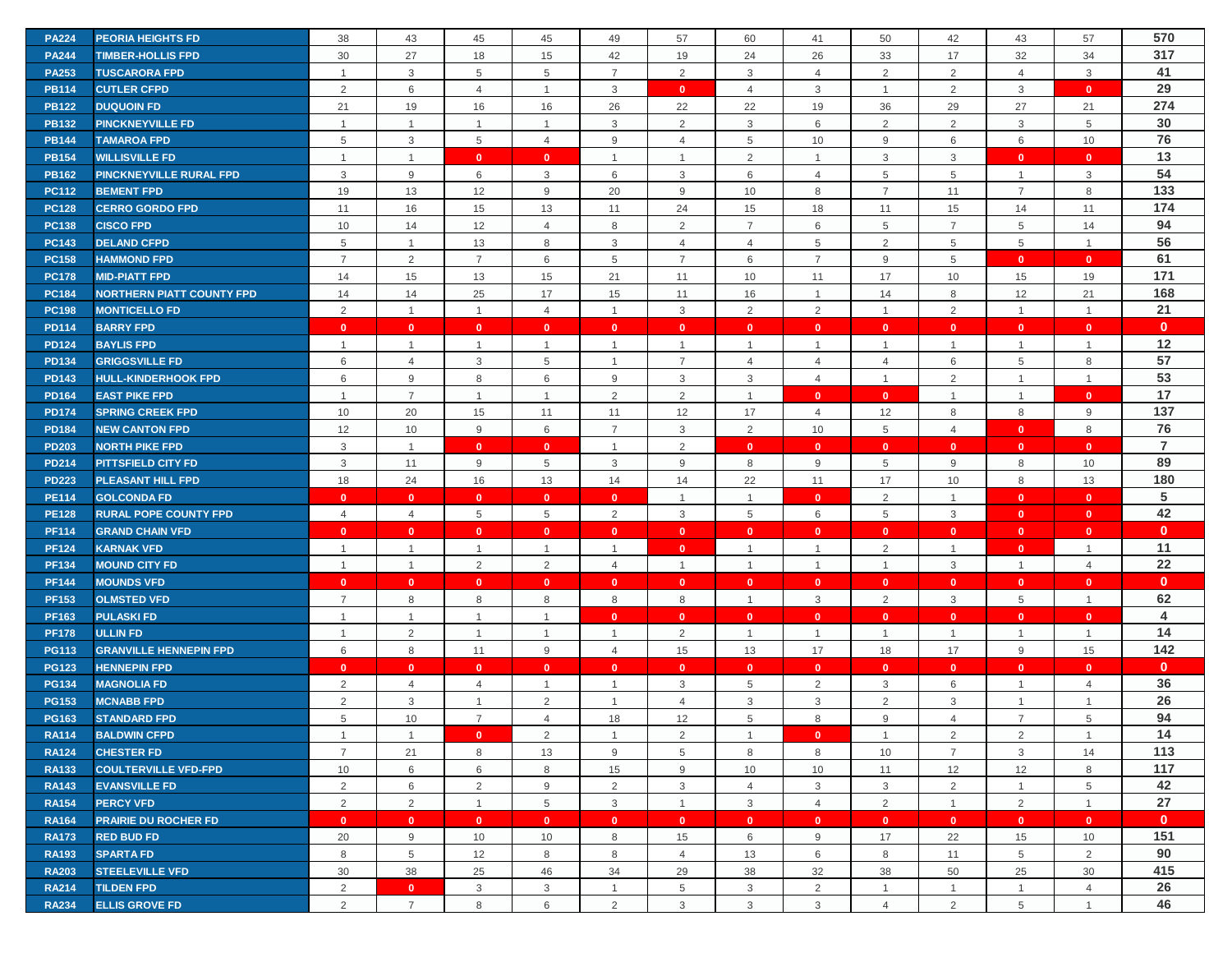| <b>RB124</b> | <b>CLAREMONT-BONPAS FD</b>         | $\mathbf{0}$   | $\mathbf{0}$   | $\mathbf{0}$            | $\mathbf{0}$   | $\mathbf{0}$   | $\mathbf{0}$   | $\mathbf{0}$   | $\mathbf{0}$   | $\mathbf{0}$   | $\mathbf{0}$   | $\mathbf{0}$   | $\mathbf{0}$   | $\mathbf{0}$ |
|--------------|------------------------------------|----------------|----------------|-------------------------|----------------|----------------|----------------|----------------|----------------|----------------|----------------|----------------|----------------|--------------|
| <b>RB134</b> | <b>NOBLE FPD</b>                   | 9              | 8              | 8                       | 9              | $\overline{7}$ | 3              | 2              | 3              | 6              | $\overline{7}$ | 5              | 3              | 70           |
| <b>RB142</b> | <b>OLNEY FD</b>                    | 17             | 18             | 13                      | 27             | 27             | 31             | 26             | 20             | 16             | 22             | 14             | 33             | 264          |
| <b>RC111</b> | <b>ROCK ISLAND FD</b>              | 576            | 505            | 534                     | 546            | 567            | 549            | 584            | 602            | 572            | 570            | 468            | 553            | 6,626        |
| <b>RC124</b> | <b>CARBON CLIFF-BARSTOW FPD</b>    | 31             | 22             | 30                      | 23             | 36             | 28             | 27             | 30             | 34             | 34             | 21             | 35             | 351          |
| <b>RC133</b> | <b>BLACKHAWK FPD</b>               | 83             | 76             | 88                      | 77             | 87             | 113            | 94             | 75             | 83             | 65             | 90             | 17             | 948          |
| <b>RC174</b> | <b>COAL VALLEY FD</b>              | 36             | 24             | 24                      | 32             | 29             | 25             | 32             | 36             | $\mathbf{0}$   | 20             | 45             | 27             | 330          |
| <b>RC183</b> | <b>CORDOVA FPD</b>                 | 6              | 8              | 11                      | 6              | $\overline{4}$ | 8              | 14             | 5              | 16             | 17             | 3              | 11             | 109          |
| <b>RC194</b> | <b>COYNE CENTER FPD</b>            | 19             | 14             | 15                      | 15             | 12             | 22             | $\overline{4}$ | 10             | 15             | 15             | 14             | 16             | 171          |
| <b>RC201</b> | <b>EAST MOLINE CITY FD</b>         | 247            | 225            | 244                     | 281            | 239            | 242            | 277            | 212            | 243            | 224            | 210            | 265            | 2,909        |
| <b>RC243</b> | <b>HAMPTON FD</b>                  | $\mathbf{0}$   | 12             | $\overline{7}$          | $\mathbf{0}$   | $\overline{1}$ | 11             | 13             | 10             | $\overline{7}$ | 12             | 5              | 14             | 92           |
| <b>RC253</b> | <b>HILLSDALE FPD</b>               | 14             | 21             | 16                      | 16             | 17             | 22             | 12             | 14             | 19             | 19             | 9              | 24             | 203          |
| <b>RC271</b> | <b>MOLINE FD</b>                   | 60             | 85             | 161                     | 313            | 414            | 402            | 402            | 498            | 522            | 477            | 478            | 526            | 4,338        |
| <b>RC284</b> | <b>RAPIDS CITY FPD</b>             | 23             | 41             | 26                      | 32             | 34             | 42             | 36             | 30             | 25             | 33             | 28             | 46             | 396          |
| <b>RC294</b> | <b>ANDALUSIA FPD</b>               | $\mathbf{3}$   | $\mathbf{3}$   | $\overline{2}$          | $\mathbf{0}$   | $\mathbf{0}$   | $\mathbf{0}$   | $\mathbf{0}$   | $\mathbf{0}$   | $\overline{1}$ | 3              | 3              | $\mathbf{0}$   | 15           |
| <b>RC314</b> | <b>REYNOLDS FPD</b>                | 12             | 9              | 6                       | 5              | 11             | 10             | 10             | 6              | 5              | 8              | 5              | 6              | 93           |
| <b>RC322</b> | <b>SILVIS FD</b>                   | 23             | 34             | 24                      | 15             | 23             | 24             | 24             | 21             | 21             | 18             | 17             | 25             | 269          |
| <b>SA113</b> | <b>CARRIER MILLS FD</b>            | 6              | 11             | 14                      | 9              | 2              | 6              | 5              | 5              | 6              | 9              | $\overline{7}$ | 8              | 88           |
| <b>SA122</b> | <b>ELDORADO FD</b>                 | 8              | 9              | 8                       | 12             | 9              | 5              | $\overline{4}$ | $\,$ 5 $\,$    | 10             | 12             | 6              | 11             | 99           |
| <b>SA134</b> | <b>GALATIA VFD</b>                 | $\overline{4}$ | $\overline{4}$ | 3                       | 2              | $\mathbf{0}$   | $\mathbf{1}$   | 5              | 2              | 2              | $\overline{1}$ | 2              | $\overline{1}$ | 27           |
| <b>SA142</b> | <b>HARRISBURG FD</b>               | 14             | $\mathbf{0}$   | 19                      | 23             | 22             | 18             | 6              | 10             | 21             | 16             | 19             | 14             | 182          |
| <b>SA154</b> | <b>STONEFORT FD</b>                | $\mathbf{0}$   | $\overline{4}$ | 2                       | $\overline{1}$ | $\mathbf{0}$   | $\overline{1}$ | $\mathbf{1}$   | $\mathbf{0}$   | $\mathbf{0}$   | $\mathbf{0}$   | $\mathbf{1}$   | $\overline{1}$ | 11           |
| <b>SB111</b> | <b>SPRINGFIELD FD</b>              | 1,397          | 1,341          | 1,452                   | 1,517          | 1,616          | 1,523          | 1,826          | 1,691          | 1,598          | 1,515          | 1,389          | 1,631          | 18,496       |
| <b>SB123</b> | <b>AUBURN FPD</b>                  | 27             | 23             | 32                      | 27             | 26             | 19             | 28             | 26             | 31             | 24             | 26             | 39             | 328          |
| <b>SB134</b> | <b>BUFFALO FPD</b>                 | 19             | 21             | 15                      | 20             | 15             | 19             | 25             | 21             | 17             | 17             | 9              | 24             | 222          |
| <b>SB148</b> | <b>CHATHAM CFPD</b>                | 123            | 137            | 153                     | 148            | 155            | 155            | 157            | 158            | 144            | 149            | 150            | 169            | 1,798        |
| <b>SB154</b> | <b>DAWSON VFD</b>                  | 14             | 17             | 14                      | 11             | $\overline{7}$ | 11             | 21             | 13             | 10             | 13             | 13             | 16             | 160          |
| <b>SB164</b> | <b>DIVERNON FPD</b>                | $\overline{4}$ | 9              | 15                      | 8              | 25             | 19             | 26             | 12             | 19             | 11             | 16             | 22             | 186          |
| <b>SB184</b> | <b>ILLIOPOLIS VFD</b>              | 9              | 10             | 9                       | 5              | 8              | 8              | $\overline{7}$ | 6              | $\overline{7}$ | 8              | 3              | $\overline{7}$ | 87           |
| <b>SB194</b> | <b>LOAMI FPD</b>                   | $\mathbf{0}$   | $\mathbf{0}$   | $\mathbf{0}$            | $\mathbf{0}$   | $\mathbf{0}$   | $\mathbf{0}$   | $\mathbf{0}$   | $\mathbf{0}$   | $\mathbf{0}$   | $\mathbf{0}$   | $\mathbf{0}$   | $\mathbf{0}$   | $\mathbf{0}$ |
| <b>SB203</b> | <b>MECHANICSBURG FPD</b>           | 14             | 16             | 15                      | 14             | 10             | 15             | 13             | 15             | 11             | 10             | $\overline{7}$ | 20             | 160          |
| <b>SB213</b> | <b>NEW BERLIN-ISLAND GROVE FPD</b> | 12             | 18             | 8                       | 13             | 22             | 21             | 19             | 24             | 15             | 23             | 14             | 19             | 208          |
| <b>SB223</b> | <b>PAWNEE FPD</b>                  | 15             | 15             | 14                      | 18             | 20             | 20             | 15             | 11             | 14             | 14             | 12             | 15             | 183          |
| <b>SB233</b> | <b>PLEASANT PLAINS FPD</b>         | $\overline{1}$ | 17             | 9                       | 20             | 15             | 19             | 18             | 17             | 11             | 16             | 12             | 19             | 174          |
| <b>SB244</b> | <b>RIVERTON AREA FPD</b>           | 56             | 57             | 65                      | 56             | 54             | 66             | 63             | 60             | 75             | 51             | 63             | 92             | 758          |
| <b>SB253</b> | <b>ROCHESTER FPD</b>               | 32             | 36             | 22                      | 29             | 34             | 28             | 29             | 39             | 40             | 31             | 25             | 40             | 385          |
| <b>SB264</b> | <b>SHERMAN FPD</b>                 | 31             | 42             | 34                      | 33             | 35             | 35             | 35             | 50             | 34             | 30             | 43             | 49             | 451          |
| <b>SB274</b> | <b>WILLIAMSVILLE VFD</b>           | $\overline{4}$ | 8              | 9                       | $\mathbf{0}$   | 8              | 8              | 10             | 6              | 8              | 5              | 10             | 8              | 84           |
| <b>SC113</b> | <b>BROWNING FPD</b>                | $\overline{1}$ | $\overline{1}$ | $\overline{1}$          | $\mathbf{1}$   | $\overline{1}$ | $\overline{1}$ | $\mathbf{1}$   | 5              | $\overline{1}$ | $\mathbf{1}$   | $\mathbf{1}$   | $\overline{1}$ | 16           |
| <b>SC143</b> | <b>RUSHVILLE FD</b>                | $\overline{4}$ | $\,$ 5 $\,$    | $\overline{7}$          | 8              | 6              | $\overline{4}$ | 6              | $\overline{4}$ | 6              | $\overline{7}$ | 3              | 6              | 66           |
| <b>SD124</b> | <b>NORTH SCOTT FPD</b>             | 2              | 3              | $\overline{4}$          | $\overline{1}$ | $\mathbf{0}$   | $\overline{1}$ | $\overline{1}$ | 2              | $\mathbf{0}$   | $\overline{1}$ | $\mathbf{1}$   | $\overline{1}$ | 17           |
| <b>SD133</b> | <b>WINCHESTER VFD</b>              | $\mathbf{0}$   | 3              | $\overline{1}$          | 2              | $\overline{1}$ | $\overline{1}$ | 2              | $\mathbf{1}$   | $\overline{4}$ | $\overline{1}$ | 2              | 2              | 20           |
| <b>SD154</b> | <b>MANCHESTER VFD</b>              | $\mathbf{0}$   | $\mathbf{0}$   | $\bullet$               | $\mathbf{0}$   | $\mathbf{0}$   | $\mathbf{0}$   | $\mathbf{0}$   | $\mathbf{0}$   | $\mathbf{0}$   | $\bullet$      | $\mathbf{0}$   | $\mathbf{0}$   | $\mathbf{0}$ |
| <b>SE113</b> | <b>COWDEN FPD</b>                  | $\overline{7}$ | 17             | 10                      | 12             | 9              | 12             | 10             | 15             | 11             | 11             | 9              | 10             | 133          |
| <b>SE128</b> | <b>FINDLAY FPD</b>                 | $\overline{1}$ | 8              | 3                       | 3              | 9              | $\overline{1}$ | $\overline{4}$ | 3              | 6              | 3              | 5              | $\overline{2}$ | 48           |
| <b>SE134</b> | <b>HERRICK FD</b>                  | 9              | 13             | $9\,$                   | 6              | 6              | $\mathbf{3}$   | 9              | 6              | 8              | 3              | $\overline{4}$ | 5              | 81           |
| <b>SE144</b> | <b>MOWEAQUA CFPD</b>               | 18             | 20             | $30\,$                  | 19             | 28             | 35             | 17             | 32             | 28             | 23             | 20             | 31             | 301          |
| <b>SE152</b> | <b>SHELBYVILLE FPD</b>             | 8              | 10             | $\overline{7}$          | 5              | 5              | $\overline{7}$ | 12             | 9              | 14             | 12             | 4              | 11             | 104          |
| <b>SE164</b> | <b>SIGEL FPD</b>                   | $\overline{1}$ | $\mathbf{0}$   | $\overline{\mathbf{0}}$ | $\overline{1}$ | $\mathbf{3}$   | $\mathbf{1}$   | $\mathbf{1}$   | $\mathbf{0}$   | $\mathbf{1}$   | $\mathbf{0}$   | $\overline{2}$ | $\overline{1}$ | 11           |
| <b>SE173</b> | <b>STEWARDSON FAPD</b>             | $\mathbf{0}$   | $\mathbf{0}$   | $\mathbf{0}$            | $\mathbf{0}$   | $\mathbf{0}$   | $\mathbf{0}$   | $\mathbf{0}$   | $\mathbf{0}$   | $\mathbf{0}$   | $\overline{0}$ | $\mathbf{0}$   | $\mathbf{0}$   | $\mathbf{0}$ |
| <b>SE183</b> | <b>STRASBURG FPD</b>               | $\mathbf{0}$   | $\bullet$      | $\bullet$               | $\mathbf{0}$   | $\mathbf{0}$   | $\mathbf{0}$   | $\mathbf{0}$   | $\mathbf{0}$   | $\mathbf{0}$   | $\bullet$      | $\mathbf{0}$   | $\mathbf{0}$   | $\mathbf{0}$ |
| <b>SE194</b> | <b>TOWER HILL FD</b>               | 10             | 14             | 8                       | 11             | 12             | 16             | 6              | 11             | 5              | 10             | 13             | 10             | 126          |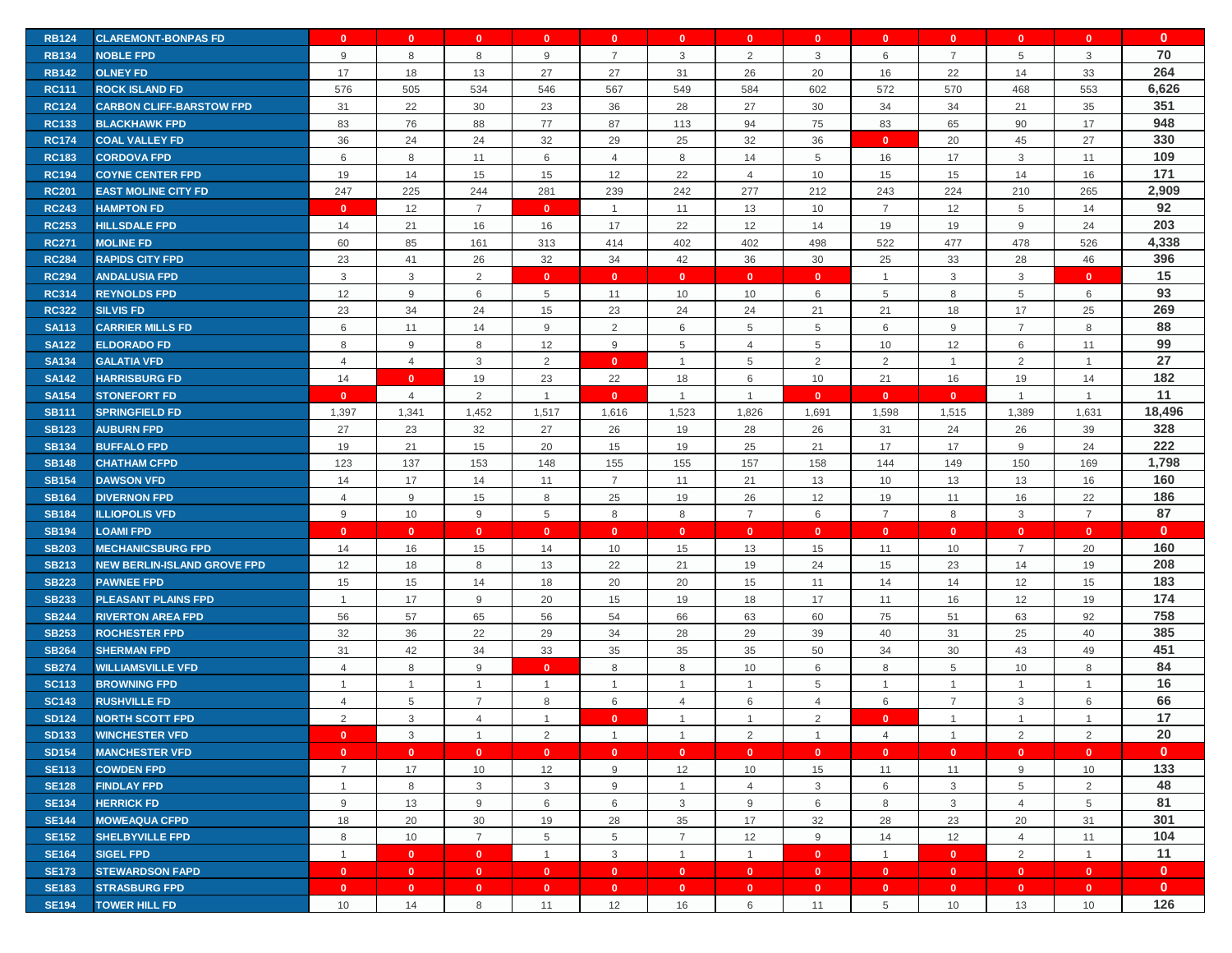| <b>SE203</b> | <b>WINDSOR VFD</b>                   |                | $\overline{4}$  | 3              | 6              | 3              | 9              | 5              | $\overline{7}$ | 8              |                | 7              | 3              | 57             |
|--------------|--------------------------------------|----------------|-----------------|----------------|----------------|----------------|----------------|----------------|----------------|----------------|----------------|----------------|----------------|----------------|
| <b>SE213</b> | <b>OCONEE FD</b>                     | 5              | 9               | 3              | $\overline{7}$ | 5              | $\overline{7}$ | 5              | $\overline{4}$ | 3              | 5              | $\mathbf{0}$   | $\overline{7}$ | 60             |
| <b>SF113</b> | <b>BRADFORD CFPD</b>                 | -1             | $\mathbf{3}$    | $\overline{2}$ | 2              | 3              | 6              | $\overline{1}$ | $\overline{4}$ | $\overline{4}$ | $\overline{4}$ | 3              | 6              | 39             |
| <b>SF124</b> | <b>LAFAYETTE CFPD</b>                | 2              | $\overline{7}$  | -1             | $\overline{1}$ | 2              | 3              | -1             | $\overline{1}$ | $\overline{1}$ | 3              | 3              | $\overline{7}$ | 32             |
| <b>SF134</b> | <b>TOULON FPD</b>                    | 14             | 14              | 24             | 17             | 12             | 23             | 21             | 22             | 24             | 29             | 20             | 23             | 243            |
| <b>SF143</b> | <b>WYOMING CFPD</b>                  | 26             | 19              | 15             | 21             | 31             | 21             | 17             | 33             | 29             | 16             | 21             | 28             | 277            |
| <b>SG114</b> | <b>FAIRVIEW-CASEYVILLE TWP FPD</b>   | 37             | 39              | 42             | 38             | 45             | 43             | 42             | 46             | 46             | 49             | 55             | 43             | 525            |
| <b>SG128</b> | <b>ALORTON VFD</b>                   | 6              | $\mathbf{0}$    | $\mathbf{0}$   | $\mathbf{1}$   | $\mathbf{0}$   | $\mathbf{0}$   | $\mathbf{0}$   | $\mathbf{0}$   | $\mathbf{0}$   | $\mathbf{0}$   | $\mathbf{0}$   | $\mathbf{0}$   | $\overline{7}$ |
| <b>SG141</b> | <b>BELLEVILLE FD</b>                 | 115            | 131             | 132            | 135            | 127            | 142            | 133            | 159            | 172            | 162            | 171            | 178            | 1,757          |
| <b>SG153</b> | <b>BROOKLYN VFD</b>                  | $\overline{1}$ | $\mathbf{0}$    | $\mathbf{0}$   | $\mathbf{0}$   | $\mathbf{1}$   | $\overline{1}$ | $\mathbf{0}$   | 2              | $\mathbf{1}$   | $\mathbf{1}$   | $\mathbf{1}$   | $\overline{4}$ | 12             |
| <b>SG164</b> | <b>CAHOKIA VFD</b>                   | 25             | 41              | 44             | 39             | 56             | 29             | 50             | 35             | 34             | 28             | 33             | 38             | 452            |
| <b>SG174</b> | <b>CAMP JACKSON FPD</b>              | 36             | 40              | 41             | 41             | 42             | 51             | 36             | 32             | 38             | 50             | 45             | 42             | 494            |
| <b>SG184</b> | <b>CASEYVILLE FD</b>                 | 47             | 53              | 44             | 50             | 55             | 46             | 57             | 52             | 53             | 49             | 36             | 36             | 578            |
| <b>SG194</b> | <b>DUPO VFD</b>                      | $\overline{7}$ | 13              | 12             | 6              | $\overline{7}$ | $\mathbf{0}$   | 6              | $\mathbf{0}$   | $\mathbf{0}$   | 14             | $\mathbf{0}$   | $\mathbf{0}$   | 65             |
| <b>SG208</b> | <b>EAST SIDE FPD</b>                 | 20             | 19              | 24             | 22             | 21             | 17             | 23             | 16             | 13             | 22             | 13             | 23             | 233            |
| <b>SG211</b> | <b>EAST ST LOUIS FD</b>              | 90             | 108             | 94             | 94             | 78             | 104            | 144            | 86             | 98             | 111            | 99             | 108            | 1,214          |
| <b>SG223</b> | <b>FAIRMONT CITY FD</b>              | 14             | 12              | 16             | 11             | 14             | 13             | 17             | 14             | 13             | 11             | 22             | 13             | 170            |
| <b>SG234</b> | <b>FAYETTEVILLE VFD</b>              | $\overline{4}$ | 6               | 8              | 15             | 6              | $\overline{7}$ | $\overline{7}$ | 4              | 5              | 6              | $\overline{4}$ | $\overline{4}$ | 76             |
| <b>SG248</b> | <b>FREEBURG FPD</b>                  | 11             | 12              | 8              | 10             | 6              | 8              | 14             | 10             | 6              | 16             | 10             | 17             | 128            |
| <b>SG264</b> | <b>FRENCH VILLAGE VFD</b>            | 21             | 24              | 19             | 29             | 26             | 29             | 27             | 21             | 23             | 22             | 18             | 34             | 293            |
| <b>SG284</b> | <b>HOLLYWOOD HEIGHTS VFPD</b>        | 30             | 21              | 6              | 5              | $\overline{7}$ | $\overline{4}$ | 5              | 10             | 6              | 10             | 6              | $\overline{7}$ | 117            |
| <b>SG293</b> | <b>LEBANON-EMERALD MOUND VFD</b>     | 16             | 11              | 16             | 24             | 13             | 15             | 14             | $\overline{7}$ | 25             | 22             | 18             | 25             | 206            |
| <b>SG303</b> | <b>LENZBURG FD</b>                   | $\mathbf{0}$   | $\mathbf{0}$    | $\mathbf{0}$   | $\mathbf{0}$   | $\mathbf{0}$   | $\mathbf{0}$   | $\mathbf{0}$   | $\mathbf{0}$   | $\mathbf{0}$   | $\mathbf{0}$   | $\mathbf{0}$   | $\mathbf{0}$   | $\mathbf{0}$   |
| <b>SG314</b> | <b>MARISSA VFPD</b>                  | $\mathbf{0}$   | $\mathbf{0}$    | $\mathbf{0}$   | $\mathbf{0}$   | $\mathbf{0}$   | $\mathbf{0}$   | $\mathbf{0}$   | $\mathbf{0}$   | $\mathbf{0}$   | $\mathbf{0}$   | $\mathbf{0}$   | $\mathbf{0}$   | $\mathbf{0}$   |
| <b>SG323</b> | <b>MASCOUTAH FD</b>                  | 22             | 19              | 21             | 21             | 32             | 17             | 18             | 24             | 20             | 19             | 17             | 33             | 263            |
| <b>SG334</b> | <b>MIDWAY VFD</b>                    | 2              | $\overline{4}$  | 6              | 5              | 6              | $\overline{7}$ | 5              | 6              | 13             | $\overline{7}$ | 9              | 6              | 76             |
| <b>SG344</b> | <b>MILLSTADT FPD</b>                 | 8              | 15              | 14             | 12             | 20             | 14             | 12             | 12             | 14             | 9              | 13             | 19             | 162            |
| <b>SG364</b> | <b>NEW ATHENS FPD</b>                | 4              | $\overline{5}$  | 9              | 5              | $\overline{7}$ | $\mathbf{3}$   | 6              | 9              | 10             | 9              | 6              | $\overline{7}$ | 80             |
| <b>SG374</b> | <b>NORTHWEST ST CLAIR COUNTY FPD</b> | 17             | 21              | 24             | 18             | 17             | $\overline{1}$ | 17             | 11             | 10             | 13             | 21             | 22             | 192            |
| <b>SG383</b> | <b>OFALLON FD</b>                    | 62             | 62              | 60             | 63             | 75             | 59             | 67             | 74             | 76             | 74             | 83             | 92             | 847            |
| <b>SG394</b> | <b>PRAIRIE-DUPONT FPD</b>            | 29             | 45              | 27             | $\mathbf{0}$   | $\mathbf{0}$   | $\mathbf{0}$   | $\mathbf{0}$   | $\mathbf{0}$   | $\mathbf{0}$   | $\mathbf{0}$   | $\mathbf{0}$   | $\mathbf{0}$   | 101            |
| <b>SG404</b> | <b>ST LIBORY VFD</b>                 | 6              | $\overline{7}$  | 5              | 9              | 6              | $\overline{7}$ | $\overline{2}$ | 5              | 9              | 12             | 9              | $9$            | 86             |
| <b>SG414</b> | <b>SAUGET FD</b>                     | 13             | 11              | 10             | 15             | 22             | 16             | 26             | $\mathbf{0}$   | 18             | 14             | 18             | $\mathbf{0}$   | 163            |
| <b>SG438</b> | <b>SIGNAL HILL FD</b>                | 15             | 10              | 9              | 10             | 15             | 9              | 18             | 9              | 8              | $\mathbf{0}$   | $\mathbf{0}$   | 16             | 119            |
| <b>SG445</b> | <b>SMITHTON FD</b>                   | 8              | $\overline{7}$  | 3              | $\overline{7}$ | 8              | 17             | 14             | 11             | 11             | 6              | 12             | 12             | 116            |
| <b>SG463</b> | <b>SWANSEA VFD</b>                   | 38             | 28              | 24             | 34             | 39             | 33             | 43             | 27             | 31             | 36             | 33             | 47             | 413            |
| <b>SG474</b> | <b>VILLA HILLS FD</b>                | 3              | 5               | $\mathbf{0}$   | $\overline{4}$ | 5              | 2              | 6              | 3              | $\overline{4}$ | $\overline{4}$ | 5              | 5              | 46             |
| <b>SG482</b> | <b>WASHINGTON PARK FD</b>            | 21             | 14              | 23             | 21             | 17             | 17             | 22             | 13             | 18             | 19             | 19             | 19             | 223            |
| <b>SG494</b> | <b>CHURCH ROAD FD</b>                | $\overline{4}$ | 9               | 4              | 9              | $\overline{2}$ | 9              | 8              | 9              | 9              | 12             | 10             | 11             | 96             |
| <b>SG561</b> | <b>MIDAMERICA AIRPORT FD</b>         | $\overline{1}$ | $\mathbf{1}$    | $\overline{2}$ | $\mathbf{0}$   | 2              | $\mathbf{0}$   | $\overline{1}$ | $\mathbf{1}$   | $\mathbf{1}$   | $\mathbf{1}$   | $\mathbf{1}$   | $\mathbf{1}$   | $12$           |
| <b>SG591</b> | ST LOUIS DOWNTOWN AIRPORT FD         | $\overline{2}$ | $\overline{2}$  | 3              | $\overline{4}$ | 12             | 9              | $\overline{7}$ |                | 6              | 3              | $\overline{2}$ | 3              | 54             |
| <b>SH113</b> | <b>CEDARVILLE FPD</b>                | $\overline{4}$ | 5               | 2              | $\overline{7}$ | 3              | 9              | 3              | $\mathbf{1}$   | $\overline{4}$ | $\overline{4}$ | 2              | 6              | 50             |
| <b>SH123</b> | <b>DAKOTA FPD</b>                    | $\mathbf{0}$   | $\mathbf{0}$    | $\bullet$      | $\overline{0}$ | $\bullet$      | $\mathbf{0}$   | $\mathbf{0}$   | $\mathbf{0}$   | $\mathbf{0}$   | $\overline{0}$ | $\mathbf{0}$   | $\mathbf{0}$   | $\mathbf{0}$   |
| <b>SH133</b> | <b>DAVIS FPD</b>                     | 6              | $5\phantom{.0}$ | $\mathbf{3}$   | 6              | 3              | $\overline{7}$ | 2              | $\overline{2}$ | $\overline{7}$ | $\overline{2}$ | $\mathbf{1}$   | $\mathbf{1}$   | 45             |
| <b>SH141</b> | <b>FREEPORT FD</b>                   | 402            | 389             | 387            | 418            | 399            | 386            | 422            | 379            | 434            | 446            | 390            | 374            | 4,826          |
| <b>SH158</b> | <b>FREEPORT RURAL FPD</b>            | $\overline{7}$ | $\overline{2}$  | 11             | 9              | $\overline{7}$ | 10             | 22             | 9              | 14             | 14             | 6              | 8              | 119            |
| <b>SH163</b> | <b>GERMAN VALLEY FPD</b>             | $\mathbf{0}$   | $\mathbf{0}$    | $\mathbf{0}$   | $\mathbf{0}$   | $\mathbf{0}$   | $\mathbf{0}$   | $\mathbf{0}$   | $\bullet$      | $\mathbf{0}$   | $\mathbf{0}$   | $\mathbf{0}$   | $\mathbf{0}$   | $\mathbf{0}$   |
| <b>SH174</b> | <b>LENA FPD</b>                      | $\mathbf{0}$   | $\mathbf{0}$    | $\mathbf{0}$   | $\mathbf{0}$   | $\mathbf{0}$   | $\mathbf{0}$   | $\mathbf{0}$   | $\mathbf{0}$   | $\mathbf{0}$   | $\overline{1}$ | $\mathbf{0}$   | $\mathbf{0}$   | $\mathbf{1}$   |
| <b>SH183</b> | <b>ORANGEVILLE VFPD</b>              | $\overline{4}$ | $\overline{5}$  | 6              | 5              | $\overline{4}$ | 6              | 8              | 9              | 5              | $\overline{2}$ | $\overline{7}$ | 10             | 71             |
| <b>SH193</b> | <b>PEARL CITY FPD</b>                | $\mathbf{0}$   | $\mathbf{0}$    | $\mathbf{0}$   | $\mathbf{0}$   | $\mathbf{0}$   | $\mathbf{0}$   | $\mathbf{0}$   | $\mathbf{0}$   | $\mathbf{0}$   | $\mathbf{0}$   | $\mathbf{0}$   | $\mathbf{0}$   | $\mathbf{0}$   |
| <b>SH203</b> | <b>ROCK CITY FPD</b>                 | $\overline{4}$ | 2               | $\mathbf{3}$   | 2              | 3              | 5              | 5              | 2              | $\overline{7}$ | $\overline{1}$ | 8              | $\overline{1}$ | 43             |
| <b>SH213</b> | <b>WINSLOW VFD</b>                   | $\mathbf{0}$   | $\mathbf{0}$    | $\mathbf{0}$   | $\mathbf{0}$   | $\mathbf{0}$   | $\mathbf{0}$   | $\mathbf{0}$   | $\mathbf{0}$   | $\mathbf{0}$   | $\mathbf{0}$   | $\mathbf{0}$   | $\mathbf{0}$   | $\mathbf{0}$   |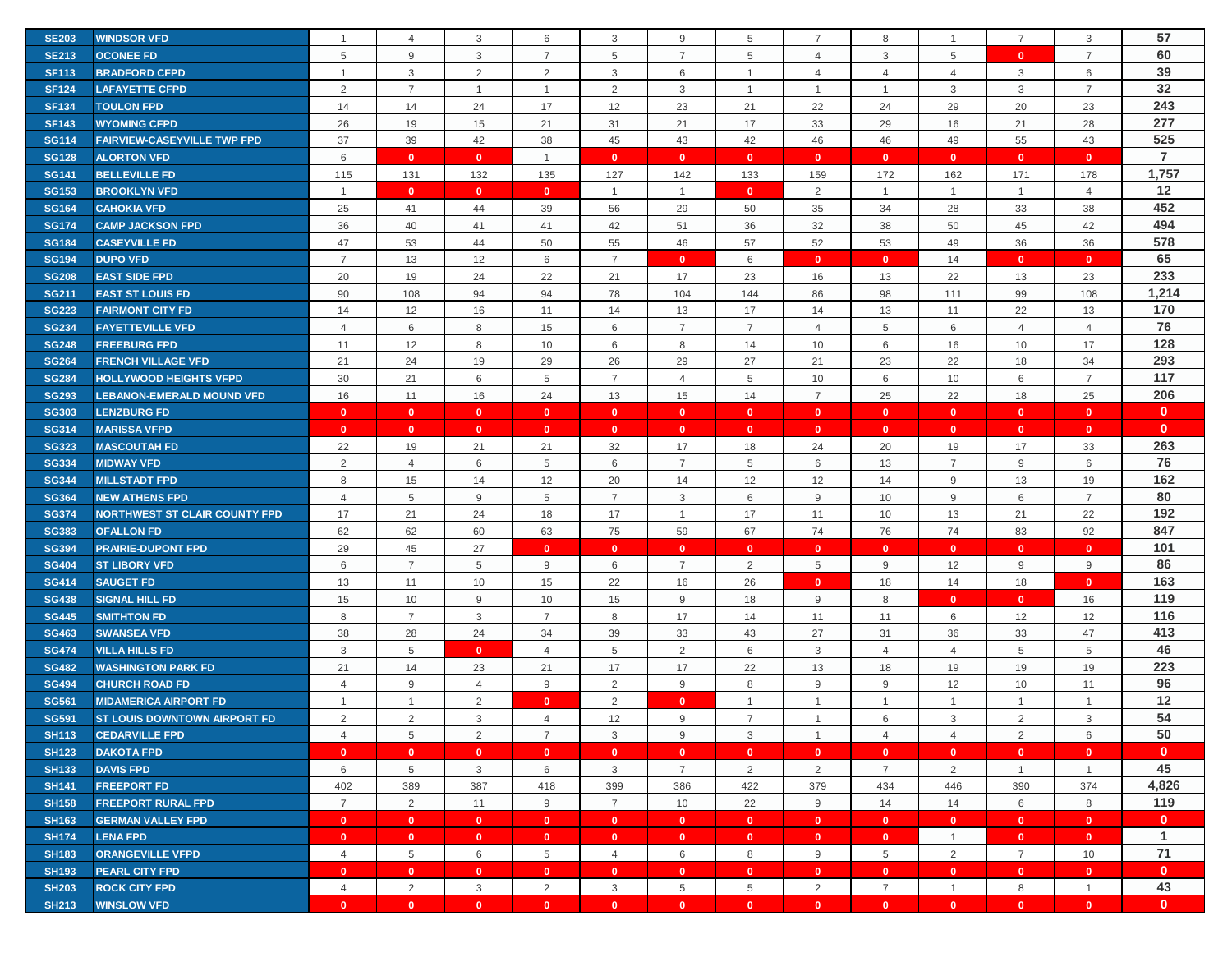| <b>TA113</b> | <b>ARMINGTON CFPD</b>              | $\overline{4}$ | $\overline{4}$ | 2                       | 11             | $\overline{1}$ | 6              | $\overline{7}$ | 8              | 6               | 11             | 11             | $\overline{7}$ | 78             |
|--------------|------------------------------------|----------------|----------------|-------------------------|----------------|----------------|----------------|----------------|----------------|-----------------|----------------|----------------|----------------|----------------|
| <b>TA133</b> | <b>CINCINNATI FPD</b>              | 24             | 31             | 13                      | 18             | 15             | 30             | 28             | 24             | 27              | 30             | 18             | 35             | 293            |
| <b>TA143</b> | <b>CREVE COEUR FPD</b>             | $\overline{1}$ | $\mathbf{3}$   | 2                       | $\mathbf 1$    | $\overline{1}$ | $\overline{1}$ | -1             | $\mathbf{1}$   | $\mathbf{1}$    | 2              | $\mathbf{1}$   | $\overline{1}$ | 16             |
| <b>TA153</b> | <b>DEER CREEK FPD</b>              | $\overline{7}$ | 9              | 11                      | 6              | 14             | $\overline{7}$ | 9              | 12             | 6               | 11             | 12             | 14             | 118            |
| <b>TA174</b> | <b>DELAVAN FD</b>                  | $\overline{1}$ | 10             | 6                       | 8              | 9              | $\overline{7}$ | 6              | 3              | 3               | $\overline{1}$ | 5              | $\overline{1}$ | 60             |
| <b>TA182</b> | <b>EAST PEORIA FD</b>              | 288            | 294            | 280                     | 296            | 331            | 295            | 330            | 356            | 327             | 308            | 310            | 371            | 3,786          |
| <b>TA194</b> | <b>GREEN VALLEY FPD</b>            | $\overline{7}$ | 24             | 16                      | 11             | 12             | 9              | 14             | 12             | 8               | 8              | 11             | 11             | 143            |
| <b>TA203</b> | <b>HOPEDALE FPD</b>                | $\mathbf{1}$   | $\overline{4}$ | $\mathbf{0}$            | 3              | $\overline{4}$ | 2              | 4              | 5              | 4               | 2              | 4              | $\overline{4}$ | 37             |
| <b>TA213</b> | <b>LITTLE MACKINAW TWP FPD</b>     | $\mathbf{1}$   | 6              | 3                       | 5              | 5              | $\overline{4}$ | $\overline{1}$ | $\mathbf{1}$   | 3               | $\mathbf{1}$   | $\mathbf{1}$   | 2              | 33             |
| <b>TA223</b> | <b>MACKINAW FPD</b>                | $\overline{4}$ | 8              | 2                       | 5              | $\overline{4}$ | $\mathbf{0}$   | 3              | $\overline{4}$ | 6               | 9              | $\overline{4}$ | $\overline{4}$ | 53             |
| <b>TA234</b> | <b>MARQUETTE HEIGHTS FD</b>        | 8              | 11             | 15                      | 19             | 24             | 19             | 22             | 22             | 17              | 28             | 22             | 26             | 233            |
| <b>TA243</b> | <b>MORTON FD</b>                   | 196            | 195            | 208                     | 202            | 254            | 185            | 189            | 238            | $\mathbf{0}$    | 191            | 215            | 230            | 2,303          |
| <b>TA254</b> | <b>NORTH PEKIN VFD</b>             | 21             | 35             | 23                      | 18             | 29             | 21             | 23             | 23             | 20              | 24             | 18             | 25             | 280            |
| <b>TA268</b> | <b>NORTHERN TAZEWELL FPD</b>       | 89             | 81             | 90                      | 69             | 71             | 70             | 68             | 74             | 64              | 79             | 80             | 105            | 940            |
| <b>TA271</b> | <b>PEKIN FD</b>                    | 446            | 421            | 444                     | 467            | 451            | 477            | 445            | 469            | 451             | 471            | 404            | 466            | 5,412          |
| <b>TA284</b> | <b>SCHAEFERVILLE FPD</b>           | 36             | 27             | 13                      | 25             | 21             | 23             | 15             | $\overline{4}$ | $5\phantom{.0}$ | $\overline{7}$ | $\mathbf{0}$   | $\mathbf{0}$   | 176            |
| <b>TA293</b> | <b>SOUTH PEKIN VFD</b>             | 14             | 8              | $\overline{0}$          | 8              | $\mathbf{0}$   | 2              | $\mathbf{0}$   | $\mathbf{1}$   | $\mathbf{0}$    | $\mathbf{0}$   | $\mathbf{0}$   | $\mathbf{0}$   | 33             |
| <b>TA303</b> | <b>TREMONT FPD</b>                 | $\overline{7}$ | 17             | 10                      | $\overline{2}$ | 5              | 8              | 9              | 4              | 8               | 4              | $\overline{7}$ | 8              | 89             |
| <b>TA313</b> | <b>WASHINGTON FD</b>               | 136            | 109            | 95                      | 114            | 135            | 128            | 98             | 124            | 128             | 131            | 123            | 131            | 1,452          |
| <b>UA112</b> | <b>ANNA FD</b>                     | 6              | $\overline{7}$ | 8                       | 13             | 13             | 11             | 5              | 17             | 12              | 22             | 13             | 10             | 137            |
| <b>UA134</b> | <b>COBDEN VFD</b>                  | $\overline{4}$ | $\mathbf{0}$   | $\mathbf{0}$            | $\overline{4}$ | 2              | 2              | $\mathbf{0}$   | 5              | $\mathbf{1}$    | 2              | $\mathbf{1}$   | $\mathbf{3}$   | 24             |
| <b>UA143</b> | <b>DONGOLA FD</b>                  | $\overline{1}$ | $\overline{1}$ | 3                       | 2              | $\overline{1}$ | $\overline{1}$ | $\overline{1}$ | $\mathbf{1}$   | $\overline{1}$  | $\mathbf{1}$   | $\mathbf{1}$   | $\overline{1}$ | 15             |
| <b>UA153</b> | <b>JONESBORO FD</b>                | $\overline{2}$ | $\overline{1}$ | $\overline{2}$          | $\overline{4}$ | 2              | $\overline{2}$ | 3              | 3              | $\overline{4}$  | $\overline{1}$ | $\mathbf{1}$   | 5              | 30             |
| <b>UA164</b> | <b>ALTO PASS FD</b>                | $\overline{1}$ | $\overline{2}$ | $\overline{1}$          |                | $\overline{1}$ | 1              | -1             | $\mathbf{1}$   | $\mathbf{1}$    | 2              | $\mathbf{1}$   | $\overline{1}$ | 14             |
| <b>UA174</b> | <b>WARE-WOLF LAKE FPD</b>          | $\overline{1}$ | $\overline{1}$ | $\overline{1}$          | $\mathbf 1$    | $\overline{1}$ | $\overline{2}$ | -1             | $\mathbf{1}$   | $\mathbf{1}$    | 3              | $\mathbf{1}$   | $\mathbf{1}$   | 15             |
| <b>VA112</b> | <b>ALLERTON FPD</b>                | $\mathbf{0}$   | $\mathbf{0}$   | $\mathbf{0}$            | $\overline{1}$ | $\mathbf{0}$   | $\overline{1}$ | $\overline{1}$ | $\mathbf{1}$   | $\mathbf{0}$    | $\overline{1}$ | $\mathbf{1}$   | $\mathbf{1}$   | $\overline{7}$ |
| <b>VA134</b> | <b>BISMARCK CFPD</b>               | 52             | 34             | 40                      | 32             | 17             | 35             | 34             | 27             | 34              | 37             | 38             | 49             | 429            |
| <b>VA144</b> | <b>CARROLL FPD</b>                 | $\mathbf{0}$   | 2              | $\overline{0}$          | 6              | 6              | 11             | $\overline{7}$ | $\mathbf{1}$   | $\overline{2}$  | $\overline{4}$ | 5              | $\overline{1}$ | 45             |
| <b>VA153</b> | <b>CATLIN FPD</b>                  | 14             | $\overline{7}$ | 3                       | 2              | 17             | 21             | 21             | 20             | 18              | 21             | 14             | 24             | 182            |
| <b>VA161</b> | <b>DANVILLE FD</b>                 | 243            | 237            | 209                     | 206            | 248            | 239            | 196            | 188            | 253             | 224            | 240            | 249            | 2,732          |
| <b>VA184</b> | <b>FAIRMOUNT-VANCE TWP FD</b>      | 6              | $\overline{4}$ | 8                       | 9              | 11             | 19             | 12             | $\overline{7}$ | 6               | 11             | 3              | $\overline{1}$ | 97             |
| <b>VA194</b> | <b>FITHIAN-MUNCIE-COLLISON FPD</b> | $\mathbf{0}$   | $\mathbf{0}$   | $\mathbf{0}$            | $\mathbf{0}$   | $\mathbf{0}$   | $\bullet$      | $\mathbf{0}$   | $\mathbf{0}$   | $\mathbf{0}$    | $\overline{0}$ | $\mathbf{0}$   | $\mathbf{0}$   | $\mathbf{0}$   |
| <b>VA203</b> | <b>GEORGETOWN FPD</b>              | 30             | 33             | 22                      | 31             | 22             | 37             | 19             | 19             | 21              | 29             | 20             | 24             | 307            |
| <b>VA213</b> | <b>HOOPESTON VFD</b>               | 5              | 11             | 6                       | 6              | 12             | 18             | 8              | 9              | 10              | $\mathbf{3}$   | $\overline{4}$ | 5              | 97             |
| <b>VA223</b> | <b>KICKAPOO FPD</b>                | 34             | 31             | 35                      | 8              | 10             | $\overline{7}$ | 9              | 10             | 9               | 12             | 19             | 23             | 207            |
| <b>VA234</b> | <b>LYNCH FPD</b>                   | 6              | 8              | 28                      | 39             | 18             | 33             | 32             | 28             | 17              | 30             | 31             | 29             | 299            |
| <b>VA244</b> | <b>OAKWOOD FD</b>                  | 15             | 12             | 8                       | 12             | 15             | $\overline{7}$ | 11             | 16             | 6               | 10             | 13             | 20             | 145            |
| <b>VA258</b> | <b>BLUEGRASS FPD</b>               | 8              | 13             | 18                      | 12             | 2              | $\overline{4}$ | $\overline{4}$ | $\overline{4}$ | $\overline{4}$  | 2              | $\overline{4}$ | $\overline{4}$ | 79             |
| <b>VA263</b> | <b>RANKIN FPD-RANKIN UNIT</b>      | 3              | 3              | $\overline{7}$          | 6              | 3              | $\overline{4}$ | 6              | 5              | 4               | $\overline{2}$ | $\mathbf{1}$   | $\overline{4}$ | 48             |
| <b>VA273</b> | <b>RIDGE FARM FPD</b>              | 8              | $\overline{4}$ | $\overline{7}$          | 9              | $\overline{7}$ | 11             | 6              | $\overline{7}$ | 5               | 3              | 4              | 6              | 77             |
| <b>VA283</b> | <b>ROSSVILLE AREA FPD</b>          |                | 6              | 3                       | 2              | 3              | $\overline{7}$ | $\overline{1}$ |                | 4               | $\overline{A}$ | 3              | $\overline{4}$ | 39             |
| <b>VA293</b> | <b>SIDELL VFD</b>                  | $\mathbf{0}$   | $\mathbf{0}$   | $\overline{\mathbf{0}}$ | $\mathbf{0}$   | $\mathbf{0}$   | $\mathbf{0}$   | $\mathbf{0}$   | $\mathbf{0}$   | $\mathbf{0}$    | $\mathbf{0}$   | $\mathbf{0}$   | $\mathbf{0}$   | $\mathbf{0}$   |
| <b>VA304</b> | <b>TILTON FD</b>                   | 24             | 39             | 24                      | 27             | 28             | 31             | 17             | 20             | 23              | 20             | 30             | 26             | 309            |
| <b>VA313</b> | <b>WESTVILLE AREA FPD</b>          | 67             | 63             | 72                      | 64             | 62             | 61             | 77             | 69             | 76              | 57             | 58             | 77             | 803            |
| <b>WA118</b> | <b>ALLENDALE RURAL FPD</b>         | 6              | 6              | $\overline{7}$          | $\overline{2}$ | $\overline{2}$ | $\overline{7}$ | 3              | 8              | $\overline{4}$  | $\overline{7}$ | 5              | $\overline{2}$ | 59             |
| <b>WA123</b> | <b>BELLMONT FPD</b>                | 2              | 6              | 10                      | 3              | $\overline{7}$ | 5              | 4              | 10             | 8               | $\overline{2}$ | 5              | $\overline{2}$ | 64             |
| <b>WA132</b> | <b>MT CARMEL FD</b>                | $\overline{7}$ | 10             | 12                      | 13             | 12             | 18             | 12             | $9\,$          | 22              | 15             | 16             | 11             | 157            |
| <b>WA144</b> | <b>KEENSBURG BEALL WOODS VFD</b>   | $\overline{1}$ | 2              | $\overline{1}$          | $\overline{4}$ | $\mathbf{0}$   | $\mathbf{0}$   | $\mathbf{0}$   | $\mathbf{1}$   | $\overline{1}$  | $\mathbf{0}$   | $\mathbf{1}$   | $\mathbf{0}$   | 11             |
| <b>WB113</b> | <b>ALEXIS FPD</b>                  | $\overline{7}$ | 20             | 10                      | 6              | $\overline{7}$ | 8              | 9              | $\overline{4}$ | 6               | 6              | 8              | $\overline{2}$ | 93             |
| <b>WB133</b> | <b>CENTRAL WARREN FPD</b>          | 10             | 23             | 10                      | 14             | 20             | 17             | 16             | 21             | 14              | 22             | 14             | 32             | 213            |
| <b>WB148</b> | <b>LITTLE YORK FPD</b>             | $\overline{4}$ | $\overline{4}$ | $\overline{7}$          | 5              | 2              | $\overline{7}$ | $\overline{1}$ | $\overline{4}$ | $\overline{4}$  | 8              | 6              | 5              | 57             |
| <b>WB158</b> | <b>MONMOUTH FD</b>                 | 100            | 95             | 109                     | 137            | 157            | 131            | 127            | 140            | 133             | 121            | 106            | 142            | 1,498          |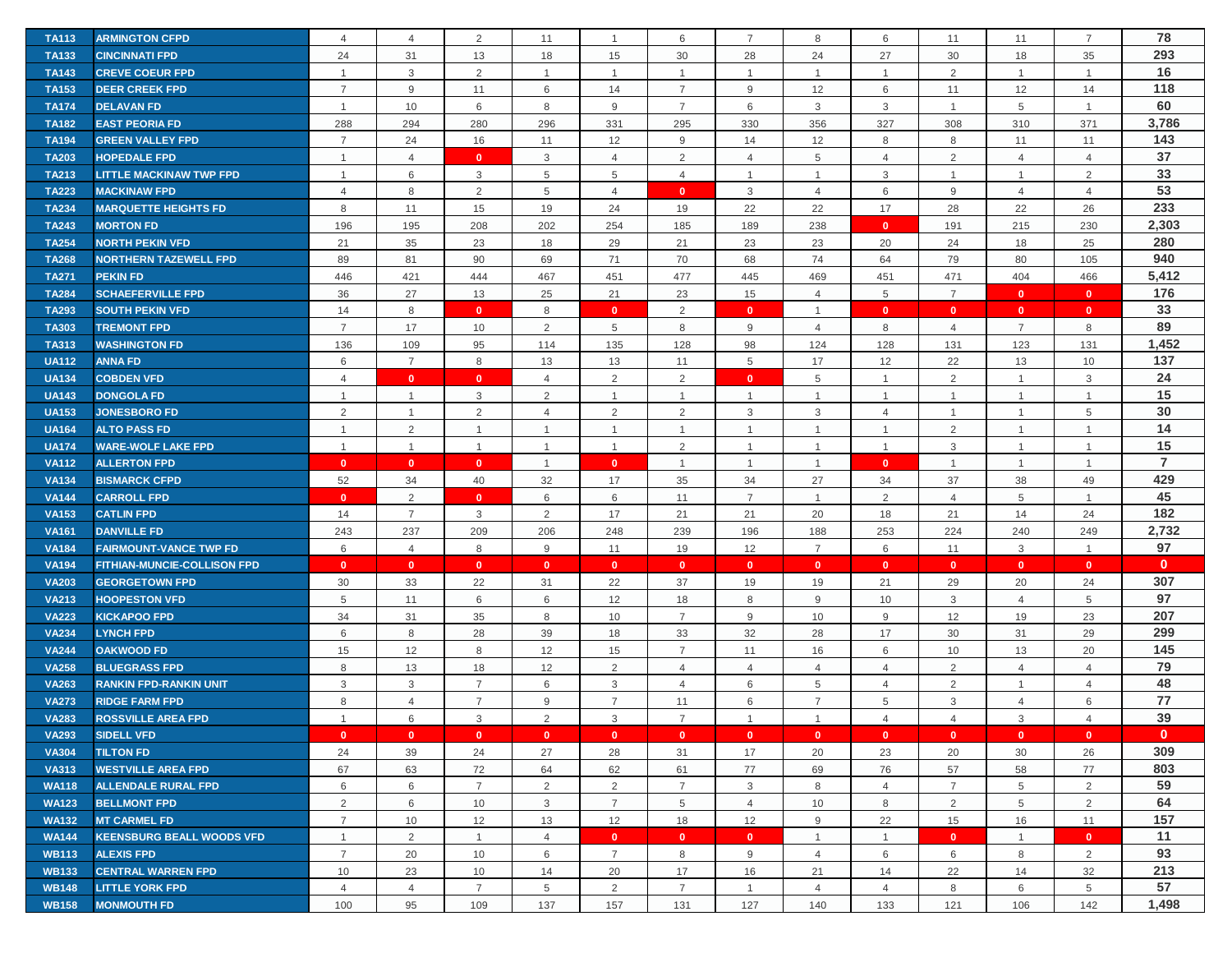|              | <b>ROSEVILLE FPD</b>       | 2              |                         | $\mathbf{0}$   | $\mathbf{0}$   | $\mathbf{0}$   | $\mathbf{0}$   | $\mathbf{0}$   |                | $\mathbf{0}$   | $\mathbf{0}$   | $\mathbf{0}$   | $\mathbf{0}$   | 8              |
|--------------|----------------------------|----------------|-------------------------|----------------|----------------|----------------|----------------|----------------|----------------|----------------|----------------|----------------|----------------|----------------|
| <b>WB173</b> |                            |                | 6                       |                |                |                |                |                | $\mathbf{0}$   |                |                |                |                | 78             |
| <b>WC113</b> | <b>ADDIEVILLE VFPD</b>     | 8              | $\overline{4}$          | 5              | 3              | 8              | 9              | 5              | 11             | 10             | 6              | $\overline{4}$ | 5              | 187            |
| <b>WC123</b> | <b>ASHLEY FPD</b>          | 12             | 15                      | 9              | 16             | 22             | 14             | 16             | 20             | 22             | 17             | 8              | 16             |                |
| <b>WC133</b> | <b>HOYLETON FPD</b>        | 6              | $\mathbf{3}$            | 10             | 6              | 14             | 12             | 5              | 8              | 11             | 10             | 3              | 12             | 100            |
| <b>WC144</b> | <b>IRVINGTON FPD</b>       | 11             | $\overline{7}$          | $\overline{4}$ | 3              | 6              | $\overline{4}$ | 10             | 5              | $\overline{1}$ | 6              | 3              | 6              | 66             |
| <b>WC153</b> | <b>NASHVILLE CFPD</b>      | $\overline{7}$ | 15                      | 13             | 15             | 22             | 14             | 9              | $\overline{7}$ | 11             | 13             | 9              | 18             | 153            |
| <b>WC173</b> | <b>OKAWVILLE FPD</b>       | 16             | 15                      | 10             | 9              | 16             | 16             | 9              | 15             | 19             | 16             | 15             | 9              | 165            |
| <b>WD113</b> | <b>BEDFORD TWP FPD</b>     | $\overline{1}$ | $\mathbf{0}$            | 3              | 6              | 5              | 6              | 8              | 3              | 6              | 5              | $\overline{4}$ | 3              | 50             |
| <b>WD122</b> | <b>FAIRFIELD FD</b>        | 46             | 65                      | 51             | 44             | 51             | 46             | 41             | 38             | 48             | 46             | 60             | 34             | 570            |
| <b>WD143</b> | <b>WAYNE FPD #1</b>        | $\overline{2}$ | 5                       | $\overline{7}$ | 3              | $\overline{7}$ | 5              | $\overline{4}$ | $\overline{5}$ | $\overline{7}$ | 3              | 4              | $\overline{4}$ | 56             |
| <b>WD154</b> | <b>FAIRFIELD RURAL FPD</b> | 15             | 14                      | 18             | 12             | 9              | 12             | 19             | 11             | 14             | 14             | 18             | 15             | 171            |
| <b>WD174</b> | <b>ORCHARDVILE FPD</b>     | 5              | 6                       | $\overline{2}$ | $\overline{4}$ | $\overline{7}$ | 5              | $\overline{4}$ | $\mathbf{0}$   | 5              | 6              | $\mathbf{1}$   | $\overline{1}$ | 46             |
| <b>WE113</b> | <b>CARMI FIRE/EMA</b>      | 5              | 6                       | 9              | $\overline{4}$ | $\overline{4}$ | $\overline{7}$ | 11             | 6              | 8              | 13             | 3              | 9              | 85             |
| <b>WE124</b> | <b>CROSSVILLE FD</b>       |                | $\overline{7}$          | $\mathbf{1}$   | 2              | 2              | 2              | 2              | 2              | $\overline{4}$ | $\overline{1}$ | 3              | $\mathbf{0}$   | 27             |
| <b>WE138</b> | <b>ENFIELD FPD</b>         | $\overline{1}$ | $\overline{4}$          | $\overline{2}$ | 6              | $\overline{1}$ | $\overline{1}$ | $\overline{1}$ | $\mathbf{3}$   | 6              | 3              | $\overline{4}$ | $\mathbf{3}$   | 35             |
| <b>WE144</b> | <b>LITTLE WABASH FPD</b>   | 6              | 11                      | $\overline{2}$ | $\overline{4}$ | 9              | 9              | 6              | 6              | $\overline{7}$ | $\overline{7}$ | 10             | 8              | 85             |
| <b>WE164</b> | <b>NORRIS CITY FPD</b>     | 3              | $\overline{2}$          | $\overline{2}$ | $\overline{2}$ | $\overline{1}$ | $\overline{1}$ | 3              | $\overline{4}$ | 5              | $\mathbf{0}$   | 6              | 11             | 40             |
| <b>WF112</b> | <b>ROCK FALLS FD</b>       | 87             | 77                      | 101            | 88             | 72             | 108            | 112            | 76             | 83             | 100            | 83             | 80             | 1,067          |
| <b>WF124</b> | <b>ERIE FPD</b>            | 2              | 6                       | 11             | 8              | 10             | $\overline{7}$ | $\overline{7}$ | 6              | 3              | 2              | $\overline{7}$ | 6              | 75             |
| <b>WF134</b> | <b>FULTON FPD</b>          | 6              | 6                       | 14             | 13             | 9              | 10             | 15             | 13             | 18             | 17             | $\overline{4}$ | 11             | 136            |
| <b>WF154</b> | <b>MORRISON FD</b>         | 14             | 15                      | 13             | 12             | 9              | 14             | 11             | 3              | 8              | 13             | 6              | 15             | 133            |
| <b>WF174</b> | <b>PROPHETSTOWN FPD</b>    | $\overline{7}$ | 9                       | 11             | $\mathbf{3}$   | 15             | 18             | 12             | 8              | 14             | 12             | 8              | 16             | 133            |
| <b>WF183</b> | <b>ALBANY FPD</b>          |                | 3                       | $\overline{4}$ | $\mathbf{0}$   | $\mathbf{0}$   | $\mathbf{0}$   | $\mathbf{0}$   | $\mathbf{0}$   | $\mathbf{0}$   | $\mathbf{0}$   | $\mathbf{0}$   | $\mathbf{0}$   | 8              |
| <b>WF192</b> | <b>STERLING FD</b>         | 98             | 97                      | 114            | 96             | 110            | 116            | 119            | 107            | 140            | 114            | 111            | 124            | 1,346          |
| <b>WF204</b> | <b>TAMPICO VFD</b>         | $\mathbf{0}$   | $\mathbf{0}$            | $\mathbf{0}$   | $\mathbf{0}$   | $\mathbf{0}$   | $\mathbf{0}$   | $\mathbf{0}$   | $\mathbf{0}$   | $\mathbf{0}$   | $\mathbf{0}$   | $\mathbf{0}$   | $\mathbf{0}$   | $\mathbf{0}$   |
| <b>WG113</b> | <b>BEECHER FPD</b>         | 62             | 66                      | 63             | 81             | 92             | 78             | 75             | 82             | 76             | 80             | 64             | 76             | 895            |
| <b>WG124</b> | <b>BRAIDWOOD FPD</b>       | 128            | 104                     | 126            | 126            | 122            | 163            | 171            | 127            | 141            | 142            | 95             | 114            | 1,559          |
| <b>WG134</b> | <b>CHANNAHON FPD</b>       | 97             | 98                      | 102            | 115            | 116            | 115            | 124            | 145            | 108            | 109            | 121            | 135            | 1,385          |
| <b>WG142</b> | <b>CRETE FD</b>            | 106            | 84                      | 104            | 106            | 108            | 114            | 113            | 116            | 118            | 93             | 89             | 113            | 1,264          |
| <b>WG154</b> | <b>CRETE TWP FPD</b>       | 128            | 107                     | 117            | 121            | 118            | 128            | 123            | 109            | 119            | 119            | 92             | 99             | 1,380          |
| <b>WG164</b> | <b>CUSTER FPD</b>          | $\mathbf{0}$   | $\bullet$               | $\mathbf{0}$   | $\mathbf{0}$   | $\bullet$      | $\mathbf{0}$   | $\mathbf{0}$   | $\mathbf{0}$   | $\mathbf{0}$   | $\mathbf{0}$   | $\mathbf{0}$   | $\mathbf{0}$   | $\mathbf{0}$   |
| <b>WG183</b> | <b>EAST JOLIET FPD</b>     | 160            | 131                     | 154            | 173            | 152            | 177            | 180            | 146            | 181            | 163            | 171            | 197            | 1,985          |
| <b>WG194</b> | <b>ELWOOD FPD</b>          | 68             | 78                      | $\mathbf{0}$   | 92             | 98             | 101            | $\mathbf{0}$   | $\mathbf{0}$   | 81             | 84             | 75             | 99             | 776            |
| <b>WG204</b> | <b>FRANKFORT FD</b>        | 333            | 287                     | 344            | 327            | 376            | 395            | 390            | 344            | 395            | 389            | 372            | 376            | 4,328          |
| <b>WG214</b> | <b>HOMER TWP FPD</b>       | 193            | 137                     | 165            | 176            | 158            | 161            | 146            | 145            | 169            | 176            | 145            | 141            | 1,912          |
| <b>WG221</b> | <b>JOLIET FD</b>           | 1,719          | 1,611                   | 1,856          | 1,691          | 1,860          | 1,859          | 1,846          | 1,789          | 1,847          | 1,825          | 1,793          | 1,746          | 21,442         |
| <b>WG242</b> | <b>LOCKPORT FPD</b>        | 826            | 745                     | 770            | 822            | 829            | 785            | 810            | 749            | 770            | 852            | 758            | 895            | 9,611          |
| <b>WG254</b> | <b>MANHATTAN FPD</b>       | 109            | 75                      | 86             | 99             | 98             | 127            | 99             | 84             | 73             | 79             | 77             | 100            | 1,106          |
| <b>WG274</b> | <b>MOKENA FPD</b>          | 239            | 182                     | 210            | 194            | 212            | 262            | 241            | 203            | 225            | 216            | 192            | 231            | 2,607          |
| <b>WG284</b> | <b>MONEE FPD</b>           | 103            | 86                      | 118            | 115            | 130            | 106            | 126            | 108            | 112            | 111            | 137            | 151            | 1,403          |
| <b>WG293</b> | <b>NEW LENOX FPD</b>       | 350            | 307                     | 304            | 315            | 341            | 351            | 386            | 335            | 373            | 384            | 310            | 412            | 4.168          |
| <b>WG304</b> | <b>NORTHWEST HOMER FPD</b> | 154            | 131                     | 128            | 138            | 134            | 153            | 195            | 150            | 158            | 164            | 136            | 165            | 1,806          |
| <b>WG312</b> | <b>UNIVERSITY PARK FD</b>  | 99             | 90                      | 100            | 84             | 88             | 113            | 97             | 61             | 85             | 92             | 85             | 75             | 1,069          |
| <b>WG324</b> | <b>PEOTONE FD</b>          | 96             | 85                      | 95             | 110            | 88             | 92             | 116            | 70             | 78             | 80             | 77             | 81             | 1,068          |
| <b>WG334</b> | <b>PLAINFIELD FPD</b>      | 368            | 335                     | 397            | 364            | 416            | 373            | 423            | 360            | 385            | 423            | 392            | 434            | 4,670          |
| <b>WG344</b> | <b>ROCKDALE FPD</b>        | $\mathbf{0}$   | $\mathbf{0}$            | $\mathbf{0}$   | $\mathbf{0}$   | $\mathbf{0}$   | $\mathbf{0}$   | $\mathbf{0}$   | $\mathbf{0}$   | $\mathbf{0}$   | $\mathbf{0}$   | $\mathbf{0}$   | $\mathbf{0}$   | $\mathbf{0}$   |
| <b>WG358</b> | <b>ROMEOVILLE FD</b>       | 274            | 257                     | 273            | 250            | 291            | 275            | 351            | 303            | 325            | 294            | 251            | 303            | 3,447          |
| <b>WG372</b> | <b>STEGER ESTATES VFD</b>  | 14             | 17                      | 17             | 14             | 24             | 15             | 13             | 13             | 15             | 21             | 19             | 14             | 196            |
| <b>WG382</b> | <b>STEGER FD</b>           | 135            | 122                     | 132            | 94             | 119            | 102            | 107            | 108            | 112            | 82             | 86             | 48             | 1,247          |
| <b>WG394</b> | <b>TROY FPD</b>            | 242            | 223                     | 250            | 240            | 281            | 241            | 253            | 270            | 227            | 225            | 235            | 304            | 2,991          |
| <b>WG403</b> | <b>WILMINGTON FPD</b>      | 162            | 138                     | 182            | 168            | 171            | 193            | 196            | 166            | 175            | 177            | 146            | 173            | 2,047          |
| <b>WH114</b> | <b>CAMBRIA FD</b>          | $\mathbf{0}$   | $\overline{\mathbf{0}}$ | $\mathbf{0}$   | $\mathbf{0}$   | $\mathbf{0}$   | $\mathbf{0}$   | $\mathbf{0}$   | $\mathbf{0}$   | $\mathbf{0}$   | $\mathbf{0}$   | $\mathbf{0}$   | 2              | $\overline{2}$ |
|              |                            |                |                         |                |                |                |                |                |                |                |                |                |                |                |